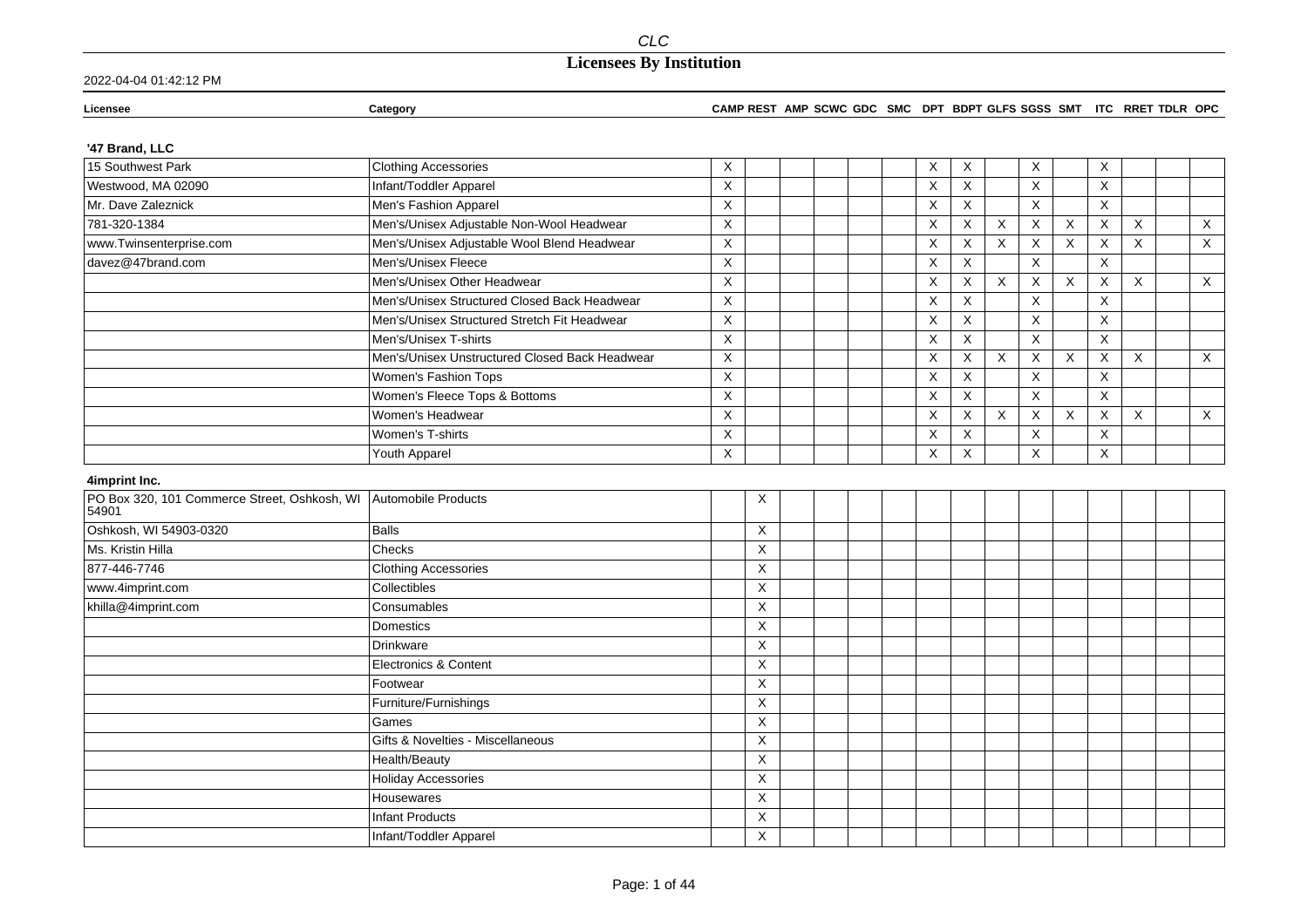### 2022-04-04 01:42:12 PM

#### **Licensee Category CAMP REST AMP SCWC GDC SMC DPT BDPT GLFS SGSS SMT ITC RRET TDLR OPC**

### **4imprint Inc.**

| Jerseys/Uniforms                               | Χ                       |  |  |  |  |  |  |
|------------------------------------------------|-------------------------|--|--|--|--|--|--|
| Jewelry                                        | X                       |  |  |  |  |  |  |
| Men's Fashion Apparel                          | X                       |  |  |  |  |  |  |
| Men's/Unisex Adjustable Non-Wool Headwear      | X                       |  |  |  |  |  |  |
| Men's/Unisex Adjustable Wool Blend Headwear    | X                       |  |  |  |  |  |  |
| Men's/Unisex Combo-Packaged Goods              | X                       |  |  |  |  |  |  |
| Men's/Unisex Fleece                            | X                       |  |  |  |  |  |  |
| Men's/Unisex Loungewear & Sleepwear            | $\overline{\mathsf{x}}$ |  |  |  |  |  |  |
| Men's/Unisex Other Headwear                    | $\mathsf X$             |  |  |  |  |  |  |
| Men's/Unisex Outerwear                         | X                       |  |  |  |  |  |  |
| Men's/Unisex Performance Apparel               | X                       |  |  |  |  |  |  |
| Men's/Unisex Structured Closed Back Headwear   | X                       |  |  |  |  |  |  |
| Men's/Unisex Structured Stretch Fit Headwear   | $\overline{\mathsf{x}}$ |  |  |  |  |  |  |
| Men's/Unisex T-shirts                          | $\overline{X}$          |  |  |  |  |  |  |
| Men's/Unisex Unstructured Closed Back Headwear | X                       |  |  |  |  |  |  |
| <b>Office Products</b>                         | X                       |  |  |  |  |  |  |
| Paper Products                                 | X                       |  |  |  |  |  |  |
| Personal Accessories                           | X                       |  |  |  |  |  |  |
| Personal Protection Equipment (PPE)            | $\overline{\mathsf{x}}$ |  |  |  |  |  |  |
| Publishing                                     | X                       |  |  |  |  |  |  |
| <b>School Supplies</b>                         | X                       |  |  |  |  |  |  |
| Signage Products                               | X                       |  |  |  |  |  |  |
| Sports Equipment                               | X                       |  |  |  |  |  |  |
| Stationery                                     | X                       |  |  |  |  |  |  |
| Toys                                           | X                       |  |  |  |  |  |  |
| Women's Fashion Bottoms                        | X                       |  |  |  |  |  |  |
| Women's Fashion Tops                           | X                       |  |  |  |  |  |  |
| Women's Fleece Tops & Bottoms                  | X                       |  |  |  |  |  |  |
| Women's Headwear                               | $\overline{\mathsf{X}}$ |  |  |  |  |  |  |
| Women's Jerseys & Performance Apparel          | $\sf X$                 |  |  |  |  |  |  |
| Women's Loungewear/Activewear/Misc.            | X                       |  |  |  |  |  |  |
| Women's Outerwear                              | X                       |  |  |  |  |  |  |
| Women's T-shirts                               | X                       |  |  |  |  |  |  |
| Youth Apparel                                  | X                       |  |  |  |  |  |  |

### **Advanced Graphic Products dba Advanced-Online**

|  | 750 Gateway Blvd. | <b>Products</b><br>. Autor<br>nobile |  |  |  |  |  |  |  |  |  |  |  |  |  |  |  |
|--|-------------------|--------------------------------------|--|--|--|--|--|--|--|--|--|--|--|--|--|--|--|
|--|-------------------|--------------------------------------|--|--|--|--|--|--|--|--|--|--|--|--|--|--|--|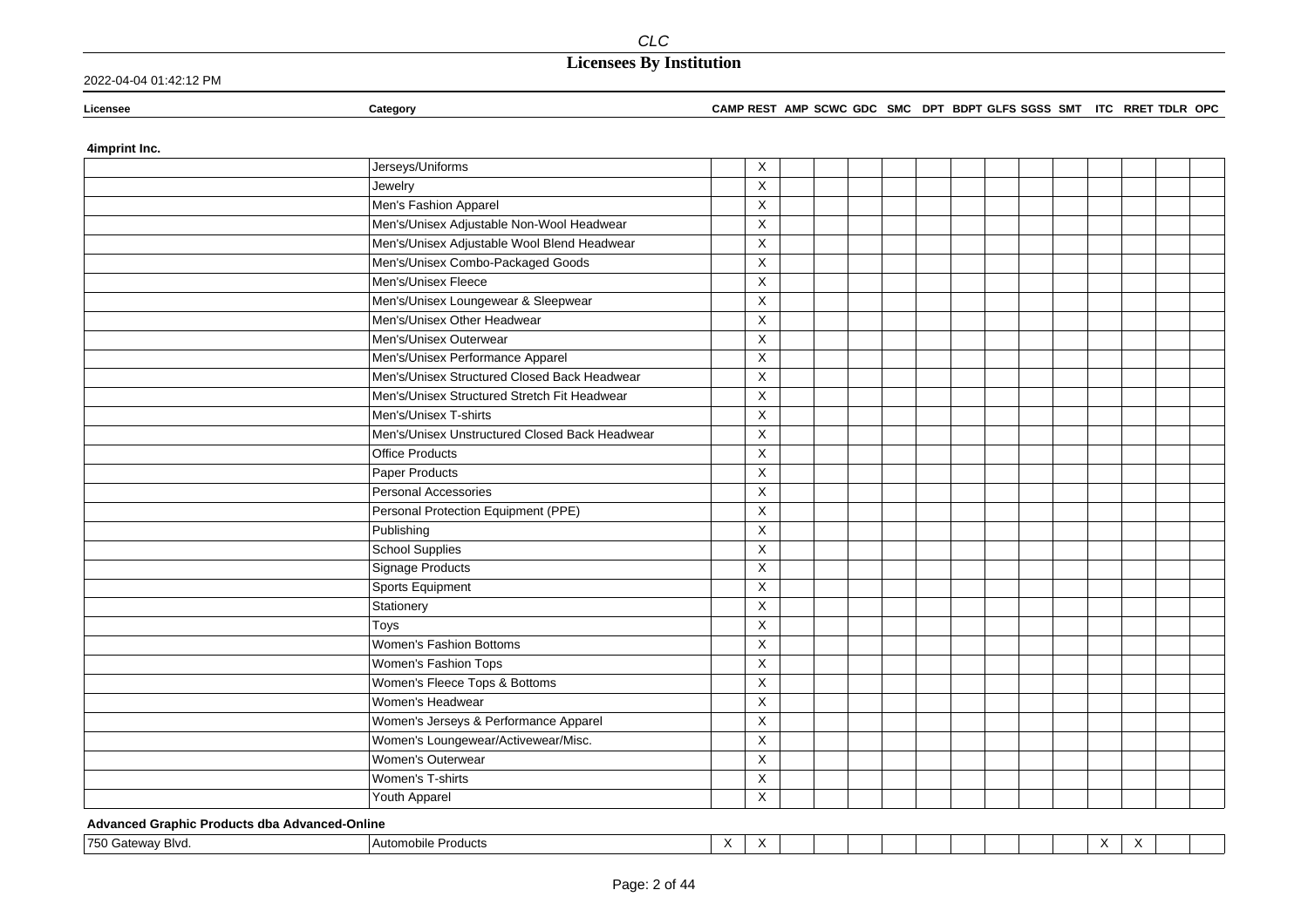2022-04-04 01:42:12 PM

**Licensee Category CAMP REST AMP SCWC GDC SMC DPT BDPT GLFS SGSS SMT ITC RRET TDLR OPC**

### **Advanced Graphic Products dba Advanced-Online**

| Coppell, TX 75019       | Balls                                          | X | $\boldsymbol{\mathsf{X}}$ |  |  |  |  | X            | X              |  |
|-------------------------|------------------------------------------------|---|---------------------------|--|--|--|--|--------------|----------------|--|
| Mr. Brian Schellbach    | Checks                                         | X |                           |  |  |  |  | X            | $\times$       |  |
| 630-379-6562            | <b>Clothing Accessories</b>                    | X | X                         |  |  |  |  | X            | $\times$       |  |
| www.Advanced-online.com | Collectibles                                   | X | $\mathsf X$               |  |  |  |  | X            | $\mathsf{X}$   |  |
| bschellbach@follett.com | Consumables                                    | X | X                         |  |  |  |  | X            | $\times$       |  |
|                         | Domestics                                      | X | X                         |  |  |  |  | $\mathsf X$  | X              |  |
|                         | Drinkware                                      | X | X                         |  |  |  |  | X            | Χ              |  |
|                         | Electronics & Content                          | X |                           |  |  |  |  | X            | X              |  |
|                         | Footwear                                       | X | X                         |  |  |  |  | X            | X              |  |
|                         | Furniture/Furnishings                          | X | X                         |  |  |  |  | $\times$     | X              |  |
|                         | Games                                          | X | $\mathsf X$               |  |  |  |  | X            | X              |  |
|                         | Gifts & Novelties - Miscellaneous              | X | X                         |  |  |  |  | X            | X              |  |
|                         | Health/Beauty                                  | X | X                         |  |  |  |  | X            | X              |  |
|                         | <b>Holiday Accessories</b>                     | X | X                         |  |  |  |  | $\times$     | X              |  |
|                         | Housewares                                     | X | X                         |  |  |  |  | X            | $\times$       |  |
|                         | Infant Products                                | X | X                         |  |  |  |  | X            | Χ              |  |
|                         | Infant/Toddler Apparel                         | X | $\mathsf X$               |  |  |  |  | $\mathsf X$  | X              |  |
|                         | Jerseys/Uniforms                               | X | X                         |  |  |  |  | X            | X              |  |
|                         | Jewelry                                        | X | X                         |  |  |  |  | X            | $\times$       |  |
|                         | Men's Fashion Apparel                          | X | X                         |  |  |  |  | X            | X              |  |
|                         | Men's/Unisex Adjustable Non-Wool Headwear      | X | X                         |  |  |  |  | $\times$     | X              |  |
|                         | Men's/Unisex Adjustable Wool Blend Headwear    | X | X                         |  |  |  |  | X            | X              |  |
|                         | Men's/Unisex Fleece                            | X | X                         |  |  |  |  | X            | X              |  |
|                         | Men's/Unisex Loungewear & Sleepwear            | X | $\mathsf X$               |  |  |  |  | X            | X              |  |
|                         | Men's/Unisex Other Headwear                    | X | $\mathsf X$               |  |  |  |  | X            | $\pmb{\times}$ |  |
|                         | Men's/Unisex Outerwear                         | X | X                         |  |  |  |  | X            | $\times$       |  |
|                         | Men's/Unisex Performance Apparel               | X | X                         |  |  |  |  | X            | X              |  |
|                         | Men's/Unisex Structured Closed Back Headwear   | X | $\mathsf X$               |  |  |  |  | $\mathsf{X}$ | $\times$       |  |
|                         | Men's/Unisex Structured Stretch Fit Headwear   | X | $\mathsf X$               |  |  |  |  | X            | $\mathsf{X}$   |  |
|                         | Men's/Unisex T-shirts                          | X | X                         |  |  |  |  | X            | $\mathsf{X}$   |  |
|                         | Men's/Unisex Unstructured Closed Back Headwear | X | X                         |  |  |  |  | $\times$     | $\mathsf{X}$   |  |
|                         | <b>Office Products</b>                         | X | X                         |  |  |  |  | Χ            | $\times$       |  |
|                         | Paper Products                                 | X | X                         |  |  |  |  | X            | X              |  |
|                         | <b>Personal Accessories</b>                    | X | X                         |  |  |  |  | X            | X              |  |
|                         | Personal Protection Equipment (PPE)            | X | X                         |  |  |  |  | X            | X              |  |
|                         | Publishing                                     | X | $\mathsf X$               |  |  |  |  | X            | X              |  |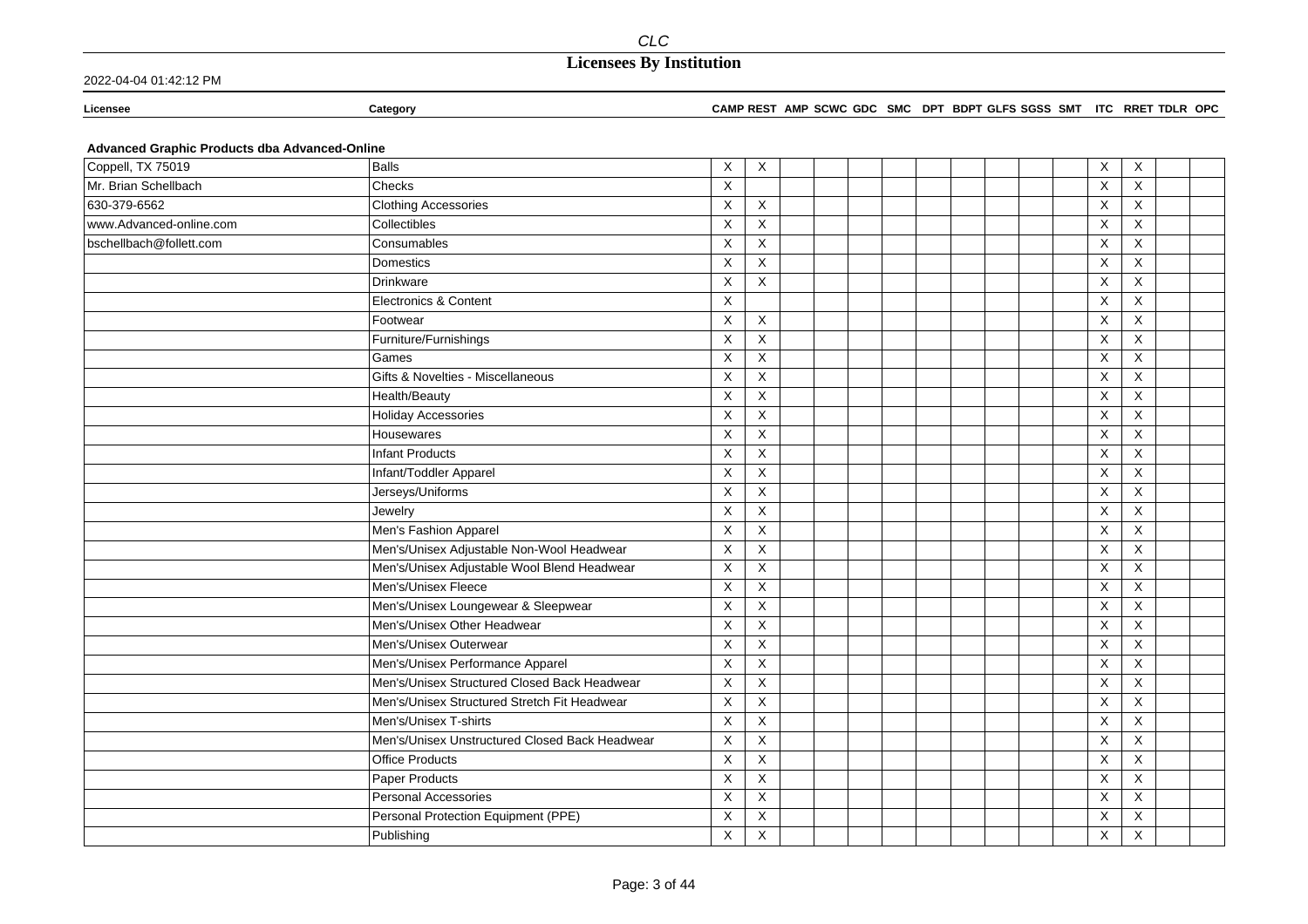# **Licensees By Institution**

### 2022-04-04 01:42:12 PM

### **Licensee Category CAMP REST AMP SCWC GDC SMC DPT BDPT GLFS SGSS SMT ITC RRET TDLR OPC**

### **Advanced Graphic Products dba Advanced-Online**

|                               | <b>School Supplies</b>                | Χ | Χ                         |                           |   |                           |   |          |   |   |                           |                           | Х                         | X            |   |                |
|-------------------------------|---------------------------------------|---|---------------------------|---------------------------|---|---------------------------|---|----------|---|---|---------------------------|---------------------------|---------------------------|--------------|---|----------------|
|                               | <b>Signage Products</b>               | X | X                         |                           |   |                           |   |          |   |   |                           |                           | X                         | $\times$     |   |                |
|                               | Sports Equipment                      | X | X                         |                           |   |                           |   |          |   |   |                           |                           | X                         | X            |   |                |
|                               | Stationery                            | X | X                         |                           |   |                           |   |          |   |   |                           |                           | X                         | X            |   |                |
|                               | Toys                                  | X | X                         |                           |   |                           |   |          |   |   |                           |                           | X                         | $\times$     |   |                |
|                               | Women's Fashion Bottoms               | X | X                         |                           |   |                           |   |          |   |   |                           |                           | X                         | X            |   |                |
|                               | Women's Fashion Tops                  | X | X                         |                           |   |                           |   |          |   |   |                           |                           | X                         | X            |   |                |
|                               | Women's Fleece Tops & Bottoms         | X | X                         |                           |   |                           |   |          |   |   |                           |                           | X                         | X            |   |                |
|                               | Women's Headwear                      | X | X                         |                           |   |                           |   |          |   |   |                           |                           | $\mathsf X$               | X            |   |                |
|                               | Women's Jerseys & Performance Apparel | X | X                         |                           |   |                           |   |          |   |   |                           |                           | X                         | $\times$     |   |                |
|                               | Women's Loungewear/Activewear/Misc.   | X | X                         |                           |   |                           |   |          |   |   |                           |                           | $\times$                  | $\times$     |   |                |
|                               | Women's Outerwear                     | X | $\boldsymbol{\mathsf{X}}$ |                           |   |                           |   |          |   |   |                           |                           | X                         | X            |   |                |
|                               | Women's T-shirts                      | X | $\boldsymbol{\mathsf{X}}$ |                           |   |                           |   |          |   |   |                           |                           | $\boldsymbol{\mathsf{X}}$ | X            |   |                |
|                               | Youth Apparel                         | X | X                         |                           |   |                           |   |          |   |   |                           |                           | $\times$                  | $\times$     |   |                |
| <b>All Star Dogs</b>          |                                       |   |                           |                           |   |                           |   |          |   |   |                           |                           |                           |              |   |                |
| 20 Hastings Rd.               | Gifts & Novelties - Miscellaneous     | X | X                         | X                         | X | X                         | X | X        | X | X | X                         | X                         | X                         | X            | X | $\mathsf X$    |
| Marlboro, NJ 07746            |                                       |   |                           |                           |   |                           |   |          |   |   |                           |                           |                           |              |   |                |
| Mr. Refael Olya               |                                       |   |                           |                           |   |                           |   |          |   |   |                           |                           |                           |              |   |                |
| 800-391-3520                  |                                       |   |                           |                           |   |                           |   |          |   |   |                           |                           |                           |              |   |                |
| www.Allstardogs.com           |                                       |   |                           |                           |   |                           |   |          |   |   |                           |                           |                           |              |   |                |
| info@allstardogs.com          |                                       |   |                           |                           |   |                           |   |          |   |   |                           |                           |                           |              |   |                |
| Artisans Inc.                 |                                       |   |                           |                           |   |                           |   |          |   |   |                           |                           |                           |              |   |                |
| W4146 2nd Street              | Infant/Toddler Apparel                | X |                           | $\boldsymbol{\mathsf{X}}$ | X | $\boldsymbol{\mathsf{X}}$ | X | Χ        | X |   | X                         | $\boldsymbol{\mathsf{X}}$ | X                         | $\mathsf X$  |   | $\mathsf X$    |
| Glen Flora, WI 54526          | Men's/Unisex Fleece                   | X |                           | X                         | X | X                         | X | X        | X |   | $\boldsymbol{\mathsf{X}}$ | $\mathsf X$               | X                         | $\mathsf{X}$ |   | $\overline{X}$ |
| Ms. Robin Johnson             | Men's/Unisex T-shirts                 | X |                           | X                         | X | X                         | X | X        | X |   | X                         | $\times$                  | X                         | X            |   | $\mathsf{X}$   |
| 800-657-4766                  | Women's Fashion Tops                  | X | X                         | X                         | X | X                         | X | $\times$ | X |   | $\sf X$                   | X                         | X                         | $\mathsf{X}$ |   | $\sf X$        |
| www.artisansinc.com           |                                       |   |                           |                           |   |                           |   |          |   |   |                           |                           |                           |              |   |                |
| rjohnson@artisansinc.com      |                                       |   |                           |                           |   |                           |   |          |   |   |                           |                           |                           |              |   |                |
| <b>Badger Sportswear Inc.</b> |                                       |   |                           |                           |   |                           |   |          |   |   |                           |                           |                           |              |   |                |
| 111 Badger Lane               | Men's/Unisex Fleece                   | X |                           |                           |   |                           |   |          | X |   | X                         | X                         | X                         | X            |   | $\mathsf{X}$   |
| Statesville, NC 28625         | Men's/Unisex Performance Apparel      | X |                           |                           |   |                           |   |          | X |   | $\times$                  | X                         | $\sf X$                   | $\sf X$      |   | $\mathsf{X}$   |
| Ms. Melanie O'Brien           | Personal Protection Equipment (PPE)   | X |                           |                           |   |                           |   |          | X |   | $\pmb{\times}$            | X                         | X                         | X            |   | $\overline{X}$ |
| 800-868-0105                  | Women's Jerseys & Performance Apparel | X |                           |                           |   |                           |   |          | X |   | X                         | X                         | X                         | X            |   | $\mathsf X$    |
| www.Badgersportswear.com      | Youth Apparel                         | X |                           |                           |   |                           |   |          | X |   | X                         | X                         | X                         | X            |   | $\mathsf{X}$   |
| mobrien@foundersportgroup.com |                                       |   |                           |                           |   |                           |   |          |   |   |                           |                           |                           |              |   |                |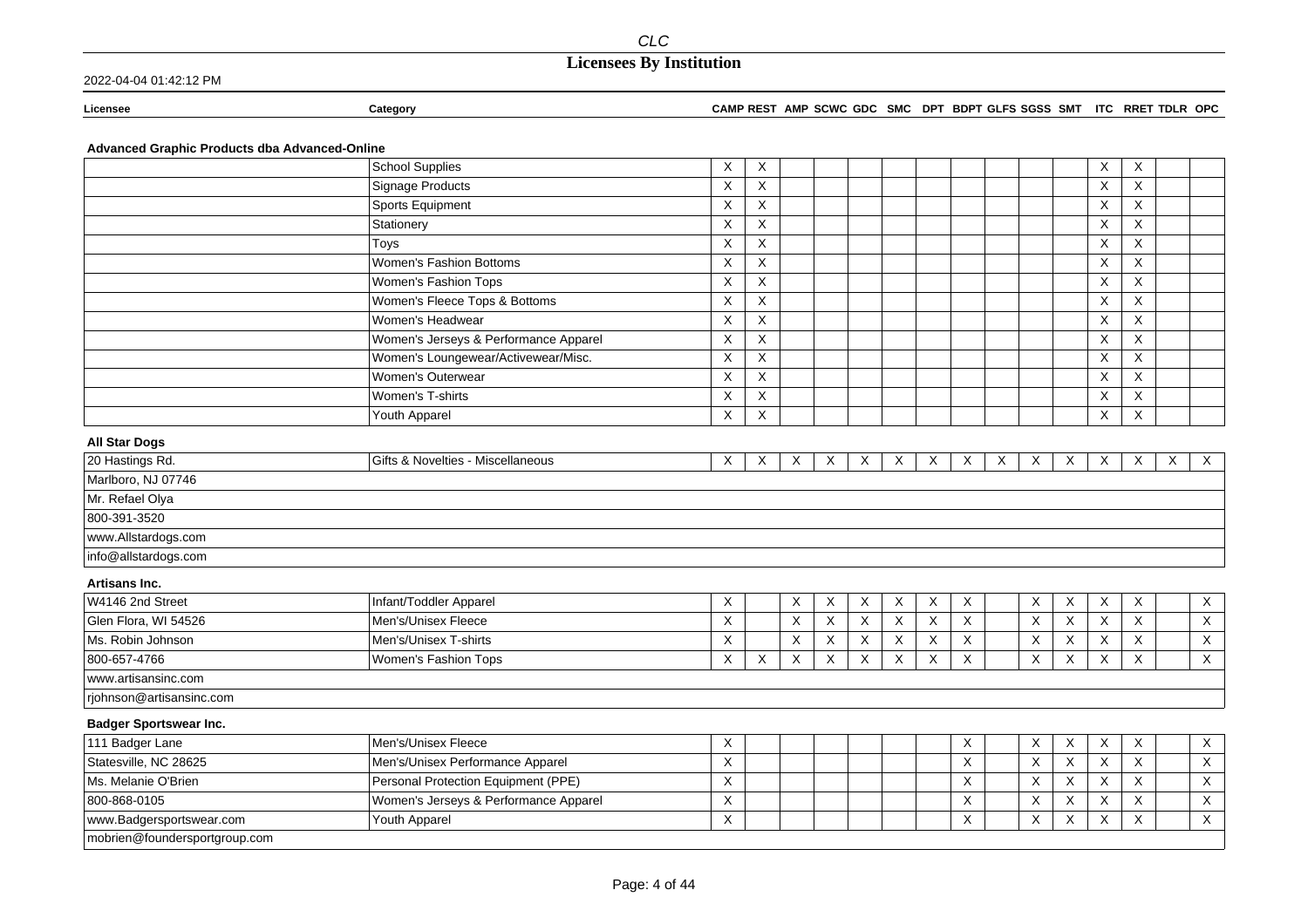## **Licensees By Institution**

| 2022-04-04 01:42:12 PM |
|------------------------|
|------------------------|

| Licensee                          | Category                                     |                         |                           |  |  |          |             |             |                           |             | CAMP REST AMP SCWC GDC SMC DPT BDPT GLFS SGSS SMT ITC RRET TDLR OPC |  |
|-----------------------------------|----------------------------------------------|-------------------------|---------------------------|--|--|----------|-------------|-------------|---------------------------|-------------|---------------------------------------------------------------------|--|
| <b>Barbarian Sports Wear Inc.</b> |                                              |                         |                           |  |  |          |             |             |                           |             |                                                                     |  |
| 575 Trillium Drive                | Men's Fashion Apparel                        | X                       |                           |  |  |          |             |             |                           |             |                                                                     |  |
| Kitchener, ON N2R 1J4             |                                              |                         |                           |  |  |          |             |             |                           |             |                                                                     |  |
| Ms. Kristy Murray                 |                                              |                         |                           |  |  |          |             |             |                           |             |                                                                     |  |
| 519-895-1932                      |                                              |                         |                           |  |  |          |             |             |                           |             |                                                                     |  |
| www.Barbarian.com                 |                                              |                         |                           |  |  |          |             |             |                           |             |                                                                     |  |
| kristy@barbarian.com              |                                              |                         |                           |  |  |          |             |             |                           |             |                                                                     |  |
| <b>Boathouse Sports</b>           |                                              |                         |                           |  |  |          |             |             |                           |             |                                                                     |  |
| 425 E. Hunting Park Ave.          | <b>Clothing Accessories</b>                  |                         | X                         |  |  |          |             |             |                           |             |                                                                     |  |
| Philadelphia, PA 19124            | Jerseys/Uniforms                             |                         | X                         |  |  |          |             |             |                           |             |                                                                     |  |
| Ms. Maddi Hahn                    | Men's Fashion Apparel                        |                         | $\boldsymbol{\mathsf{X}}$ |  |  |          |             |             |                           |             |                                                                     |  |
| 215-425-4300                      | Men's/Unisex Fleece                          |                         | X                         |  |  |          |             |             |                           |             |                                                                     |  |
| www.Boathouse.com                 | Men's/Unisex Other Headwear                  |                         | $\mathsf X$               |  |  |          |             |             |                           |             |                                                                     |  |
| mhahn@boathouse.com               | Men's/Unisex Outerwear                       |                         | X                         |  |  |          |             |             |                           |             |                                                                     |  |
|                                   | Men's/Unisex Performance Apparel             |                         | X                         |  |  |          |             |             |                           |             |                                                                     |  |
|                                   | Men's/Unisex Structured Stretch Fit Headwear |                         | X                         |  |  |          |             |             |                           |             |                                                                     |  |
|                                   | Men's/Unisex T-shirts                        |                         | $\sf X$                   |  |  |          |             |             |                           |             |                                                                     |  |
|                                   | Personal Accessories                         |                         | X                         |  |  |          |             |             |                           |             |                                                                     |  |
|                                   | Personal Protection Equipment (PPE)          |                         | X                         |  |  |          |             |             |                           |             |                                                                     |  |
|                                   | Sports Equipment                             |                         | X                         |  |  |          |             |             |                           |             |                                                                     |  |
|                                   | Women's Fashion Tops                         |                         | X                         |  |  |          |             |             |                           |             |                                                                     |  |
|                                   | Women's Fleece Tops & Bottoms                |                         | X                         |  |  |          |             |             |                           |             |                                                                     |  |
|                                   | Women's Jerseys & Performance Apparel        |                         | $\sf X$                   |  |  |          |             |             |                           |             |                                                                     |  |
|                                   | Women's Outerwear                            |                         | X                         |  |  |          |             |             |                           |             |                                                                     |  |
| <b>Boxercraft Inc.</b>            |                                              |                         |                           |  |  |          |             |             |                           |             |                                                                     |  |
| 7131 Discovery Blvd               | Men's Fashion Apparel                        | X                       |                           |  |  | X        | X           | X           | X                         | X           |                                                                     |  |
| Mableton, GA 30126                | Men's/Unisex Fleece                          | $\overline{\mathsf{X}}$ |                           |  |  | $\times$ | $\mathsf X$ | $\mathsf X$ | $\boldsymbol{\mathsf{X}}$ | $\mathsf X$ |                                                                     |  |
| Ms. Tonya Kirby                   | Men's/Unisex Loungewear & Sleepwear          | $\mathsf X$             |                           |  |  | $\times$ | $\sf X$     | X           | X                         | X           |                                                                     |  |
| 404-355-9994                      | Men's/Unisex T-shirts                        | $\overline{X}$          |                           |  |  | $\times$ | X           | X           | $\mathsf X$               | $\mathsf X$ |                                                                     |  |
| www.Boxercraft.com/college        | <b>Women's Fashion Bottoms</b>               | X                       |                           |  |  | $\times$ | X           | X           | $\boldsymbol{\mathsf{X}}$ | X           |                                                                     |  |
| tkirby@boxercraft.com             | Women's Fashion Tops                         | X                       |                           |  |  | $\times$ | X           | $\mathsf X$ | $\boldsymbol{\mathsf{X}}$ | X           |                                                                     |  |
|                                   | Women's Fleece Tops & Bottoms                | $\overline{\mathsf{x}}$ |                           |  |  | X        | X           | X           | X                         | X           |                                                                     |  |
|                                   | Women's Loungewear/Activewear/Misc.          | X                       |                           |  |  | $\times$ | X           | X           | X                         | X           |                                                                     |  |
|                                   | Women's Outerwear                            | X                       |                           |  |  | $\times$ | X           | X           | X                         | X           |                                                                     |  |
|                                   | Women's T-shirts                             | X                       |                           |  |  | X        | X           | X           | X                         | X           |                                                                     |  |
|                                   | Youth Apparel                                | X                       |                           |  |  | X        | X           | X           | X                         | X           |                                                                     |  |

**Brew City Promotions**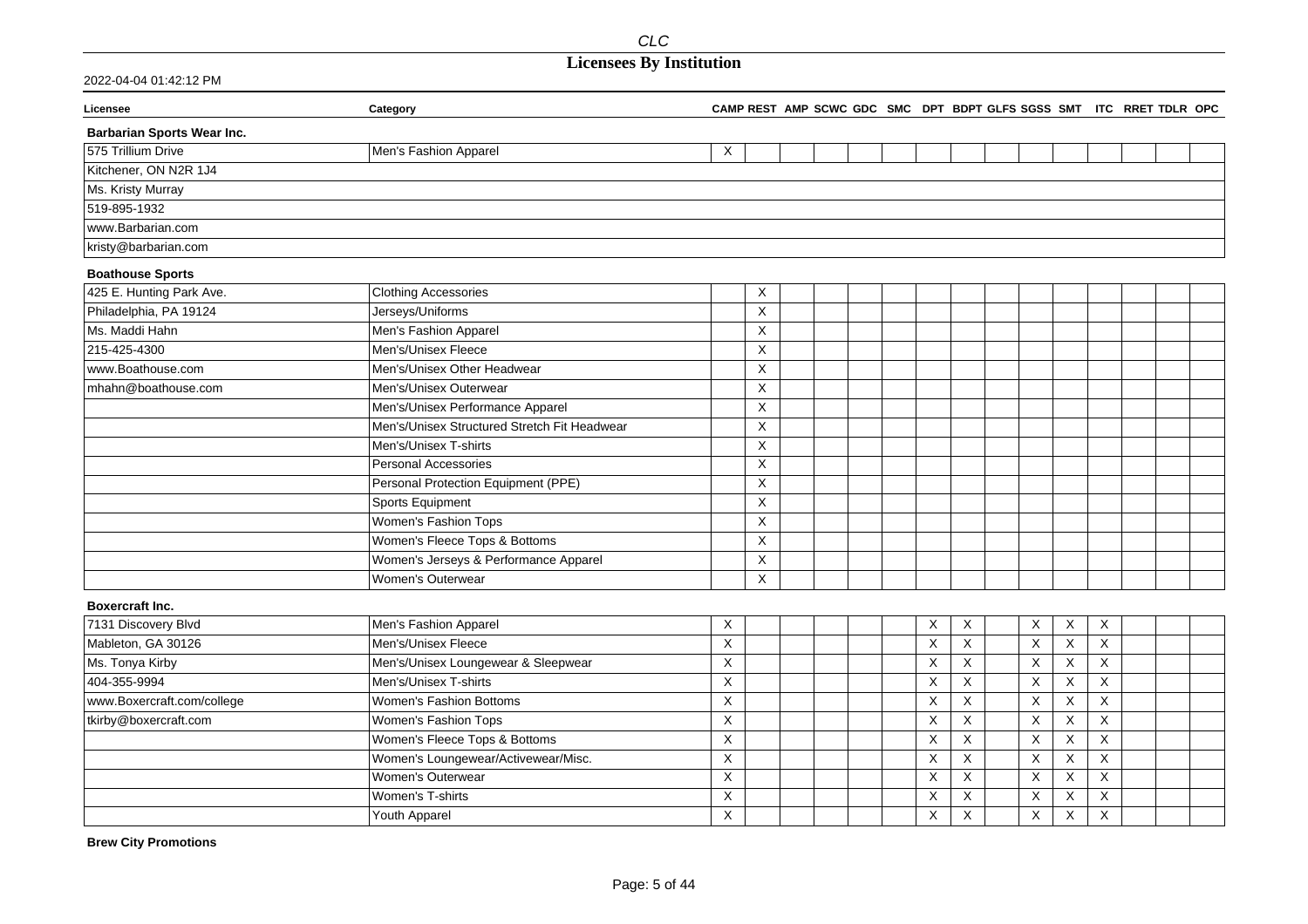## **Licensees By Institution**

| Licensee                          | Category                                       |                           |   |                           | CAMP REST AMP SCWC GDC SMC DPT BDPT GLFS SGSS SMT ITC RRET TDLR OPC |             |             |             |             |              |                           |                           |                           |                         |                |                |
|-----------------------------------|------------------------------------------------|---------------------------|---|---------------------------|---------------------------------------------------------------------|-------------|-------------|-------------|-------------|--------------|---------------------------|---------------------------|---------------------------|-------------------------|----------------|----------------|
|                                   |                                                |                           |   |                           |                                                                     |             |             |             |             |              |                           |                           |                           |                         |                |                |
| 240 N Milwaukee St.               | <b>Drinkware</b>                               | Χ                         |   | X                         | X                                                                   | X           | Χ           | Χ           | X           | X            | X                         | X                         | X                         | X                       | X              | X              |
| Milwaukee, WI 53202               | Men's/Unisex Other Headwear                    | X                         |   | X                         | X                                                                   | X           | X           | X           | X           | $\mathsf{X}$ | $\sf X$                   | $\boldsymbol{\mathsf{X}}$ | $\overline{X}$            | X                       | X              | $\overline{X}$ |
| Mr. George Keppler                | Men's/Unisex T-shirts                          | X                         |   | X                         | $\overline{X}$                                                      | X           | X           | X           | X           | X            | $\sf X$                   | X                         | $\overline{\mathsf{x}}$   | X                       | $\overline{X}$ | $\overline{X}$ |
| 414-226-2244                      | Women's Fleece Tops & Bottoms                  | X                         |   | X                         | $\mathsf{X}$                                                        | $\mathsf X$ | $\mathsf X$ | X           | X           | X            | $\mathsf X$               | $\boldsymbol{\mathsf{X}}$ | $\boldsymbol{\mathsf{X}}$ | $\mathsf X$             | X              | $\mathsf X$    |
| www.brewcitypromotions.com        | Women's T-shirts                               | X                         |   | $\boldsymbol{\mathsf{X}}$ | $\mathsf{X}$                                                        | $\mathsf X$ | X           | X           | X           | X            | X                         | X                         | $\boldsymbol{\mathsf{X}}$ | $\mathsf X$             | X              | $\mathsf X$    |
| todd.kavemeier@brewcitybrand.com  | Youth Apparel                                  | $\sf X$                   |   | $\times$                  | $\mathsf{X}$                                                        | X           | X           | $\times$    | X           | $\mathsf{X}$ | $\times$                  | $\times$                  | $\times$                  | $\sf X$                 | X              | $\mathsf{X}$   |
| Broder Bros., Co. dba alphabroder |                                                |                           |   |                           |                                                                     |             |             |             |             |              |                           |                           |                           |                         |                |                |
| 6 Neshaminy Interplex, 6th Floor  | Men's Fashion Apparel                          | X                         |   | X                         | X                                                                   | Χ           | Χ           | X           | Χ           | X            | X                         | X                         | X                         | X                       | Χ              | $\mathsf{X}$   |
| Trevose, PA 19053                 | Men's/Unisex Performance Apparel               | $\mathsf X$               |   | $\mathsf X$               | $\mathsf X$                                                         | $\mathsf X$ | $\mathsf X$ | $\mathsf X$ | $\mathsf X$ | $\mathsf X$  | $\mathsf X$               | $\boldsymbol{\mathsf{X}}$ | $\boldsymbol{\mathsf{X}}$ | $\mathsf X$             | $\pmb{\times}$ | $\overline{X}$ |
| <b>Nell</b>                       | Women's Fashion Tops                           | X                         |   | $\boldsymbol{\mathsf{X}}$ | $\mathsf{X}$                                                        | $\mathsf X$ | $\mathsf X$ | X           | $\mathsf X$ | $\mathsf X$  | $\mathsf X$               | X                         | $\mathsf X$               | $\overline{\mathsf{x}}$ | X              | $\overline{X}$ |
| 800-761-6612                      | Women's Jerseys & Performance Apparel          | X                         |   | $\boldsymbol{\mathsf{X}}$ | $\mathsf{X}$                                                        | $\mathsf X$ | X           | X           | X           | $\mathsf X$  | $\boldsymbol{\mathsf{X}}$ | X                         | $\boldsymbol{\mathsf{X}}$ | $\mathsf X$             | $\pmb{\times}$ | $\overline{X}$ |
| www.alphabroder.com               |                                                |                           |   |                           |                                                                     |             |             |             |             |              |                           |                           |                           |                         |                |                |
| nsobota@alphabroder.com           |                                                |                           |   |                           |                                                                     |             |             |             |             |              |                           |                           |                           |                         |                |                |
| <b>BSN Sports LLC</b>             |                                                |                           |   |                           |                                                                     |             |             |             |             |              |                           |                           |                           |                         |                |                |
| 14460 Varsity Brands Way          | <b>Balls</b>                                   | X                         |   |                           |                                                                     |             |             |             |             |              |                           |                           |                           | X                       |                |                |
| Farmers Branch, TX 75244          | <b>Clothing Accessories</b>                    | X                         |   |                           |                                                                     |             |             |             |             |              |                           |                           |                           | X                       |                |                |
| Mr. Jeff Loke                     | Domestics                                      | X                         |   |                           |                                                                     |             |             |             |             |              |                           |                           |                           | X                       |                |                |
| 972-406-3477                      | Infant/Toddler Apparel                         | X                         |   |                           |                                                                     |             |             |             |             |              |                           |                           |                           | $\mathsf{X}$            |                |                |
| www.Bsnsports.com                 | Jerseys/Uniforms                               | X                         |   |                           |                                                                     |             |             |             |             |              |                           |                           |                           | X                       |                |                |
| jloke@bsnsports.com               | Men's Fashion Apparel                          | $\boldsymbol{\mathsf{X}}$ |   |                           |                                                                     |             |             |             |             |              |                           |                           |                           | $\mathsf{X}$            |                |                |
|                                   | Men's/Unisex Fleece                            | $\mathsf X$               | X |                           |                                                                     |             |             |             |             |              |                           |                           |                           | X                       |                |                |
|                                   | Men's/Unisex Loungewear & Sleepwear            | $\boldsymbol{\mathsf{X}}$ |   |                           |                                                                     |             |             |             |             |              |                           |                           |                           | $\times$                |                |                |
|                                   | Men's/Unisex Other Headwear                    | X                         |   |                           |                                                                     |             |             |             |             |              |                           |                           |                           | X                       |                |                |
|                                   | Men's/Unisex Outerwear                         | $\times$                  |   |                           |                                                                     |             |             |             |             |              |                           |                           |                           | $\times$                |                |                |
|                                   | Men's/Unisex Performance Apparel               | X                         |   |                           |                                                                     |             |             |             |             |              |                           |                           |                           | X                       |                |                |
|                                   | Men's/Unisex Structured Closed Back Headwear   | Χ                         |   |                           |                                                                     |             |             |             |             |              |                           |                           |                           | X                       |                |                |
|                                   | Men's/Unisex Structured Stretch Fit Headwear   | X                         |   |                           |                                                                     |             |             |             |             |              |                           |                           |                           | X                       |                |                |
|                                   | Men's/Unisex T-shirts                          | X                         |   |                           |                                                                     |             |             |             |             |              |                           |                           |                           | X                       |                |                |
|                                   | Men's/Unisex Unstructured Closed Back Headwear | $\mathsf X$               |   |                           |                                                                     |             |             |             |             |              |                           |                           |                           | X                       |                |                |
|                                   | <b>Personal Accessories</b>                    | $\boldsymbol{\mathsf{X}}$ |   |                           |                                                                     |             |             |             |             |              |                           |                           |                           | $\times$                |                |                |
|                                   | Personal Protection Equipment (PPE)            | $\mathsf{X}$              | X |                           |                                                                     |             |             |             |             |              |                           |                           |                           | X                       |                |                |
|                                   | Women's Fashion Bottoms                        | $\sf X$                   |   |                           |                                                                     |             |             |             |             |              |                           |                           |                           | X                       |                |                |
|                                   | Women's Fashion Tops                           | X                         |   |                           |                                                                     |             |             |             |             |              |                           |                           |                           | X                       |                |                |
|                                   | Women's Fleece Tops & Bottoms                  | $\boldsymbol{\mathsf{X}}$ |   |                           |                                                                     |             |             |             |             |              |                           |                           |                           | X                       |                |                |
|                                   | Women's Headwear                               | X                         |   |                           |                                                                     |             |             |             |             |              |                           |                           |                           | $\times$                |                |                |
|                                   | Women's Jerseys & Performance Apparel          | X                         |   |                           |                                                                     |             |             |             |             |              |                           |                           |                           | X                       |                |                |
|                                   | Women's Loungewear/Activewear/Misc.            | $\mathsf{X}$              |   |                           |                                                                     |             |             |             |             |              |                           |                           |                           | $\pmb{\times}$          |                |                |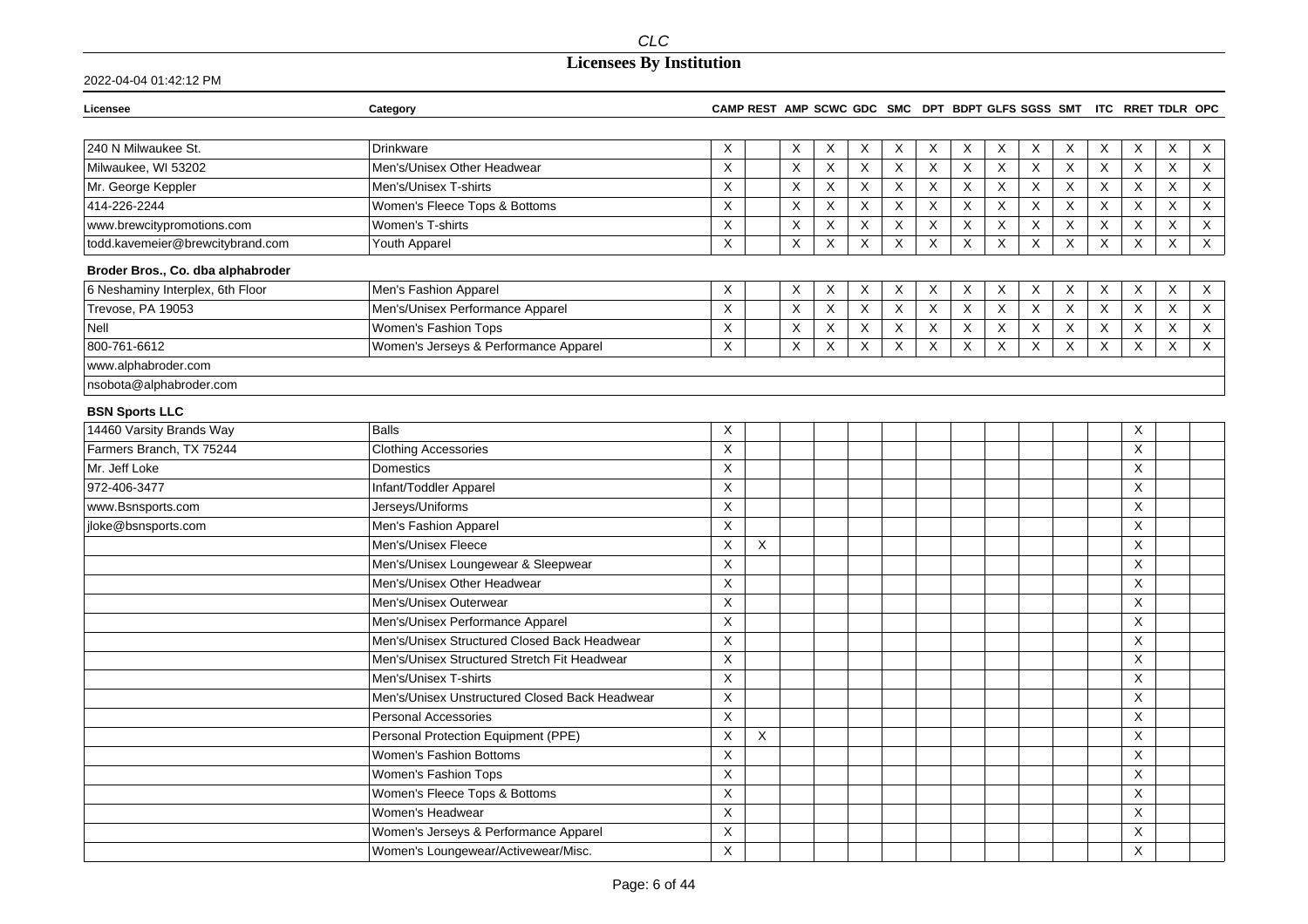## **Licensees By Institution**

| Licensee                     | Category                                       |                           |                         |  |  |  |  | CAMP REST AMP SCWC GDC SMC DPT BDPT GLFS SGSS SMT ITC RRET TDLR OPC |             |  |
|------------------------------|------------------------------------------------|---------------------------|-------------------------|--|--|--|--|---------------------------------------------------------------------|-------------|--|
| <b>BSN Sports LLC</b>        |                                                |                           |                         |  |  |  |  |                                                                     |             |  |
|                              | Women's Outerwear                              | X                         |                         |  |  |  |  |                                                                     | X           |  |
|                              | Women's T-shirts                               | $\boldsymbol{\mathsf{X}}$ | $\mathsf X$             |  |  |  |  |                                                                     | $\mathsf X$ |  |
|                              | Youth Apparel                                  | $\mathsf X$               |                         |  |  |  |  |                                                                     | X           |  |
| <b>Bushman Electric Inc.</b> |                                                |                           |                         |  |  |  |  |                                                                     |             |  |
| 4925 Coye Dr, 4925 Coye Dr   | <b>Clothing Accessories</b>                    |                           | X                       |  |  |  |  |                                                                     |             |  |
| Stevens Point, WI 54481      | Consumables                                    |                           | $\overline{\mathsf{x}}$ |  |  |  |  |                                                                     |             |  |
| Bailey                       | <b>Drinkware</b>                               |                           | $\pmb{\times}$          |  |  |  |  |                                                                     |             |  |
| 715-341-4942                 | Electronics & Content                          |                           | $\mathsf X$             |  |  |  |  |                                                                     |             |  |
| www.bushmanelectric.com      | Games                                          |                           | $\mathsf X$             |  |  |  |  |                                                                     |             |  |
| baileyb@bushmanelectric.com  | Gifts & Novelties - Miscellaneous              |                           | X                       |  |  |  |  |                                                                     |             |  |
|                              | Health/Beauty                                  |                           | X                       |  |  |  |  |                                                                     |             |  |
|                              | Housewares                                     |                           | $\pmb{\times}$          |  |  |  |  |                                                                     |             |  |
|                              | Infant/Toddler Apparel                         |                           | $\pmb{\times}$          |  |  |  |  |                                                                     |             |  |
|                              | Jerseys/Uniforms                               |                           | X                       |  |  |  |  |                                                                     |             |  |
|                              | Men's Fashion Apparel                          |                           | $\pmb{\times}$          |  |  |  |  |                                                                     |             |  |
|                              | Men's/Unisex Adjustable Wool Blend Headwear    |                           | X                       |  |  |  |  |                                                                     |             |  |
|                              | Men's/Unisex Fleece                            |                           | $\mathsf X$             |  |  |  |  |                                                                     |             |  |
|                              | Men's/Unisex Other Headwear                    |                           | X                       |  |  |  |  |                                                                     |             |  |
|                              | Men's/Unisex Outerwear                         |                           | $\pmb{\times}$          |  |  |  |  |                                                                     |             |  |
|                              | Men's/Unisex Performance Apparel               |                           | $\pmb{\times}$          |  |  |  |  |                                                                     |             |  |
|                              | Men's/Unisex Structured Closed Back Headwear   |                           | $\pmb{\times}$          |  |  |  |  |                                                                     |             |  |
|                              | Men's/Unisex Structured Stretch Fit Headwear   |                           | X                       |  |  |  |  |                                                                     |             |  |
|                              | Men's/Unisex T-shirts                          |                           | X                       |  |  |  |  |                                                                     |             |  |
|                              | Men's/Unisex Unstructured Closed Back Headwear |                           | $\pmb{\times}$          |  |  |  |  |                                                                     |             |  |
|                              | <b>Office Products</b>                         |                           | $\mathsf X$             |  |  |  |  |                                                                     |             |  |
|                              | <b>Paper Products</b>                          |                           | $\mathsf X$             |  |  |  |  |                                                                     |             |  |
|                              | Personal Accessories                           |                           | $\pmb{\times}$          |  |  |  |  |                                                                     |             |  |
|                              | <b>School Supplies</b>                         |                           | $\mathsf X$             |  |  |  |  |                                                                     |             |  |
|                              | Sports Equipment                               |                           | $\pmb{\times}$          |  |  |  |  |                                                                     |             |  |
|                              | Toys                                           |                           | $\pmb{\times}$          |  |  |  |  |                                                                     |             |  |
|                              | Women's Fashion Tops                           |                           | $\pmb{\times}$          |  |  |  |  |                                                                     |             |  |
|                              | Women's Fleece Tops & Bottoms                  |                           | $\overline{\mathsf{x}}$ |  |  |  |  |                                                                     |             |  |
|                              | Women's Jerseys & Performance Apparel          |                           | $\pmb{\times}$          |  |  |  |  |                                                                     |             |  |
|                              | Women's Outerwear                              |                           | X                       |  |  |  |  |                                                                     |             |  |
|                              | Women's T-shirts                               |                           | $\pmb{\times}$          |  |  |  |  |                                                                     |             |  |
|                              | Youth Apparel                                  |                           | $\pmb{\times}$          |  |  |  |  |                                                                     |             |  |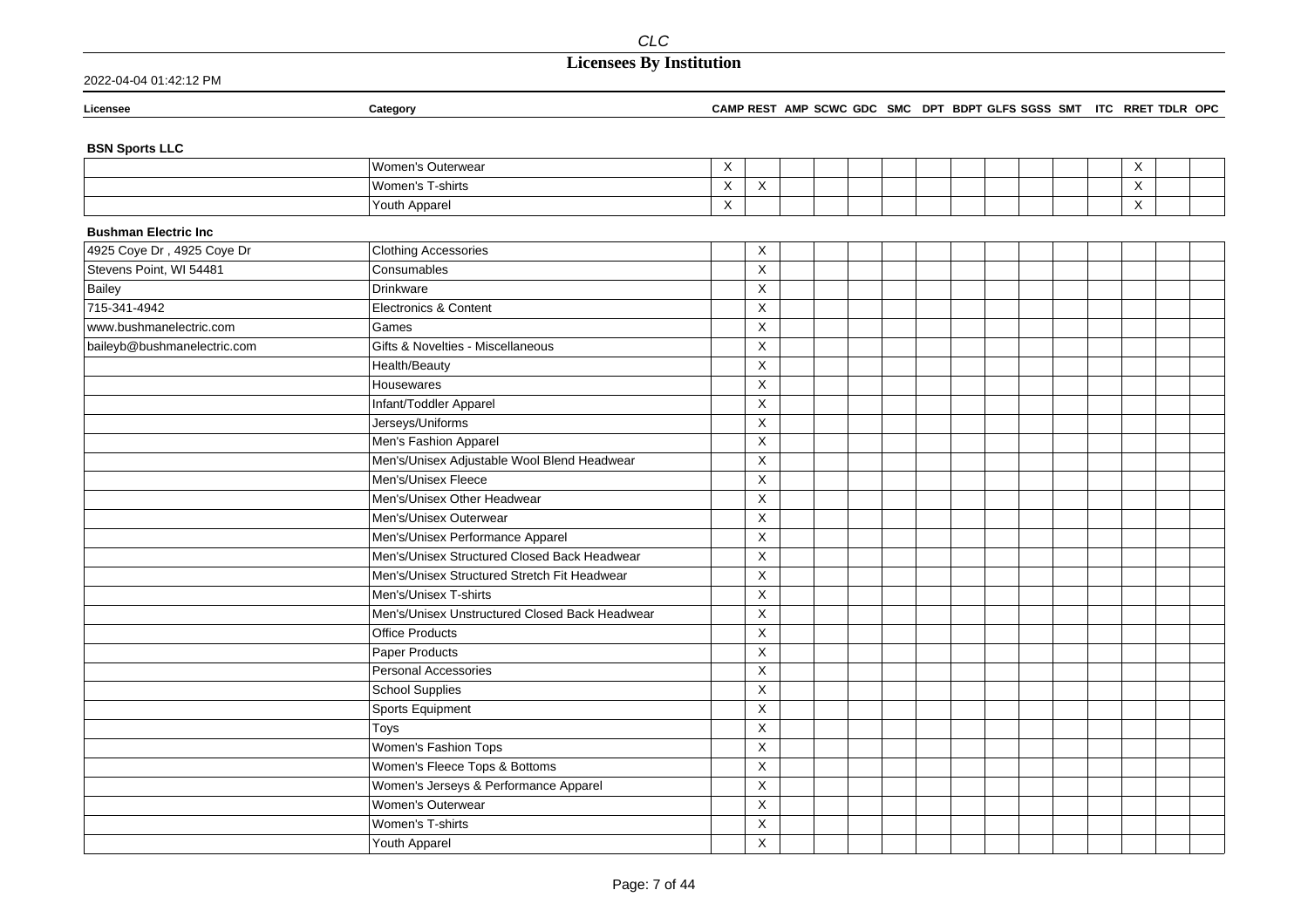## **Licensees By Institution**

| Licensee                                                   | Category                                     |             |                           |   |             |                           |   |   | CAMP REST AMP SCWC GDC SMC DPT BDPT GLFS SGSS SMT ITC RRET TDLR OPC |                           |                           |             |                           |
|------------------------------------------------------------|----------------------------------------------|-------------|---------------------------|---|-------------|---------------------------|---|---|---------------------------------------------------------------------|---------------------------|---------------------------|-------------|---------------------------|
| <b>Camp David</b>                                          |                                              |             |                           |   |             |                           |   |   |                                                                     |                           |                           |             |                           |
| 7920 Foster Street                                         | Men's/Unisex Fleece                          | X           |                           |   |             | Χ                         | X | X | Χ                                                                   | X                         | X                         | Χ           | $\boldsymbol{\mathsf{X}}$ |
| Overland Park, KS 66204                                    | Men's/Unisex T-shirts                        | $\times$    |                           |   |             | $\boldsymbol{\mathsf{X}}$ | X | X | X                                                                   | $\boldsymbol{\mathsf{X}}$ | X                         | X           | X                         |
| Ms. Kim Mitchell                                           | Women's Fleece Tops & Bottoms                | $\sf X$     |                           |   |             | $\boldsymbol{\mathsf{X}}$ | X | X | X                                                                   | $\boldsymbol{\mathsf{X}}$ | $\boldsymbol{\mathsf{X}}$ | X           | $\mathsf X$               |
| 913-648-0573                                               | Women's Jerseys & Performance Apparel        | $\mathsf X$ |                           |   |             | X                         | X | X | $\boldsymbol{\mathsf{X}}$                                           | $\boldsymbol{\mathsf{X}}$ | $\boldsymbol{\mathsf{X}}$ | $\mathsf X$ | $\boldsymbol{\mathsf{X}}$ |
| www.Campdavid.com                                          | Women's T-shirts                             | X           |                           |   |             | Χ                         | X | X | X                                                                   | X                         | X                         | $\times$    | X                         |
| licensing@campdavid.com                                    |                                              |             |                           |   |             |                           |   |   |                                                                     |                           |                           |             |                           |
| <b>Campus Marketing Specialists</b>                        |                                              |             |                           |   |             |                           |   |   |                                                                     |                           |                           |             |                           |
| PO Box 736                                                 | Consumables                                  |             | X                         |   |             |                           |   |   |                                                                     |                           |                           |             |                           |
| Lake Oswego, OR 97034                                      | <b>Drinkware</b>                             |             | $\times$                  |   |             |                           |   |   |                                                                     |                           |                           |             |                           |
| Ms. Cyndi Spear                                            | Gifts & Novelties - Miscellaneous            |             | $\boldsymbol{\mathsf{X}}$ |   |             |                           |   |   |                                                                     |                           |                           |             |                           |
| 503-542-8700                                               | Men's/Unisex Outerwear                       |             | $\boldsymbol{\mathsf{X}}$ |   |             |                           |   |   |                                                                     |                           |                           |             |                           |
| www.Campusmarketing.com                                    | Men's/Unisex Performance Apparel             |             | X                         |   |             |                           |   |   |                                                                     |                           |                           |             |                           |
| cyndi@campusmarketing.com                                  | Men's/Unisex T-shirts                        |             | X                         |   |             |                           |   |   |                                                                     |                           |                           |             |                           |
|                                                            | Personal Protection Equipment (PPE)          |             | $\boldsymbol{\mathsf{X}}$ |   |             |                           |   |   |                                                                     |                           |                           |             |                           |
|                                                            | <b>Signage Products</b>                      |             | $\boldsymbol{\mathsf{X}}$ |   |             |                           |   |   |                                                                     |                           |                           |             |                           |
| <b>Captivating Headwear</b>                                |                                              |             |                           |   |             |                           |   |   |                                                                     |                           |                           |             |                           |
| 8100 Nations Way, 3001 36th Avenue, NW<br>Norman, OK 73072 | <b>Clothing Accessories</b>                  |             |                           | Χ | $\times$    | $\times$                  |   |   |                                                                     |                           |                           |             | X                         |
| Jacksonville, FL 32256                                     | Infant/Toddler Apparel                       |             |                           | X | X           | X                         |   |   |                                                                     |                           |                           |             | $\boldsymbol{\mathsf{X}}$ |
| Ms. Suzanne Balog                                          | Men's Fashion Apparel                        |             |                           | X | X           | X                         |   |   |                                                                     |                           |                           |             | X                         |
| 404-514-7808                                               | Men's/Unisex Adjustable Non-Wool Headwear    |             |                           | X | $\times$    | $\mathsf X$               |   |   |                                                                     |                           |                           |             | X                         |
| www.Towcaps.com                                            | Men's/Unisex Adjustable Wool Blend Headwear  |             |                           | X | X           | X                         |   |   |                                                                     |                           |                           |             | X                         |
| sbalog@fanatics.com                                        | Men's/Unisex Combo-Packaged Goods            |             |                           | X | X           | X                         |   |   |                                                                     |                           |                           |             | X                         |
|                                                            | Men's/Unisex Fleece                          |             |                           | X | X           | X                         |   |   |                                                                     |                           |                           |             | X                         |
|                                                            | Men's/Unisex Other Headwear                  |             |                           | X | X           | $\mathsf X$               |   |   |                                                                     |                           |                           |             | X                         |
|                                                            | Men's/Unisex Outerwear                       |             |                           | X | X           | X                         |   |   |                                                                     |                           |                           |             | X                         |
|                                                            | Men's/Unisex Structured Closed Back Headwear |             |                           | X | $\mathsf X$ | $\mathsf X$               |   |   |                                                                     |                           |                           |             | $\mathsf X$               |
|                                                            | Men's/Unisex Structured Stretch Fit Headwear |             |                           | X | X           | $\mathsf X$               |   |   |                                                                     |                           |                           |             | X                         |
|                                                            | Men's/Unisex T-shirts                        |             |                           | X | $\mathsf X$ | $\mathsf X$               |   |   |                                                                     |                           |                           |             | $\boldsymbol{\mathsf{X}}$ |
|                                                            | Women's Fashion Bottoms                      |             |                           | X | X           | X                         |   |   |                                                                     |                           |                           |             | X                         |
|                                                            | Women's Fashion Tops                         |             |                           | X | $\mathsf X$ | $\mathsf X$               |   |   |                                                                     |                           |                           |             | $\boldsymbol{\mathsf{X}}$ |
|                                                            | Women's Fleece Tops & Bottoms                |             |                           | X | X           | X                         |   |   |                                                                     |                           |                           |             | $\boldsymbol{\mathsf{X}}$ |
|                                                            | Women's Headwear                             |             |                           | X | X           | X                         |   |   |                                                                     |                           |                           |             | X                         |
|                                                            | Women's Loungewear/Activewear/Misc.          |             |                           | X | X           | X                         |   |   |                                                                     |                           |                           |             | X                         |
|                                                            | Women's Outerwear                            |             |                           | X | X           | X                         |   |   |                                                                     |                           |                           |             | $\boldsymbol{\mathsf{X}}$ |
|                                                            | Women's T-shirts                             |             |                           | X | X           | $\mathsf X$               |   |   |                                                                     |                           |                           |             | $\boldsymbol{\mathsf{X}}$ |
|                                                            | Youth Apparel                                |             |                           | X | X           | X                         |   |   |                                                                     |                           |                           |             | X                         |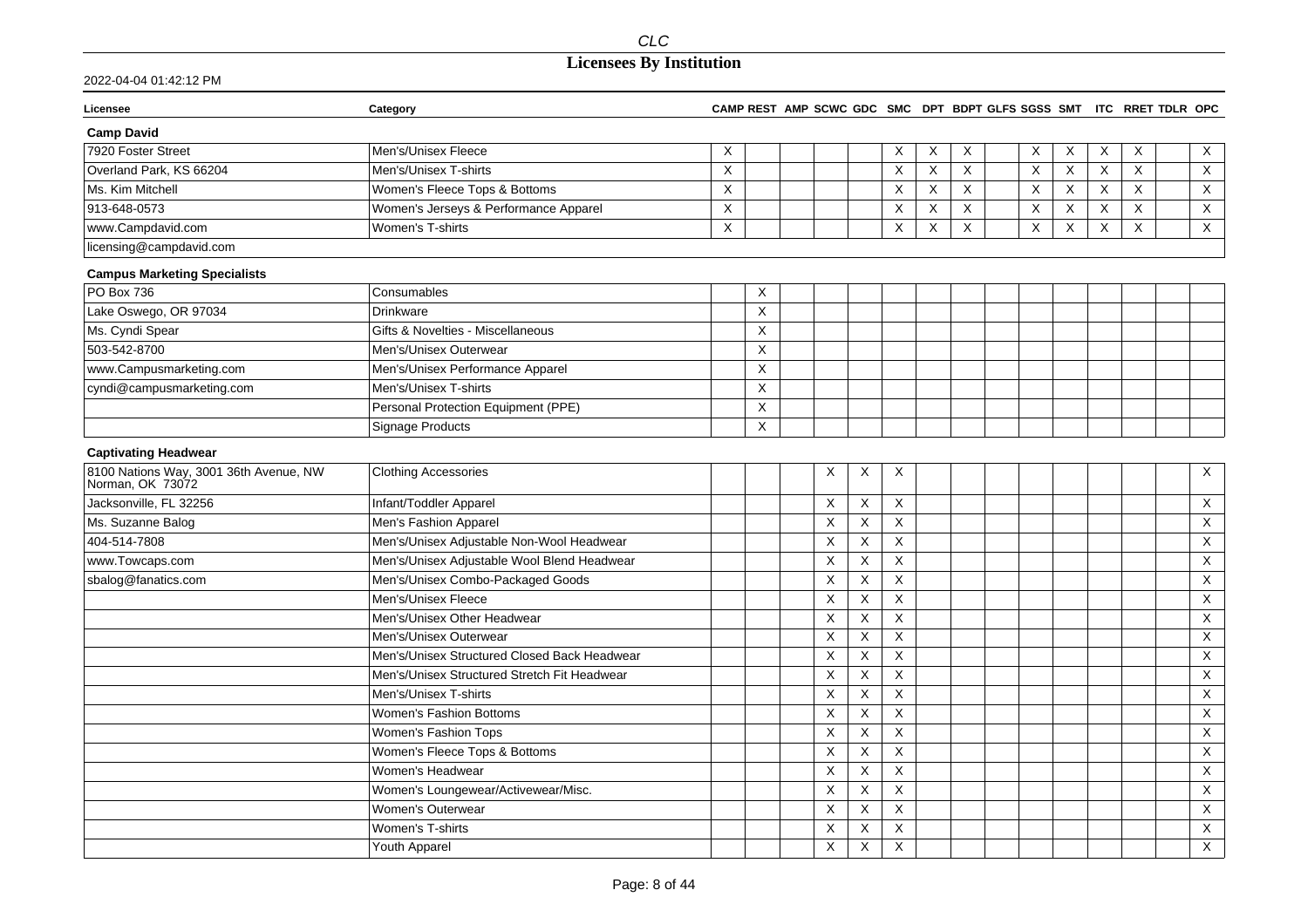## **Licensees By Institution**

| Licensee                                                             | Category                              |                           |                           |         |             |   |                |                    |                |             |                           |                           |             | CAMP REST AMP SCWC GDC SMC DPT BDPT GLFS SGSS SMT ITC RRET TDLR OPC |   |                |
|----------------------------------------------------------------------|---------------------------------------|---------------------------|---------------------------|---------|-------------|---|----------------|--------------------|----------------|-------------|---------------------------|---------------------------|-------------|---------------------------------------------------------------------|---|----------------|
| <b>C-B Graduation Announcements</b>                                  |                                       |                           |                           |         |             |   |                |                    |                |             |                           |                           |             |                                                                     |   |                |
| PO Box 781, 2316 Sky Vue Lane Manhattan, KS<br>66503                 | <b>Office Products</b>                | X                         |                           |         |             |   |                |                    |                |             |                           |                           |             | Χ                                                                   |   |                |
| Manhattan, KS 66503                                                  | <b>School Supplies</b>                | $\boldsymbol{\mathsf{X}}$ | $\boldsymbol{\mathsf{X}}$ |         |             |   |                |                    |                |             |                           | X                         |             | X                                                                   |   |                |
| Ms. Kelly McDonald                                                   | Stationery                            | X                         |                           |         |             |   |                |                    |                |             |                           |                           |             | X                                                                   |   |                |
| 785-776-5018                                                         |                                       |                           |                           |         |             |   |                |                    |                |             |                           |                           |             |                                                                     |   |                |
| www.Cbgrad.com                                                       |                                       |                           |                           |         |             |   |                |                    |                |             |                           |                           |             |                                                                     |   |                |
| kelly.mcdonald@balfour.com                                           |                                       |                           |                           |         |             |   |                |                    |                |             |                           |                           |             |                                                                     |   |                |
| <b>CDI Corp</b>                                                      |                                       |                           |                           |         |             |   |                |                    |                |             |                           |                           |             |                                                                     |   |                |
| 3440 North Knox Street                                               | <b>Automobile Products</b>            | X                         |                           |         |             | Χ | X              |                    |                |             | X                         | X                         | X           | X                                                                   |   |                |
| Chicago, IL 60641                                                    | Furniture/Furnishings                 | $\boldsymbol{\mathsf{X}}$ |                           |         |             | X | X              |                    |                |             | $\times$                  | X                         | X           | $\times$                                                            |   |                |
| Ms. Rita Tucker                                                      | Gifts & Novelties - Miscellaneous     | $\times$                  |                           |         |             | X | X              |                    |                |             | $\times$                  | X                         | X           | X                                                                   |   |                |
| 773-205-2960                                                         | Health/Beauty                         | $\times$                  |                           |         |             | X | $\pmb{\times}$ |                    |                |             | X                         | X                         | $\sf X$     | X                                                                   |   |                |
| www.Cdi-corp.com                                                     | <b>Holiday Accessories</b>            | X                         |                           |         |             | X | X              |                    |                |             | X                         | X                         | X           | X                                                                   |   |                |
| ritatucker@cdi-corp.com                                              | <b>Office Products</b>                | X                         |                           |         |             | X | Χ              |                    |                |             | X                         | X                         | X           | X                                                                   |   |                |
|                                                                      | <b>Signage Products</b>               | X                         |                           |         |             | X | X              |                    |                |             | X                         | X                         | X           | X                                                                   |   |                |
|                                                                      | Sports Equipment                      | X                         |                           |         |             | X | X              |                    |                |             | X                         | X                         | X           | X                                                                   |   |                |
|                                                                      | Stationery                            | $\boldsymbol{\mathsf{X}}$ |                           |         |             | X | X              |                    |                |             | $\times$                  | X                         | X           | X                                                                   |   |                |
| <b>Champion by Knights Apparel</b>                                   |                                       |                           |                           |         |             |   |                |                    |                |             |                           |                           |             |                                                                     |   |                |
| 1000 E Hanes Mill Rd                                                 | Infant/Toddler Apparel                | X                         |                           |         |             |   |                | X                  | X              | X           | $\times$                  | X                         | X           | Χ                                                                   |   | X              |
| Winston Salem, NC 27105                                              | Jerseys/Uniforms                      | $\boldsymbol{\mathsf{X}}$ |                           |         |             |   |                | X                  | $\pmb{\times}$ | X           | $\times$                  | $\times$                  | X           | X                                                                   |   | X              |
| Mr. Tim George                                                       | Men's Fashion Apparel                 | $\boldsymbol{\mathsf{X}}$ |                           |         |             |   |                | X                  | X              | $\sf X$     | $\boldsymbol{\mathsf{X}}$ | X                         | X           | X                                                                   |   | X              |
| 336-519-3761                                                         | Men's/Unisex Combo-Packaged Goods     | X                         |                           |         |             |   |                | Χ                  | X              | X           | $\times$                  | X                         | X           | X                                                                   |   | X              |
| www.hanesbrands.com                                                  | Men's/Unisex Fleece                   | X                         |                           |         |             |   |                | X                  | $\mathsf X$    | X           | $\boldsymbol{\mathsf{X}}$ | $\sf X$                   | $\sf X$     | X                                                                   |   | $\mathsf X$    |
| tim.george@hanes.com                                                 | Men's/Unisex T-shirts                 | X                         |                           |         |             |   |                | X                  | X              | X           | X                         | X                         | X           | X                                                                   |   | X              |
|                                                                      | Women's Fashion Tops                  | X                         |                           |         |             |   |                | X                  | X              | X           | $\times$                  | X                         | X           | X                                                                   |   | X              |
|                                                                      | Women's Fleece Tops & Bottoms         | $\boldsymbol{\mathsf{X}}$ |                           |         |             |   |                | $\times$           | X              | X           | $\boldsymbol{\mathsf{X}}$ | X                         | X           | X                                                                   |   | X              |
|                                                                      | Women's T-shirts                      | $\boldsymbol{\mathsf{X}}$ |                           |         |             |   |                | X                  | $\mathsf X$    | X           | X                         | $\boldsymbol{\mathsf{X}}$ | $\sf X$     | X                                                                   |   | $\mathsf X$    |
|                                                                      | Youth Apparel                         | X                         |                           |         |             |   |                | X                  | X              | $\times$    | X                         | Χ                         | X           | X                                                                   |   | $\overline{X}$ |
| <b>Charles River Apparel</b>                                         |                                       |                           |                           |         |             |   |                |                    |                |             |                           |                           |             |                                                                     |   |                |
| 1205 Providence Highway (Rt 1), 60 Amaranth<br>Ave Medford, MA 02155 | Gifts & Novelties - Miscellaneous     | X                         |                           | X       | Χ           | Χ | X              | X                  | X              | X           | X                         | Χ                         | Χ           | X                                                                   | X | X              |
| Sharon, MA 02067                                                     | Men's Fashion Apparel                 | $\boldsymbol{\mathsf{X}}$ |                           | X       | Χ           | X | X              | X                  | $\mathsf X$    | X           | $\boldsymbol{\mathsf{X}}$ | X                         | $\mathsf X$ | X                                                                   | X | $\mathsf X$    |
| Mr. Jeremy Whiting                                                   | Men's/Unisex Outerwear                | X                         |                           | X       | X           | X | X              | $\times$           | X              | X           | $\times$                  | X                         | X           | X                                                                   | X | X              |
| 781-793-5323                                                         | Women's Fashion Tops                  | X                         |                           | X       | X           | X | Χ              | X                  | X              | X           | X                         | X                         | X           | X                                                                   | X | X              |
| www.Charlesriverapparel.com                                          | Women's Jerseys & Performance Apparel | X                         |                           | X       | X           | X | X              | X                  | X              | X           | X                         | X                         | X           | X                                                                   | X | X              |
| jeremyw@charlesriverapparel.com                                      | Women's Outerwear                     | $\mathsf X$               |                           | $\sf X$ | $\mathsf X$ | X | X              | $\pmb{\mathsf{X}}$ | Χ              | $\mathsf X$ | $\sf X$                   | $\boldsymbol{\mathsf{X}}$ | $\sf X$     | $\mathsf X$                                                         | X | $\mathsf X$    |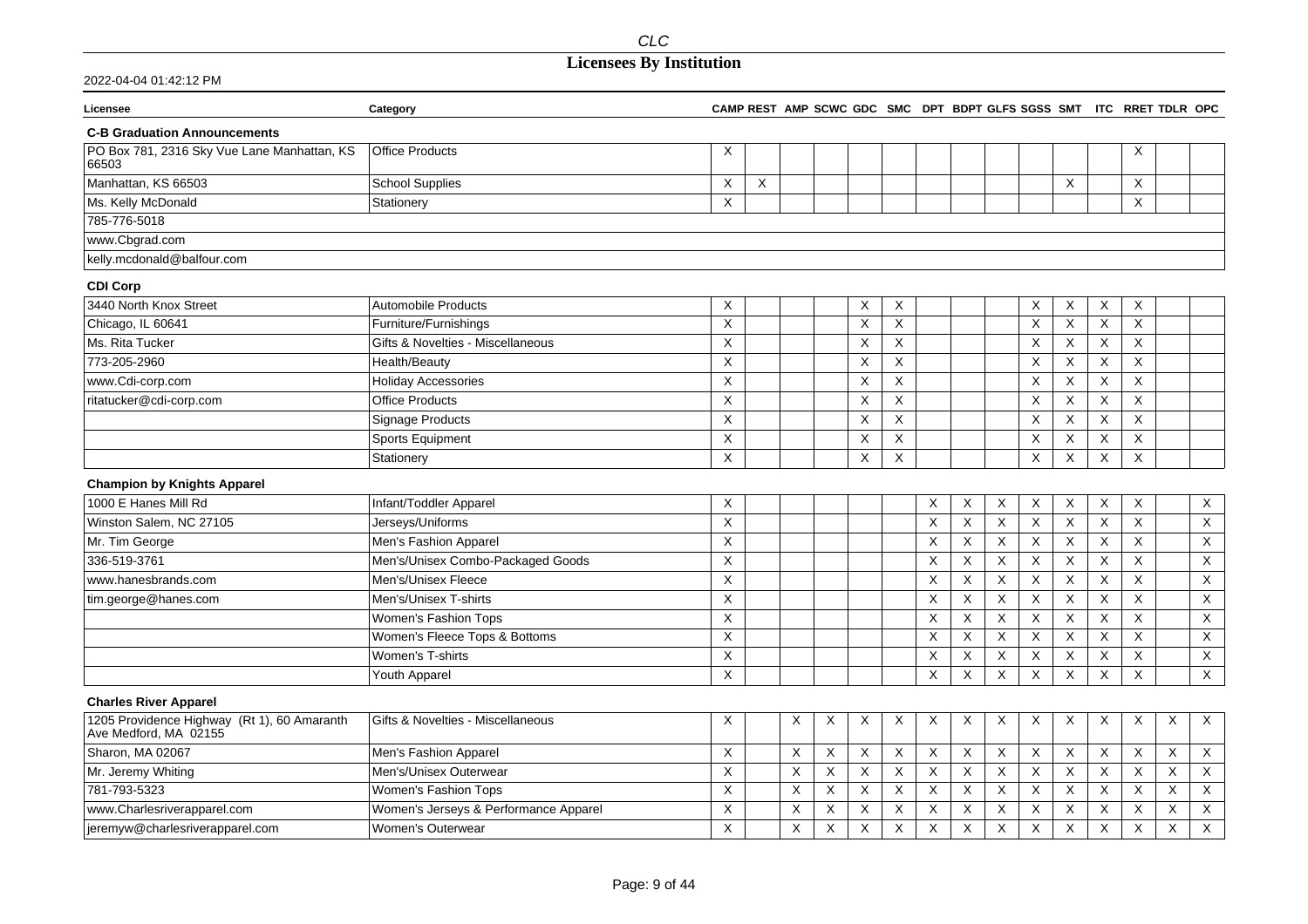| 2022-04-04 01:42:12 PM |
|------------------------|
|                        |

| Licensee                     | Category                                       |                           |                |                           |                |                           |                           |             |             |             |                |             |                         | CAMP REST AMP SCWC GDC SMC DPT BDPT GLFS SGSS SMT ITC RRET TDLR OPC |                           |                           |
|------------------------------|------------------------------------------------|---------------------------|----------------|---------------------------|----------------|---------------------------|---------------------------|-------------|-------------|-------------|----------------|-------------|-------------------------|---------------------------------------------------------------------|---------------------------|---------------------------|
| <b>Church Hill Classics</b>  |                                                |                           |                |                           |                |                           |                           |             |             |             |                |             |                         |                                                                     |                           |                           |
| 594 Pepper Street            | <b>Office Products</b>                         | X                         |                |                           | X              |                           |                           |             |             |             | X              | X           | X                       | X                                                                   |                           |                           |
| Monroe, CT 06468             |                                                |                           |                |                           |                |                           |                           |             |             |             |                |             |                         |                                                                     |                           |                           |
| Ms. Christie Liberante       |                                                |                           |                |                           |                |                           |                           |             |             |             |                |             |                         |                                                                     |                           |                           |
| 877-764-2525                 |                                                |                           |                |                           |                |                           |                           |             |             |             |                |             |                         |                                                                     |                           |                           |
| www.Diplomaframe.com         |                                                |                           |                |                           |                |                           |                           |             |             |             |                |             |                         |                                                                     |                           |                           |
| christiel@diplomaframe.com   |                                                |                           |                |                           |                |                           |                           |             |             |             |                |             |                         |                                                                     |                           |                           |
| CI Sport Inc.                |                                                |                           |                |                           |                |                           |                           |             |             |             |                |             |                         |                                                                     |                           |                           |
| 2121 43rd Street S           | <b>Domestics</b>                               | X                         |                | X                         | X              | X                         | Χ                         | X           | X           | X           | X              | X           | X                       | Χ                                                                   | Χ                         | $\boldsymbol{\mathsf{X}}$ |
| Fargo, ND 58104              | Infant/Toddler Apparel                         | $\mathsf X$               |                | $\mathsf X$               | $\mathsf X$    | $\boldsymbol{\mathsf{X}}$ | $\mathsf X$               | $\mathsf X$ | X           | $\mathsf X$ | $\pmb{\times}$ | $\mathsf X$ | $\mathsf X$             | $\mathsf X$                                                         | X                         | X                         |
| Mr. Jamie Knopp              | Men's Fashion Apparel                          | X                         |                | $\mathsf X$               | X              | X                         | X                         | X           | X           | $\times$    | X              | X           | X                       | X                                                                   | $\times$                  | $\mathsf X$               |
| 701-271-0953                 | Men's/Unisex Fleece                            | $\mathsf X$               |                | X                         | X              | X                         | X                         | X           | X           | X           | X              | X           | X                       | X                                                                   | X                         | X                         |
| www.Cisport.com              | Men's/Unisex Other Headwear                    | X                         |                | $\boldsymbol{\mathsf{X}}$ | $\mathsf X$    | X                         | $\boldsymbol{\mathsf{X}}$ | $\mathsf X$ | X           | X           | X              | $\sf X$     | $\overline{\mathsf{x}}$ | X                                                                   | $\mathsf X$               | $\mathsf X$               |
| jamiek@cisport.com           | Men's/Unisex Performance Apparel               | X                         |                | X                         | $\overline{X}$ | $\boldsymbol{\mathsf{X}}$ | X                         | X           | X           | X           | X              | X           | X                       | X                                                                   | X                         | X                         |
|                              | Men's/Unisex T-shirts                          | X                         |                | $\boldsymbol{\mathsf{X}}$ | $\mathsf X$    | $\boldsymbol{\mathsf{X}}$ | $\sf X$                   | $\mathsf X$ | $\mathsf X$ | X           | $\pmb{\times}$ | $\sf X$     | Χ                       | X                                                                   | $\boldsymbol{\mathsf{X}}$ | $\boldsymbol{\mathsf{X}}$ |
|                              | Women's Fashion Tops                           | X                         |                | X                         | $\times$       | X                         | Χ                         | X           | X           | X           | Χ              | X           | X                       | X                                                                   | Χ                         | X                         |
|                              | Women's Fleece Tops & Bottoms                  | X                         |                | $\mathsf X$               | X              | $\boldsymbol{\mathsf{X}}$ | $\times$                  | $\mathsf X$ | $\mathsf X$ | X           | X              | $\sf X$     | $\mathsf X$             | X                                                                   | X                         | $\mathsf X$               |
|                              | Women's T-shirts                               | X                         |                | X                         | X              | $\boldsymbol{\mathsf{X}}$ | $\boldsymbol{\mathsf{X}}$ | $\mathsf X$ | X           | $\times$    | X              | X           | X                       | X                                                                   | X                         | $\mathsf X$               |
|                              | Youth Apparel                                  | X                         |                | X                         | $\overline{X}$ | $\overline{\mathsf{x}}$   | $\boldsymbol{\mathsf{X}}$ | X           | X           | X           | X              | X           | X                       | X                                                                   | X                         | $\overline{X}$            |
| <b>Club Colors Buyer LLC</b> |                                                |                           |                |                           |                |                           |                           |             |             |             |                |             |                         |                                                                     |                           |                           |
| 420 East State Pkwy.         | <b>Clothing Accessories</b>                    |                           | X              |                           |                |                           |                           |             |             |             |                |             |                         |                                                                     |                           |                           |
| Schaumburg, IL 60173         | Gifts & Novelties - Miscellaneous              | X                         | $\sf X$        |                           |                |                           |                           |             |             |             | X              |             | X                       | X                                                                   |                           |                           |
| Ms. Lisa Summerson           | Infant/Toddler Apparel                         |                           | X              |                           |                |                           |                           |             |             |             |                |             |                         |                                                                     |                           |                           |
| 847-490-3636                 | Jerseys/Uniforms                               |                           | $\sf X$        |                           |                |                           |                           |             |             |             |                |             |                         |                                                                     |                           |                           |
| www.Clubcolors.com           | Men's Fashion Apparel                          | $\sf X$                   | X              |                           |                |                           |                           |             |             |             | $\sf X$        |             | X                       | X                                                                   |                           |                           |
| lsummerson@clubcolors.com    | Men's/Unisex Fleece                            | X                         | X              |                           |                |                           |                           |             |             |             | X              |             | X                       | X                                                                   |                           |                           |
|                              | Men's/Unisex Other Headwear                    | X                         | X              |                           |                |                           |                           |             |             |             | X              |             | X                       | $\times$                                                            |                           |                           |
|                              | Men's/Unisex Outerwear                         | X                         | X              |                           |                |                           |                           |             |             |             | X              |             | X                       | X                                                                   |                           |                           |
|                              | Men's/Unisex Performance Apparel               |                           | $\pmb{\times}$ |                           |                |                           |                           |             |             |             |                |             |                         |                                                                     |                           |                           |
|                              | Men's/Unisex Structured Closed Back Headwear   | $\boldsymbol{\mathsf{X}}$ | X              |                           |                |                           |                           |             |             |             | X              |             | X                       | $\mathsf{X}$                                                        |                           |                           |
|                              | Men's/Unisex T-shirts                          | X                         | $\sf X$        |                           |                |                           |                           |             |             |             | X              |             | X                       | X                                                                   |                           |                           |
|                              | Men's/Unisex Unstructured Closed Back Headwear | X                         | X              |                           |                |                           |                           |             |             |             | X              |             | X                       | X                                                                   |                           |                           |
|                              | Women's Fashion Tops                           | X                         | $\sf X$        |                           |                |                           |                           |             |             |             | X              |             | Χ                       | X                                                                   |                           |                           |
|                              | Women's Fleece Tops & Bottoms                  | X                         | X              |                           |                |                           |                           |             |             |             | X              |             | X                       | X                                                                   |                           |                           |
|                              | Women's Jerseys & Performance Apparel          |                           | X              |                           |                |                           |                           |             |             |             |                |             |                         |                                                                     |                           |                           |
|                              | <b>Women's Outerwear</b>                       | X                         | Χ              |                           |                |                           |                           |             |             |             | X              |             | X                       | Χ                                                                   |                           |                           |
|                              | Women's T-shirts                               |                           | X              |                           |                |                           |                           |             |             |             |                |             |                         |                                                                     |                           |                           |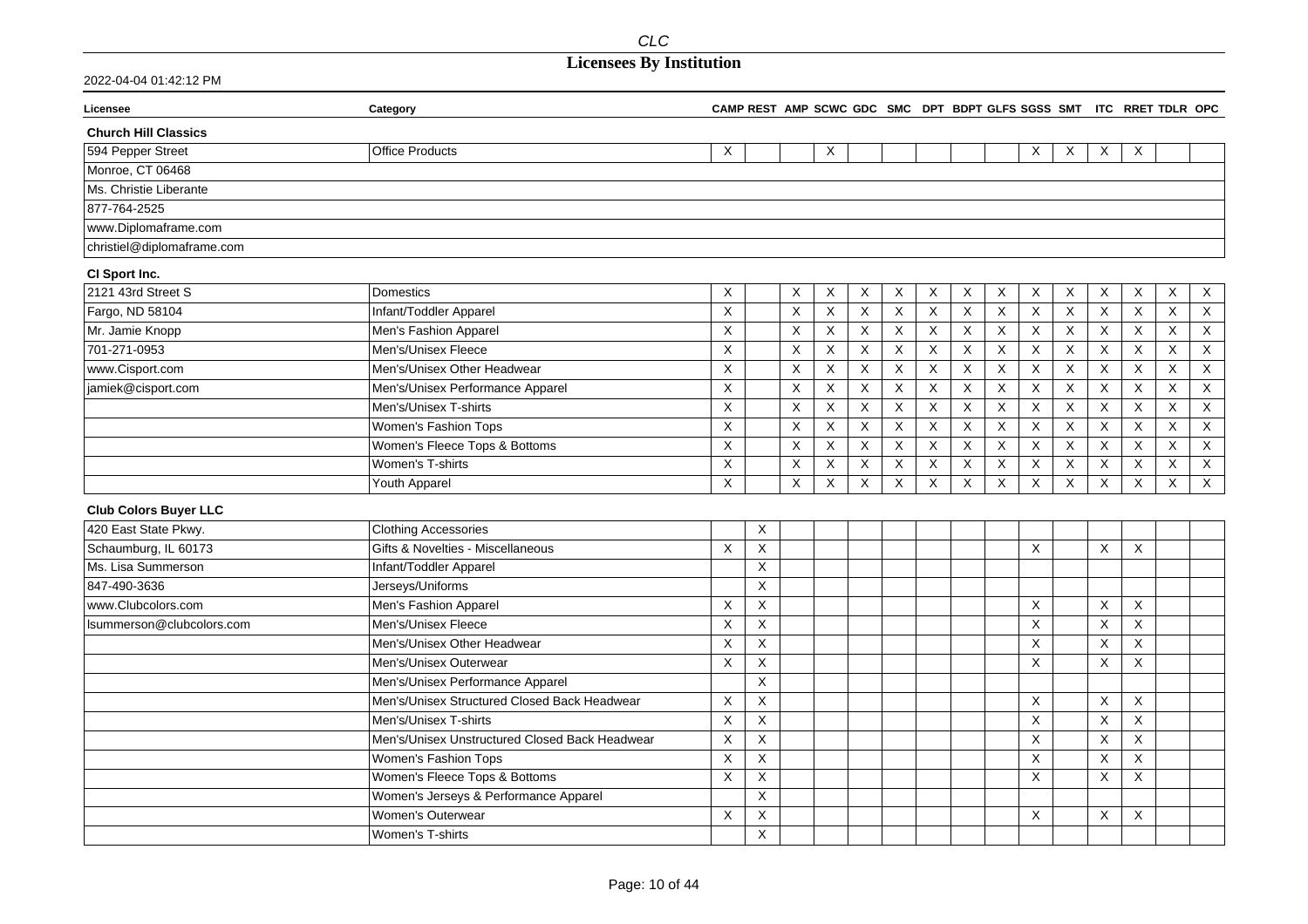| Licensee                                               | Category                                       |                  |   |          |                           |                           |          |                |   |                           |                           |          |          | CAMP REST AMP SCWC GDC SMC DPT BDPT GLFS SGSS SMT ITC RRET TDLR OPC |              |
|--------------------------------------------------------|------------------------------------------------|------------------|---|----------|---------------------------|---------------------------|----------|----------------|---|---------------------------|---------------------------|----------|----------|---------------------------------------------------------------------|--------------|
| <b>Club Colors Buyer LLC</b>                           |                                                |                  |   |          |                           |                           |          |                |   |                           |                           |          |          |                                                                     |              |
|                                                        | Youth Apparel                                  | X                | X |          |                           |                           |          |                |   | Χ                         |                           | X        | $\times$ |                                                                     |              |
| <b>College Concepts LLC</b>                            |                                                |                  |   |          |                           |                           |          |                |   |                           |                           |          |          |                                                                     |              |
| 3350 Riverwood Pkwy Ste 850                            | Men's/Unisex Loungewear & Sleepwear            | $\times$         |   |          |                           |                           | X        | Χ              | X | Χ                         | Χ                         | X        |          |                                                                     | X            |
| Atlanta, GA 30339                                      | <b>Women's Fashion Bottoms</b>                 | X                |   |          |                           |                           | X        | X              | X | $\pmb{\times}$            | $\sf X$                   | X        |          |                                                                     | X            |
| Ms. Sonya Holmes                                       | Women's Fashion Tops                           | $\pmb{\times}$   |   |          |                           |                           | X        | $\mathsf X$    | X | $\mathsf X$               | $\boldsymbol{\mathsf{X}}$ | X        |          |                                                                     | X            |
| 770-859-1420                                           | Women's Loungewear/Activewear/Misc.            | X                |   |          |                           |                           | X        | X              | X | X                         | X                         | X        |          |                                                                     | $\times$     |
| www.CollegeConcepts.com                                |                                                |                  |   |          |                           |                           |          |                |   |                           |                           |          |          |                                                                     |              |
| sholmes@conceptssport.com                              |                                                |                  |   |          |                           |                           |          |                |   |                           |                           |          |          |                                                                     |              |
| <b>Collegiate Pacific Co.</b>                          |                                                |                  |   |          |                           |                           |          |                |   |                           |                           |          |          |                                                                     |              |
| PO Box 300, 532 Luck Avenue, S.W. Roanoke,<br>VA 24016 | <b>Signage Products</b>                        | X                |   |          |                           | X                         |          |                |   | Χ                         | Χ                         | X        |          |                                                                     |              |
| Roanoke, VA 24002                                      |                                                |                  |   |          |                           |                           |          |                |   |                           |                           |          |          |                                                                     |              |
| Ms. Danielle Napier                                    |                                                |                  |   |          |                           |                           |          |                |   |                           |                           |          |          |                                                                     |              |
| 540-981-0281                                           |                                                |                  |   |          |                           |                           |          |                |   |                           |                           |          |          |                                                                     |              |
| www.Collegiatepacific.com                              |                                                |                  |   |          |                           |                           |          |                |   |                           |                           |          |          |                                                                     |              |
| danielle@collegiatepacific.com                         |                                                |                  |   |          |                           |                           |          |                |   |                           |                           |          |          |                                                                     |              |
| <b>Colosseum Athletics Corporation</b>                 |                                                |                  |   |          |                           |                           |          |                |   |                           |                           |          |          |                                                                     |              |
| 2400 S Wilmington Ave                                  | Infant/Toddler Apparel                         | Χ                |   | Χ        | X                         | X                         | X        | X              |   | X                         | X                         | X        | Χ        |                                                                     | X            |
| Compton, CA 90220-5403                                 | Men's Fashion Apparel                          | $\times$         |   | X        | $\times$                  | X                         | $\times$ | X              |   | X                         | X                         | X        | X        |                                                                     | X            |
| Mr. Ryan Prowell                                       | Men's/Unisex Adjustable Non-Wool Headwear      | $\pmb{\times}$   |   |          |                           |                           | X        | X              |   | $\pmb{\times}$            | $\mathsf X$               | X        | X        |                                                                     | X            |
| 404-538-7828                                           | Men's/Unisex Adjustable Wool Blend Headwear    | X                |   |          |                           |                           | X        | X              |   | X                         | X                         | X        | X        |                                                                     | X            |
| www.Colosseumusa.com                                   | Men's/Unisex Fleece                            | X                |   | X        | X                         | X                         | X        | X              |   | X                         | X                         | X        | Χ        |                                                                     | X            |
| ryanp@colosseumusa.com                                 | Men's/Unisex Other Headwear                    | X                |   |          |                           | X                         | X        | X              |   | X                         | X                         | X        | X        |                                                                     | X            |
|                                                        | Men's/Unisex Outerwear                         | $\times$         |   | X        | X                         | $\times$                  | X        | $\overline{X}$ |   | X                         | $\times$                  | X        | X        |                                                                     | X            |
|                                                        | Men's/Unisex Structured Closed Back Headwear   | $\times$         |   |          |                           |                           | X        | $\sf X$        |   | Χ                         | X                         | X        | X        |                                                                     | X            |
|                                                        | Men's/Unisex Structured Stretch Fit Headwear   | X                |   |          |                           |                           | X        | X              |   | X                         | X                         | X        | X        |                                                                     | X            |
|                                                        | Men's/Unisex T-shirts                          | $\boldsymbol{X}$ |   | X        | $\boldsymbol{\mathsf{X}}$ | X                         | X        | X              |   | X                         | $\mathsf X$               | X        | X        |                                                                     | X            |
|                                                        | Men's/Unisex Unstructured Closed Back Headwear | X                |   |          |                           |                           | X        | X              |   | X                         | X                         | X        | X        |                                                                     | X            |
|                                                        | <b>Personal Accessories</b>                    | $\mathsf X$      |   | X        | X                         | X                         | X        | X              |   | X                         | X                         | X        | X        |                                                                     | X            |
|                                                        | Personal Protection Equipment (PPE)            | $\pmb{\times}$   |   | $\times$ | $\times$                  | X                         | $\times$ | $\mathsf{X}$   |   | X                         | $\sf X$                   | $\sf X$  | X        |                                                                     | X            |
|                                                        | Women's Fashion Tops                           | $\mathsf X$      |   | X        | X                         | $\times$                  | $\times$ | $\mathsf X$    |   | X                         | $\sf X$                   | X        | X        |                                                                     | X            |
|                                                        | Women's Fleece Tops & Bottoms                  | $\times$         |   | X        | X                         | X                         | X        | $\times$       |   | X                         | X                         | $\times$ | X        |                                                                     | X            |
|                                                        | Women's Headwear                               | X                |   |          |                           |                           | X        | X              |   | X                         | $\mathsf X$               | X        | X        |                                                                     | X            |
|                                                        | Women's Loungewear/Activewear/Misc.            | $\pmb{\times}$   |   | Χ        | X                         | X                         | X        | X              |   | $\boldsymbol{\mathsf{X}}$ | $\sf X$                   | X        | X        |                                                                     | X            |
|                                                        | <b>Women's Outerwear</b>                       | $\mathsf{X}$     |   | X        | X                         | X                         | X        | X              |   | X                         | X                         | X        | X        |                                                                     | X            |
|                                                        | Women's T-shirts                               | $\pmb{\times}$   |   | $\sf X$  | $\sf X$                   | $\boldsymbol{\mathsf{X}}$ | X        | X              |   | X                         | $\times$                  | X        | X        |                                                                     | $\mathsf{X}$ |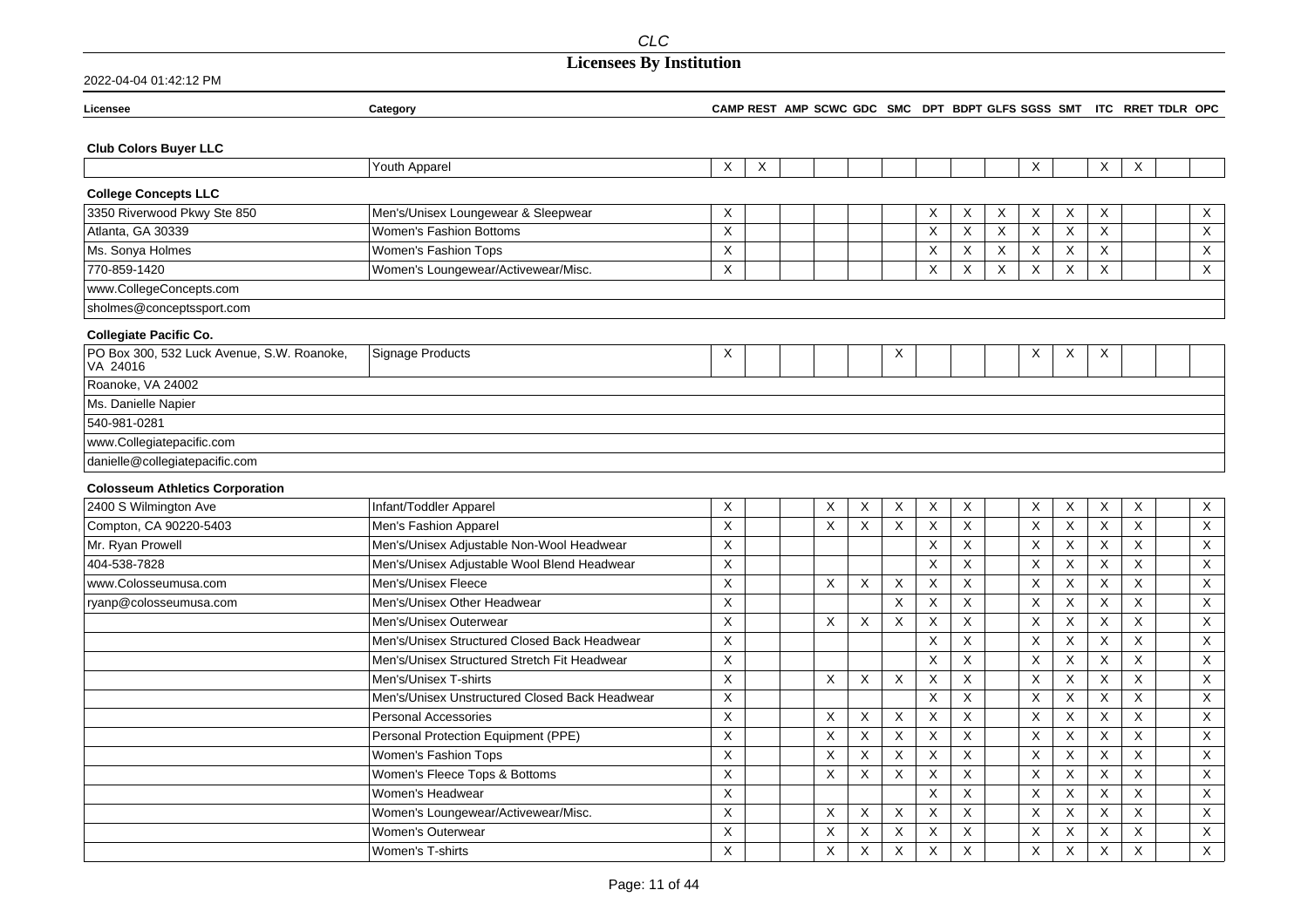| Licensee                                                                              | Category                    |   |                           |   |          |                           |   |          |              |                           |   |             | CAMP REST AMP SCWC GDC SMC DPT BDPT GLFS SGSS SMT ITC RRET TDLR OPC |              |
|---------------------------------------------------------------------------------------|-----------------------------|---|---------------------------|---|----------|---------------------------|---|----------|--------------|---------------------------|---|-------------|---------------------------------------------------------------------|--------------|
|                                                                                       |                             |   |                           |   |          |                           |   |          |              |                           |   |             |                                                                     |              |
| <b>Colosseum Athletics Corporation</b>                                                |                             |   |                           |   |          |                           |   |          |              |                           |   |             |                                                                     |              |
|                                                                                       | Youth Apparel               | X |                           | Χ | $\times$ | X                         | X | X        |              | X                         | X | X           | $\boldsymbol{\mathsf{X}}$                                           | $\mathsf{X}$ |
| Columbia Sportswear by Outdoor Custom Sportswear                                      |                             |   |                           |   |          |                           |   |          |              |                           |   |             |                                                                     |              |
| 7007 College Blvd. Suite 200, 7007 College Blvd.   Men's Fashion Apparel<br>Suite 200 |                             | X |                           |   |          |                           | X | X        | X            | X                         | X | X           | X                                                                   | $\mathsf X$  |
| Overland Park, KS 66211                                                               | Men's/Unisex Outerwear      | X |                           |   |          |                           | X | $\times$ | $\mathsf{X}$ | $\times$                  | X | X           | X                                                                   | X            |
| Sarah                                                                                 | Women's Fashion Tops        | X |                           |   |          |                           | X | X        | X            | $\boldsymbol{\mathsf{X}}$ | X | $\mathsf X$ | X                                                                   | $\mathsf X$  |
| 913-253-2018                                                                          | Women's Outerwear           | X |                           |   |          |                           | X | X        | X            | X                         | X | X           | X                                                                   | $\mathsf{X}$ |
| www.Ocsapparel.com                                                                    |                             |   |                           |   |          |                           |   |          |              |                           |   |             |                                                                     |              |
| sdice@ocsapparel.com                                                                  |                             |   |                           |   |          |                           |   |          |              |                           |   |             |                                                                     |              |
| <b>Commemorative Brands, Inc. dba Balfour</b>                                         |                             |   |                           |   |          |                           |   |          |              |                           |   |             |                                                                     |              |
| 7211 Circle S Rd, PO Box 149107 Austin, TX<br>78714-9107                              | Jewelry                     |   |                           |   |          |                           |   |          |              |                           |   |             | Х                                                                   |              |
| Austin, TX 78745                                                                      |                             |   |                           |   |          |                           |   |          |              |                           |   |             |                                                                     |              |
| Ms. Julie Bednar                                                                      |                             |   |                           |   |          |                           |   |          |              |                           |   |             |                                                                     |              |
| 214-797-8008                                                                          |                             |   |                           |   |          |                           |   |          |              |                           |   |             |                                                                     |              |
| www.Balfour.com                                                                       |                             |   |                           |   |          |                           |   |          |              |                           |   |             |                                                                     |              |
| Julie.Bednar@balfour.com                                                              |                             |   |                           |   |          |                           |   |          |              |                           |   |             |                                                                     |              |
| <b>Creative Knitwear</b>                                                              |                             |   |                           |   |          |                           |   |          |              |                           |   |             |                                                                     |              |
| PO Box 921852, 5040 Nesbit Ferry Lane Atlanta,<br>GA 30350                            | <b>Clothing Accessories</b> | X |                           |   | X        | $\boldsymbol{\mathsf{X}}$ | Χ | Χ        |              | X                         | Χ | Χ           | Χ                                                                   |              |
| Norcross, GA 30010                                                                    | <b>Infant Products</b>      | X |                           |   | X        | X                         | X | Χ        |              | X                         | X | X           | Χ                                                                   |              |
| Mr. Jeff Marks                                                                        | Infant/Toddler Apparel      | X |                           |   | $\times$ | X                         | X | X        |              | $\times$                  | X | X           | X                                                                   |              |
| 770-530-5984                                                                          |                             |   |                           |   |          |                           |   |          |              |                           |   |             |                                                                     |              |
| www.Creativeknitwear.com                                                              |                             |   |                           |   |          |                           |   |          |              |                           |   |             |                                                                     |              |
| jeff.marks@creativeknitwear.com                                                       |                             |   |                           |   |          |                           |   |          |              |                           |   |             |                                                                     |              |
| <b>Crestline Specialties Inc</b>                                                      |                             |   |                           |   |          |                           |   |          |              |                           |   |             |                                                                     |              |
| PO Box 2027, 70 Mount Hope Ave. Lewiston, ME<br>04240                                 | Automobile Products         |   | X                         |   |          |                           |   |          |              |                           |   |             |                                                                     |              |
| Lewiston, ME 04241                                                                    | <b>Balls</b>                |   | X                         |   |          |                           |   |          |              |                           |   |             |                                                                     |              |
| Mr. Michael Truchon                                                                   | Checks                      |   | $\boldsymbol{\mathsf{X}}$ |   |          |                           |   |          |              |                           |   |             |                                                                     |              |
| 207-777-7075                                                                          | Class Rings                 |   | X                         |   |          |                           |   |          |              |                           |   |             |                                                                     |              |
| www.Crestline.com                                                                     | <b>Clothing Accessories</b> |   | $\boldsymbol{\mathsf{X}}$ |   |          |                           |   |          |              |                           |   |             |                                                                     |              |
| crestlinelicensing@crestline.com                                                      | Collectibles                |   | X                         |   |          |                           |   |          |              |                           |   |             |                                                                     |              |
|                                                                                       | Consumables                 |   | X                         |   |          |                           |   |          |              |                           |   |             |                                                                     |              |
|                                                                                       | Domestics                   |   | X                         |   |          |                           |   |          |              |                           |   |             |                                                                     |              |
|                                                                                       | <b>Drinkware</b>            |   | X                         |   |          |                           |   |          |              |                           |   |             |                                                                     |              |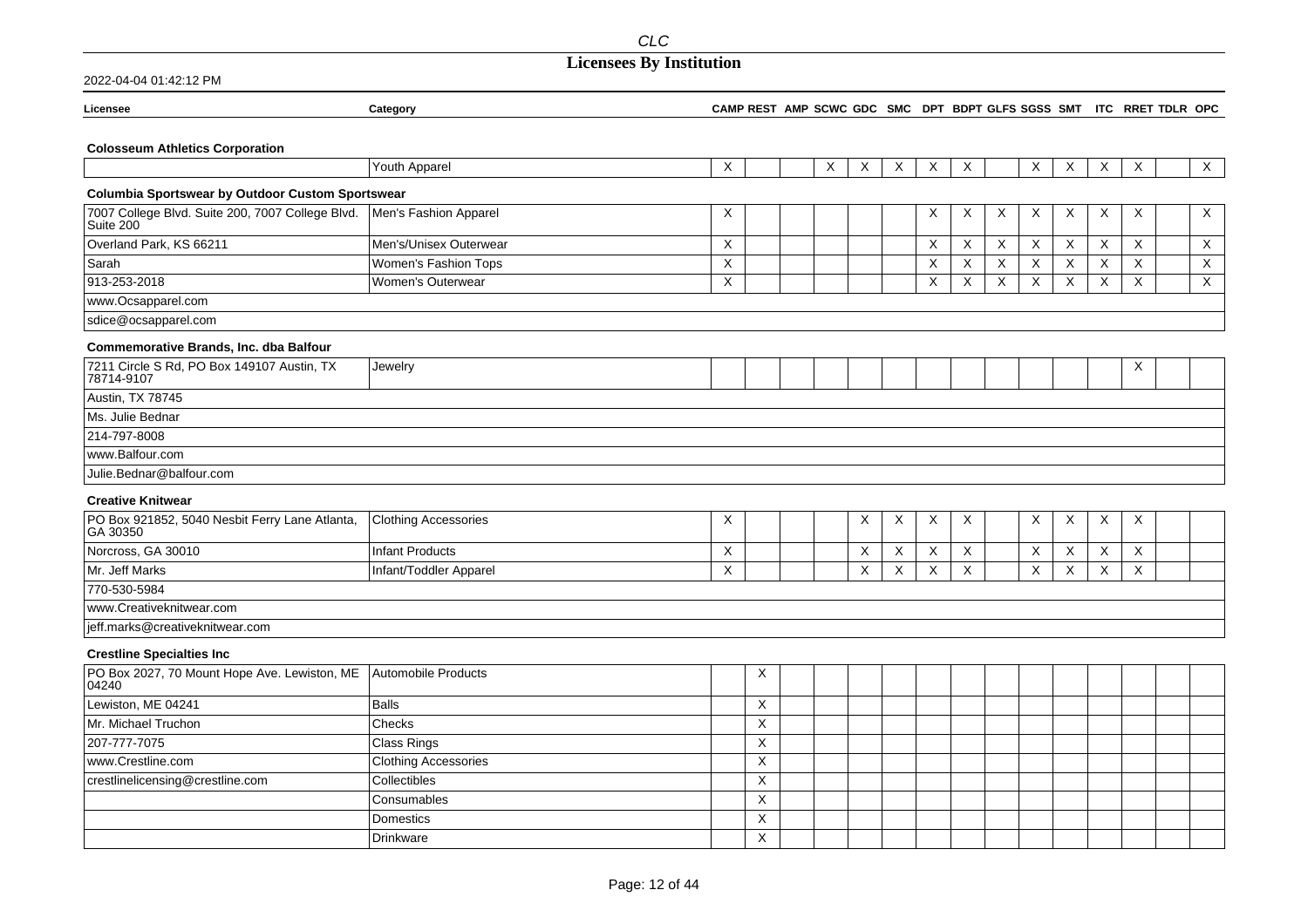### 2022-04-04 01:42:12 PM

### **Licensee Category CAMP REST AMP SCWC GDC SMC DPT BDPT GLFS SGSS SMT ITC RRET TDLR OPC**

**Crestline Specialties Inc**

| Electronics & Content                          | $\overline{\mathsf{x}}$ |  |  |  |  |  |  |  |
|------------------------------------------------|-------------------------|--|--|--|--|--|--|--|
| Footwear                                       | X                       |  |  |  |  |  |  |  |
| Furniture/Furnishings                          | X                       |  |  |  |  |  |  |  |
| Games                                          | X                       |  |  |  |  |  |  |  |
| Gifts & Novelties - Miscellaneous              | $\times$                |  |  |  |  |  |  |  |
| Health/Beauty                                  | $\mathsf X$             |  |  |  |  |  |  |  |
| <b>Holiday Accessories</b>                     | X                       |  |  |  |  |  |  |  |
| Housewares                                     | X                       |  |  |  |  |  |  |  |
| <b>Infant Products</b>                         | X                       |  |  |  |  |  |  |  |
| Infant/Toddler Apparel                         | X                       |  |  |  |  |  |  |  |
| Jerseys/Uniforms                               | X                       |  |  |  |  |  |  |  |
| Jewelry                                        | X                       |  |  |  |  |  |  |  |
| Men's Fashion Apparel                          | $\overline{\mathsf{x}}$ |  |  |  |  |  |  |  |
| Men's/Unisex Adjustable Non-Wool Headwear      | $\mathsf X$             |  |  |  |  |  |  |  |
| Men's/Unisex Adjustable Wool Blend Headwear    | $\mathsf X$             |  |  |  |  |  |  |  |
| Men's/Unisex Combo-Packaged Goods              | X                       |  |  |  |  |  |  |  |
| Men's/Unisex Fleece                            | $\mathsf X$             |  |  |  |  |  |  |  |
| Men's/Unisex Loungewear & Sleepwear            | $\mathsf X$             |  |  |  |  |  |  |  |
| Men's/Unisex Other Headwear                    | $\overline{\mathsf{X}}$ |  |  |  |  |  |  |  |
| Men's/Unisex Outerwear                         | $\mathsf X$             |  |  |  |  |  |  |  |
| Men's/Unisex Performance Apparel               | X                       |  |  |  |  |  |  |  |
| Men's/Unisex Structured Closed Back Headwear   | $\mathsf X$             |  |  |  |  |  |  |  |
| Men's/Unisex Structured Stretch Fit Headwear   | X                       |  |  |  |  |  |  |  |
| Men's/Unisex T-shirts                          | X                       |  |  |  |  |  |  |  |
| Men's/Unisex Unstructured Closed Back Headwear | $\mathsf X$             |  |  |  |  |  |  |  |
| <b>Office Products</b>                         | $\mathsf X$             |  |  |  |  |  |  |  |
| Paper Products                                 | $\mathsf X$             |  |  |  |  |  |  |  |
| Personal Accessories                           | $\mathsf X$             |  |  |  |  |  |  |  |
| Publishing                                     | X                       |  |  |  |  |  |  |  |
| <b>School Supplies</b>                         | X                       |  |  |  |  |  |  |  |
| Signage Products                               | X                       |  |  |  |  |  |  |  |
| Sports Equipment                               | X                       |  |  |  |  |  |  |  |
| Stationery                                     | $\sf X$                 |  |  |  |  |  |  |  |
| Toys                                           | X                       |  |  |  |  |  |  |  |
| Women's Fashion Bottoms                        | $\mathsf X$             |  |  |  |  |  |  |  |
| Women's Fashion Tops                           | $\mathsf X$             |  |  |  |  |  |  |  |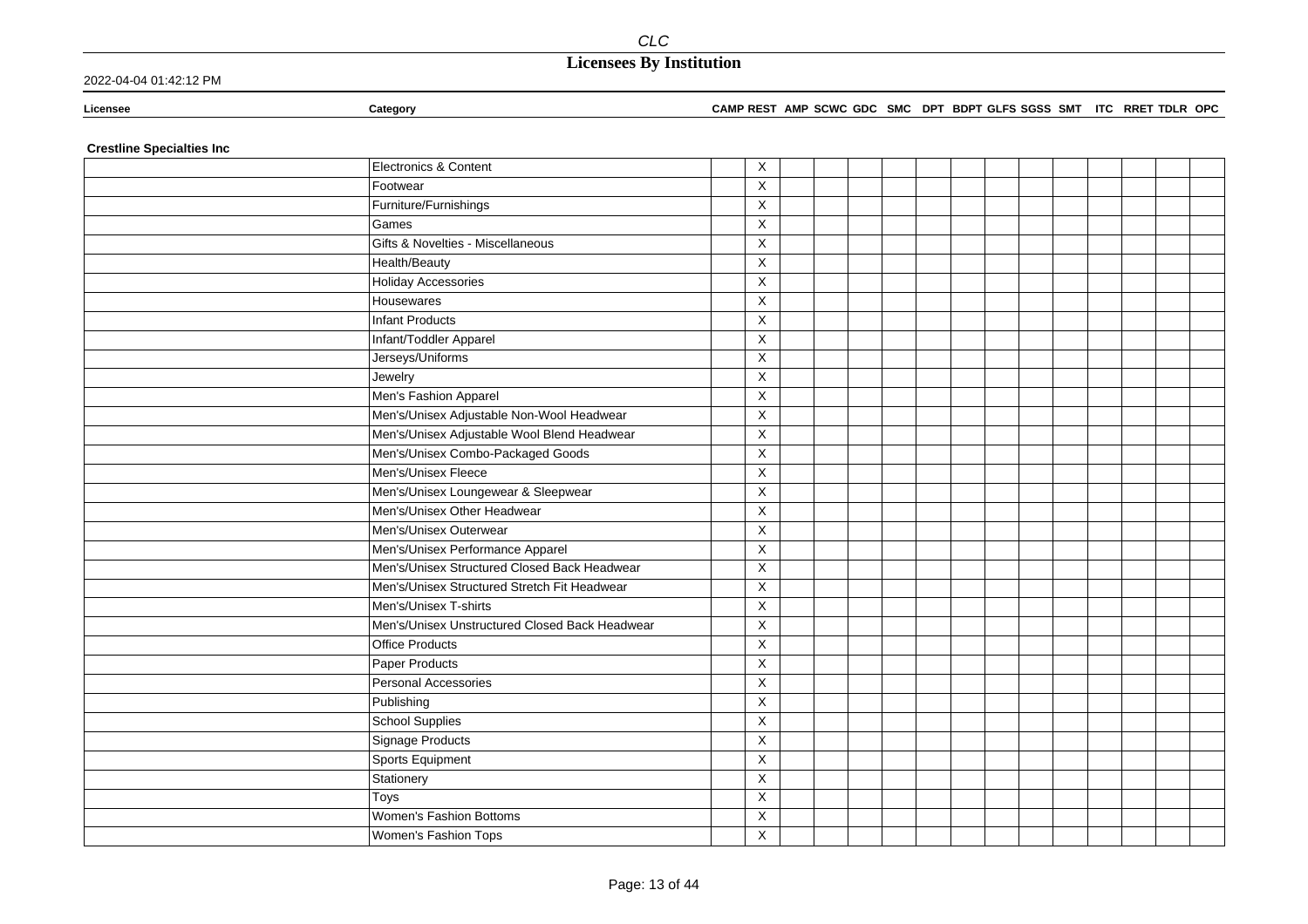| 2022-04-04 01:42:12 PM |  |
|------------------------|--|
|------------------------|--|

| Licensee | Category | <b>CAMP REST</b> | AMP SCWC GDC | <b>SMC</b> | <b>DPT</b> | GLFS SGSS<br><b>BDPT</b> | SMT | <b>ITC</b> | <b>OPC</b><br><b>TDLR</b><br><b>RRET</b> |
|----------|----------|------------------|--------------|------------|------------|--------------------------|-----|------------|------------------------------------------|
|          |          |                  |              |            |            |                          |     |            |                                          |

### **Crestline Specialties Inc**

|                          | Women's Fleece Tops & Bottoms                  | X                       |  |  |  |          |  |
|--------------------------|------------------------------------------------|-------------------------|--|--|--|----------|--|
|                          | Women's Headwear                               | X                       |  |  |  |          |  |
|                          | Women's Jerseys & Performance Apparel          | X                       |  |  |  |          |  |
|                          | Women's Loungewear/Activewear/Misc.            | X                       |  |  |  |          |  |
|                          | Women's Outerwear                              | X                       |  |  |  |          |  |
|                          | Women's T-shirts                               | X                       |  |  |  |          |  |
|                          | Youth Apparel                                  | $\mathsf X$             |  |  |  |          |  |
| <b>CustomInk LLC</b>     |                                                |                         |  |  |  |          |  |
| 2910 District Ave Ste. 3 | <b>Clothing Accessories</b>                    | Χ                       |  |  |  |          |  |
| Fairfax, VA 22031        | Consumables                                    | X                       |  |  |  |          |  |
| Ms. Megan Jones          | Drinkware                                      | $\overline{\mathsf{x}}$ |  |  |  |          |  |
| 703-910-5018             | Electronics & Content                          | X                       |  |  |  |          |  |
| www.Customink.com        | Gifts & Novelties - Miscellaneous              | X                       |  |  |  | X        |  |
| licensing@customink.com  | Health/Beauty                                  | $\pmb{\times}$          |  |  |  |          |  |
|                          | Infant/Toddler Apparel                         | X                       |  |  |  | $\times$ |  |
|                          | Jerseys/Uniforms                               | X                       |  |  |  |          |  |
|                          | Men's Fashion Apparel                          | X                       |  |  |  | $\sf X$  |  |
|                          | Men's/Unisex Fleece                            | X                       |  |  |  | X        |  |
|                          | Men's/Unisex Other Headwear                    | X                       |  |  |  |          |  |
|                          | Men's/Unisex Outerwear                         | $\pmb{\times}$          |  |  |  | X        |  |
|                          | Men's/Unisex Performance Apparel               | X                       |  |  |  | $\times$ |  |
|                          | Men's/Unisex Structured Closed Back Headwear   | X                       |  |  |  | X        |  |
|                          | Men's/Unisex Structured Stretch Fit Headwear   | X                       |  |  |  |          |  |
|                          | Men's/Unisex T-shirts                          | X                       |  |  |  | $\sf X$  |  |
|                          | Men's/Unisex Unstructured Closed Back Headwear | X                       |  |  |  |          |  |
|                          | <b>Office Products</b>                         | $\pmb{\times}$          |  |  |  |          |  |
|                          | Paper Products                                 | X                       |  |  |  |          |  |
|                          | Personal Protection Equipment (PPE)            | X                       |  |  |  |          |  |
|                          | <b>School Supplies</b>                         | X                       |  |  |  |          |  |
|                          | Women's Fashion Tops                           | X                       |  |  |  |          |  |
|                          | Women's Fleece Tops & Bottoms                  | X                       |  |  |  |          |  |
|                          | Women's Jerseys & Performance Apparel          | Χ                       |  |  |  |          |  |
|                          | Women's T-shirts                               | X                       |  |  |  | X        |  |
|                          | Youth Apparel                                  | X                       |  |  |  |          |  |

### **Cutter & Buck**

| $\sim$<br> 4001<br>M<br>Apparel<br>$'$ Inkoco<br><b>AVE Sy.</b><br>חסור<br>50<br>гαэι<br>ט וסושו | $\cdot$<br>$\sqrt{ }$<br>. . |  |  |  |  | $\cdot$<br>$\overline{\phantom{a}}$ | . . | $\cdot$<br>$\lambda$ |  |  |  |  |  |
|--------------------------------------------------------------------------------------------------|------------------------------|--|--|--|--|-------------------------------------|-----|----------------------|--|--|--|--|--|
|--------------------------------------------------------------------------------------------------|------------------------------|--|--|--|--|-------------------------------------|-----|----------------------|--|--|--|--|--|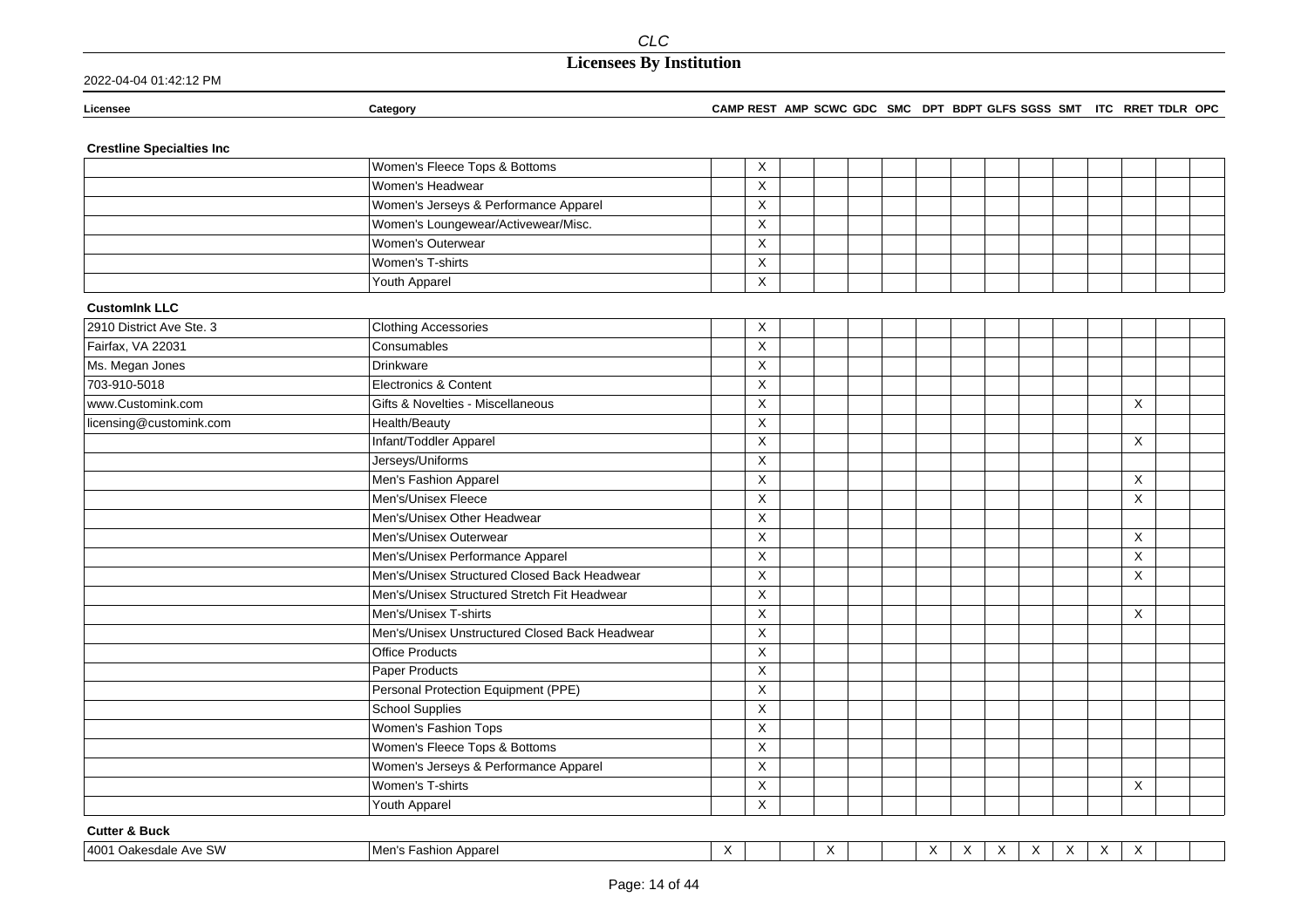| Licensee                                                                   | Category                            |             |             |   |   |   |             |                           |   | CAMP REST AMP SCWC GDC SMC DPT BDPT GLFS SGSS SMT ITC RRET TDLR OPC |                           |   |                           |                           |   |             |
|----------------------------------------------------------------------------|-------------------------------------|-------------|-------------|---|---|---|-------------|---------------------------|---|---------------------------------------------------------------------|---------------------------|---|---------------------------|---------------------------|---|-------------|
|                                                                            |                                     |             |             |   |   |   |             |                           |   |                                                                     |                           |   |                           |                           |   |             |
| <b>Cutter &amp; Buck</b>                                                   |                                     |             |             |   |   |   |             |                           |   |                                                                     |                           |   |                           |                           |   |             |
| Renton, WA 98057                                                           |                                     |             |             |   |   |   |             |                           |   |                                                                     |                           |   |                           |                           |   |             |
| Ms. Cici Simpson                                                           |                                     |             |             |   |   |   |             |                           |   |                                                                     |                           |   |                           |                           |   |             |
| 206-830-6628                                                               |                                     |             |             |   |   |   |             |                           |   |                                                                     |                           |   |                           |                           |   |             |
| www.Cutterbuck.com                                                         |                                     |             |             |   |   |   |             |                           |   |                                                                     |                           |   |                           |                           |   |             |
| cici.simpson@cutterbuck.com                                                |                                     |             |             |   |   |   |             |                           |   |                                                                     |                           |   |                           |                           |   |             |
| <b>Fanatic Group LLC - The</b>                                             |                                     |             |             |   |   |   |             |                           |   |                                                                     |                           |   |                           |                           |   |             |
| 400 Raritan Ctr Pkwy Suite E-G, 400 Raritan<br>Center Pkwy Edison NJ 08837 | <b>Office Products</b>              | X           |             |   | X | X | X           | X                         | X |                                                                     | X                         | X | X                         | X                         |   |             |
| Edison, NJ 08837                                                           | <b>School Supplies</b>              | X           |             |   | X | X | $\mathsf X$ | $\boldsymbol{\mathsf{X}}$ | X |                                                                     | $\boldsymbol{\mathsf{X}}$ | X | X                         | X                         |   |             |
| Mr. Gregg Solomon                                                          |                                     |             |             |   |   |   |             |                           |   |                                                                     |                           |   |                           |                           |   |             |
| 732-512-1777                                                               |                                     |             |             |   |   |   |             |                           |   |                                                                     |                           |   |                           |                           |   |             |
| www.thefanaticgroup.com                                                    |                                     |             |             |   |   |   |             |                           |   |                                                                     |                           |   |                           |                           |   |             |
| info@thefanaticgroup.com                                                   |                                     |             |             |   |   |   |             |                           |   |                                                                     |                           |   |                           |                           |   |             |
| FanPrint Inc. (TX)                                                         |                                     |             |             |   |   |   |             |                           |   |                                                                     |                           |   |                           |                           |   |             |
| 1920 Mckinney Ave. 7th Floor                                               | Electronics & Content               |             |             |   |   |   |             |                           |   |                                                                     |                           |   |                           | X                         |   |             |
| Dallas, TX 75226                                                           | Men's/Unisex Fleece                 |             |             |   |   |   |             |                           |   |                                                                     |                           |   | X                         | X                         |   |             |
| Mr. TK Stohlman                                                            | Men's/Unisex T-shirts               |             |             |   |   |   |             |                           |   |                                                                     |                           |   | X                         | $\times$                  |   |             |
| 214-233-4242                                                               | Personal Protection Equipment (PPE) |             |             |   |   |   |             |                           |   |                                                                     |                           |   | $\boldsymbol{\mathsf{X}}$ |                           |   |             |
| www.fanprint.com                                                           | Women's Fashion Bottoms             |             |             |   |   |   |             |                           |   |                                                                     |                           |   |                           | X                         |   |             |
| design@fanprint.com                                                        | Women's Fashion Tops                |             |             |   |   |   |             |                           |   |                                                                     |                           |   | X                         | $\boldsymbol{\mathsf{X}}$ |   |             |
|                                                                            | Women's Fleece Tops & Bottoms       |             |             |   |   |   |             |                           |   |                                                                     |                           |   | X                         | X                         |   |             |
|                                                                            | Women's T-shirts                    |             |             |   |   |   |             |                           |   |                                                                     |                           |   | X                         | X                         |   |             |
|                                                                            | Youth Apparel                       |             |             |   |   |   |             |                           |   |                                                                     |                           |   | X                         | X                         |   |             |
| FGS Inc.                                                                   |                                     |             |             |   |   |   |             |                           |   |                                                                     |                           |   |                           |                           |   |             |
| 815 W. Van Buren St., Suite 302, 5 Earl Court Ste                          | <b>Clothing Accessories</b>         |             | $\mathsf X$ |   |   |   |             |                           |   |                                                                     |                           |   |                           |                           |   |             |
| 160 Woodridge, IL 60517                                                    |                                     |             |             |   |   |   |             |                           |   |                                                                     |                           |   |                           |                           |   |             |
| Chicago, IL 60607                                                          | Gifts & Novelties - Miscellaneous   |             | X           |   |   |   |             |                           |   |                                                                     |                           |   |                           |                           |   |             |
| Mr. Ryan Garth                                                             | <b>Office Products</b>              |             | X           |   |   |   |             |                           |   |                                                                     |                           |   |                           |                           |   |             |
| 312-421-3060                                                               | Personal Accessories                |             | $\mathsf X$ |   |   |   |             |                           |   |                                                                     |                           |   |                           |                           |   |             |
| www.Fgs-inc.com                                                            |                                     |             |             |   |   |   |             |                           |   |                                                                     |                           |   |                           |                           |   |             |
| rgarth@fgs-inc.com                                                         |                                     |             |             |   |   |   |             |                           |   |                                                                     |                           |   |                           |                           |   |             |
| <b>Five Group Inc</b>                                                      |                                     |             |             |   |   |   |             |                           |   |                                                                     |                           |   |                           |                           |   |             |
| 7512 W Cemetary Rd, 7512 W Cemetary Rd                                     | Furniture/Furnishings               | $\mathsf X$ |             | X | X | X | X           | X                         | X | X                                                                   | X                         | X | X                         | X                         | X | $\mathsf X$ |
| Galena, IL 61036                                                           |                                     |             |             |   |   |   |             |                           |   |                                                                     |                           |   |                           |                           |   |             |
| Timothy                                                                    |                                     |             |             |   |   |   |             |                           |   |                                                                     |                           |   |                           |                           |   |             |
| 815-631-6800                                                               |                                     |             |             |   |   |   |             |                           |   |                                                                     |                           |   |                           |                           |   |             |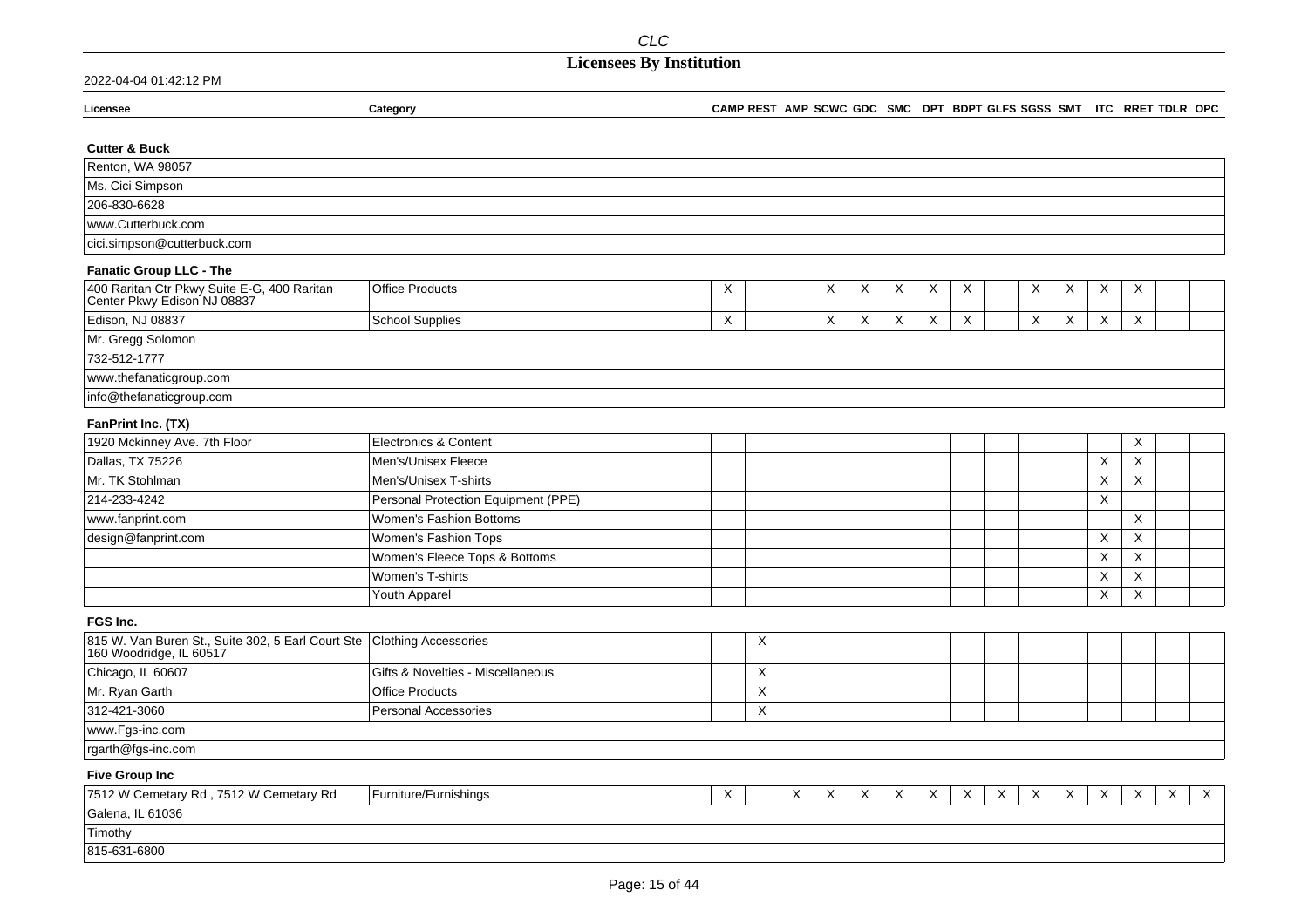### **Licensees By Institution**

#### 2022-04-04 01:42:12 PM

Licensee

#### CAMP REST AMP SCWC GDC SMC DPT BDPT GLFS SGSS SMT ITC RRET TDLR OPC

### **Five Group Inc**

tbrown8600@yahoo.com

### Foot Locker Retail, Inc., d/b/a Eastbay

Category

| 111 South 1st Ave.          | Jerseys/Uniforms                             | ⌒         |  |  |  |  |  |  |
|-----------------------------|----------------------------------------------|-----------|--|--|--|--|--|--|
| Wausau, WI 54401            | Men's Fashion Apparel                        |           |  |  |  |  |  |  |
| Mr. Alex Christensen        | Men's/Unisex Fleece                          |           |  |  |  |  |  |  |
| 715-261-9071                | Men's/Unisex Outerwear                       |           |  |  |  |  |  |  |
| www.eastbayteamservices.com | Men's/Unisex Performance Apparel             | $\lambda$ |  |  |  |  |  |  |
| achristensen@eastbay.com    | Men's/Unisex Structured Closed Back Headwear | $\lambda$ |  |  |  |  |  |  |
|                             | Men's/Unisex T-shirts                        | $\lambda$ |  |  |  |  |  |  |
|                             | Sports Equipment                             | $\lambda$ |  |  |  |  |  |  |
|                             | Women's Jerseys & Performance Apparel        | $\lambda$ |  |  |  |  |  |  |

### Four Point Products/Vulcan Information Packaging

| PO Box 29, 1 Looseleaf Lane Vincent, AL 35178 | School Supplies | X |  | X | X | $\sqrt{}$ | X. | X | X | X | X | X | $\vee$ |
|-----------------------------------------------|-----------------|---|--|---|---|-----------|----|---|---|---|---|---|--------|
| Vincent, AL 35178                             |                 |   |  |   |   |           |    |   |   |   |   |   |        |
| Ms. Ashley Webb                               |                 |   |  |   |   |           |    |   |   |   |   |   |        |
| 205-672-2241                                  |                 |   |  |   |   |           |    |   |   |   |   |   |        |
| www.Fourpoint.com                             |                 |   |  |   |   |           |    |   |   |   |   |   |        |
| awebb@vulcanpackaging.com                     |                 |   |  |   |   |           |    |   |   |   |   |   |        |

#### Garb Inc.

| 730 South Jason St. Unit # 34 | Infant Products        | $\checkmark$<br>$\lambda$ |  |  | $\lambda$ | $\sqrt{}$ | $\checkmark$ | $\checkmark$<br>$\sqrt{ }$ | $\sqrt{}$<br>$\sqrt{ }$ |  |
|-------------------------------|------------------------|---------------------------|--|--|-----------|-----------|--------------|----------------------------|-------------------------|--|
| Denver, CO 80223              | Infant/Toddler Apparel | $\lambda$                 |  |  |           |           |              |                            | $\lambda$<br>$\sqrt{ }$ |  |
| Ms. Tyler Silva               | Youth Apparel          | ⋏                         |  |  | $\lambda$ | $\sqrt{}$ |              | $\mathbf v$<br>$\lambda$   | $\lambda$<br>$\sqrt{ }$ |  |
| 630-464-1023                  |                        |                           |  |  |           |           |              |                            |                         |  |
| www.Garbinc.com               |                        |                           |  |  |           |           |              |                            |                         |  |
| itsilva@aarbinc.com           |                        |                           |  |  |           |           |              |                            |                         |  |

#### **Gator Garb Inc**

| 2104 N Hillcrest Parkway, 2104 N Hillcrest<br>Parkway | <b>Clothing Accessories</b> | х | X         | X         | X        | $\times$                  | X           | X                         | X | $\times$     | X | $\mathsf{X}$    | X                      | $\times$ | $\mathsf{X}$ |
|-------------------------------------------------------|-----------------------------|---|-----------|-----------|----------|---------------------------|-------------|---------------------------|---|--------------|---|-----------------|------------------------|----------|--------------|
| Altoona, WI 54720                                     | Drinkware                   | ⌒ |           | $\lambda$ | X        | $\times$                  | X           | $\checkmark$<br>$\lambda$ | X | X            |   | $\sqrt{}$<br>X. | $\checkmark$<br>ㅅ      | X        | $\checkmark$ |
| Mr. Sara Hurtgen                                      | Men's Fashion Apparel       |   |           |           | X        | $\checkmark$<br>$\lambda$ |             | $\sqrt{}$<br>$\sim$       | X |              |   |                 | $\lambda$<br>$\lambda$ |          | $\checkmark$ |
| 715-930-1432                                          | Men's/Unisex Fleece         |   |           | $\lambda$ | $\times$ | $\mathbf{v}$<br>$\lambda$ | $\lambda$   | $\sqrt{}$<br>$\sim$       | X |              |   |                 | $\sqrt{}$<br>$\lambda$ |          |              |
| www.gatorgarb.com                                     | Men's/Unisex Other Headwear |   |           |           |          | $\times$                  |             | $\checkmark$<br>$\lambda$ | X | X            |   |                 | $\lambda$              |          |              |
| sara@gatorgarb.net                                    | Men's/Unisex Outerwear      |   | $\sqrt{}$ | $\lambda$ | $\times$ | $\times$                  | X           | $\checkmark$<br>$\lambda$ | X | $\times$     |   | X               | X                      | X        | X            |
|                                                       | Men's/Unisex T-shirts       |   |           | $\lambda$ | $\times$ | $\checkmark$<br>$\lambda$ | $\check{ }$ | $\sqrt{}$<br>$\sim$       | X | $\checkmark$ |   | $\sqrt{}$       | $\lambda$<br>ㅅ         |          | $\checkmark$ |
|                                                       | <b>Office Products</b>      | ⌒ |           | $\lambda$ | X        | $\checkmark$<br>$\lambda$ |             | $\checkmark$<br>$\sim$    | X | X            |   |                 | $\checkmark$<br>ᄉ      |          | $\times$     |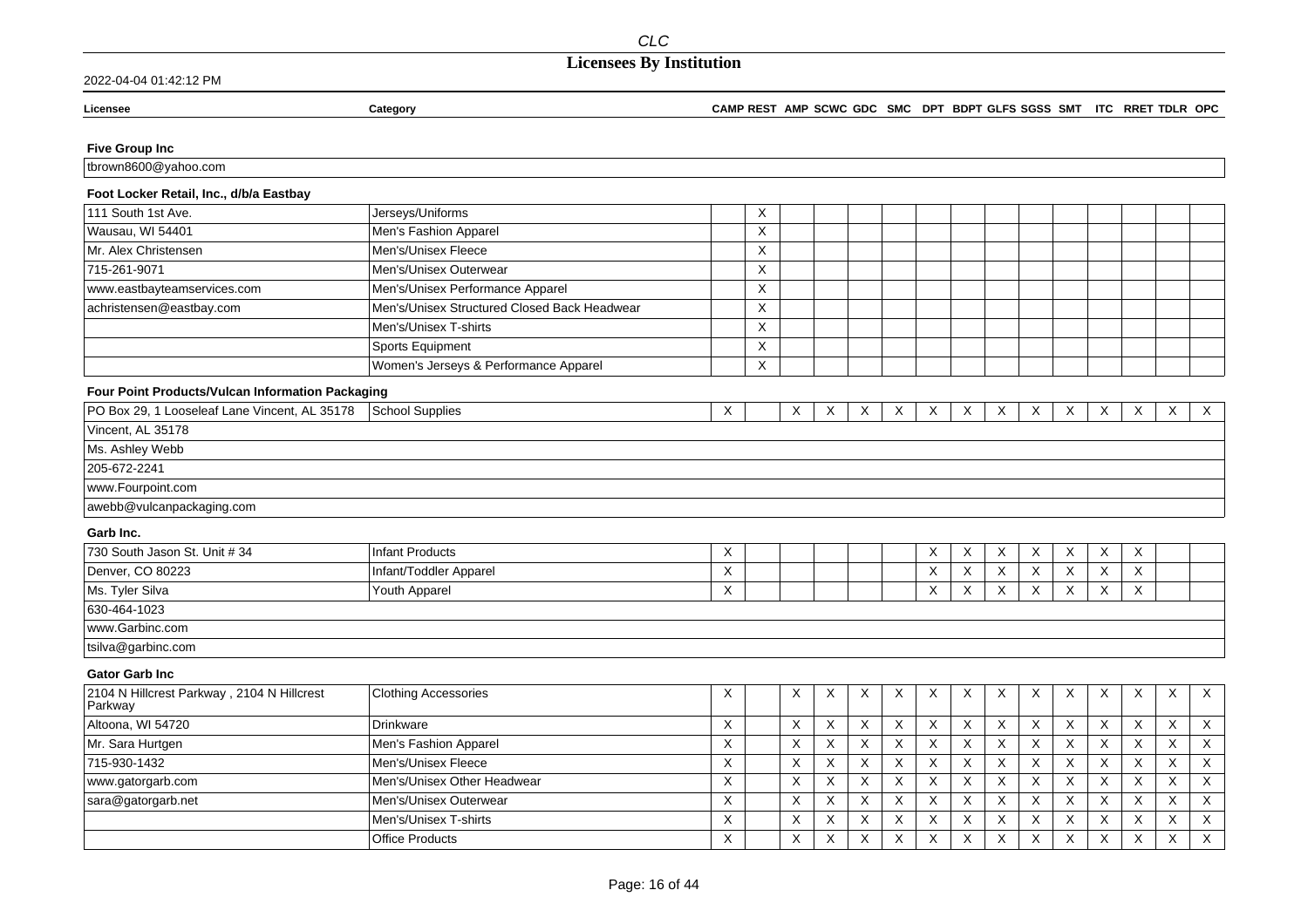## **Licensees By Institution**

| Licensee                          | Category                                  | CAMP REST AMP SCWC GDC SMC DPT BDPT GLFS SGSS SMT ITC RRET TDLR OPC |   |                |                |                           |                |         |             |             |                           |                           |                |              |                           |                           |
|-----------------------------------|-------------------------------------------|---------------------------------------------------------------------|---|----------------|----------------|---------------------------|----------------|---------|-------------|-------------|---------------------------|---------------------------|----------------|--------------|---------------------------|---------------------------|
| <b>Gator Garb Inc.</b>            |                                           |                                                                     |   |                |                |                           |                |         |             |             |                           |                           |                |              |                           |                           |
|                                   | Women's Fashion Tops                      | X                                                                   |   | X              | X              | X                         | X              | X       | X           | X           | X                         | X                         | X              | X            | X                         | $\mathsf X$               |
|                                   | Women's Fleece Tops & Bottoms             | $\mathsf{X}$                                                        |   | X              | X              | X                         | $\pmb{\times}$ | X       | X           | X           | $\sf X$                   | $\boldsymbol{\mathsf{X}}$ | $\overline{X}$ | $\mathsf X$  | $\mathsf X$               | $\mathsf X$               |
|                                   | Women's Jerseys & Performance Apparel     | X                                                                   |   | X              | X              | X                         | X              | X       | X           | X           | X                         | X                         | X              | X            | X                         | $\mathsf{X}$              |
|                                   | Women's Loungewear/Activewear/Misc.       | X                                                                   |   | X              | X              | $\boldsymbol{\mathsf{X}}$ | X              | X       | X           | X           | X                         | X                         | $\mathsf X$    | X            | X                         | X                         |
|                                   | Women's Outerwear                         | X                                                                   |   | X              | X              | X                         | Χ              | X       | X           | X           | X                         | $\boldsymbol{\mathsf{X}}$ | X              | X            | X                         | $\mathsf X$               |
| <b>GFSI LLC (Champion)</b>        |                                           |                                                                     |   |                |                |                           |                |         |             |             |                           |                           |                |              |                           |                           |
| 9700 Commerce Parkway             | <b>Domestics</b>                          | X                                                                   |   |                |                |                           |                | Χ       | X           |             | X                         | X                         | X              | X            |                           |                           |
| Lenexa, KS 66219                  | Infant/Toddler Apparel                    | X                                                                   |   |                |                |                           |                | X       | X           |             | X                         | X                         | $\mathsf X$    | X            |                           | X                         |
| Mr. Trey Ham                      | Men's Fashion Apparel                     | X                                                                   |   | X              | X              | X                         | $\pmb{\times}$ | X       | $\mathsf X$ | X           | $\boldsymbol{\mathsf{X}}$ | $\boldsymbol{\mathsf{X}}$ | $\mathsf X$    | X            | X                         | $\boldsymbol{\mathsf{X}}$ |
| 913-693-3261                      | Men's/Unisex Adjustable Non-Wool Headwear | X                                                                   |   | X              | X              | X                         | X              | X       | $\times$    | X           | X                         | X                         | $\mathsf{X}$   | X            | Χ                         | X                         |
| www.Gearforsports.com             | Men's/Unisex Fleece                       | X                                                                   |   | X              | X              | X                         | X              | X       | X           | X           | X                         | X                         | $\overline{X}$ | X            | X                         | X                         |
| trey.ham@hanes.com                | Men's/Unisex Outerwear                    | X                                                                   |   | X              | X              | X                         | X              | $\sf X$ | X           | X           | $\mathsf X$               | $\sf X$                   | $\mathsf X$    | X            | X                         | $\mathsf X$               |
|                                   | Men's/Unisex T-shirts                     | $\mathsf X$                                                         |   | X              | X              | X                         | Χ              | X       | X           | X           | X                         | $\boldsymbol{\mathsf{X}}$ | $\mathsf X$    | X            | Χ                         | $\mathsf X$               |
|                                   | Personal Protection Equipment (PPE)       | X                                                                   |   |                |                |                           |                | X       | X           | X           | X                         | X                         | X              | $\times$     |                           | X                         |
|                                   | Sports Equipment                          | X                                                                   |   |                |                |                           |                |         |             |             |                           |                           |                |              |                           |                           |
|                                   | Women's Fleece Tops & Bottoms             | X                                                                   |   | X              | X              | X                         | X              | X       | X           | X           | X                         | X                         | X              | X            | X                         | X                         |
|                                   | Women's Outerwear                         | X                                                                   |   | $\sf X$        | $\mathsf X$    | X                         | X              | X       | $\mathsf X$ | $\mathsf X$ | $\boldsymbol{\mathsf{X}}$ | $\boldsymbol{\mathsf{X}}$ | $\mathsf X$    | X            | $\boldsymbol{\mathsf{X}}$ | $\mathsf X$               |
|                                   | Women's T-shirts                          | X                                                                   |   | X              | X              | X                         | X              | X       | X           | X           | X                         | X                         | X              | X            | X                         | X                         |
|                                   | <b>Youth Apparel</b>                      | X                                                                   |   | $\pmb{\times}$ | $\pmb{\times}$ | X                         | X              | X       | X           | $\sf X$     | X                         | $\boldsymbol{\mathsf{X}}$ | X              | X            | $\mathsf X$               | $\mathsf X$               |
| <b>GFSI LLC (Gear For Sports)</b> |                                           |                                                                     |   |                |                |                           |                |         |             |             |                           |                           |                |              |                           |                           |
| 9700 Commerce Parkway             | Men's Fashion Apparel                     | X                                                                   |   | X              | X              | X                         | X              | X       | X           | X           | X                         | X                         | X              | X            | X                         | $\mathsf X$               |
| Lenexa, KS 66219                  | Men's/Unisex Fleece                       | X                                                                   |   | X              | X              | $\mathsf{X}$              | X              | X       | X           | X           | X                         | $\times$                  | X              | X            | X                         | X                         |
| Mr. Trey Ham                      | Men's/Unisex T-shirts                     | X                                                                   |   | X              | $\mathsf X$    | $\mathsf X$               | X              | X       | X           | X           | $\sf X$                   | $\times$                  | $\mathsf X$    | X            | $\boldsymbol{\mathsf{X}}$ | $\mathsf X$               |
| 913-693-3261                      | Women's Fleece Tops & Bottoms             | X                                                                   |   | X              | $\mathsf X$    | X                         | X              | X       | X           | X           | X                         | X                         | $\mathsf X$    | $\mathsf X$  | X                         | $\mathsf X$               |
| www.Gearforsports.com             | Women's T-shirts                          | X                                                                   |   | $\mathsf X$    | X              | X                         | X              | X       | X           | X           | X                         | X                         | X              | X            | $\boldsymbol{\mathsf{X}}$ | $\mathsf X$               |
| trey.ham@hanes.com                |                                           |                                                                     |   |                |                |                           |                |         |             |             |                           |                           |                |              |                           |                           |
| <b>GFSI LLC (Under Armour)</b>    |                                           |                                                                     |   |                |                |                           |                |         |             |             |                           |                           |                |              |                           |                           |
| 9700 Commerce Parkway             | Men's/Unisex Adjustable Non-Wool Headwear | X                                                                   |   |                |                | X                         | X              | X       | X           | X           | X                         | X                         | X              | X            |                           | $\mathsf X$               |
| Lenexa, KS 66219                  | Men's/Unisex Performance Apparel          | $\mathsf X$                                                         |   |                |                | X                         | $\pmb{\times}$ | $\sf X$ | $\mathsf X$ | $\mathsf X$ | $\boldsymbol{\mathsf{X}}$ | $\boldsymbol{\mathsf{X}}$ | $\mathsf X$    | $\times$     |                           | $\boldsymbol{\mathsf{X}}$ |
| Mr. Trey Ham                      | Women's Jerseys & Performance Apparel     | X                                                                   |   |                |                | X                         | X              | X       | X           | X           | X                         | X                         | X              | X            |                           | X                         |
| 913-693-3261                      | <b>Youth Apparel</b>                      | X                                                                   |   |                |                | X                         | X              | $\sf X$ | X           | $\mathsf X$ | $\mathsf X$               | X                         | X              | $\mathsf{X}$ |                           | $\mathsf X$               |
| www.Gearforsports.com             |                                           |                                                                     |   |                |                |                           |                |         |             |             |                           |                           |                |              |                           |                           |
| trey.ham@hanes.com                |                                           |                                                                     |   |                |                |                           |                |         |             |             |                           |                           |                |              |                           |                           |
| <b>Graphic Edge Inc. - The</b>    |                                           |                                                                     |   |                |                |                           |                |         |             |             |                           |                           |                |              |                           |                           |
| PO Box 586, 743 Hwy 30 East       | <b>Automobile Products</b>                | X                                                                   | X |                |                |                           |                |         |             |             |                           |                           |                | X            |                           |                           |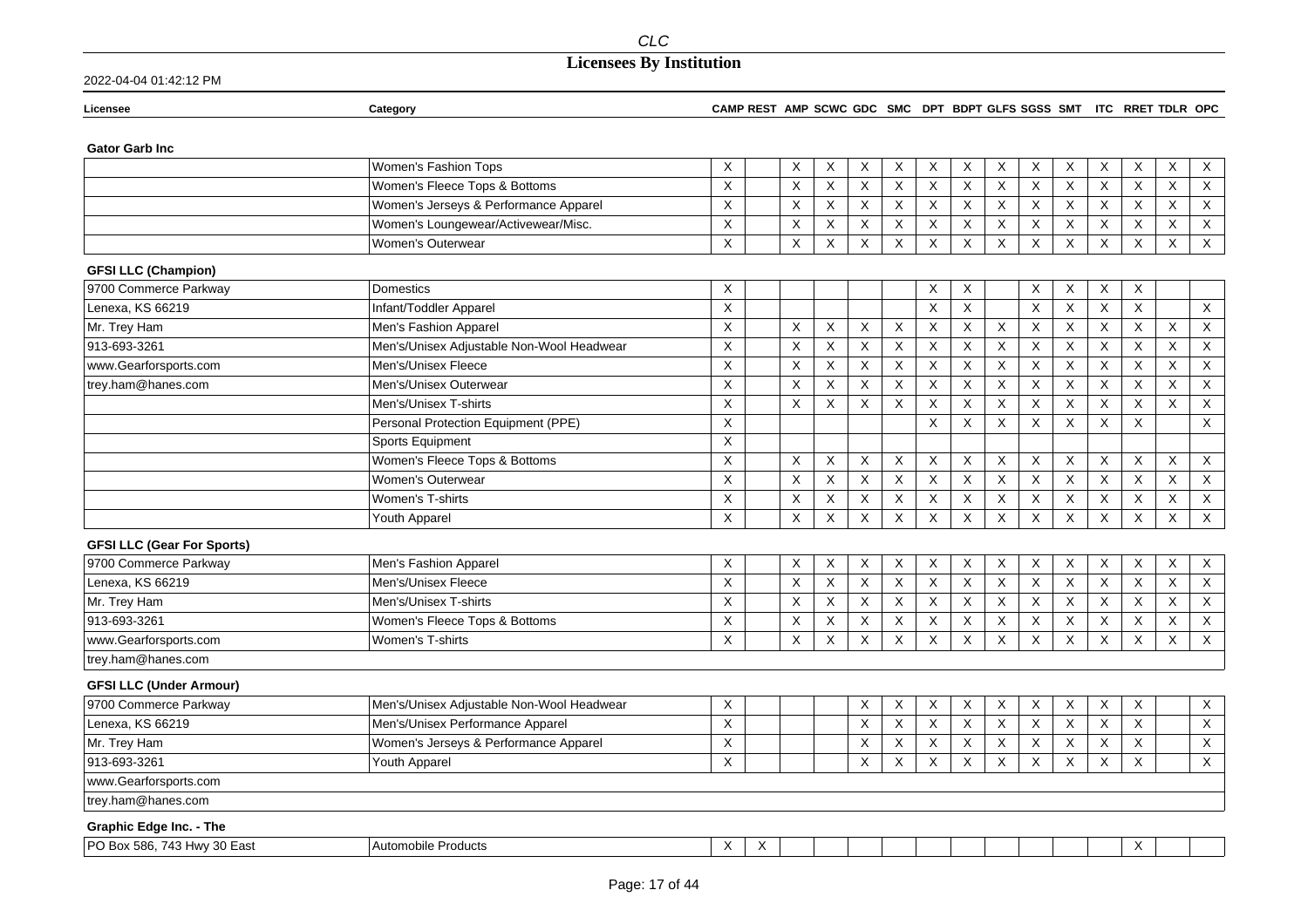2022-04-04 01:42:12 PM

#### **Licensee Category CAMP REST AMP SCWC GDC SMC DPT BDPT GLFS SGSS SMT ITC RRET TDLR OPC**

### **Graphic Edge Inc. - The**

| Carrroll, IA 51401                                                     | Gifts & Novelties - Miscellaneous              | X | X |   |   |   |   |          |   |   |          |   |   | X        |                           |
|------------------------------------------------------------------------|------------------------------------------------|---|---|---|---|---|---|----------|---|---|----------|---|---|----------|---------------------------|
| Mr. Brett Cornish                                                      | Jerseys/Uniforms                               | X | X |   |   |   |   |          |   |   |          |   |   | X        |                           |
| 8007479744                                                             | Men's Fashion Apparel                          | Χ | X |   |   |   |   |          |   |   |          |   |   | X        |                           |
| www.Thegraphicedge.com                                                 | Men's/Unisex Adjustable Non-Wool Headwear      | X | X |   |   |   |   |          |   |   |          |   |   | X        |                           |
| brett.cornish@thegraphicedge.com                                       | Men's/Unisex Adjustable Wool Blend Headwear    | X | X |   |   |   |   |          |   |   |          |   |   | X        |                           |
|                                                                        | Men's/Unisex Fleece                            | X | X |   |   |   |   |          |   |   |          |   |   | Χ        |                           |
|                                                                        | Men's/Unisex Other Headwear                    | X | X |   |   |   |   |          |   |   |          |   |   | X        |                           |
|                                                                        | Men's/Unisex Outerwear                         | X | X |   |   |   |   |          |   |   |          |   |   | X        |                           |
|                                                                        | Men's/Unisex Structured Closed Back Headwear   | X | X |   |   |   |   |          |   |   |          |   |   | X        |                           |
|                                                                        | Men's/Unisex Structured Stretch Fit Headwear   | X | X |   |   |   |   |          |   |   |          |   |   | X        |                           |
|                                                                        | Men's/Unisex T-shirts                          | X | X |   |   |   |   |          |   |   |          |   |   | X        |                           |
|                                                                        | Men's/Unisex Unstructured Closed Back Headwear | X | X |   |   |   |   |          |   |   |          |   |   | X        |                           |
|                                                                        | Personal Accessories                           | X | X |   |   |   |   |          |   |   |          |   |   | X        |                           |
|                                                                        | Personal Protection Equipment (PPE)            | X | X |   |   |   |   |          |   |   |          |   |   | X        |                           |
|                                                                        | Sports Equipment                               | X | X |   |   |   |   |          |   |   |          |   |   | X        |                           |
|                                                                        | Women's Fleece Tops & Bottoms                  | X | X |   |   |   |   |          |   |   |          |   |   | Χ        |                           |
|                                                                        | Women's T-shirts                               | X | X |   |   |   |   |          |   |   |          |   |   | $\times$ |                           |
| <b>Great American Products Ltd.</b>                                    |                                                |   |   |   |   |   |   |          |   |   |          |   |   |          |                           |
| 1661 S. Seguin                                                         | Automobile Products                            | X |   |   | X | X | X | X        | X | X | X        | X | X | X        | $\mathsf{X}$              |
| New Braunfels, TX 78130                                                | <b>Drinkware</b>                               | X |   | X | X | X | X | $\times$ | X | X | X        | X | X | $\times$ | $\mathsf{X}$              |
| Ms Stephani Rodriguez                                                  | Gifts & Novelties - Miscellaneous              | X |   |   | Χ | Χ | X | Χ        | X | X | $\times$ | X | Χ | Χ        | $\boldsymbol{\mathsf{X}}$ |
| 830-643-8026                                                           |                                                |   |   |   |   |   |   |          |   |   |          |   |   |          |                           |
| www.Gap1.com                                                           |                                                |   |   |   |   |   |   |          |   |   |          |   |   |          |                           |
| stephani@gap1.com                                                      |                                                |   |   |   |   |   |   |          |   |   |          |   |   |          |                           |
| <b>Herff Jones LLC</b>                                                 |                                                |   |   |   |   |   |   |          |   |   |          |   |   |          |                           |
| 4601 West 62nd Street, 4719 West 62nd Street<br>Indianapolis, IN 46268 | <b>Office Products</b>                         | X |   |   |   |   |   |          |   |   |          | X |   | Χ        |                           |
| Indianapolis, IN 46268                                                 |                                                |   |   |   |   |   |   |          |   |   |          |   |   |          |                           |
| Ms. Nancy Howard                                                       |                                                |   |   |   |   |   |   |          |   |   |          |   |   |          |                           |
| 317-612-3683                                                           |                                                |   |   |   |   |   |   |          |   |   |          |   |   |          |                           |
| www.HerffJones.com/college                                             |                                                |   |   |   |   |   |   |          |   |   |          |   |   |          |                           |
| licensing@herffjones.com                                               |                                                |   |   |   |   |   |   |          |   |   |          |   |   |          |                           |
| <b>Impact Advertising (WI)</b>                                         |                                                |   |   |   |   |   |   |          |   |   |          |   |   |          |                           |

| Hastings Wav. STE A<br>1518 S H | Automobile Products | $\ddot{\phantom{1}}$ |  |  |  |  |  |  |
|---------------------------------|---------------------|----------------------|--|--|--|--|--|--|
| . WI 54701<br>Eau Claire,       | Balls               |                      |  |  |  |  |  |  |
| <b>Tim</b>                      | <b>Checks</b>       | $\lambda$            |  |  |  |  |  |  |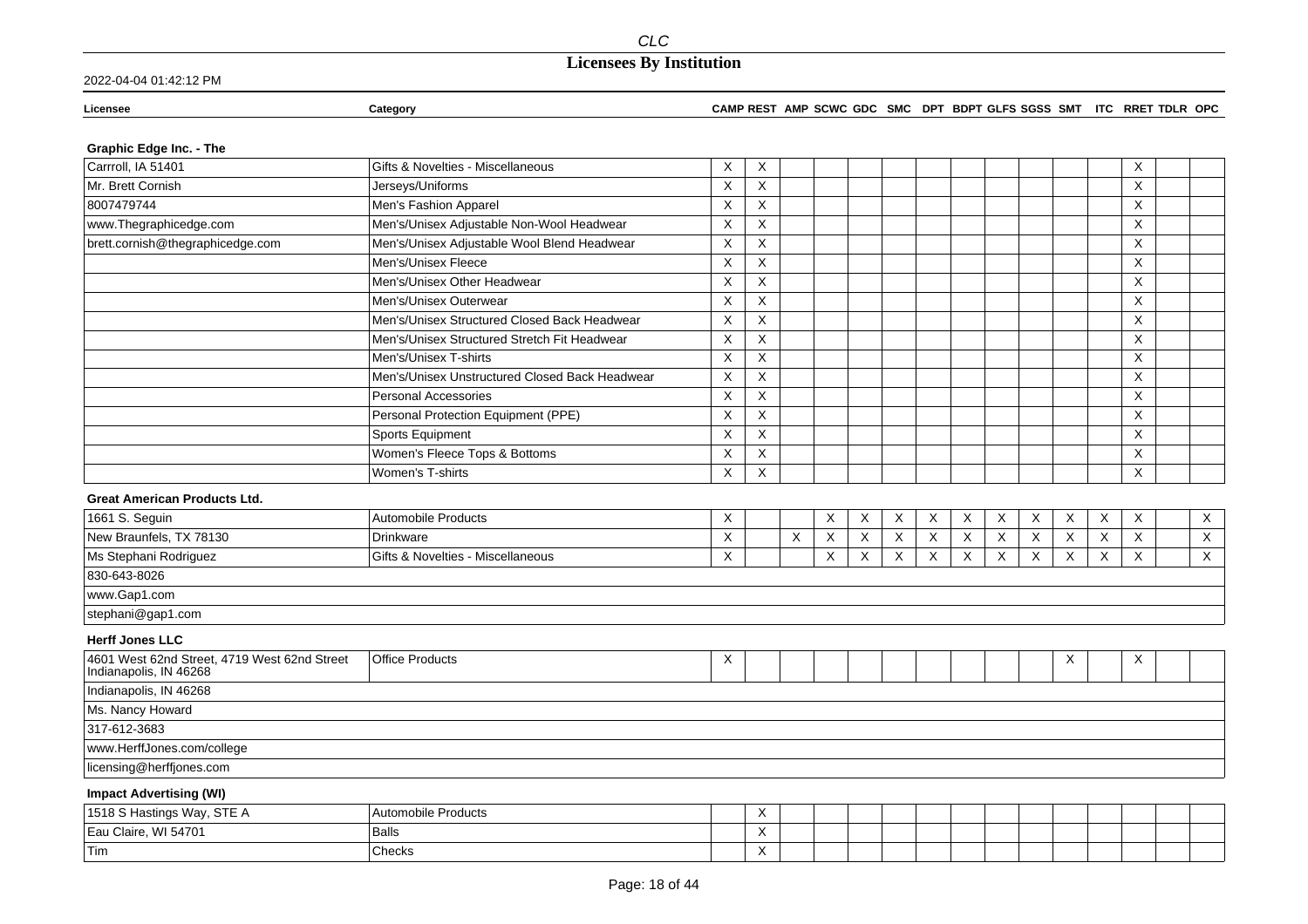**Licensee Category CAMP REST AMP SCWC GDC SMC DPT BDPT GLFS SGSS SMT ITC RRET TDLR OPC**

### **Impact Advertising (WI)**

| 7158347562         | <b>Clothing Accessories</b>                    | X                         |  |  |  |  |  |  |  |
|--------------------|------------------------------------------------|---------------------------|--|--|--|--|--|--|--|
| www.impact-ec.com  | Collectibles                                   | X                         |  |  |  |  |  |  |  |
| info@impact-ec.com | Consumables                                    | X                         |  |  |  |  |  |  |  |
|                    | Domestics                                      | $\mathsf X$               |  |  |  |  |  |  |  |
|                    | Drinkware                                      | $\mathsf{X}$              |  |  |  |  |  |  |  |
|                    | Electronics & Content                          | X                         |  |  |  |  |  |  |  |
|                    | Footwear                                       | $\pmb{\times}$            |  |  |  |  |  |  |  |
|                    | Furniture/Furnishings                          | X                         |  |  |  |  |  |  |  |
|                    | Games                                          | X                         |  |  |  |  |  |  |  |
|                    | Gifts & Novelties - Miscellaneous              | $\mathsf X$               |  |  |  |  |  |  |  |
|                    | Health/Beauty                                  | X                         |  |  |  |  |  |  |  |
|                    | <b>Holiday Accessories</b>                     | $\mathsf X$               |  |  |  |  |  |  |  |
|                    | Housewares                                     | X                         |  |  |  |  |  |  |  |
|                    | <b>Infant Products</b>                         | $\mathsf X$               |  |  |  |  |  |  |  |
|                    | Infant/Toddler Apparel                         | $\mathsf X$               |  |  |  |  |  |  |  |
|                    | Jerseys/Uniforms                               | $\mathsf X$               |  |  |  |  |  |  |  |
|                    | Jewelry                                        | X                         |  |  |  |  |  |  |  |
|                    | Men's Fashion Apparel                          | X                         |  |  |  |  |  |  |  |
|                    | Men's/Unisex Adjustable Non-Wool Headwear      | X                         |  |  |  |  |  |  |  |
|                    | Men's/Unisex Adjustable Wool Blend Headwear    | $\mathsf X$               |  |  |  |  |  |  |  |
|                    | Men's/Unisex Combo-Packaged Goods              | $\boldsymbol{\mathsf{X}}$ |  |  |  |  |  |  |  |
|                    | Men's/Unisex Fleece                            | $\mathsf X$               |  |  |  |  |  |  |  |
|                    | Men's/Unisex Loungewear & Sleepwear            | X                         |  |  |  |  |  |  |  |
|                    | Men's/Unisex Other Headwear                    | X                         |  |  |  |  |  |  |  |
|                    | Men's/Unisex Outerwear                         | X                         |  |  |  |  |  |  |  |
|                    | Men's/Unisex Performance Apparel               | $\mathsf X$               |  |  |  |  |  |  |  |
|                    | Men's/Unisex Structured Closed Back Headwear   | $\mathsf X$               |  |  |  |  |  |  |  |
|                    | Men's/Unisex Structured Stretch Fit Headwear   | $\mathsf X$               |  |  |  |  |  |  |  |
|                    | Men's/Unisex T-shirts                          | $\overline{\mathsf{x}}$   |  |  |  |  |  |  |  |
|                    | Men's/Unisex Unstructured Closed Back Headwear | X                         |  |  |  |  |  |  |  |
|                    | <b>Office Products</b>                         | X                         |  |  |  |  |  |  |  |
|                    | Paper Products                                 | $\mathsf X$               |  |  |  |  |  |  |  |
|                    | Personal Accessories                           | $\mathsf X$               |  |  |  |  |  |  |  |
|                    | Publishing                                     | $\mathsf X$               |  |  |  |  |  |  |  |
|                    | <b>School Supplies</b>                         | X                         |  |  |  |  |  |  |  |
|                    | Signage Products                               | X                         |  |  |  |  |  |  |  |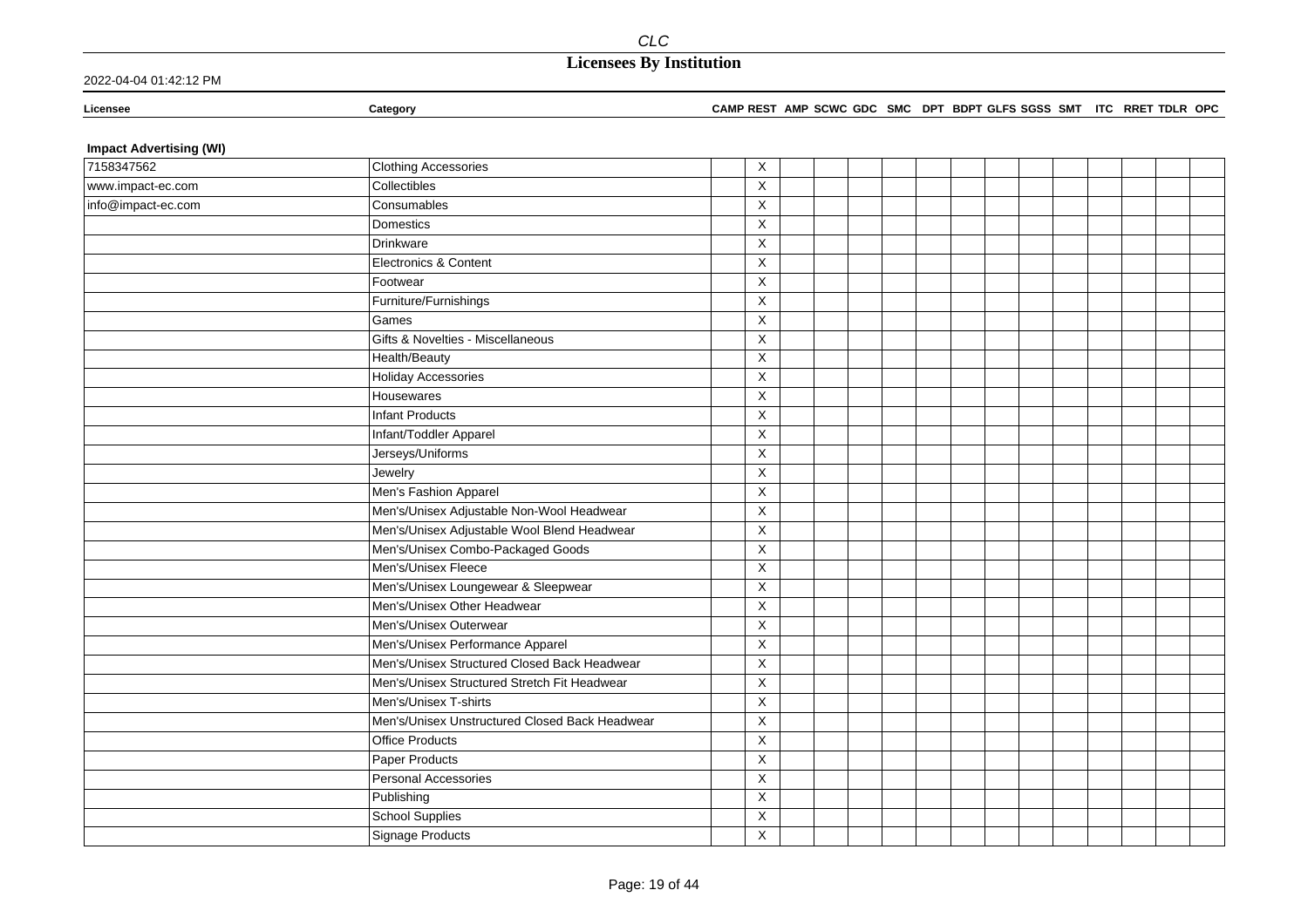**Licensee Category CAMP REST AMP SCWC GDC SMC DPT BDPT GLFS SGSS SMT ITC RRET TDLR OPC**

### **Impact Advertising (WI)**

|                                   | Sports Equipment                      |             | X           |   |   |   |  |                           |                           |                |              |  |
|-----------------------------------|---------------------------------------|-------------|-------------|---|---|---|--|---------------------------|---------------------------|----------------|--------------|--|
|                                   | Stationery                            |             | X           |   |   |   |  |                           |                           |                |              |  |
|                                   | Toys                                  |             | X           |   |   |   |  |                           |                           |                |              |  |
|                                   | Women's Fashion Bottoms               |             | X           |   |   |   |  |                           |                           |                |              |  |
|                                   | Women's Fashion Tops                  |             | X           |   |   |   |  |                           |                           |                |              |  |
|                                   | Women's Fleece Tops & Bottoms         |             | X           |   |   |   |  |                           |                           |                |              |  |
|                                   | Women's Headwear                      |             | X           |   |   |   |  |                           |                           |                |              |  |
|                                   | Women's Jerseys & Performance Apparel |             | X           |   |   |   |  |                           |                           |                |              |  |
|                                   | Women's Loungewear/Activewear/Misc.   |             | X           |   |   |   |  |                           |                           |                |              |  |
|                                   | Women's Outerwear                     |             | X           |   |   |   |  |                           |                           |                |              |  |
|                                   | Women's T-shirts                      |             | $\mathsf X$ |   |   |   |  |                           |                           |                |              |  |
|                                   | Youth Apparel                         |             | X           |   |   |   |  |                           |                           |                |              |  |
| J2 Sport                          |                                       |             |             |   |   |   |  |                           |                           |                |              |  |
| 351 Executive Drive               | Gifts & Novelties - Miscellaneous     |             |             |   |   |   |  |                           |                           |                | X            |  |
| Troy, MI 48083                    | <b>Infant Products</b>                |             |             |   |   |   |  |                           |                           |                | $\mathsf X$  |  |
| Ms Gina Bennett                   | Men's Fashion Apparel                 | X           |             | X |   | X |  | $\boldsymbol{\mathsf{X}}$ | $\mathsf X$               | $\times$       | $\times$     |  |
| 248-577-1100                      | Men's/Unisex Fleece                   | X           |             | X |   | X |  | $\times$                  | $\sf X$                   | X              | $\mathsf{X}$ |  |
| www.j2sportstore.com              | Men's/Unisex Other Headwear           | $\mathsf X$ |             | X |   | X |  | $\mathsf X$               | $\sf X$                   | X              | $\mathsf{X}$ |  |
| gina@j2sport.com                  | Men's/Unisex T-shirts                 | X           |             | X |   | Χ |  | $\boldsymbol{\mathsf{X}}$ | X                         | X              | X            |  |
|                                   | Personal Accessories                  |             |             |   |   |   |  |                           |                           |                | X            |  |
|                                   | Women's Fleece Tops & Bottoms         | X           |             | X |   | X |  | X                         | X                         | X              | X            |  |
|                                   | Women's Outerwear                     | X           |             |   |   |   |  | $\mathsf{X}$              | X                         |                | X            |  |
|                                   | Women's T-shirts                      | $\mathsf X$ |             | X |   | X |  | $\mathsf X$               | X                         | X              | X            |  |
|                                   | Youth Apparel                         | X           |             | X |   | X |  | $\boldsymbol{\mathsf{X}}$ | X                         | X              | X            |  |
| <b>Jardine Associates</b>         |                                       |             |             |   |   |   |  |                           |                           |                |              |  |
| 200 Compass Cir, Robert L. Caputo | Automobile Products                   | X           |             |   | Χ |   |  | X                         | X                         | X              |              |  |
| North Kingstown, RI 02852         | <b>Balls</b>                          | X           |             |   | X |   |  | $\boldsymbol{\mathsf{X}}$ | $\boldsymbol{\mathsf{X}}$ | X              |              |  |
| Ms. Maryellen Halloran            | <b>Clothing Accessories</b>           | X           |             |   | X |   |  | $\times$                  | $\boldsymbol{\mathsf{X}}$ | X              |              |  |
| 401-667-3811                      | Collectibles                          | X           |             |   | X |   |  | $\times$                  | X                         | X              |              |  |
| www.Jardineassociates.com         | Consumables                           | X           |             |   | Χ |   |  | $\overline{\mathsf{x}}$   | $\boldsymbol{\mathsf{X}}$ | $\overline{X}$ |              |  |
| maryellen@jardineassociates.net   | Domestics                             | X           |             |   | Χ |   |  | $\boldsymbol{\mathsf{X}}$ | $\times$                  | X              |              |  |
|                                   | Drinkware                             | X           |             |   | X |   |  | X                         | $\boldsymbol{\mathsf{X}}$ | $\mathsf X$    |              |  |
|                                   | Electronics & Content                 | X           |             |   | X |   |  | X                         | $\boldsymbol{\mathsf{X}}$ | $\mathsf X$    |              |  |
|                                   | Footwear                              | X           |             |   | X |   |  | X                         | $\times$                  | X              |              |  |
|                                   | Furniture/Furnishings                 | X           |             |   | X |   |  | X                         | $\times$                  | X              |              |  |
|                                   | Games                                 | X           |             |   | X |   |  | X                         | $\times$                  | $\times$       |              |  |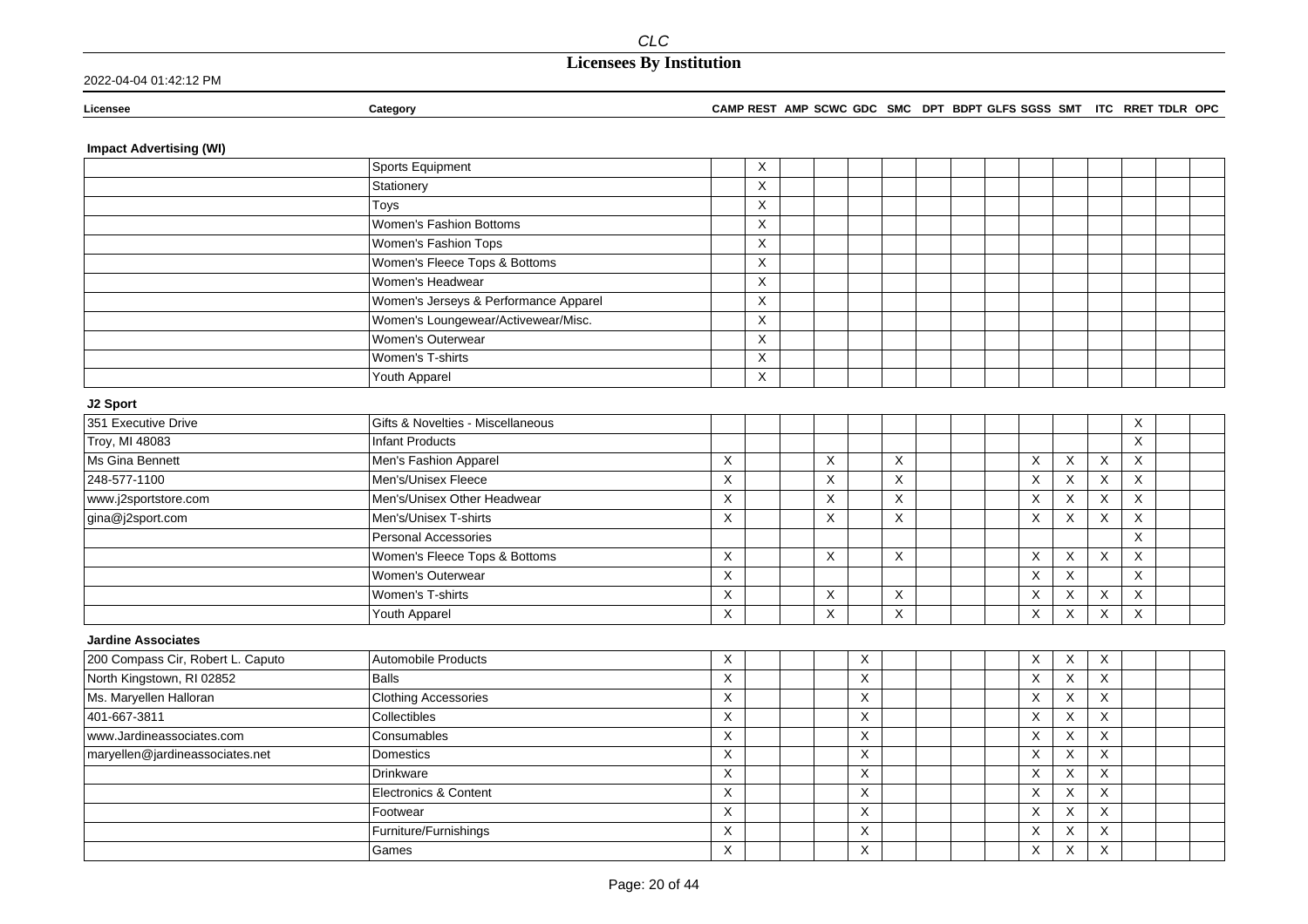### 2022-04-04 01:42:12 PM

**Licensee Category CAMP REST AMP SCWC GDC SMC DPT BDPT GLFS SGSS SMT ITC RRET TDLR OPC**

### **Jardine Associates**

|                                              | Gifts & Novelties - Miscellaneous   | X                       |                           |  | X              |  |  | X           | X           | X                       |  |  |
|----------------------------------------------|-------------------------------------|-------------------------|---------------------------|--|----------------|--|--|-------------|-------------|-------------------------|--|--|
|                                              | Health/Beauty                       | $\overline{\mathsf{x}}$ |                           |  | X              |  |  | X           | X           | $\overline{X}$          |  |  |
|                                              | <b>Holiday Accessories</b>          | $\overline{\mathsf{x}}$ |                           |  | $\overline{X}$ |  |  | X           | X           | $\overline{\mathsf{x}}$ |  |  |
|                                              | Housewares                          | $\mathsf X$             |                           |  | $\mathsf X$    |  |  | $\mathsf X$ | $\mathsf X$ | $\overline{X}$          |  |  |
|                                              | <b>Infant Products</b>              | $\mathsf X$             |                           |  | X              |  |  | $\mathsf X$ | $\mathsf X$ | $\mathsf X$             |  |  |
|                                              | Jewelry                             | $\mathsf X$             |                           |  | $\mathsf X$    |  |  | $\mathsf X$ | X           | X                       |  |  |
|                                              | Men's/Unisex Fleece                 | $\mathsf X$             |                           |  |                |  |  |             |             | X                       |  |  |
|                                              | Men's/Unisex T-shirts               | X                       |                           |  |                |  |  |             |             | X                       |  |  |
|                                              | <b>Office Products</b>              | $\mathsf X$             |                           |  | X              |  |  | X           | X           | X                       |  |  |
|                                              | <b>Paper Products</b>               | $\mathsf X$             |                           |  | X              |  |  | X           | X           | X                       |  |  |
|                                              | Personal Accessories                | $\mathsf X$             |                           |  | $\mathsf X$    |  |  | $\mathsf X$ | X           | X                       |  |  |
|                                              | Personal Protection Equipment (PPE) | X                       |                           |  |                |  |  | X           | X           | X                       |  |  |
|                                              | Publishing                          | $\mathsf X$             |                           |  | X              |  |  | $\mathsf X$ | $\mathsf X$ | $\overline{X}$          |  |  |
|                                              | School Supplies                     | X                       |                           |  | X              |  |  | $\mathsf X$ | $\mathsf X$ | X                       |  |  |
|                                              | <b>Signage Products</b>             | $\mathsf X$             |                           |  | X              |  |  | $\mathsf X$ | $\mathsf X$ | X                       |  |  |
|                                              | Sports Equipment                    | X                       |                           |  | X              |  |  | X           | X           | X                       |  |  |
|                                              | Stationery                          | X                       |                           |  | X              |  |  | X           | X           | $\mathsf X$             |  |  |
|                                              | Toys                                | $\mathsf X$             |                           |  | X              |  |  | X           | X           | X                       |  |  |
| <b>JC Creations</b>                          |                                     |                         |                           |  |                |  |  |             |             |                         |  |  |
| 2326 Post Road                               | Automobile Products                 |                         | $\boldsymbol{\mathsf{X}}$ |  |                |  |  |             |             |                         |  |  |
| Stevens Point, WI 54481                      | <b>Balls</b>                        |                         | $\overline{X}$            |  |                |  |  |             |             |                         |  |  |
|                                              |                                     |                         |                           |  |                |  |  |             |             |                         |  |  |
| Josh                                         | Checks                              |                         | $\mathsf X$               |  |                |  |  |             |             |                         |  |  |
| $(715)$ 345-7077                             | <b>Clothing Accessories</b>         |                         | $\mathsf X$               |  |                |  |  |             |             |                         |  |  |
|                                              | Collectibles                        |                         | $\mathsf X$               |  |                |  |  |             |             |                         |  |  |
| fastsigns.com/629<br>sales.629@fastsigns.com | Consumables                         |                         | $\mathsf X$               |  |                |  |  |             |             |                         |  |  |
|                                              | Domestics                           |                         | $\overline{\mathsf{X}}$   |  |                |  |  |             |             |                         |  |  |
|                                              | Drinkware                           |                         | $\mathsf X$               |  |                |  |  |             |             |                         |  |  |
|                                              | Electronics & Content               |                         | $\mathsf X$               |  |                |  |  |             |             |                         |  |  |
|                                              | Footwear                            |                         | $\sf X$                   |  |                |  |  |             |             |                         |  |  |
|                                              | Furniture/Furnishings               |                         | $\pmb{\times}$            |  |                |  |  |             |             |                         |  |  |
|                                              | Games                               |                         | $\boldsymbol{\mathsf{X}}$ |  |                |  |  |             |             |                         |  |  |
|                                              | Gifts & Novelties - Miscellaneous   |                         | $\mathsf X$               |  |                |  |  |             |             |                         |  |  |
|                                              | Health/Beauty                       |                         | $\mathsf X$               |  |                |  |  |             |             |                         |  |  |
|                                              | <b>Holiday Accessories</b>          |                         | $\pmb{\times}$            |  |                |  |  |             |             |                         |  |  |
|                                              | Housewares                          |                         | $\pmb{\times}$            |  |                |  |  |             |             |                         |  |  |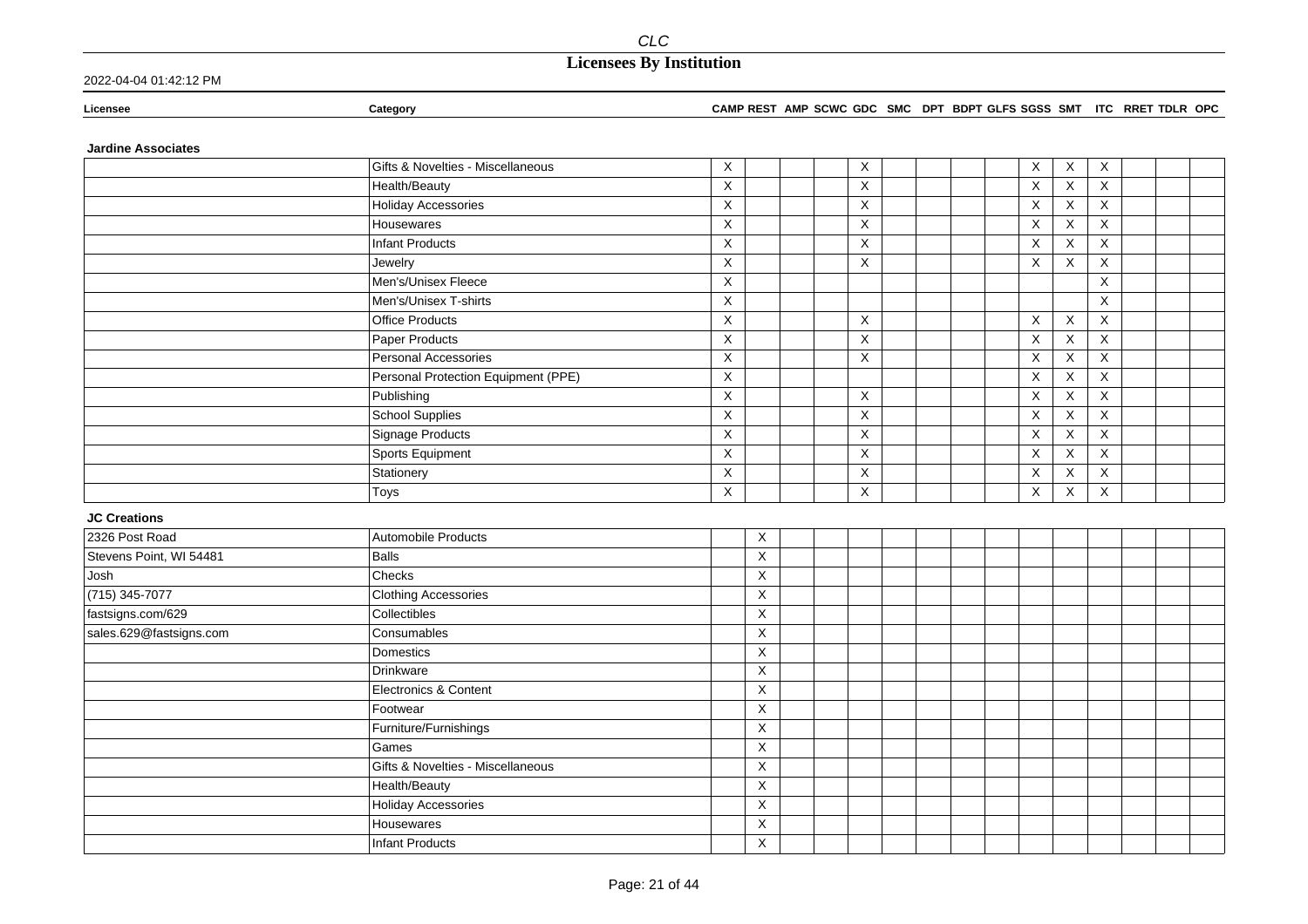2022-04-04 01:42:12 PM

### **Licensee Category CAMP REST AMP SCWC GDC SMC DPT BDPT GLFS SGSS SMT ITC RRET TDLR OPC**

### **JC Creations**

| $\overline{\mathsf{x}}$<br>Jerseys/Uniforms<br>Jewelry<br>X<br>Men's Fashion Apparel<br>X<br>Men's/Unisex Adjustable Non-Wool Headwear<br>X<br>Men's/Unisex Adjustable Wool Blend Headwear<br>X<br>Men's/Unisex Combo-Packaged Goods<br>X<br>Men's/Unisex Fleece<br>$\overline{\mathsf{x}}$<br>Men's/Unisex Loungewear & Sleepwear<br>$\mathsf X$<br>Men's/Unisex Other Headwear<br>Χ<br>Men's/Unisex Outerwear<br>X<br>Men's/Unisex Performance Apparel<br>X<br>Men's/Unisex Structured Closed Back Headwear<br>$\overline{\mathsf{x}}$<br>Men's/Unisex Structured Stretch Fit Headwear<br>X<br>Men's/Unisex T-shirts<br>X<br>Men's/Unisex Unstructured Closed Back Headwear<br>X<br>X<br><b>Office Products</b><br>Paper Products<br>X<br>$\overline{\mathsf{X}}$<br>Personal Accessories<br>X<br>Publishing<br><b>School Supplies</b><br>X<br>X<br>Signage Products<br><b>Sports Equipment</b><br>X<br>Stationery<br>X<br>X<br>Toys | Infant/Toddler Apparel  | X |  |  |  |  |  |
|----------------------------------------------------------------------------------------------------------------------------------------------------------------------------------------------------------------------------------------------------------------------------------------------------------------------------------------------------------------------------------------------------------------------------------------------------------------------------------------------------------------------------------------------------------------------------------------------------------------------------------------------------------------------------------------------------------------------------------------------------------------------------------------------------------------------------------------------------------------------------------------------------------------------------------------|-------------------------|---|--|--|--|--|--|
|                                                                                                                                                                                                                                                                                                                                                                                                                                                                                                                                                                                                                                                                                                                                                                                                                                                                                                                                        |                         |   |  |  |  |  |  |
|                                                                                                                                                                                                                                                                                                                                                                                                                                                                                                                                                                                                                                                                                                                                                                                                                                                                                                                                        |                         |   |  |  |  |  |  |
|                                                                                                                                                                                                                                                                                                                                                                                                                                                                                                                                                                                                                                                                                                                                                                                                                                                                                                                                        |                         |   |  |  |  |  |  |
|                                                                                                                                                                                                                                                                                                                                                                                                                                                                                                                                                                                                                                                                                                                                                                                                                                                                                                                                        |                         |   |  |  |  |  |  |
|                                                                                                                                                                                                                                                                                                                                                                                                                                                                                                                                                                                                                                                                                                                                                                                                                                                                                                                                        |                         |   |  |  |  |  |  |
|                                                                                                                                                                                                                                                                                                                                                                                                                                                                                                                                                                                                                                                                                                                                                                                                                                                                                                                                        |                         |   |  |  |  |  |  |
|                                                                                                                                                                                                                                                                                                                                                                                                                                                                                                                                                                                                                                                                                                                                                                                                                                                                                                                                        |                         |   |  |  |  |  |  |
|                                                                                                                                                                                                                                                                                                                                                                                                                                                                                                                                                                                                                                                                                                                                                                                                                                                                                                                                        |                         |   |  |  |  |  |  |
|                                                                                                                                                                                                                                                                                                                                                                                                                                                                                                                                                                                                                                                                                                                                                                                                                                                                                                                                        |                         |   |  |  |  |  |  |
|                                                                                                                                                                                                                                                                                                                                                                                                                                                                                                                                                                                                                                                                                                                                                                                                                                                                                                                                        |                         |   |  |  |  |  |  |
|                                                                                                                                                                                                                                                                                                                                                                                                                                                                                                                                                                                                                                                                                                                                                                                                                                                                                                                                        |                         |   |  |  |  |  |  |
|                                                                                                                                                                                                                                                                                                                                                                                                                                                                                                                                                                                                                                                                                                                                                                                                                                                                                                                                        |                         |   |  |  |  |  |  |
|                                                                                                                                                                                                                                                                                                                                                                                                                                                                                                                                                                                                                                                                                                                                                                                                                                                                                                                                        |                         |   |  |  |  |  |  |
|                                                                                                                                                                                                                                                                                                                                                                                                                                                                                                                                                                                                                                                                                                                                                                                                                                                                                                                                        |                         |   |  |  |  |  |  |
|                                                                                                                                                                                                                                                                                                                                                                                                                                                                                                                                                                                                                                                                                                                                                                                                                                                                                                                                        |                         |   |  |  |  |  |  |
|                                                                                                                                                                                                                                                                                                                                                                                                                                                                                                                                                                                                                                                                                                                                                                                                                                                                                                                                        |                         |   |  |  |  |  |  |
|                                                                                                                                                                                                                                                                                                                                                                                                                                                                                                                                                                                                                                                                                                                                                                                                                                                                                                                                        |                         |   |  |  |  |  |  |
|                                                                                                                                                                                                                                                                                                                                                                                                                                                                                                                                                                                                                                                                                                                                                                                                                                                                                                                                        |                         |   |  |  |  |  |  |
|                                                                                                                                                                                                                                                                                                                                                                                                                                                                                                                                                                                                                                                                                                                                                                                                                                                                                                                                        |                         |   |  |  |  |  |  |
|                                                                                                                                                                                                                                                                                                                                                                                                                                                                                                                                                                                                                                                                                                                                                                                                                                                                                                                                        |                         |   |  |  |  |  |  |
|                                                                                                                                                                                                                                                                                                                                                                                                                                                                                                                                                                                                                                                                                                                                                                                                                                                                                                                                        |                         |   |  |  |  |  |  |
|                                                                                                                                                                                                                                                                                                                                                                                                                                                                                                                                                                                                                                                                                                                                                                                                                                                                                                                                        |                         |   |  |  |  |  |  |
|                                                                                                                                                                                                                                                                                                                                                                                                                                                                                                                                                                                                                                                                                                                                                                                                                                                                                                                                        |                         |   |  |  |  |  |  |
|                                                                                                                                                                                                                                                                                                                                                                                                                                                                                                                                                                                                                                                                                                                                                                                                                                                                                                                                        |                         |   |  |  |  |  |  |
| $\mathsf X$                                                                                                                                                                                                                                                                                                                                                                                                                                                                                                                                                                                                                                                                                                                                                                                                                                                                                                                            | Women's Fashion Bottoms |   |  |  |  |  |  |
| Women's Fashion Tops<br>X                                                                                                                                                                                                                                                                                                                                                                                                                                                                                                                                                                                                                                                                                                                                                                                                                                                                                                              |                         |   |  |  |  |  |  |
| Women's Fleece Tops & Bottoms<br>X                                                                                                                                                                                                                                                                                                                                                                                                                                                                                                                                                                                                                                                                                                                                                                                                                                                                                                     |                         |   |  |  |  |  |  |
| Women's Headwear<br>X                                                                                                                                                                                                                                                                                                                                                                                                                                                                                                                                                                                                                                                                                                                                                                                                                                                                                                                  |                         |   |  |  |  |  |  |
| Women's Jerseys & Performance Apparel<br>X                                                                                                                                                                                                                                                                                                                                                                                                                                                                                                                                                                                                                                                                                                                                                                                                                                                                                             |                         |   |  |  |  |  |  |
| Women's Loungewear/Activewear/Misc.<br>$\mathsf X$                                                                                                                                                                                                                                                                                                                                                                                                                                                                                                                                                                                                                                                                                                                                                                                                                                                                                     |                         |   |  |  |  |  |  |
| Women's Outerwear<br>$\mathsf X$                                                                                                                                                                                                                                                                                                                                                                                                                                                                                                                                                                                                                                                                                                                                                                                                                                                                                                       |                         |   |  |  |  |  |  |
| Women's T-shirts<br>X                                                                                                                                                                                                                                                                                                                                                                                                                                                                                                                                                                                                                                                                                                                                                                                                                                                                                                                  |                         |   |  |  |  |  |  |
| Youth Apparel<br>X                                                                                                                                                                                                                                                                                                                                                                                                                                                                                                                                                                                                                                                                                                                                                                                                                                                                                                                     |                         |   |  |  |  |  |  |

### **JOG Athletics LLC**

| . . | 2332 S | /Unitorms<br><b>AAI</b> |  | $\lambda$<br>$\lambda$ |  |  |  |  |  |  |  |  |  |  |  |  |
|-----|--------|-------------------------|--|------------------------|--|--|--|--|--|--|--|--|--|--|--|--|
|-----|--------|-------------------------|--|------------------------|--|--|--|--|--|--|--|--|--|--|--|--|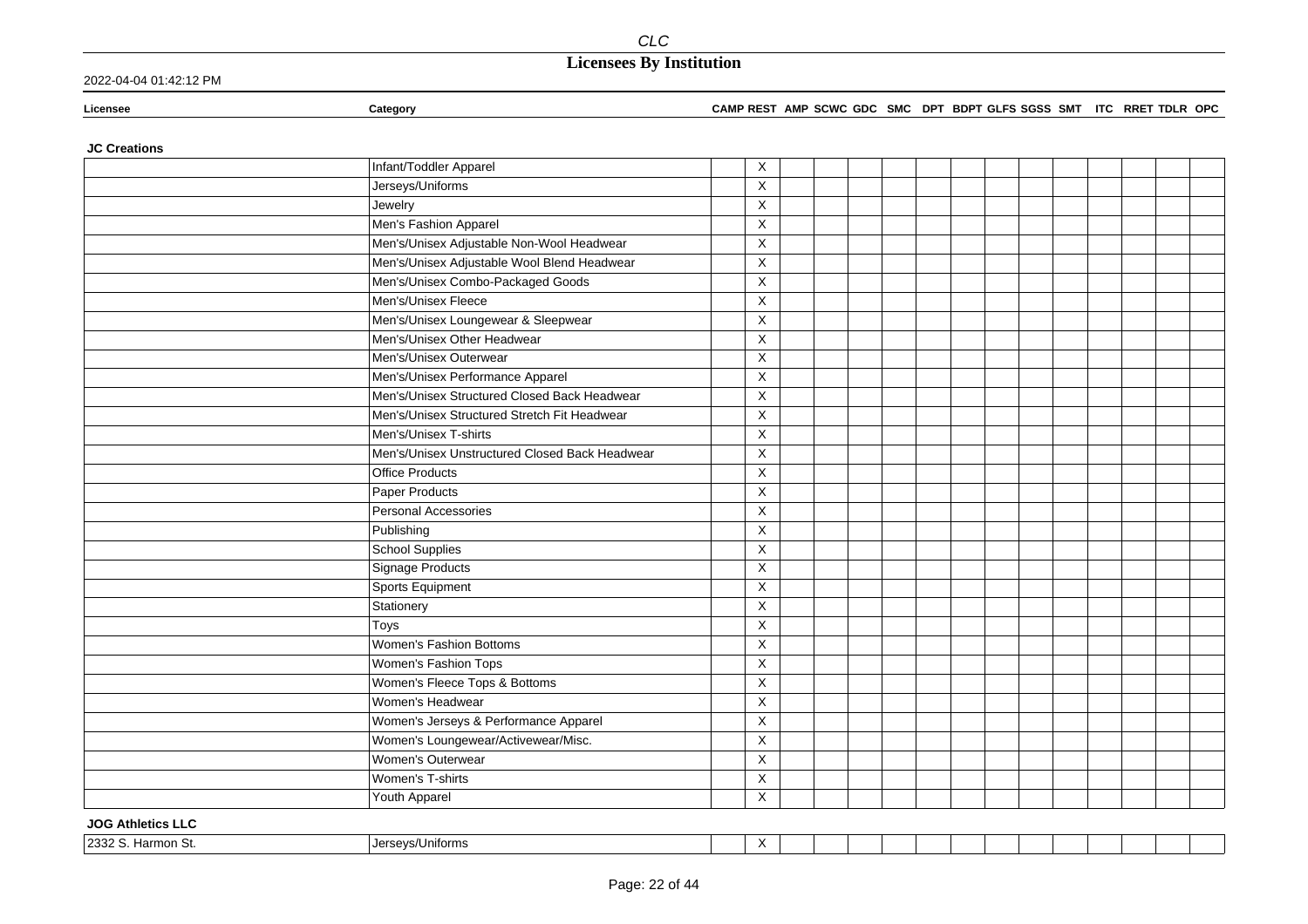## **Licensees By Institution**

| Licensee                                                               | Category                            |          |             |             |          |             |          |                           |                           |                           |          |             | CAMP REST AMP SCWC GDC SMC DPT BDPT GLFS SGSS SMT ITC RRET TDLR OPC |              |
|------------------------------------------------------------------------|-------------------------------------|----------|-------------|-------------|----------|-------------|----------|---------------------------|---------------------------|---------------------------|----------|-------------|---------------------------------------------------------------------|--------------|
|                                                                        |                                     |          |             |             |          |             |          |                           |                           |                           |          |             |                                                                     |              |
| <b>JOG Athletics LLC</b>                                               |                                     |          |             |             |          |             |          |                           |                           |                           |          |             |                                                                     |              |
| Appleton, WI 54915                                                     | Sports Equipment                    |          | Χ           |             |          |             |          |                           |                           |                           |          |             |                                                                     |              |
| Mr. Scott Whitcomb                                                     |                                     |          |             |             |          |             |          |                           |                           |                           |          |             |                                                                     |              |
| 689-019-1119                                                           |                                     |          |             |             |          |             |          |                           |                           |                           |          |             |                                                                     |              |
| www.jogsportswear.com                                                  |                                     |          |             |             |          |             |          |                           |                           |                           |          |             |                                                                     |              |
| swhitcomb@jogsports.com                                                |                                     |          |             |             |          |             |          |                           |                           |                           |          |             |                                                                     |              |
| Jostens Inc.                                                           |                                     |          |             |             |          |             |          |                           |                           |                           |          |             |                                                                     |              |
| 148 E. Broadway, 7760 France Ave S. Suite 400<br>Bloomington, MN 55435 | Class Rings                         | Χ        |             |             |          |             |          |                           |                           | X                         | X        |             | X                                                                   |              |
| Owatonna, MN 55060                                                     | Jewelry                             | X        |             |             |          |             |          |                           |                           | $\times$                  | X        |             | X                                                                   |              |
| Ms. Joley Podein                                                       | <b>Office Products</b>              |          | X           |             |          |             |          |                           |                           |                           |          |             |                                                                     |              |
| 507-455-6561                                                           | Personal Protection Equipment (PPE) | Χ        | X           |             |          |             |          |                           |                           |                           |          |             | Χ                                                                   |              |
| www.Jostens.com                                                        | <b>School Supplies</b>              | X        |             |             |          |             |          |                           |                           | $\times$                  | X        |             | X                                                                   |              |
| Joley.podein@jostens.com                                               |                                     |          |             |             |          |             |          |                           |                           |                           |          |             |                                                                     |              |
| K & M/Nordic Co.                                                       |                                     |          |             |             |          |             |          |                           |                           |                           |          |             |                                                                     |              |
| 5 Tripps Lane                                                          | Domestics                           | Χ        |             | X           | X        | X           | X        | X                         | X                         | X                         | X        | X           | X                                                                   | $\mathsf X$  |
| Riverside, RI 02915                                                    | <b>Drinkware</b>                    | X        |             |             |          |             |          |                           | $\times$                  | $\times$                  | $\times$ | $\times$    |                                                                     |              |
| Ms. Sandy Martin                                                       |                                     |          |             |             |          |             |          |                           |                           |                           |          |             |                                                                     |              |
| 401-431-9299                                                           |                                     |          |             |             |          |             |          |                           |                           |                           |          |             |                                                                     |              |
| www.Nordiccollege.net                                                  |                                     |          |             |             |          |             |          |                           |                           |                           |          |             |                                                                     |              |
| licensing@nordiccompanyinc.com                                         |                                     |          |             |             |          |             |          |                           |                           |                           |          |             |                                                                     |              |
| <b>KH Sports Fan</b>                                                   |                                     |          |             |             |          |             |          |                           |                           |                           |          |             |                                                                     |              |
| 23827 West Industrial Drive South                                      | <b>Domestics</b>                    | Χ        | $\mathsf X$ | X           | X        | X           | $\times$ | X                         |                           | X                         | X        | X           | X                                                                   | $\mathsf X$  |
| Plainfield. IL 60585                                                   | Furniture/Furnishings               | X        | X           | $\mathsf X$ | X        | $\mathsf X$ | $\times$ | X                         |                           | X                         | X        | $\mathsf X$ | X                                                                   | $\mathsf X$  |
| Mr. Joel Buchholz                                                      | <b>Office Products</b>              | X        |             | X           | X        | X           | $\times$ |                           |                           | $\times$                  | X        | X           | X                                                                   | $\mathsf X$  |
| 815-230-2700                                                           | Publishing                          | Χ        |             | Χ           | X        | X           | X        |                           |                           | $\times$                  | X        | X           | X                                                                   | $\times$     |
| www.Khsportsfan.com                                                    |                                     |          |             |             |          |             |          |                           |                           |                           |          |             |                                                                     |              |
| jmb@kindredhearts.com                                                  |                                     |          |             |             |          |             |          |                           |                           |                           |          |             |                                                                     |              |
| <b>Knights Apparel LLC</b>                                             |                                     |          |             |             |          |             |          |                           |                           |                           |          |             |                                                                     |              |
| 1000 E Hanes Mill Rd                                                   | Infant/Toddler Apparel              | X        |             | X           | X        | X           | X        | X                         | $\boldsymbol{\mathsf{X}}$ | $\boldsymbol{\mathsf{X}}$ | X        | X           | X                                                                   | $\mathsf X$  |
| Winston Salem, NC 27105                                                | Jerseys/Uniforms                    | X        |             | X           | X        | X           | X        | X                         | X                         | X                         | X        | X           | X                                                                   | $\mathsf X$  |
| Mr. Tim George                                                         | Men's Fashion Apparel               | X        |             | X           | X        | X           | X        | X                         | X                         | Χ                         | Χ        | X           | X                                                                   | $\mathsf X$  |
| 336-519-3761                                                           | Men's/Unisex Fleece                 | $\times$ |             | X           | $\times$ | X           | X        | $\boldsymbol{\mathsf{X}}$ | X                         | $\times$                  | X        | X           | $\times$                                                            | $\mathsf X$  |
| www.hanesbrands.com                                                    | Men's/Unisex Outerwear              | X        |             | X           | X        | X           | $\times$ | X                         | X                         | X                         | X        | X           | X                                                                   | $\mathsf{X}$ |
| tim.george@hanes.com                                                   | Men's/Unisex T-shirts               | X        |             | X           | Χ        | X           | X        | Χ                         | X                         | Χ                         | X        | Χ           | Χ                                                                   | X            |
|                                                                        | Personal Protection Equipment (PPE) |          |             | X           | X        | X           |          |                           |                           |                           | X        | X           |                                                                     | X            |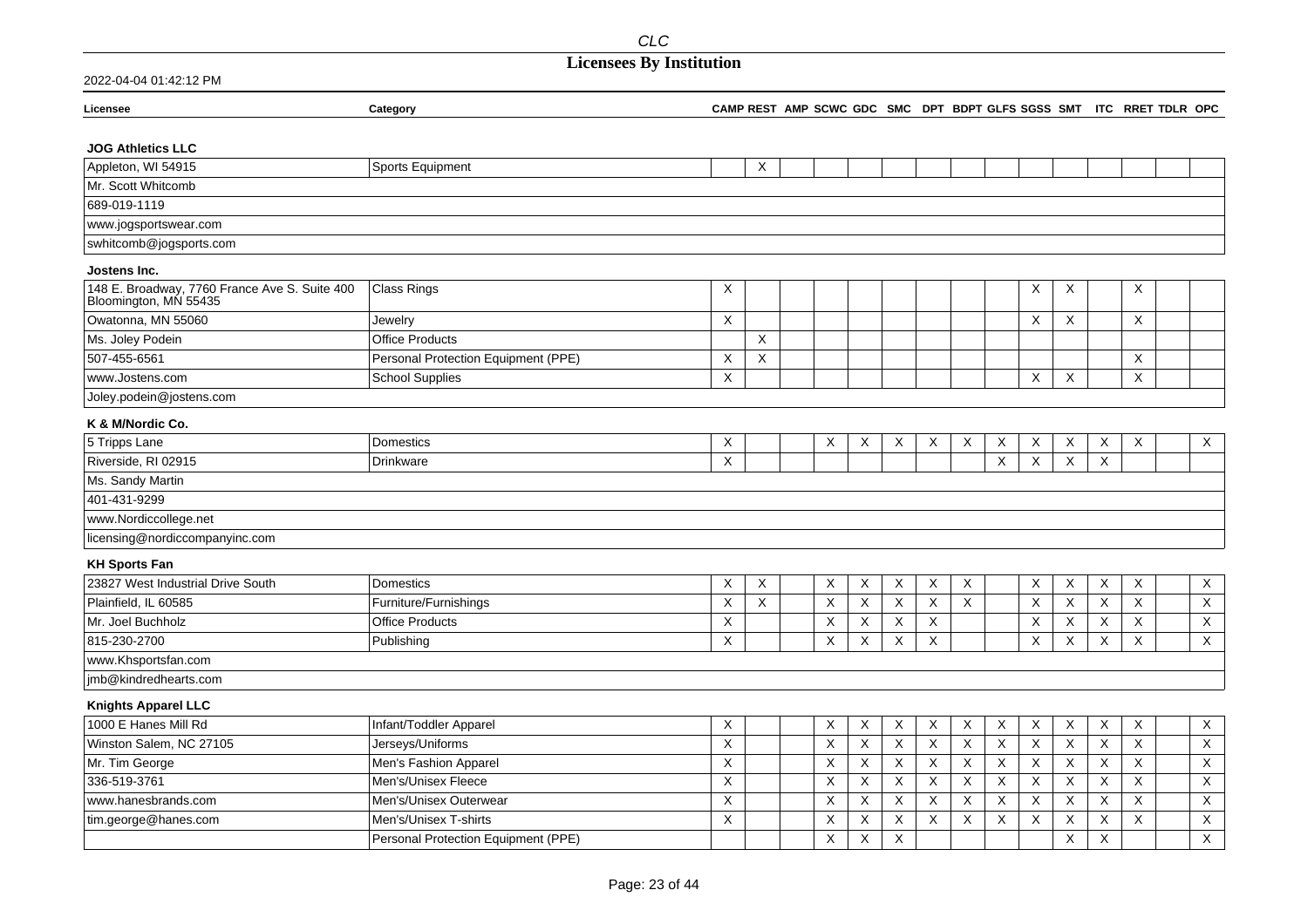|                                             | <b>CLC</b>                                  |                                                                     |   |                           |             |              |          |   |                           |                           |              |              |          |   |                           |
|---------------------------------------------|---------------------------------------------|---------------------------------------------------------------------|---|---------------------------|-------------|--------------|----------|---|---------------------------|---------------------------|--------------|--------------|----------|---|---------------------------|
|                                             | <b>Licensees By Institution</b>             |                                                                     |   |                           |             |              |          |   |                           |                           |              |              |          |   |                           |
| 2022-04-04 01:42:12 PM                      |                                             |                                                                     |   |                           |             |              |          |   |                           |                           |              |              |          |   |                           |
| Licensee                                    | Category                                    | CAMP REST AMP SCWC GDC SMC DPT BDPT GLFS SGSS SMT ITC RRET TDLR OPC |   |                           |             |              |          |   |                           |                           |              |              |          |   |                           |
| <b>Knights Apparel LLC</b>                  |                                             |                                                                     |   |                           |             |              |          |   |                           |                           |              |              |          |   |                           |
|                                             | Women's Fashion Tops                        | Χ                                                                   |   | $\boldsymbol{\mathsf{X}}$ | X           | X            | $\times$ | X | X                         | X                         | X            | X            | X        |   | X                         |
|                                             | Women's Fleece Tops & Bottoms               | X                                                                   |   | X                         | X           | X            | X        | Χ | X                         | X                         | X            | X            | X        |   | X                         |
|                                             | Women's Loungewear/Activewear/Misc.         |                                                                     |   | $\times$                  | $\sf X$     | X            |          |   |                           |                           | X            | X            |          |   | $\sf X$                   |
|                                             | Women's T-shirts                            | X                                                                   |   | X                         | $\mathsf X$ | X            | X        | Χ | X                         | $\boldsymbol{\mathsf{X}}$ | X            | X            | X        |   | X                         |
|                                             | Youth Apparel                               | X                                                                   |   | X                         | X           | X            | $\times$ | X | X                         | $\mathsf{X}$              | X            | $\times$     | X        |   | $\mathsf{X}$              |
| <b>Kranos Corporation dba Schutt Sports</b> |                                             |                                                                     |   |                           |             |              |          |   |                           |                           |              |              |          |   |                           |
| 710 S. Industrial Dr.                       | Collectibles                                | Χ                                                                   | X | X                         | X           | $\mathsf{X}$ | X        | X | X                         | X                         | $\mathsf{X}$ | X            | $\times$ | X | $\boldsymbol{\mathsf{X}}$ |
| Litchfield, IL 62056                        |                                             |                                                                     |   |                           |             |              |          |   |                           |                           |              |              |          |   |                           |
| Ms. Stephanie Schofield                     |                                             |                                                                     |   |                           |             |              |          |   |                           |                           |              |              |          |   |                           |
| 217-324-2712                                |                                             |                                                                     |   |                           |             |              |          |   |                           |                           |              |              |          |   |                           |
| www.Schuttsports.com                        |                                             |                                                                     |   |                           |             |              |          |   |                           |                           |              |              |          |   |                           |
| sschofield@schutt-sports.com                |                                             |                                                                     |   |                           |             |              |          |   |                           |                           |              |              |          |   |                           |
| L2 Brands, LLC                              |                                             |                                                                     |   |                           |             |              |          |   |                           |                           |              |              |          |   |                           |
| 300 Fame Ave                                | <b>Clothing Accessories</b>                 | X                                                                   |   |                           | X           | X            | X        | X | X                         | X                         | X            | X            | X        |   | X                         |
| Hanover, PA 17111                           | Domestics                                   | X                                                                   |   |                           | X           | X            | $\times$ | X | $\boldsymbol{\mathsf{X}}$ | $\sf X$                   | X            | X            | X        |   | $\times$                  |
| Ms. Alison Manley                           | Gifts & Novelties - Miscellaneous           | X                                                                   |   |                           | X           | X            | X        | Χ | X                         | X                         | X            | X            | X        |   | X                         |
| 610-272-7575                                | <b>Holiday Accessories</b>                  | X                                                                   |   |                           | X           | Χ            | X        | X | Χ                         | $\times$                  | Χ            | X            | X        |   | X                         |
| league91.com                                | Housewares                                  | X                                                                   |   |                           | X           | X            | X        | X | X                         | X                         | X            | X            | X        |   | X                         |
| amanley@l2brands.com                        | Infant/Toddler Apparel                      | X                                                                   |   |                           | X           | X            | X        | X | X                         | X                         | X            | X            | X        |   | X                         |
|                                             | Men's Fashion Apparel                       | $\mathsf{X}$                                                        |   |                           | X           | X            | $\times$ | X | $\boldsymbol{\mathsf{X}}$ | $\sf X$                   | X            | $\mathsf{X}$ | $\times$ |   | $\sf X$                   |
|                                             | Men's/Unisex Adjustable Non-Wool Headwear   | X                                                                   |   |                           | X           | X            | X        | X | $\boldsymbol{\mathsf{X}}$ | X                         | X            | X            | X        |   | $\mathsf X$               |
|                                             | Men's/Unisex Adjustable Wool Blend Headwear | X                                                                   |   |                           | X           | X            | X        | X | X                         | $\mathsf{X}$              | X            | X            | X        |   | $\mathsf{X}$              |
|                                             | Men's/Unisex Fleece                         | $\mathsf X$                                                         |   |                           | X           | X            | X        | X | $\boldsymbol{\mathsf{X}}$ | $\mathsf X$               | X            | X            | $\sf X$  |   | $\mathsf X$               |
|                                             | Men's/Unisex Other Headwear                 | X                                                                   |   |                           | X           | X            | X        | X | X                         | X                         | X            | X            | X        |   | X                         |
|                                             | Men's/Unisex Outerwear                      | X                                                                   |   |                           | X           | X            | X        | X | X                         | X                         | X            | X            | $\times$ |   | X                         |

Men's/Unisex Structured Closed Back Headwear

Men's/Unisex Structured Stretch Fit Headwear

Personal Protection Equipment (PPE)

Women's Fleece Tops & Bottoms

Men's/Unisex T-shirts

Personal Accessories

Women's Fashion Tops

Women's Headwear

Signage Products Women's Fashion Bottoms

**Office Products** 

 $\overline{\mathsf{x}}$ 

 $\overline{X}$ 

 $\overline{X}$ 

 $\boldsymbol{\mathsf{X}}$ 

 $\overline{X}$ 

 $\overline{X}$ 

 $\overline{\mathsf{x}}$ 

 $\mathsf{X}$ 

 $\boldsymbol{\mathsf{X}}$ 

 $\overline{X}$ 

 $\overline{X}$ 

 $\overline{X}$ 

 $\overline{X}$ 

 $\overline{\mathsf{x}}$ 

 $\mathsf X$ 

 $\overline{X}$ 

 $\overline{X}$ 

 $\mathsf X$ 

 $\mathsf{X}$ 

 $\boldsymbol{\mathsf{X}}$ 

 $\overline{\mathsf{x}}$ 

 $\overline{X}$ 

 $\overline{X}$ 

 $\overline{X}$ 

 $\overline{X}$ 

 $\mathsf{X}$ 

 $\overline{X}$ 

 $\overline{X}$ 

 $\mathsf X$ 

 $\mathsf X$ 

 $\mathsf X$ 

 $\mathsf X$ 

 $\overline{X}$ 

 $\overline{X}$ 

 $\overline{X}$ 

 $\overline{\mathsf{x}}$ 

 $\overline{X}$ 

 $\overline{X}$ 

 $\overline{X}$ 

 $\overline{X}$ 

 $\mathsf{X}$ 

 $\mathsf X$ 

 $\mathsf X$ 

 $\overline{X}$ 

 $\overline{X}$ 

 $\overline{\mathsf{x}}$ 

 $\overline{\mathsf{x}}$ 

 $\mathsf X$ 

 $\overline{X}$ 

 $\overline{X}$ 

 $\boldsymbol{\mathsf{X}}$ 

 $\mathsf X$ 

 $\mathsf X$ 

 $\overline{\mathsf{x}}$ 

 $\overline{X}$ 

 $\overline{X}$ 

 $\overline{\mathsf{x}}$ 

 $\overline{\mathsf{x}}$ 

 $\overline{X}$ 

 $\overline{X}$ 

 $\overline{X}$ 

 $\overline{X}$ 

 $\boldsymbol{\mathsf{X}}$ 

 $\overline{X}$ 

 $\overline{\mathsf{x}}$ 

 $\overline{X}$ 

 $\overline{X}$ 

 $\overline{X}$ 

 $\overline{X}$ 

 $\mathsf{X}$ 

 $\overline{X}$ 

 $\overline{X}$ 

 $\overline{X}$ 

 $\times$ 

 $\mathsf X$ 

 $\overline{\mathsf{x}}$ 

 $\overline{X}$ 

 $\overline{X}$ 

 $\overline{X}$ 

 $\overline{X}$ 

 $\mathsf X$ 

 $\overline{X}$ 

 $\overline{X}$ 

 $\overline{X}$ 

 $\overline{X}$ 

 $\mathsf X$ 

 $\overline{X}$ 

 $\overline{X}$ 

 $\overline{X}$ 

 $\overline{X}$ 

 $\overline{x}$ 

 $\mathsf X$ 

 $\overline{X}$ 

 $\overline{X}$ 

 $\overline{X}$ 

 $\mathsf{X}$ 

 $\mathsf X$ 

 $\overline{X}$ 

 $\overline{X}$ 

 $\overline{X}$ 

 $\mathsf{X}$ 

 $\overline{X}$ 

 $\mathsf{X}$ 

 $\mathsf{X}$ 

 $\overline{X}$ 

 $\overline{X}$ 

 $\mathsf{X}$ 

 $\mathsf{X}$ 

 $\overline{X}$ 

 $\overline{X}$ 

 $\overline{X}$ 

 $\overline{X}$ 

 $\overline{X}$ 

 $\mathsf{X}$ 

 $\overline{X}$ 

 $\overline{X}$ 

 $\overline{X}$ 

 $\overline{X}$ 

 $\mathsf{X}$ 

 $\overline{X}$ 

 $\overline{X}$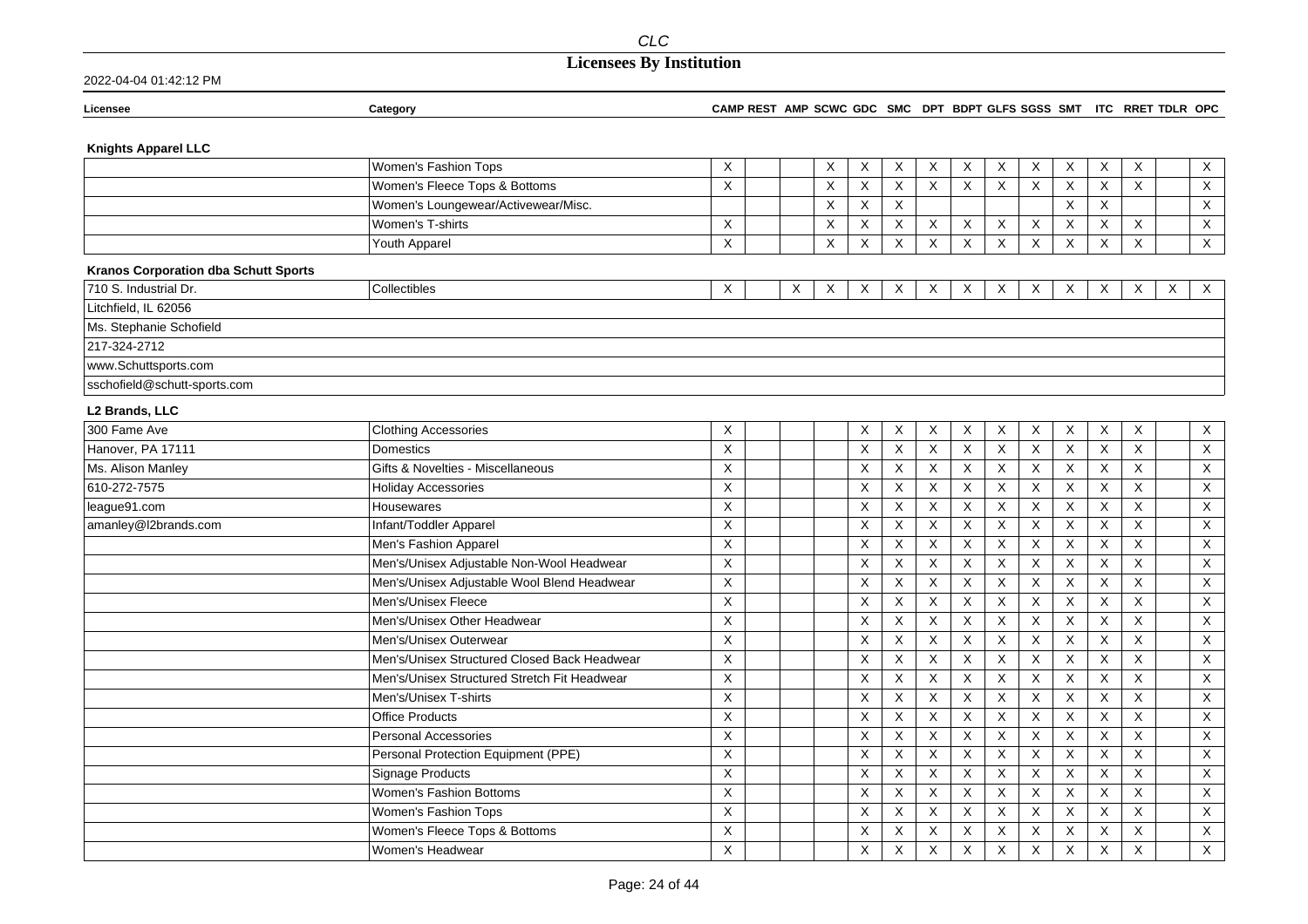## **Licensees By Institution**

| Licensee                                       | Category                                    | CAMP REST AMP SCWC GDC SMC DPT BDPT GLFS SGSS SMT ITC RRET TDLR OPC |             |   |             |                           |                         |                         |                           |                           |                           |                |                         |                           |                         |
|------------------------------------------------|---------------------------------------------|---------------------------------------------------------------------|-------------|---|-------------|---------------------------|-------------------------|-------------------------|---------------------------|---------------------------|---------------------------|----------------|-------------------------|---------------------------|-------------------------|
| L2 Brands, LLC                                 |                                             |                                                                     |             |   |             |                           |                         |                         |                           |                           |                           |                |                         |                           |                         |
|                                                | Women's Loungewear/Activewear/Misc.         | X                                                                   |             |   | Χ           | X                         | X                       | X                       | X                         | X                         | $\mathsf{X}$              | X              | X                       |                           | $\mathsf X$             |
|                                                | Women's T-shirts                            | X                                                                   |             |   | X           | X                         | X                       | X                       | X                         | X                         | X                         | X              | $\mathsf X$             |                           | $\overline{X}$          |
|                                                | Youth Apparel                               | X                                                                   |             |   | X           | X                         | X                       | $\overline{X}$          | $\boldsymbol{\mathsf{X}}$ | X                         | $\overline{X}$            | $\mathsf{X}$   | X                       |                           | $\overline{\mathsf{X}}$ |
|                                                |                                             |                                                                     |             |   |             |                           |                         |                         |                           |                           |                           |                |                         |                           |                         |
| Lakeshirts Inc. dba Blue 84<br>750 Randolph Rd | Men's Fashion Apparel                       | X                                                                   |             |   |             |                           | X                       | X                       |                           | X                         | X                         | X              | X                       |                           |                         |
| Detroit Lakes, MN 56501                        | Men's/Unisex Adjustable Non-Wool Headwear   | X                                                                   |             |   |             |                           | X                       | X                       |                           | X                         | $\overline{\mathsf{x}}$   | X              | X                       |                           |                         |
| Mr. Matt Boeke                                 | Men's/Unisex Adjustable Wool Blend Headwear | $\mathsf X$                                                         |             |   |             |                           | X                       | X                       |                           | X                         | $\mathsf X$               | X              | $\mathsf X$             |                           |                         |
| 218-846-3065                                   | Men's/Unisex Fleece                         | X                                                                   |             |   |             |                           | X                       | X                       |                           | X                         | X                         | X              | X                       |                           |                         |
|                                                |                                             |                                                                     |             |   |             |                           |                         |                         |                           |                           |                           |                |                         |                           |                         |
| www.Lakeshirts.com                             | Men's/Unisex T-shirts                       | X                                                                   |             |   |             |                           | X                       | X                       |                           | X                         | X                         | X              | X                       |                           |                         |
| matt.boeke@blue84.com                          | Personal Protection Equipment (PPE)         | X                                                                   |             |   |             |                           | X                       | X                       |                           | X                         | X                         | X              | X                       |                           |                         |
|                                                | Signage Products                            | $\overline{\mathsf{x}}$                                             |             |   |             |                           | Χ                       | X                       |                           | $\sf X$                   | $\overline{\mathsf{x}}$   | X              | $\overline{X}$          |                           |                         |
|                                                | Stationery                                  | X                                                                   |             |   |             |                           | X                       | X                       |                           | $\boldsymbol{\mathsf{X}}$ | $\times$                  | X              | $\mathsf X$             |                           |                         |
|                                                | Women's Fashion Tops                        | X                                                                   |             |   |             |                           | Χ                       | X                       |                           | $\sf X$                   | $\boldsymbol{\mathsf{X}}$ | X              | $\mathsf X$             |                           |                         |
|                                                | Women's Fleece Tops & Bottoms               | X                                                                   |             |   |             |                           | X                       | X                       |                           | X                         | X                         | X              | $\mathsf X$             |                           |                         |
|                                                | Women's T-shirts                            | X                                                                   |             |   |             |                           | X                       | $\mathsf X$             |                           | X                         | $\mathsf X$               | $\mathsf X$    | $\mathsf X$             |                           |                         |
| Logo Brands Inc.                               |                                             |                                                                     |             |   |             |                           |                         |                         |                           |                           |                           |                |                         |                           |                         |
| 117 Southeast Parkway                          | <b>Balls</b>                                | X                                                                   | X           | X | X           | X                         | X                       | X                       | X                         | X                         | X                         | X              | X                       | X                         | $\mathsf X$             |
| Franklin, TN 37064                             | Domestics                                   | X                                                                   | X           | X | $\mathsf X$ | $\boldsymbol{\mathsf{X}}$ | $\overline{\mathsf{x}}$ | $\overline{\mathsf{x}}$ | $\overline{X}$            | $\boldsymbol{\mathsf{X}}$ | $\overline{X}$            | X              | $\overline{\mathsf{x}}$ | $\boldsymbol{\mathsf{X}}$ | $\overline{X}$          |
| Ms. Shannon O'Dell                             | <b>Drinkware</b>                            | X                                                                   | X           | X | X           | X                         | X                       | X                       | X                         | $\times$                  | $\boldsymbol{\mathsf{X}}$ | $\pmb{\times}$ | $\pmb{\times}$          | $\times$                  | $\mathsf X$             |
| 615-261-2100                                   | Furniture/Furnishings                       | $\mathsf X$                                                         | X           | X | X           | X                         | X                       | X                       | X                         | X                         | $\boldsymbol{\mathsf{X}}$ | $\mathsf X$    | $\pmb{\times}$          | X                         | $\mathsf X$             |
| www.Logobrands.com                             | Gifts & Novelties - Miscellaneous           | X                                                                   | X           | X | X           | X                         | X                       | X                       | X                         | $\boldsymbol{\mathsf{X}}$ | $\boldsymbol{\mathsf{X}}$ | X              | $\pmb{\times}$          | X                         | $\mathsf X$             |
| shannon@logobrands.com                         | <b>Holiday Accessories</b>                  | X                                                                   | $\mathsf X$ | X | X           | $\boldsymbol{\mathsf{X}}$ | X                       | X                       | $\sf X$                   | $\sf X$                   | $\mathsf X$               | $\mathsf X$    | $\sf X$                 | $\boldsymbol{\mathsf{X}}$ | $\overline{X}$          |
|                                                | Housewares                                  | X                                                                   | X           | X | X           | $\boldsymbol{\mathsf{X}}$ | X                       | X                       | X                         | $\mathsf X$               | $\mathsf X$               | X              | $\pmb{\times}$          | X                         | $\mathsf X$             |
|                                                | <b>Infant Products</b>                      | X                                                                   | X           | X | X           | Χ                         | X                       | X                       | X                         | $\sf X$                   | X                         | X              | X                       | $\times$                  | $\mathsf X$             |
|                                                | <b>Paper Products</b>                       | Χ                                                                   | X           | X | Χ           | X                         | X                       | X                       | X                         | X                         | X                         | X              | X                       | Χ                         | X                       |
|                                                | Personal Accessories                        | X                                                                   | X           | X | X           | $\boldsymbol{\mathsf{X}}$ | X                       | X                       | X                         | $\sf X$                   | X                         | X              | $\pmb{\times}$          | $\boldsymbol{\mathsf{X}}$ | $\mathsf X$             |
|                                                | Personal Protection Equipment (PPE)         | $\mathsf X$                                                         | X           | X | X           | X                         | Χ                       | X                       | $\mathsf X$               | X                         | $\mathsf X$               | $\mathsf X$    | $\mathsf X$             | X                         | $\mathsf X$             |
|                                                | Signage Products                            | X                                                                   | X           | X | X           | X                         | X                       | X                       | $\times$                  | $\times$                  | $\boldsymbol{\mathsf{X}}$ | X              | $\pmb{\times}$          | $\times$                  | $\overline{X}$          |
|                                                | Sports Equipment                            | X                                                                   | X           | X | X           | X                         | X                       | X                       | X                         | X                         | $\mathsf X$               | $\mathsf X$    | $\mathsf X$             | X                         | $\overline{X}$          |
|                                                | Toys                                        | X                                                                   | X           | X | X           | X                         | X                       | X                       | X                         | X                         | X                         | X              | X                       | X                         | $\mathsf X$             |
|                                                |                                             |                                                                     |             |   |             |                           |                         |                         |                           |                           |                           |                |                         |                           |                         |
| <b>LogoFit LLC</b><br>3202 Lapeer Road         | <b>Clothing Accessories</b>                 | X                                                                   |             |   |             |                           | X                       | X                       | X                         | X                         | X                         | X              |                         |                           | X                       |
| Flint, MI 48503                                | <b>Holiday Accessories</b>                  | X                                                                   |             |   |             |                           | X                       | X                       | X                         | $\mathsf X$               | $\times$                  | X              |                         |                           | $\mathsf X$             |
|                                                |                                             |                                                                     |             |   |             |                           |                         |                         |                           |                           |                           |                |                         |                           |                         |
| Ms. Ann Tyler                                  | Infant/Toddler Apparel                      | X                                                                   |             |   |             |                           | X                       | X                       | X                         | X                         | $\boldsymbol{\mathsf{X}}$ | X              |                         |                           | X                       |
| 810-336-1697                                   | Men's/Unisex Other Headwear                 | X                                                                   |             |   |             |                           | Χ                       | $\sf X$                 | $\sf X$                   | $\boldsymbol{\mathsf{X}}$ | $\sf X$                   | X              |                         |                           | $\mathsf X$             |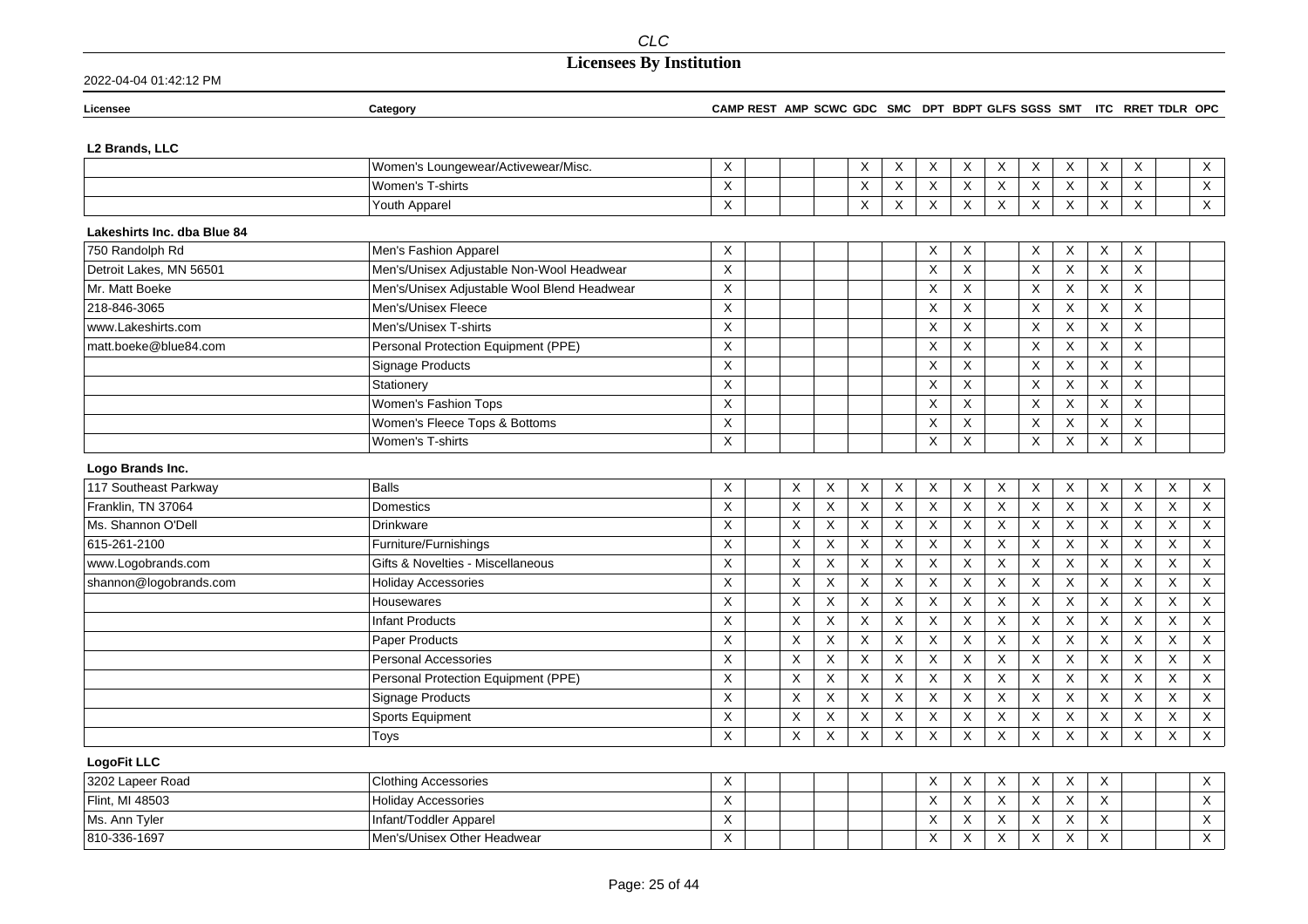| Licensee                                                           | Category                            |             | CAMP REST AMP SCWC GDC SMC DPT BDPT GLFS SGSS SMT ITC RRET TDLR OPC |   |          |   |                |                           |          |              |                           |              |                           |   |   |                |
|--------------------------------------------------------------------|-------------------------------------|-------------|---------------------------------------------------------------------|---|----------|---|----------------|---------------------------|----------|--------------|---------------------------|--------------|---------------------------|---|---|----------------|
|                                                                    |                                     |             |                                                                     |   |          |   |                |                           |          |              |                           |              |                           |   |   |                |
| <b>LogoFit LLC</b>                                                 |                                     |             |                                                                     |   |          |   |                |                           |          |              |                           |              |                           |   |   |                |
| www.Logofit.com                                                    | Women's Headwear                    | X           |                                                                     |   |          |   |                | X                         | X        | X            | $\boldsymbol{\mathsf{X}}$ | X            | X                         |   |   | X              |
| atyler@logofit.com                                                 | Youth Apparel                       | X           |                                                                     |   |          |   |                | $\boldsymbol{\mathsf{X}}$ | X        | $\mathsf{X}$ | $\mathsf{X}$              | $\mathsf{X}$ | X                         |   |   | $\overline{X}$ |
| <b>LXG</b>                                                         |                                     |             |                                                                     |   |          |   |                |                           |          |              |                           |              |                           |   |   |                |
| 921 S. Park Ln                                                     | <b>Automobile Products</b>          | X           |                                                                     |   |          | X | X              |                           |          |              | Χ                         | X            | X                         |   |   |                |
| Tempe, AZ 85281                                                    | <b>Domestics</b>                    | X           |                                                                     |   |          | X | X              |                           |          |              | X                         | X            | X                         |   |   |                |
| Ms. Kristina Youngquist                                            | <b>Drinkware</b>                    | X           |                                                                     |   |          | Χ | X              |                           |          |              | $\boldsymbol{\mathsf{X}}$ | X            | $\mathsf X$               |   |   |                |
| 602-437-5550                                                       | Electronics & Content               | X           |                                                                     |   |          | X | X              |                           |          |              | $\boldsymbol{\mathsf{X}}$ | X            | X                         |   |   |                |
| www.Lxginc.com                                                     | Gifts & Novelties - Miscellaneous   | X           |                                                                     |   |          | X | X              |                           |          |              | $\boldsymbol{\mathsf{X}}$ | $\mathsf X$  | $\mathsf X$               |   |   |                |
| kristina@lxginc.com                                                | <b>Holiday Accessories</b>          | X           |                                                                     |   |          | X | X              |                           |          |              | X                         | X            | X                         |   |   |                |
|                                                                    | Housewares                          | X           |                                                                     |   |          | X | X              |                           |          |              | X                         | X            | X                         |   |   |                |
|                                                                    | Jewelry                             | X           |                                                                     |   |          | X | X              |                           |          |              | $\boldsymbol{\mathsf{X}}$ | X            | $\mathsf X$               |   |   |                |
|                                                                    | <b>Office Products</b>              | X           |                                                                     |   |          | X | X              |                           |          |              | $\boldsymbol{\mathsf{X}}$ | X            | X                         |   |   |                |
|                                                                    | <b>Personal Accessories</b>         | Χ           |                                                                     |   |          | X | X              |                           |          |              | Χ                         | X            | X                         |   |   |                |
|                                                                    | Personal Protection Equipment (PPE) | $\mathsf X$ |                                                                     |   |          | X | $\pmb{\times}$ |                           |          |              | $\boldsymbol{\mathsf{X}}$ | $\mathsf X$  | $\mathsf X$               |   |   |                |
|                                                                    | <b>School Supplies</b>              | X           |                                                                     |   |          | X | X              |                           |          |              | $\boldsymbol{\mathsf{X}}$ | X            | X                         |   |   |                |
| <b>Mada Custom Apparel</b>                                         |                                     |             |                                                                     |   |          |   |                |                           |          |              |                           |              |                           |   |   |                |
| 5533 Clem's Way                                                    | Men's/Unisex Fleece                 |             | X                                                                   |   |          |   |                |                           |          |              |                           |              |                           |   |   |                |
| Stevens Point, WI 54482                                            | Men's/Unisex Other Headwear         |             | X                                                                   |   |          |   |                |                           |          |              |                           |              |                           |   |   |                |
| Bernie                                                             | Men's/Unisex T-shirts               |             | X                                                                   |   |          |   |                |                           |          |              |                           |              |                           |   |   |                |
| (715) 341-1773                                                     |                                     |             |                                                                     |   |          |   |                |                           |          |              |                           |              |                           |   |   |                |
| www.madacustom.com                                                 |                                     |             |                                                                     |   |          |   |                |                           |          |              |                           |              |                           |   |   |                |
| Bernie@madacustom.com                                              |                                     |             |                                                                     |   |          |   |                |                           |          |              |                           |              |                           |   |   |                |
| <b>Mascot Factory</b>                                              |                                     |             |                                                                     |   |          |   |                |                           |          |              |                           |              |                           |   |   |                |
| 12340 Stowe Dr, Suite B                                            | Gifts & Novelties - Miscellaneous   | X           |                                                                     | X | X        | X | X              | X                         | X        | X            | X                         | $\mathsf X$  | $\mathsf X$               | X | X | X              |
| Poway, CA 92064-8833                                               | Toys                                | X           |                                                                     | X | $\times$ | X | X              | X                         | $\times$ | $\times$     | $\times$                  | $\times$     | $\times$                  | X | X | X              |
| Ms. Kaety Wilson                                                   |                                     |             |                                                                     |   |          |   |                |                           |          |              |                           |              |                           |   |   |                |
| 858-679-2246                                                       |                                     |             |                                                                     |   |          |   |                |                           |          |              |                           |              |                           |   |   |                |
| www.Mascotfactory.com                                              |                                     |             |                                                                     |   |          |   |                |                           |          |              |                           |              |                           |   |   |                |
| licensing@mascotfactory.com                                        |                                     |             |                                                                     |   |          |   |                |                           |          |              |                           |              |                           |   |   |                |
| <b>Memory Company LLC-The</b>                                      |                                     |             |                                                                     |   |          |   |                |                           |          |              |                           |              |                           |   |   |                |
| 25 Downing Drive, 3406 Sandfort Road Phenix<br>City, Alabama 36869 | Drinkware                           | X           |                                                                     | Χ | X        | X | X              | X                         | X        | X            | X                         | Χ            | $\boldsymbol{\mathsf{X}}$ | Χ |   | X              |
| Phenix City, AL 36869                                              |                                     |             |                                                                     |   |          |   |                |                           |          |              |                           |              |                           |   |   |                |
| Mr. Charles Sizemore                                               |                                     |             |                                                                     |   |          |   |                |                           |          |              |                           |              |                           |   |   |                |
| 888-448-1480                                                       |                                     |             |                                                                     |   |          |   |                |                           |          |              |                           |              |                           |   |   |                |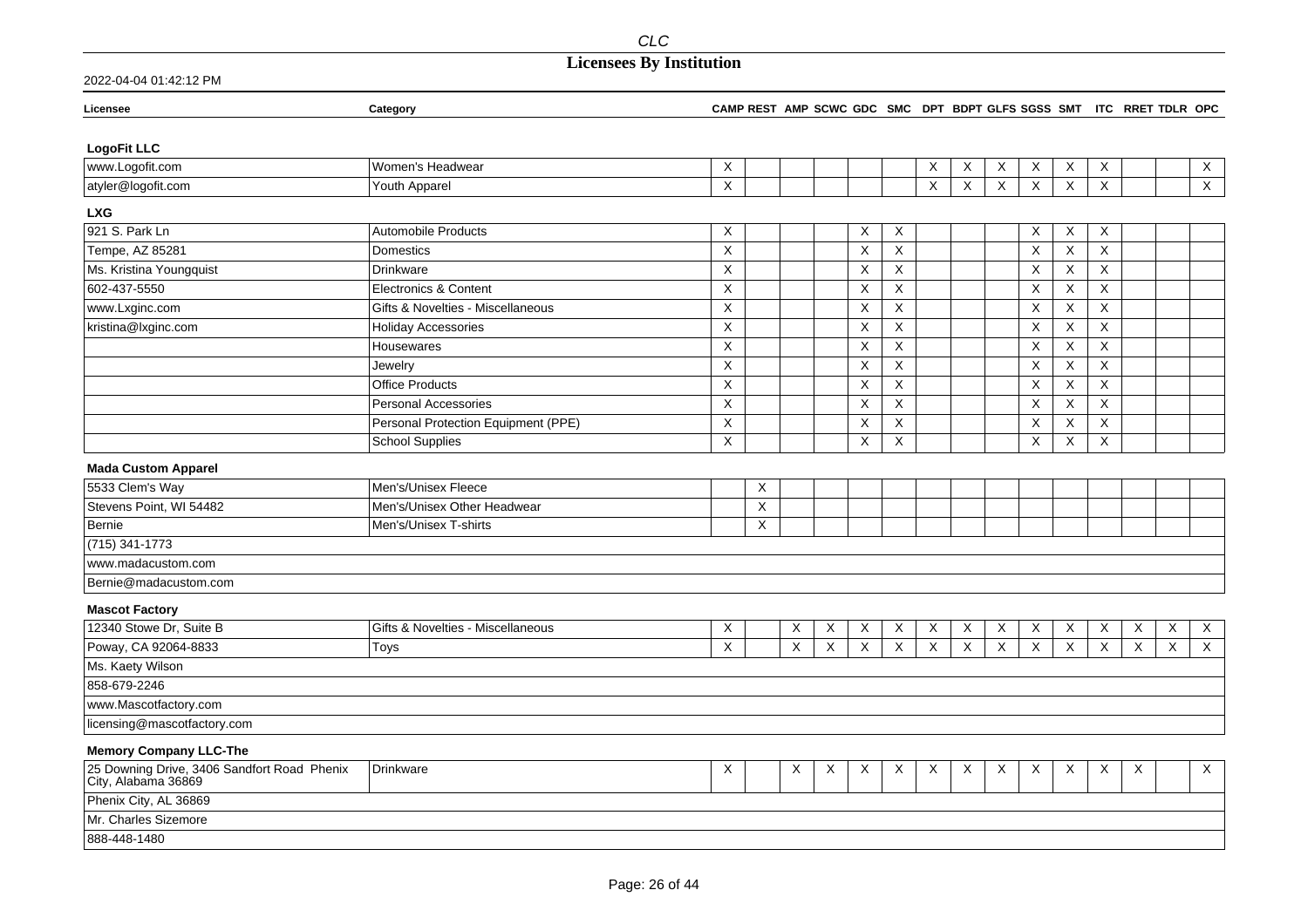### 2022-04-04 01:42:12 PM

#### **Licensee Category CAMP REST AMP SCWC GDC SMC DPT BDPT GLFS SGSS SMT ITC RRET TDLR OPC**

**Memory Company LLC-The**

| $\lambda$ ANANAL<br>v.Memorvcompanv.com<br>I VV VV VV         |  |
|---------------------------------------------------------------|--|
| npany.com<br>70 <sub>m</sub><br>ore@memo<br>nnn<br>--<br>งเมา |  |

### **Midwest College Mktg Group**

| 145 Cane Creek Industrial Park Rd. Suite 125 | Automobile Products               | $\lambda$ |  | ⌒      |  |  | $\lambda$<br>$\lambda$ | $\boldsymbol{\mathcal{N}}$ | $\checkmark$<br>$\lambda$ | $\times$ |  |
|----------------------------------------------|-----------------------------------|-----------|--|--------|--|--|------------------------|----------------------------|---------------------------|----------|--|
| Fletcher, NC 28732                           | Drinkware                         |           |  |        |  |  | $\lambda$<br>$\Lambda$ | ⋏                          | $\checkmark$<br>⋏         | $\times$ |  |
| Ms. Liberty Fish                             | Games                             | $\sim$    |  | $\sim$ |  |  | $\lambda$<br>⌒         | ⋏                          | $\times$                  | $\times$ |  |
| 800-920-5944                                 | Gifts & Novelties - Miscellaneous |           |  |        |  |  | $\lambda$<br>⌒         | ⋏                          | $\checkmark$<br>⋏         | $\times$ |  |
| www.Mcmgroup.net                             | Jewelry                           | $\sim$    |  | $\sim$ |  |  | $\sqrt{}$<br>$\lambda$ | X                          | $\times$                  | $\times$ |  |
| licensing@mcmbrands.com                      | <b>Personal Accessories</b>       |           |  |        |  |  | $\lambda$<br>⌒         | ⋏                          | $\checkmark$<br>⋏         | $\times$ |  |
|                                              | School Supplies                   |           |  |        |  |  | $\cdot$<br>$\Lambda$   |                            | $\checkmark$<br>X         | X        |  |
|                                              | Sports Equipment                  |           |  |        |  |  | $\lambda$<br>⌒         | $\lambda$                  | $\sqrt{}$<br>⋏            | $\times$ |  |
|                                              | Stationery                        |           |  |        |  |  | $\lambda$              | $\sqrt{}$                  | $\checkmark$<br>⋏         | X        |  |
|                                              | Toys                              | $\lambda$ |  |        |  |  | $\lambda$              | ⋏                          | $\sqrt{}$<br>$\lambda$    | $\times$ |  |

### **Mt. Borah Designs LLC dba Borah Teamwear**

| 150 Jack Berg Lane       | <b>Clothing Accessories</b> | $\lambda$      |  |  |  |  |  |  |
|--------------------------|-----------------------------|----------------|--|--|--|--|--|--|
| Coon Valley, WI 54623    | Jerseys/Uniforms            | $\lambda$<br>v |  |  |  |  |  |  |
| Mrs. Megan Humm          |                             |                |  |  |  |  |  |  |
| 608-452-4153             |                             |                |  |  |  |  |  |  |
| www.Borahteamwear.com    |                             |                |  |  |  |  |  |  |
| meganh@borahteamwear.com |                             |                |  |  |  |  |  |  |

#### **MV Sport**

| PO Box 9171, 88 Spence Street Bay Shore, NY<br>11706 | Domestics                                      | X |  |  | ⋏                               |                 | X        | X                 | X | X                         | $\times$ |
|------------------------------------------------------|------------------------------------------------|---|--|--|---------------------------------|-----------------|----------|-------------------|---|---------------------------|----------|
| Bay Shore, NY 11706-9171                             | Men's Fashion Apparel                          | X |  |  | $\sqrt{}$<br>v                  | $\sqrt{}$<br>x. | X        | $\times$          | X | $\times$                  | $\times$ |
| Ms. Ellen Linz                                       | Men's/Unisex Adjustable Non-Wool Headwear      | X |  |  | $\sqrt{}$<br>⋏                  | ^               | X        | $\checkmark$<br>⋏ | X | X                         | X        |
| 631-273-8020                                         | Men's/Unisex Fleece                            | X |  |  | $\boldsymbol{\mathcal{N}}$<br>v | ^               | X        | $\times$          | X | X                         | $\times$ |
| www.Mvsport.com                                      | Men's/Unisex Outerwear                         | X |  |  | ⋏                               | $\lambda$       | X        | $\times$          | X | X                         | X        |
| ellen@wpmv.com                                       | Men's/Unisex T-shirts                          | X |  |  | ⋏                               | X.              | X        | $\times$          | X | X                         | $\times$ |
|                                                      | Men's/Unisex Unstructured Closed Back Headwear | X |  |  | $\lambda$<br>⋏                  | $\lambda$       | X        | $\checkmark$<br>⋏ | X | $\checkmark$<br>$\lambda$ | $\times$ |
|                                                      | <b>Personal Accessories</b>                    | X |  |  | $\sqrt{}$<br>v                  | v.              | X        | X                 | X | X                         | $\times$ |
|                                                      | Personal Protection Equipment (PPE)            | X |  |  |                                 |                 |          |                   |   |                           |          |
|                                                      | Sports Equipment                               | X |  |  | $\sqrt{}$<br>v                  | X               | X        | $\times$          | X | $\times$                  | $\times$ |
|                                                      | Women's Fashion Bottoms                        | X |  |  | $\lambda$<br>⋏                  | $\lambda$       | X        | $\checkmark$<br>⋏ | X | X                         | X        |
|                                                      | Women's Fashion Tops                           | X |  |  | $\checkmark$<br>v               | л.              | X        | $\times$          | X | X                         | $\times$ |
|                                                      | Women's Fleece Tops & Bottoms                  | X |  |  | $\lambda$<br>⋏                  |                 | X        | $\checkmark$      | X | $\checkmark$<br>$\lambda$ | $\times$ |
|                                                      | Women's Outerwear                              | X |  |  | $\sqrt{}$<br>ᄉ                  | v.              | $\times$ | $\times$          | X | X                         | $\times$ |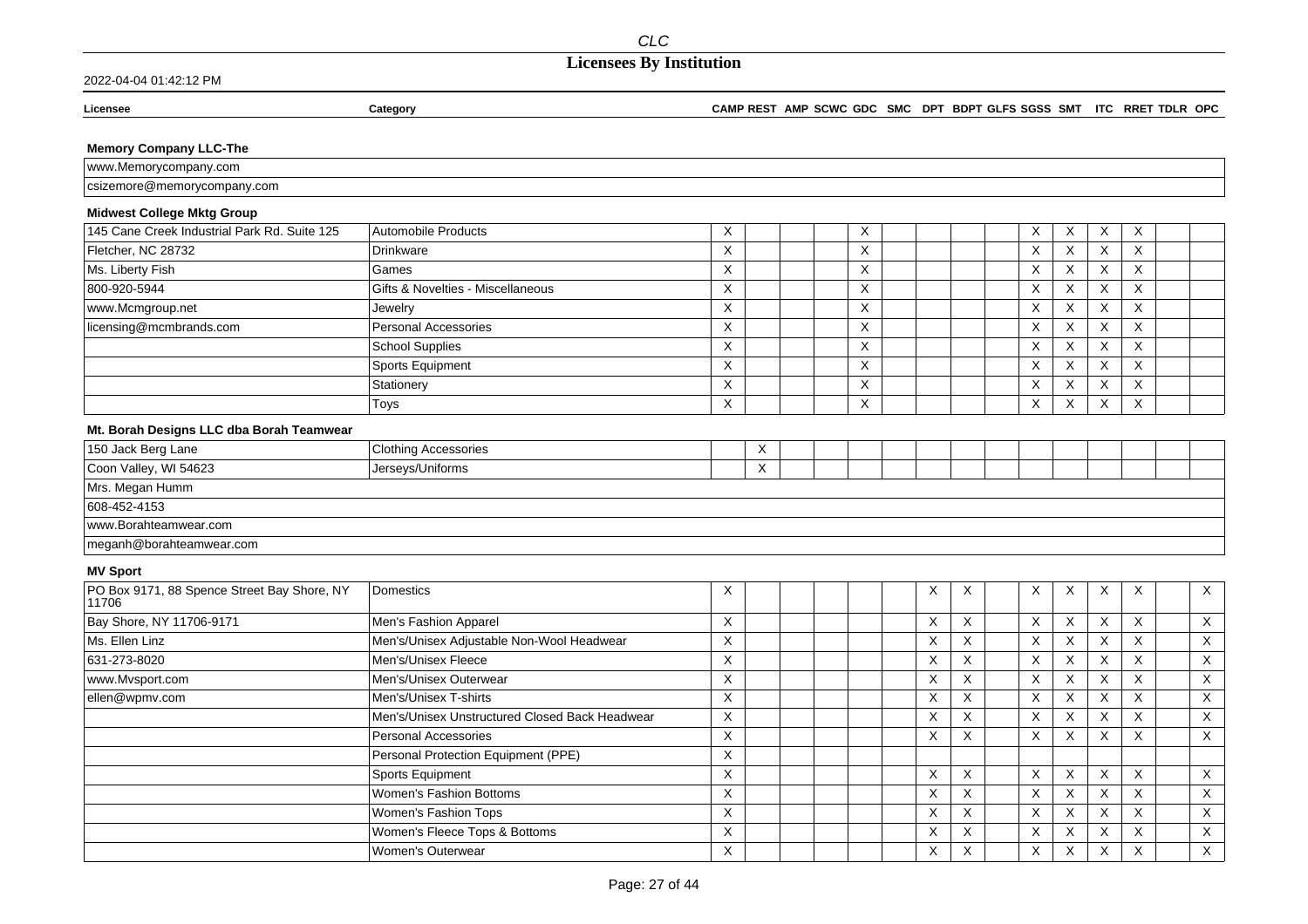## **Licensees By Institution**

| Licensee                                         | Category                                    | CAMP REST AMP SCWC GDC SMC DPT BDPT GLFS SGSS SMT ITC RRET TDLR OPC |             |             |                           |                           |              |              |                                |                           |             |                |   |                           |
|--------------------------------------------------|---------------------------------------------|---------------------------------------------------------------------|-------------|-------------|---------------------------|---------------------------|--------------|--------------|--------------------------------|---------------------------|-------------|----------------|---|---------------------------|
| <b>MV Sport</b>                                  |                                             |                                                                     |             |             |                           |                           |              |              |                                |                           |             |                |   |                           |
|                                                  | Women's T-shirts                            | X                                                                   |             |             |                           |                           | X            | X            | Χ                              | X                         | Χ           | X              |   | $\boldsymbol{\mathsf{X}}$ |
|                                                  | Youth Apparel                               | $\pmb{\times}$                                                      |             |             |                           |                           | $\times$     | $\mathsf X$  | $\times$                       | $\mathsf X$               | $\mathsf X$ | $\pmb{\times}$ |   | $\sf X$                   |
|                                                  |                                             |                                                                     |             |             |                           |                           |              |              |                                |                           |             |                |   |                           |
| Neil Enterprises Inc.                            |                                             |                                                                     |             |             |                           |                           |              |              |                                |                           |             |                |   |                           |
| 1000 Woodlands Parkway<br>Vernon Hills, IL 60061 | <b>Automobile Products</b>                  | X                                                                   |             |             |                           |                           |              |              | X                              | X                         | X           |                |   |                           |
|                                                  | Domestics                                   | X                                                                   |             |             |                           |                           |              |              | $\boldsymbol{\mathsf{X}}$      | X                         | X           |                |   |                           |
| Ms. Ana Botezatu                                 | <b>Drinkware</b>                            | $\mathsf X$                                                         |             |             |                           |                           |              |              | X                              | X                         | X           |                |   |                           |
| 847-549-7627                                     | Gifts & Novelties - Miscellaneous           | $\mathsf X$                                                         |             |             |                           |                           |              |              | X                              | X                         | $\mathsf X$ |                |   |                           |
| www.neilvarsityline.com                          | Housewares                                  | $\mathsf X$                                                         |             |             |                           |                           |              |              | X                              | $\mathsf X$               | X           |                |   |                           |
| abotezatu@neilvarsityline.com                    | <b>Office Products</b>                      | X                                                                   |             |             |                           |                           |              |              | X                              | X                         | X           |                |   |                           |
|                                                  | <b>Personal Accessories</b>                 | $\overline{X}$                                                      |             |             |                           |                           |              |              | X                              | X                         | X           |                |   |                           |
|                                                  | Personal Protection Equipment (PPE)         | X                                                                   |             |             |                           |                           |              |              | $\boldsymbol{\mathsf{X}}$      | $\boldsymbol{\mathsf{X}}$ | X           |                |   |                           |
|                                                  | Publishing                                  | X                                                                   |             |             |                           |                           |              |              | X                              | X                         | X           |                |   |                           |
|                                                  | <b>School Supplies</b>                      | X                                                                   |             |             |                           |                           |              |              | $\boldsymbol{\mathsf{X}}$      | X                         | X           |                |   |                           |
|                                                  | Stationery                                  | X                                                                   |             |             |                           |                           |              |              | X                              | X                         | X           |                |   |                           |
| Northwest Group, LLC - The                       |                                             |                                                                     |             |             |                           |                           |              |              |                                |                           |             |                |   |                           |
| 1535 W. 139th Street                             | <b>Automobile Products</b>                  | X                                                                   | X           | X           | X                         | X                         | Χ            | X            | X<br>X                         | X                         | X           | X              | X | $\boldsymbol{X}$          |
| Gardena, CA 90249                                | Domestics                                   | X                                                                   | X           | $\mathsf X$ | $\boldsymbol{\mathsf{X}}$ | $\boldsymbol{\mathsf{X}}$ | $\mathsf X$  | $\mathsf X$  | X<br>$\boldsymbol{\mathsf{X}}$ | $\mathsf X$               | X           | X              | X | $\mathsf X$               |
| Mr. Michael DeMarco                              | Furniture/Furnishings                       | $\mathsf X$                                                         | $\mathsf X$ | $\mathsf X$ | $\mathsf X$               | X                         | X            | X            | X<br>$\boldsymbol{\mathsf{X}}$ | X                         | X           | X              | X | $\mathsf X$               |
| 516-945-3484                                     | Gifts & Novelties - Miscellaneous           | X                                                                   | X           | X           | X                         | X                         | $\mathsf{X}$ | $\mathsf{X}$ | X<br>X                         | X                         | X           | X              | X | $\boldsymbol{\mathsf{X}}$ |
| www.Thenorthwest.com                             | <b>Personal Accessories</b>                 | X                                                                   | X           | X           | X                         | X                         | X            | X            | X<br>X                         | X                         | X           | X              | X | $\boldsymbol{\mathsf{X}}$ |
| michael.demarco@thenorthwest.com                 | Toys                                        | X                                                                   | X           | X           | X                         | $\boldsymbol{\mathsf{X}}$ | X            | X            | X<br>$\boldsymbol{\mathsf{X}}$ | X                         | X           | $\times$       | X | $\mathsf X$               |
| <b>Ohiopyle Prints</b>                           |                                             |                                                                     |             |             |                           |                           |              |              |                                |                           |             |                |   |                           |
| 410 Dinnerbell Road                              | <b>Clothing Accessories</b>                 |                                                                     |             |             | Χ                         |                           |              |              |                                |                           |             |                |   |                           |
| Ohiopyle, PA 15470                               | <b>Drinkware</b>                            |                                                                     |             |             | $\times$                  |                           |              |              |                                |                           |             |                |   |                           |
| Ms. Tonya Humbert                                | Gifts & Novelties - Miscellaneous           |                                                                     |             |             | X                         |                           |              |              |                                |                           |             |                |   |                           |
| (724) 329-4135                                   | <b>Infant Products</b>                      |                                                                     |             |             | X                         |                           |              |              |                                |                           |             |                |   |                           |
| tonyah@ohiopyleprints.com                        | Infant/Toddler Apparel                      |                                                                     |             |             | X                         |                           |              |              |                                |                           |             |                |   |                           |
|                                                  | Jerseys/Uniforms                            |                                                                     |             |             | X                         |                           |              |              |                                |                           |             |                |   |                           |
|                                                  | Men's Fashion Apparel                       |                                                                     |             |             | Χ                         |                           |              |              |                                |                           |             |                |   |                           |
|                                                  | Men's/Unisex Adjustable Non-Wool Headwear   |                                                                     |             |             | Χ                         |                           |              |              |                                |                           |             |                |   |                           |
|                                                  | Men's/Unisex Adjustable Wool Blend Headwear |                                                                     |             |             | Χ                         |                           |              |              |                                |                           |             |                |   |                           |
|                                                  | Men's/Unisex Fleece                         |                                                                     |             |             | X                         |                           |              |              |                                |                           |             |                |   |                           |
|                                                  | Men's/Unisex Loungewear & Sleepwear         |                                                                     |             |             | X                         |                           |              |              |                                |                           |             |                |   |                           |
|                                                  | Men's/Unisex Other Headwear                 |                                                                     |             |             | X                         |                           |              |              |                                |                           |             |                |   |                           |
|                                                  | Men's/Unisex Outerwear                      |                                                                     |             |             | $\pmb{\times}$            |                           |              |              |                                |                           |             |                |   |                           |
|                                                  |                                             |                                                                     |             |             |                           |                           |              |              |                                |                           |             |                |   |                           |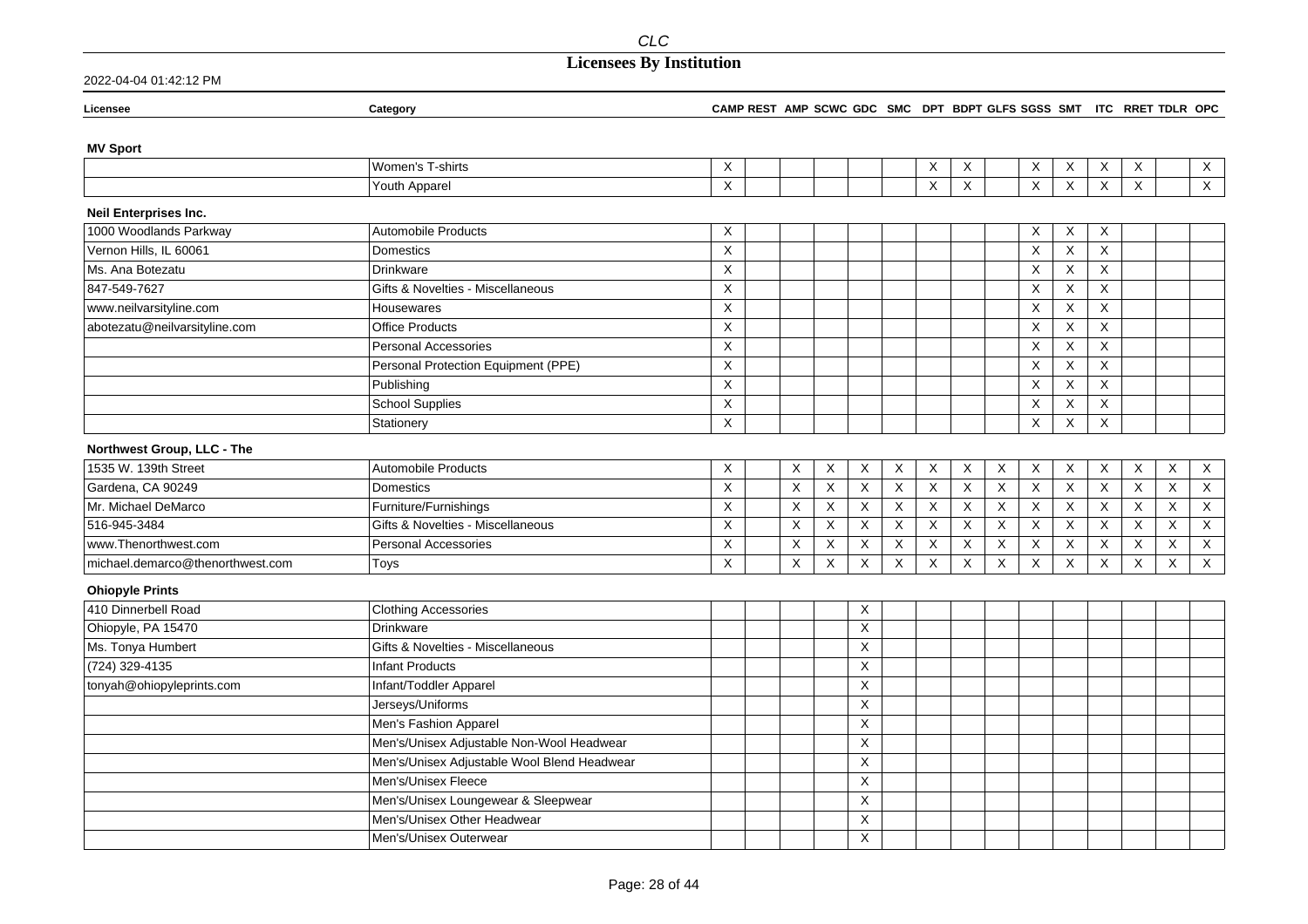#### **Licensee Category CAMP REST AMP SCWC GDC SMC DPT BDPT GLFS SGSS SMT ITC RRET TDLR OPC**

### **Ohiopyle Prints**

|                                      | Men's/Unisex Performance Apparel               |   |   | X        |          |              |                           |                           |                           |          |  |                |
|--------------------------------------|------------------------------------------------|---|---|----------|----------|--------------|---------------------------|---------------------------|---------------------------|----------|--|----------------|
|                                      | Men's/Unisex Structured Closed Back Headwear   |   |   | X        |          |              |                           |                           |                           |          |  |                |
|                                      | Men's/Unisex T-shirts                          |   |   | $\times$ |          |              |                           |                           |                           |          |  |                |
|                                      | Men's/Unisex Unstructured Closed Back Headwear |   |   | X        |          |              |                           |                           |                           |          |  |                |
|                                      | Personal Accessories                           |   |   | X        |          |              |                           |                           |                           |          |  |                |
|                                      | Personal Protection Equipment (PPE)            |   |   | X        |          |              |                           |                           |                           |          |  |                |
|                                      | <b>School Supplies</b>                         |   |   | X        |          |              |                           |                           |                           |          |  |                |
|                                      | <b>Signage Products</b>                        |   |   | X        |          |              |                           |                           |                           |          |  |                |
|                                      | Sports Equipment                               |   |   | X        |          |              |                           |                           |                           |          |  |                |
|                                      | Stationery                                     |   |   | X        |          |              |                           |                           |                           |          |  |                |
|                                      | Toys                                           |   |   | X        |          |              |                           |                           |                           |          |  |                |
|                                      | <b>Women's Fashion Bottoms</b>                 |   |   | X        |          |              |                           |                           |                           |          |  |                |
|                                      | Women's Fashion Tops                           |   |   | X        |          |              |                           |                           |                           |          |  |                |
|                                      | Women's Fleece Tops & Bottoms                  |   |   | X        |          |              |                           |                           |                           |          |  |                |
|                                      | Women's Jerseys & Performance Apparel          |   |   | X        |          |              |                           |                           |                           |          |  |                |
|                                      | Women's Loungewear/Activewear/Misc.            |   |   | X        |          |              |                           |                           |                           |          |  |                |
|                                      | Women's T-shirts                               |   |   | X        |          |              |                           |                           |                           |          |  |                |
|                                      | Youth Apparel                                  |   |   | X        |          |              |                           |                           |                           |          |  |                |
| <b>Ouray Sportswear LLC</b>          |                                                |   |   |          |          |              |                           |                           |                           |          |  |                |
| 1201 W. Mansfield Ave                | Men's/Unisex Fleece                            | Χ |   |          | X        | X            | $\boldsymbol{\mathsf{X}}$ | $\boldsymbol{\mathsf{X}}$ | Χ                         | X        |  | $\mathsf{X}$   |
| Englewood, CO 80110                  | Men's/Unisex Outerwear                         | X |   |          | X        | X            | $\boldsymbol{\mathsf{X}}$ | X                         | $\times$                  | $\times$ |  | $\overline{X}$ |
| Ms. Ashley Hays                      | Men's/Unisex T-shirts                          | X |   |          | $\times$ | X            | X                         | $\boldsymbol{\mathsf{X}}$ | $\boldsymbol{\mathsf{X}}$ | $\times$ |  | X              |
| 303-789-4035                         | Personal Protection Equipment (PPE)            | X |   |          |          |              |                           | X                         | X                         | X        |  |                |
| www.Ouraysportswear.com              | Stationery                                     | X |   |          |          |              | $\mathsf X$               | X                         | X                         | X        |  |                |
| licensing@ouraysportswear.com        | Women's T-shirts                               | X |   |          | X        | $\mathsf{X}$ | $\mathsf X$               | X                         | X                         | $\times$ |  | $\mathsf{X}$   |
| Outerstuff LLC, d/b/a Team Athletics |                                                |   |   |          |          |              |                           |                           |                           |          |  |                |
| 1412 Broadway, 18th Floor            | Infant/Toddler Apparel                         |   | X | X        |          |              |                           |                           |                           |          |  |                |
| New York, NY 10018                   | Youth Apparel                                  |   | X | X        |          |              |                           |                           |                           |          |  |                |
| Lainie                               |                                                |   |   |          |          |              |                           |                           |                           |          |  |                |
| 212-594-9700                         |                                                |   |   |          |          |              |                           |                           |                           |          |  |                |
| www.Outerstuff.com                   |                                                |   |   |          |          |              |                           |                           |                           |          |  |                |
| Idelaoz@outerstuff.com               |                                                |   |   |          |          |              |                           |                           |                           |          |  |                |
| Oxford Industries, Inc.              |                                                |   |   |          |          |              |                           |                           |                           |          |  |                |

| <b>Street NE</b><br>Suite 688<br>1999 P<br>Peachtree | Men's<br>Apparel<br>⊢ashion A⊾ | $\cdot$                             |  |  |  | . .<br>$\lambda$                | $\overline{\phantom{a}}$ |  |  |  |
|------------------------------------------------------|--------------------------------|-------------------------------------|--|--|--|---------------------------------|--------------------------|--|--|--|
| 30309<br><sup>1</sup> Atlanta,<br>$\mathbf{H}$       | Men's/Unisex<br>-leece         | $\cdot$<br>$\overline{\phantom{a}}$ |  |  |  | . .<br>$\overline{\phantom{a}}$ | $\overline{\phantom{a}}$ |  |  |  |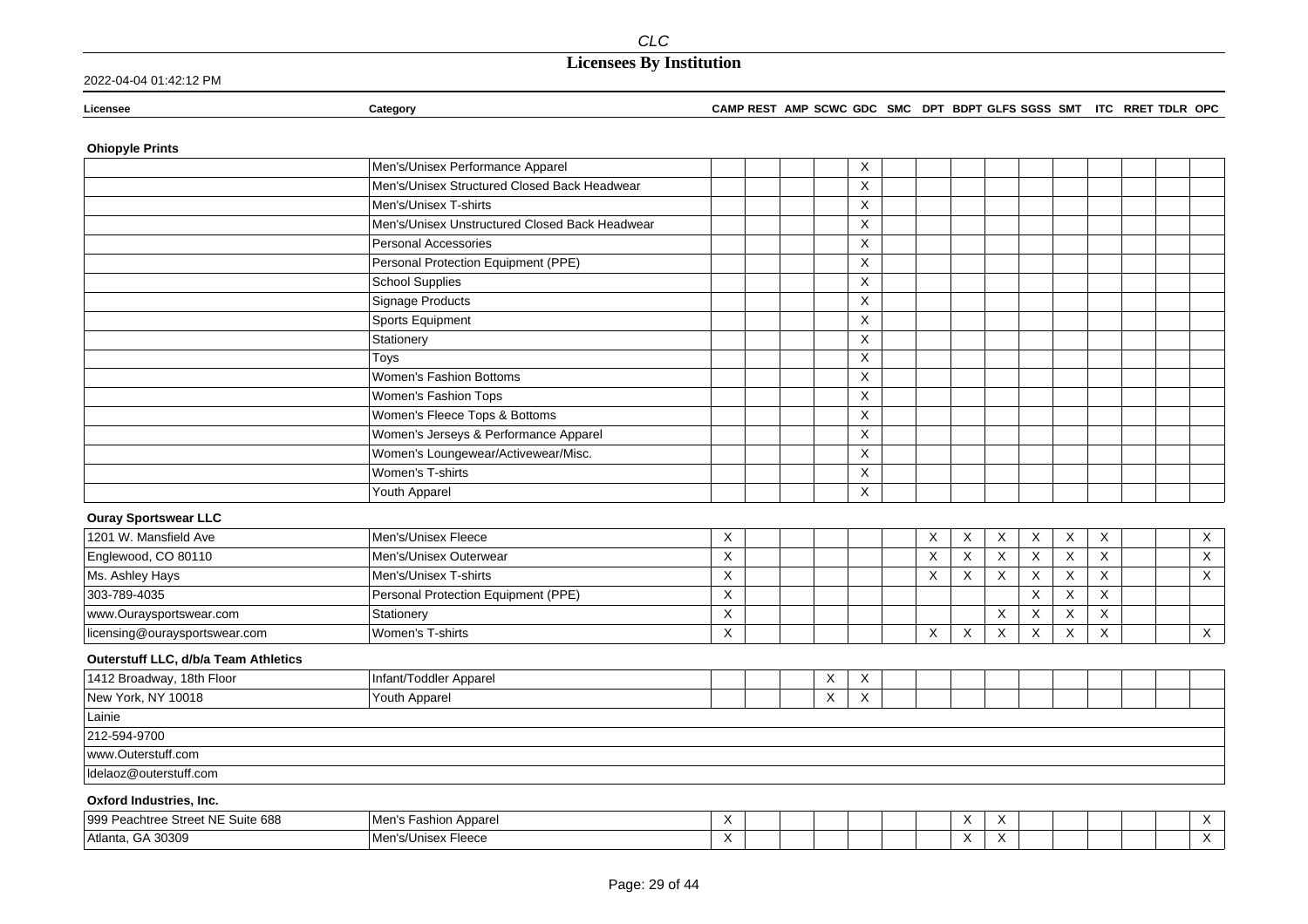2022-04-04 01:42:12 PM

| Licensee                                  | Category                                     | CAMP REST AMP SCWC GDC SMC DPT BDPT GLFS SGSS SMT ITC RRET TDLR OPC |                           |                           |                           |                           |             |              |                           |   |             |                           |   |   |                  |
|-------------------------------------------|----------------------------------------------|---------------------------------------------------------------------|---------------------------|---------------------------|---------------------------|---------------------------|-------------|--------------|---------------------------|---|-------------|---------------------------|---|---|------------------|
| Oxford Industries, Inc.                   |                                              |                                                                     |                           |                           |                           |                           |             |              |                           |   |             |                           |   |   |                  |
| Ms. Donya Hilton                          | Women's Fashion Tops                         | X                                                                   |                           |                           |                           |                           |             | X            | X                         |   |             |                           |   |   | X                |
| 912-526-1168                              | Women's Fleece Tops & Bottoms                | X                                                                   |                           |                           |                           |                           |             | X            | X                         |   |             |                           |   |   | $\overline{X}$   |
| www.oxfordinc.com                         |                                              |                                                                     |                           |                           |                           |                           |             |              |                           |   |             |                           |   |   |                  |
| dhilton@oxford.co                         |                                              |                                                                     |                           |                           |                           |                           |             |              |                           |   |             |                           |   |   |                  |
| P. Graham Dunn                            |                                              |                                                                     |                           |                           |                           |                           |             |              |                           |   |             |                           |   |   |                  |
| 630 Henry Street                          | <b>Domestics</b>                             | X                                                                   | X                         | X                         | X                         | X                         | X           | X            |                           | X | X           | X                         | X |   | $\mathsf{X}$     |
| Dalton, OH 44618                          | Furniture/Furnishings                        | $\pmb{\times}$                                                      | X                         | $\mathsf X$               | $\boldsymbol{\mathsf{X}}$ | $\mathsf X$               | $\times$    | X            |                           | X | X           | $\boldsymbol{\mathsf{X}}$ | X |   | $\mathsf X$      |
| Mr. Jonathan Gale                         | Gifts & Novelties - Miscellaneous            | $\mathsf X$                                                         | $\sf X$                   | $\mathsf X$               | $\boldsymbol{\mathsf{X}}$ | X                         | X           | X            |                           | X | X           | $\mathsf X$               | X |   | X                |
| 800-828-5260                              | <b>Holiday Accessories</b>                   | $\mathsf X$                                                         | $\pmb{\mathsf{X}}$        | $\boldsymbol{\mathsf{X}}$ | $\boldsymbol{\mathsf{X}}$ | $\mathsf X$               | $\sf X$     | $\mathsf X$  |                           | Χ | $\mathsf X$ | Χ                         | X |   | $\mathsf X$      |
| www.pgrahamdunn.com/                      | Housewares                                   | X                                                                   | $\boldsymbol{\mathsf{X}}$ | $\mathsf X$               | $\boldsymbol{\mathsf{X}}$ | $\mathsf X$               | $\mathsf X$ | $\mathsf X$  |                           | X | $\sf X$     | $\overline{\mathsf{x}}$   | X |   | $\mathsf X$      |
| jonathan.gale@pgrahamdunn.com             | <b>Office Products</b>                       | X                                                                   | $\boldsymbol{\mathsf{X}}$ | $\boldsymbol{\mathsf{X}}$ | $\boldsymbol{\mathsf{X}}$ | $\boldsymbol{\mathsf{X}}$ | X           | X            |                           | X | X           | X                         | X |   | $\overline{X}$   |
|                                           | Publishing                                   | X                                                                   | X                         | $\mathsf X$               | $\mathsf X$               | X                         | X           | X            |                           | X | X           | $\mathsf X$               | X |   | $\mathsf X$      |
| <b>Payne Publishers</b>                   |                                              |                                                                     |                           |                           |                           |                           |             |              |                           |   |             |                           |   |   |                  |
| 8707 Quarry Road                          | <b>School Supplies</b>                       | X                                                                   | X                         | Χ                         | X                         | X                         | X           | $\mathsf{X}$ | $\boldsymbol{\mathsf{X}}$ | Χ | X           | X                         | X | X | $\boldsymbol{X}$ |
| Manassas, VA 20110-5389                   |                                              |                                                                     |                           |                           |                           |                           |             |              |                           |   |             |                           |   |   |                  |
| Mr. Keith Jones                           |                                              |                                                                     |                           |                           |                           |                           |             |              |                           |   |             |                           |   |   |                  |
| 703-369-5454                              |                                              |                                                                     |                           |                           |                           |                           |             |              |                           |   |             |                           |   |   |                  |
| www.Paynepub.com                          |                                              |                                                                     |                           |                           |                           |                           |             |              |                           |   |             |                           |   |   |                  |
| keithj@paynepub.com                       |                                              |                                                                     |                           |                           |                           |                           |             |              |                           |   |             |                           |   |   |                  |
| Public Identity, a division of BAMKO, LLC |                                              |                                                                     |                           |                           |                           |                           |             |              |                           |   |             |                           |   |   |                  |
| 10055 Seminole Blvd.                      | <b>Clothing Accessories</b>                  | X                                                                   |                           |                           |                           |                           |             |              |                           |   |             |                           |   |   |                  |
| Seminole, FL 33772                        | Consumables                                  | $\mathsf X$                                                         |                           |                           |                           |                           |             |              |                           |   |             |                           |   |   |                  |
| Mr. Leland Felsenthal                     | Drinkware                                    | $\boldsymbol{\mathsf{X}}$                                           |                           |                           |                           |                           |             |              |                           |   |             |                           |   |   |                  |
| 323-266-1360                              | Electronics & Content                        | $\boldsymbol{\mathsf{X}}$                                           |                           |                           |                           |                           |             |              |                           |   |             |                           |   |   |                  |
| www.Publicidentity.com                    | Gifts & Novelties - Miscellaneous            | X                                                                   |                           |                           |                           |                           |             |              |                           |   |             |                           |   |   |                  |
| licensing@publicidentity.com              | Health/Beauty                                | $\boldsymbol{\mathsf{X}}$                                           |                           |                           |                           |                           |             |              |                           |   |             |                           |   |   |                  |
|                                           | Housewares                                   | $\overline{X}$                                                      |                           |                           |                           |                           |             |              |                           |   |             |                           |   |   |                  |
|                                           | Infant/Toddler Apparel                       | $\boldsymbol{\mathsf{X}}$                                           |                           |                           |                           |                           |             |              |                           |   |             |                           |   |   |                  |
|                                           | Jerseys/Uniforms                             | $\boldsymbol{\mathsf{X}}$                                           |                           |                           |                           |                           |             |              |                           |   |             |                           |   |   |                  |
|                                           | Men's Fashion Apparel                        | $\boldsymbol{\mathsf{X}}$                                           |                           |                           |                           |                           |             |              |                           |   |             |                           |   |   |                  |
|                                           | Men's/Unisex Fleece                          | $\boldsymbol{\mathsf{X}}$                                           |                           |                           |                           |                           |             |              |                           |   |             |                           |   |   |                  |
|                                           | Men's/Unisex Other Headwear                  | $\boldsymbol{\mathsf{X}}$                                           |                           |                           |                           |                           |             |              |                           |   |             |                           |   |   |                  |
|                                           | Men's/Unisex Outerwear                       | X                                                                   |                           |                           |                           |                           |             |              |                           |   |             |                           |   |   |                  |
|                                           | Men's/Unisex Performance Apparel             | X                                                                   |                           |                           |                           |                           |             |              |                           |   |             |                           |   |   |                  |
|                                           | Men's/Unisex Structured Closed Back Headwear | $\boldsymbol{\mathsf{X}}$                                           |                           |                           |                           |                           |             |              |                           |   |             |                           |   |   |                  |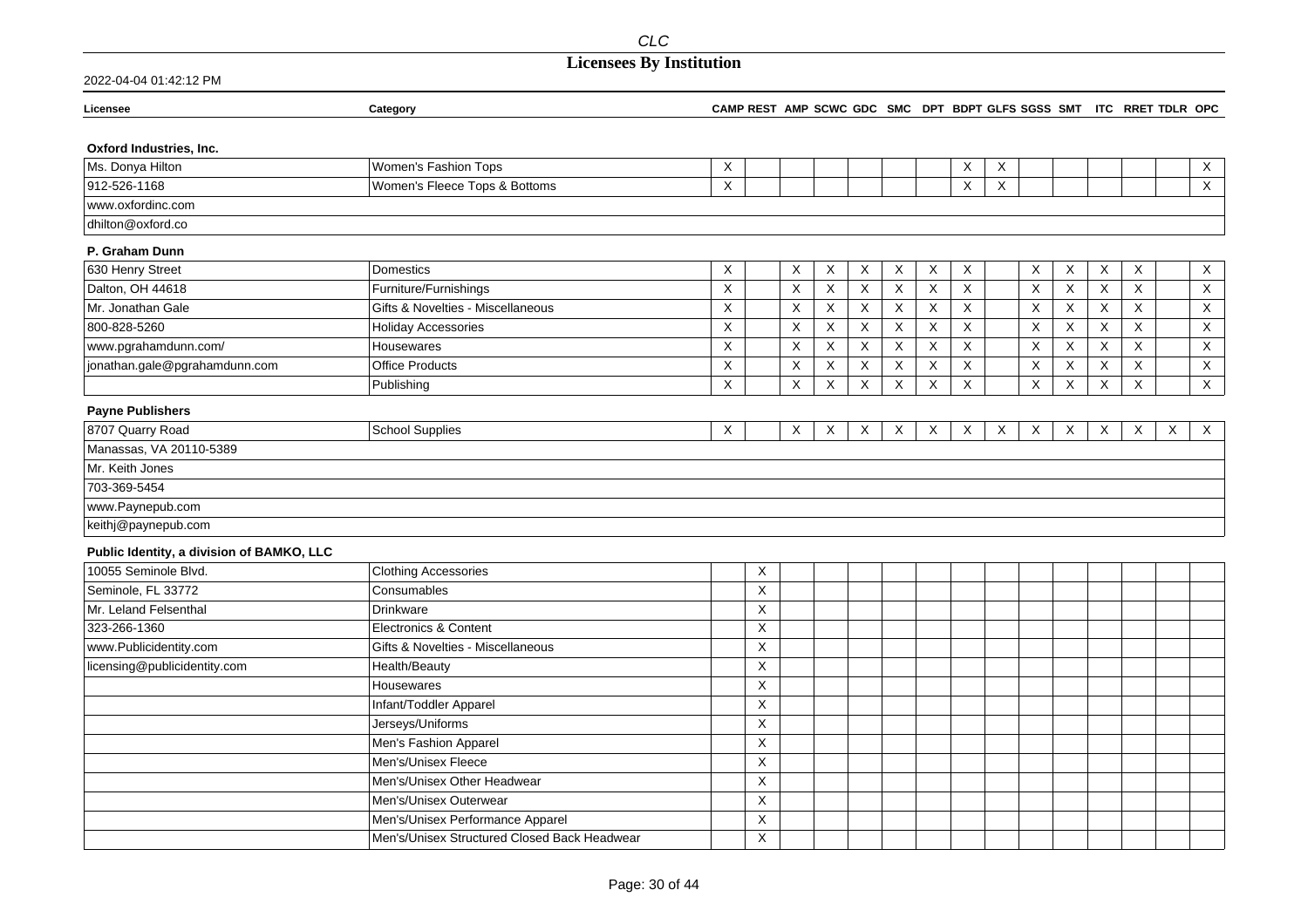#### **Licensee Category CAMP REST AMP SCWC GDC SMC DPT BDPT GLFS SGSS SMT ITC RRET TDLR OPC**

### **Public Identity, a division of BAMKO, LLC**

|                                                     | Men's/Unisex Structured Stretch Fit Headwear | Χ        |  |  |  |  |  |
|-----------------------------------------------------|----------------------------------------------|----------|--|--|--|--|--|
|                                                     | Men's/Unisex T-shirts                        | X        |  |  |  |  |  |
|                                                     | <b>Office Products</b>                       | X        |  |  |  |  |  |
|                                                     | Paper Products                               | X        |  |  |  |  |  |
|                                                     | Personal Accessories                         | X        |  |  |  |  |  |
|                                                     | Personal Protection Equipment (PPE)          | X        |  |  |  |  |  |
|                                                     | <b>School Supplies</b>                       | X        |  |  |  |  |  |
|                                                     | Sports Equipment                             | Χ        |  |  |  |  |  |
|                                                     | Stationery                                   | $\times$ |  |  |  |  |  |
|                                                     | Toys                                         | X        |  |  |  |  |  |
|                                                     | Women's Fashion Tops                         | X        |  |  |  |  |  |
|                                                     | Women's Jerseys & Performance Apparel        | X        |  |  |  |  |  |
|                                                     | Women's Outerwear                            | X        |  |  |  |  |  |
|                                                     | Women's T-shirts                             | X        |  |  |  |  |  |
|                                                     | Youth Apparel                                | X        |  |  |  |  |  |
| <b>Quality Resource Group, Inc.</b>                 |                                              |          |  |  |  |  |  |
| 12795 16th Avenue North, 12795 16th Avenue<br>North | Drinkware                                    | X        |  |  |  |  |  |
| Plymouth, MN 55441                                  |                                              |          |  |  |  |  |  |
| .                                                   |                                              |          |  |  |  |  |  |

Mr Jeff Starr

763-478-8036

www.quality-resource.com

jeff.starr@quality-resource.com

**R.F.S.J. Inc.**

| 654 West Main Street   | Drinkware                  | $\lambda$ | $\lambda$<br>⌒ | $\lambda$ | $\lambda$ |  | $\sqrt{}$ | X | $\checkmark$<br>$\lambda$ | $\checkmark$ | $\checkmark$<br>$\sim$ | X |  |
|------------------------|----------------------------|-----------|----------------|-----------|-----------|--|-----------|---|---------------------------|--------------|------------------------|---|--|
| Mt. Pleasant, PA 15666 | <b>Holiday Accessories</b> | $\lambda$ |                |           |           |  |           | X | $\sqrt{}$<br>$\lambda$    |              |                        |   |  |
| Mrs. Doreen Myers      |                            |           |                |           |           |  |           |   |                           |              |                        |   |  |
| 724-547-4457           |                            |           |                |           |           |  |           |   |                           |              |                        |   |  |
| www.rfsj.com           |                            |           |                |           |           |  |           |   |                           |              |                        |   |  |
| doreen@rfsj.com        |                            |           |                |           |           |  |           |   |                           |              |                        |   |  |

#### **Rapids Christian Press Inc. dba The Print Shop**

| 2511 8th Street S STE 325, 2511 8th Street S Ste Electronics & Content<br>$ 325$ |                                   | $\lambda$               |  |  |  |  |  |  |
|----------------------------------------------------------------------------------|-----------------------------------|-------------------------|--|--|--|--|--|--|
| Wisconsin Rapids, WI 54494                                                       | Gifts & Novelties - Miscellaneous | $\cdot$<br>$\sqrt{ }$   |  |  |  |  |  |  |
| Warren                                                                           | Housewares                        | $\cdot$<br>$\lambda$    |  |  |  |  |  |  |
| 715-421-3250                                                                     | <b>Paper Products</b>             | $\lambda$<br>$\sqrt{ }$ |  |  |  |  |  |  |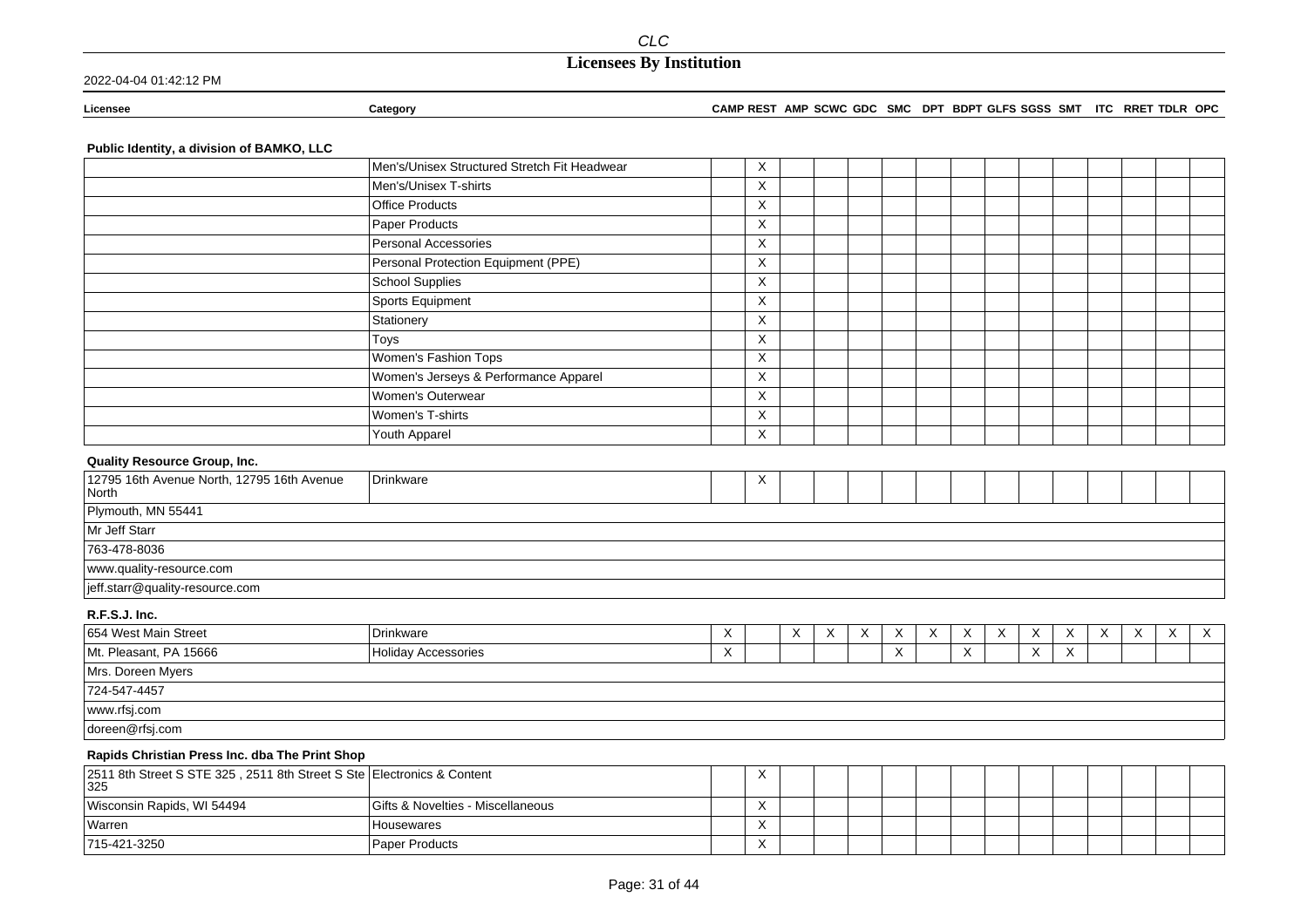## **Licensees By Institution**

| 2022-04-04 01:42:12 PM                          |                                       |             |   |             |             |             |   |              |                           |                           |             |             |         |                                                                     |         |                           |
|-------------------------------------------------|---------------------------------------|-------------|---|-------------|-------------|-------------|---|--------------|---------------------------|---------------------------|-------------|-------------|---------|---------------------------------------------------------------------|---------|---------------------------|
| Licensee                                        | Category                              |             |   |             |             |             |   |              |                           |                           |             |             |         | CAMP REST AMP SCWC GDC SMC DPT BDPT GLFS SGSS SMT ITC RRET TDLR OPC |         |                           |
| Rapids Christian Press Inc. dba The Print Shop  |                                       |             |   |             |             |             |   |              |                           |                           |             |             |         |                                                                     |         |                           |
| www.the-printshop.com                           | Sports Equipment                      |             | X |             |             |             |   |              |                           |                           |             |             |         |                                                                     |         |                           |
| warren@the-printshop.com                        |                                       |             |   |             |             |             |   |              |                           |                           |             |             |         |                                                                     |         |                           |
| <b>Rawlings Sporting Goods</b>                  |                                       |             |   |             |             |             |   |              |                           |                           |             |             |         |                                                                     |         |                           |
| 510 Maryville University Dr Ste 110             | <b>Balls</b>                          | X           |   | X           | X           | X           | X | X            | X                         | X                         | X           | X           | X       | X                                                                   | X       | $\times$                  |
| St. Louis, MO 63141                             | Furniture/Furnishings                 | X           |   | X           | $\sf X$     | X           | X | $\mathsf{X}$ | $\boldsymbol{\mathsf{X}}$ | $\boldsymbol{\mathsf{X}}$ | $\mathsf X$ | X           | X       | X                                                                   | X       | $\boldsymbol{\mathsf{X}}$ |
| Mr. Eric Reinsfelder                            | Gifts & Novelties - Miscellaneous     | X           |   | X           | X           | X           | X | X            | $\boldsymbol{\mathsf{X}}$ | $\boldsymbol{\mathsf{X}}$ | $\mathsf X$ | $\mathsf X$ | X       | X                                                                   | X       | $\mathsf X$               |
| 314-819-2839                                    | Housewares                            | X           |   | X           | X           | $\times$    | X | X            | $\boldsymbol{\mathsf{X}}$ | X                         | X           | X           | X       | X                                                                   | X       | X                         |
| www.rawlings.com                                | Sports Equipment                      | X           |   | X           | X           | $\mathsf X$ | X | X            | X                         | $\boldsymbol{\mathsf{X}}$ | X           | X           | X       | X                                                                   | X       | X                         |
| ereinsfelder@rawlings.com                       | Toys                                  | $\mathsf X$ |   | $\mathsf X$ | $\mathsf X$ | $\mathsf X$ | X | X            | $\boldsymbol{\mathsf{X}}$ | $\mathsf X$               | $\mathsf X$ | $\mathsf X$ | $\sf X$ | $\mathsf X$                                                         | $\sf X$ | $\mathsf X$               |
| RB III Associates DBA Teamwork Athletic Apparel |                                       |             |   |             |             |             |   |              |                           |                           |             |             |         |                                                                     |         |                           |
| 2386 Faraday Avenue, Suite 125                  | Jerseys/Uniforms                      | $\mathsf X$ |   |             |             |             |   |              |                           |                           | Χ           |             | X       | X                                                                   |         |                           |
| Carlsbad, CA 92008                              | Men's Fashion Apparel                 | X           |   |             |             |             |   |              |                           |                           | X           |             | X       | X                                                                   |         |                           |
| Ms. Brianna Wagner                              | Men's/Unisex Fleece                   | X           |   |             |             |             |   |              |                           |                           | X           |             | X       | X                                                                   |         |                           |
| 1-800-345-3482                                  | Men's/Unisex Outerwear                | X           |   |             |             |             |   |              |                           |                           | X           |             | X       | X                                                                   |         |                           |
| www.teamworkathletic.com                        | Men's/Unisex Performance Apparel      | X           |   |             |             |             |   |              |                           |                           | X           |             | X       | X                                                                   |         |                           |
| bwagner@foundersportgroup.com                   | Men's/Unisex T-shirts                 | X           |   |             |             |             |   |              |                           |                           | X           |             | X       | X                                                                   |         |                           |
|                                                 | Personal Protection Equipment (PPE)   | X           |   |             |             |             |   |              |                           |                           | X           |             | X       | X                                                                   |         |                           |
|                                                 | Women's Fleece Tops & Bottoms         | $\sf X$     |   |             |             |             |   |              |                           |                           | $\mathsf X$ |             | X       | $\mathsf X$                                                         |         |                           |
|                                                 | Women's Jerseys & Performance Apparel | X           |   |             |             |             |   |              |                           |                           | X           |             | X       | X                                                                   |         |                           |
|                                                 | Women's T-shirts                      | X           |   |             |             |             |   |              |                           |                           | X           |             | X       | Χ                                                                   |         |                           |
|                                                 | Youth Apparel                         | X           |   |             |             |             |   |              |                           |                           | X           |             | X       | X                                                                   |         |                           |
| Rent-a-Flash of WI Inc.                         |                                       |             |   |             |             |             |   |              |                           |                           |             |             |         |                                                                     |         |                           |
| 139751 Stettin Dr                               | Signage Products                      |             | Χ |             |             |             |   |              |                           |                           |             |             |         |                                                                     |         |                           |
| Marathon, WI 54448                              |                                       |             |   |             |             |             |   |              |                           |                           |             |             |         |                                                                     |         |                           |
| Jon                                             |                                       |             |   |             |             |             |   |              |                           |                           |             |             |         |                                                                     |         |                           |
| 715-842-5225                                    |                                       |             |   |             |             |             |   |              |                           |                           |             |             |         |                                                                     |         |                           |
| shop@rent-a-flash.com                           |                                       |             |   |             |             |             |   |              |                           |                           |             |             |         |                                                                     |         |                           |
| <b>Rhino Rugby Sports and Leisure LLC</b>       |                                       |             |   |             |             |             |   |              |                           |                           |             |             |         |                                                                     |         |                           |
| 33 Rockland Park Ave                            | Men's/Unisex T-shirts                 |             | X |             |             |             |   |              |                           |                           |             |             |         |                                                                     |         |                           |
| Tappan, NY 10983                                |                                       |             |   |             |             |             |   |              |                           |                           |             |             |         |                                                                     |         |                           |
| Ms. Anna-Lisa Sosa                              |                                       |             |   |             |             |             |   |              |                           |                           |             |             |         |                                                                     |         |                           |
| 845-535-9263                                    |                                       |             |   |             |             |             |   |              |                           |                           |             |             |         |                                                                     |         |                           |
| www.rhinorugby.com                              |                                       |             |   |             |             |             |   |              |                           |                           |             |             |         |                                                                     |         |                           |

Asosa@rhinosportllc.com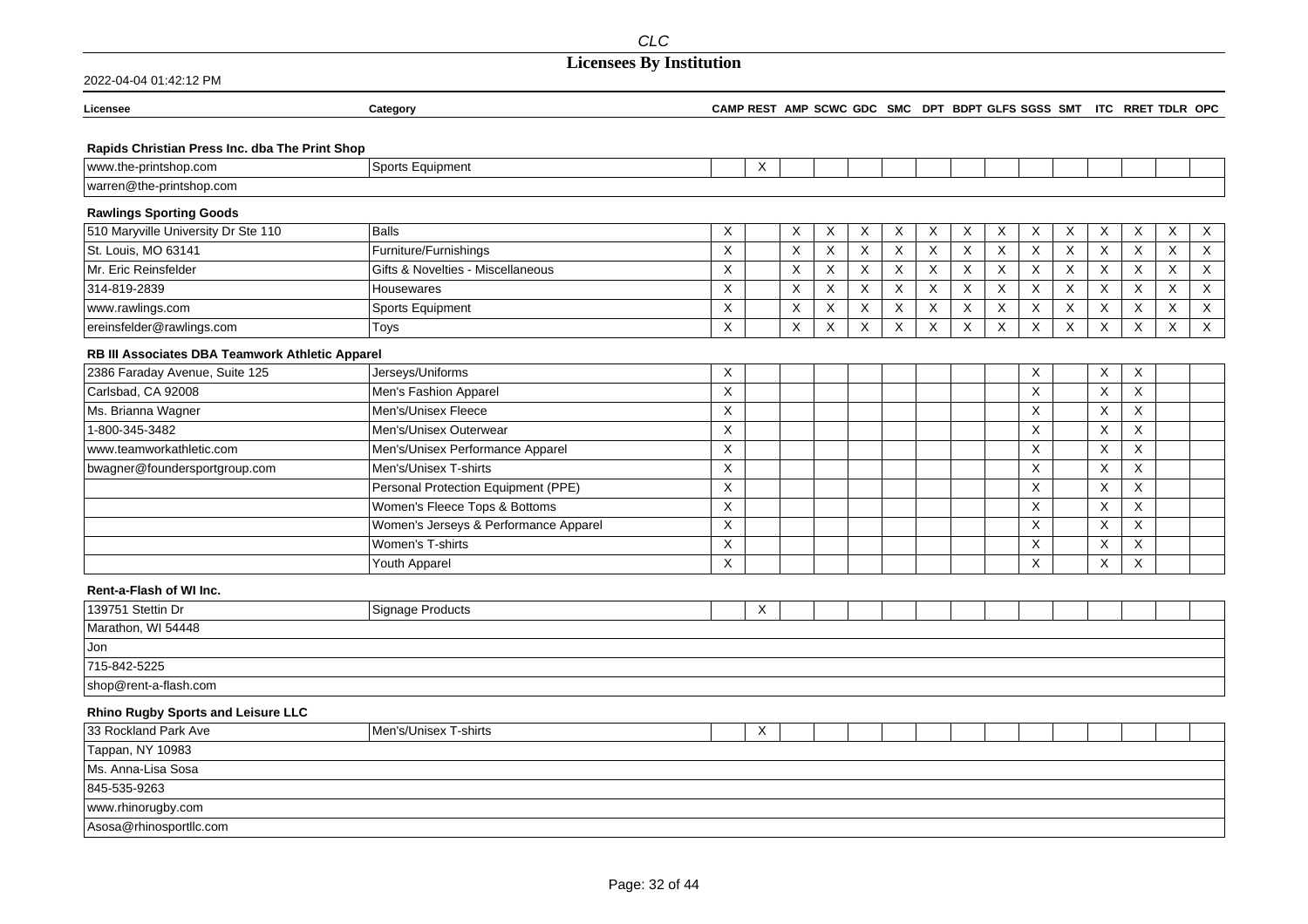| Licensee                                                         | Category                            |             |   |             |             |   |             |          |                |                           |                           |          |                           | CAMP REST AMP SCWC GDC SMC DPT BDPT GLFS SGSS SMT ITC RRET TDLR OPC |             |                |
|------------------------------------------------------------------|-------------------------------------|-------------|---|-------------|-------------|---|-------------|----------|----------------|---------------------------|---------------------------|----------|---------------------------|---------------------------------------------------------------------|-------------|----------------|
| <b>Rico Industries/Tag Express</b>                               |                                     |             |   |             |             |   |             |          |                |                           |                           |          |                           |                                                                     |             |                |
| 7000 N Austin Ave                                                | <b>Automobile Products</b>          | Χ           |   |             | X           | X | X           | X        | Χ              | Χ                         | Χ                         | X        | X                         | X                                                                   |             | X              |
| Niles, IL 60714                                                  | Domestics                           |             |   |             |             |   |             |          |                |                           |                           |          | $\boldsymbol{\mathsf{X}}$ |                                                                     |             |                |
| Mr. Ken Schack                                                   | Drinkware                           |             |   |             | X           |   |             |          |                |                           |                           |          |                           |                                                                     |             |                |
| 312-427-0313                                                     | Games                               | $\times$    |   |             | X           | X | X           | Χ        |                |                           | $\times$                  | X        | $\times$                  | X                                                                   |             |                |
| www.Ricoinc.com                                                  | Gifts & Novelties - Miscellaneous   | $\mathsf X$ |   |             | X           | X | X           | X        | $\pmb{\times}$ | $\boldsymbol{\mathsf{X}}$ | $\boldsymbol{\mathsf{X}}$ | X        | $\boldsymbol{\mathsf{X}}$ | X                                                                   |             | $\mathsf X$    |
| KenS@ricoinc.com                                                 | <b>Office Products</b>              |             |   |             | X           | X |             |          |                |                           |                           | X        |                           |                                                                     |             |                |
|                                                                  | <b>Paper Products</b>               | $\times$    |   |             | X           | X | X           | $\times$ | X              | $\times$                  | $\boldsymbol{\mathsf{X}}$ | X        | $\times$                  | $\times$                                                            |             | $\mathsf{X}$   |
|                                                                  | <b>Personal Accessories</b>         | X           |   |             | X           | X | X           | X        | $\pmb{\times}$ | $\pmb{\times}$            | $\boldsymbol{\mathsf{X}}$ | $\times$ | $\boldsymbol{\mathsf{X}}$ | $\boldsymbol{\mathsf{X}}$                                           |             | X              |
|                                                                  | <b>School Supplies</b>              |             |   |             | X           | Χ | X           |          |                |                           |                           | $\times$ |                           |                                                                     |             |                |
|                                                                  | Stationery                          |             |   |             |             |   |             |          |                |                           |                           |          | $\boldsymbol{\mathsf{X}}$ |                                                                     |             |                |
| Roaring Spring Blank Book Co.                                    |                                     |             |   |             |             |   |             |          |                |                           |                           |          |                           |                                                                     |             |                |
| 740 Spang Street, 235 Apple Packer Road<br>Martinsburg, PA 16662 | <b>School Supplies</b>              | Χ           | X |             |             |   | Χ           |          |                |                           |                           | Χ        | Х                         |                                                                     |             |                |
| Roaring Spring, PA 16673                                         |                                     |             |   |             |             |   |             |          |                |                           |                           |          |                           |                                                                     |             |                |
| Ms. Beth Vaughn                                                  |                                     |             |   |             |             |   |             |          |                |                           |                           |          |                           |                                                                     |             |                |
| 814-224-5141                                                     |                                     |             |   |             |             |   |             |          |                |                           |                           |          |                           |                                                                     |             |                |
| www.Roaringspring.com                                            |                                     |             |   |             |             |   |             |          |                |                           |                           |          |                           |                                                                     |             |                |
| bvaughn@roaringspring.com                                        |                                     |             |   |             |             |   |             |          |                |                           |                           |          |                           |                                                                     |             |                |
| <b>Ross Sportswear</b>                                           |                                     |             |   |             |             |   |             |          |                |                           |                           |          |                           |                                                                     |             |                |
| 7500 Boone Avenue North Suite 106                                | <b>Clothing Accessories</b>         | Χ           |   | X           | X           | Χ | X           | X        | X              | X                         | Χ                         | X        | X                         | X                                                                   | X           | $\mathsf{X}$   |
| Brooklyn Park, MN 55428                                          | <b>Personal Accessories</b>         | X           |   | $\times$    | X           | X | X           | X        | $\mathsf{X}$   | $\mathsf{X}$              | $\boldsymbol{\mathsf{X}}$ | $\times$ | $\boldsymbol{\mathsf{X}}$ | X                                                                   | X           | $\mathsf{X}$   |
| Katie                                                            | Women's Fashion Bottoms             | X           |   | X           | X           | X | X           | X        | X              | X                         | X                         | X        | $\boldsymbol{\mathsf{X}}$ | X                                                                   | X           | $\mathsf X$    |
| 612-203-5160                                                     | Women's Fashion Tops                | X           |   | Χ           | X           | Χ | Χ           | X        | $\times$       | X                         | X                         | $\times$ | Χ                         | X                                                                   | Χ           | $\mathsf X$    |
| katie@rosssportswear.com                                         | Women's Fleece Tops & Bottoms       | X           |   | X           | X           | X | X           | Χ        | X              | X                         | X                         | X        | X                         | $\times$                                                            | X           | $\mathsf X$    |
|                                                                  | Women's Headwear                    | X           |   | X           | X           | X | X           | X        | X              | X                         | $\boldsymbol{\mathsf{X}}$ | X        | $\boldsymbol{\mathsf{X}}$ | $\boldsymbol{\mathsf{X}}$                                           | X           | $\mathsf X$    |
|                                                                  | Women's Loungewear/Activewear/Misc. | X           |   | X           | X           | X | X           | $\times$ | $\pmb{\times}$ | X                         | $\boldsymbol{\mathsf{X}}$ | X        | $\boldsymbol{\mathsf{X}}$ | X                                                                   | X           | $\mathsf X$    |
|                                                                  | Women's Outerwear                   | X           |   | $\mathsf X$ | $\mathsf X$ | Χ | $\mathsf X$ | Χ        | $\mathsf X$    | $\mathsf X$               | $\boldsymbol{\mathsf{X}}$ | X        | $\boldsymbol{\mathsf{X}}$ | $\boldsymbol{\mathsf{X}}$                                           | $\mathsf X$ | $\mathsf X$    |
|                                                                  | Youth Apparel                       | X           |   | X           | X           | X | X           | X        | X              | $\pmb{\times}$            | $\boldsymbol{\mathsf{X}}$ | X        | $\boldsymbol{\mathsf{X}}$ | $\boldsymbol{\mathsf{X}}$                                           | X           | $\overline{X}$ |
| Russell Athletic by Boxercraft Inc.                              |                                     |             |   |             |             |   |             |          |                |                           |                           |          |                           |                                                                     |             |                |
| 7131 Discovery Blvd                                              | Men's Fashion Apparel               | X           |   |             |             |   |             |          |                |                           | Χ                         | X        |                           |                                                                     |             |                |
| Mableton, GA 30126                                               | Men's/Unisex Fleece                 | $\mathsf X$ |   |             |             |   |             |          |                |                           | $\boldsymbol{\mathsf{X}}$ | X        |                           |                                                                     |             |                |
| Ms. Tonya Kirby                                                  | Men's/Unisex T-shirts               | X           |   |             |             |   |             |          |                |                           | X                         | X        |                           |                                                                     |             |                |
| 404-355-9994                                                     | Women's Fashion Bottoms             | X           |   |             |             |   |             |          |                |                           | X                         | X        |                           |                                                                     |             |                |
| tkirby@boxercraft.com                                            | Women's Fashion Tops                | X           |   |             |             |   |             |          |                |                           | X                         | X        |                           |                                                                     |             |                |
|                                                                  | Women's Fleece Tops & Bottoms       | Χ           |   |             |             |   |             |          |                |                           | X                         | X        |                           |                                                                     |             |                |
|                                                                  | Women's Loungewear/Activewear/Misc. | $\mathsf X$ |   |             |             |   |             |          |                |                           | $\boldsymbol{\mathsf{X}}$ | $\sf X$  |                           |                                                                     |             |                |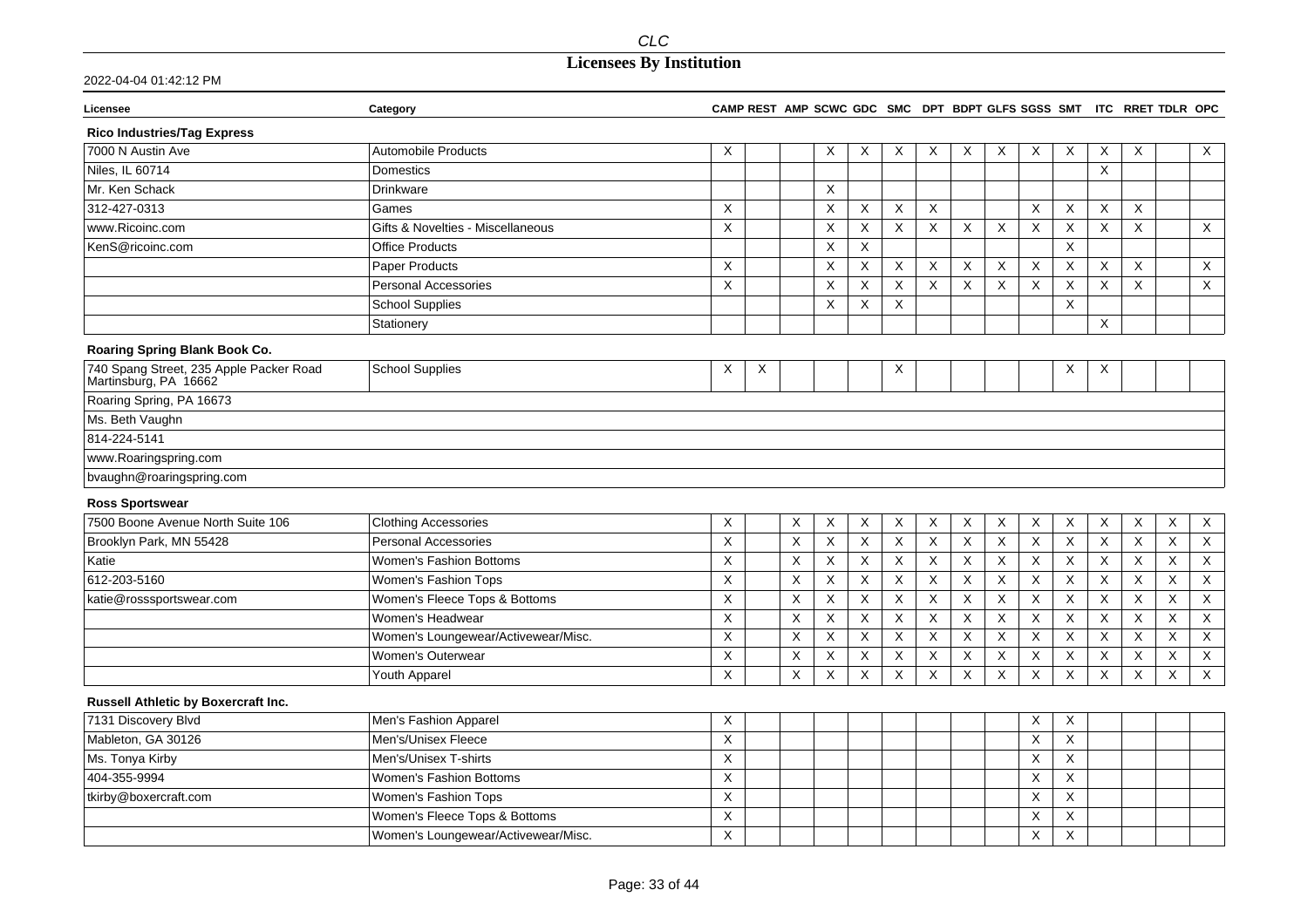## **Licensees By Institution**

| <b>icensee</b> |  |  |
|----------------|--|--|

#### **Licensee Category CAMP REST AMP SCWC GDC SMC DPT BDPT GLFS SGSS SMT ITC RRET TDLR OPC**

### **Russell Athletic by Boxercraft Inc.**

|                                                                   | Women's T-shirts                    | X |   |   |   |   |   |   | X | X       |   |   |             |
|-------------------------------------------------------------------|-------------------------------------|---|---|---|---|---|---|---|---|---------|---|---|-------------|
|                                                                   | Youth Apparel                       | X |   |   |   |   |   |   | X | X       |   |   |             |
| <b>Scotty Gear Retail Corp dba Desert Cactus</b>                  |                                     |   |   |   |   |   |   |   |   |         |   |   |             |
| 1225 Carnegie Street Suite 102, 1225 Carnegie<br>Street Suite 102 | Automobile Products                 |   |   |   |   |   |   |   |   |         | Χ |   |             |
| Rolling Meadows, IL 60008                                         | Furniture/Furnishings               |   |   |   |   |   |   |   |   |         | X |   |             |
| Mr. Joe Stefani                                                   | Gifts & Novelties - Miscellaneous   |   |   |   |   |   |   |   |   |         | X |   |             |
| 847-385-8897                                                      | Jewelry                             |   |   |   |   |   |   |   |   |         | X |   |             |
| www.desertcactus.com                                              | Personal Accessories                |   |   |   |   |   |   |   |   |         | X |   |             |
| joe@desertcactus.com                                              | Publishing                          |   |   |   |   |   |   |   |   |         | X |   |             |
|                                                                   | Signage Products                    |   |   |   |   |   |   |   |   |         | X |   |             |
|                                                                   | Stationery                          |   |   |   |   |   |   |   |   |         | X |   |             |
| <b>Screenmaster LP</b>                                            |                                     |   |   |   |   |   |   |   |   |         |   |   |             |
| 2604 16th Road                                                    | Men's Fashion Apparel               |   | Χ |   |   |   |   |   |   |         |   |   |             |
| Mosinee, WI 54455                                                 | Men's/Unisex Fleece                 |   | X |   |   |   |   |   |   |         |   |   |             |
| Ken                                                               | Men's/Unisex T-shirts               |   | X |   |   |   |   |   |   |         |   |   |             |
| 715-693-2835                                                      |                                     |   |   |   |   |   |   |   |   |         |   |   |             |
| screenmaster@mtc.net                                              |                                     |   |   |   |   |   |   |   |   |         |   |   |             |
| <b>Sewing Concepts</b>                                            |                                     |   |   |   |   |   |   |   |   |         |   |   |             |
| 5509 F Street                                                     | Automobile Products                 | X |   |   | X | Χ |   |   | X | X       | X |   |             |
| Omaha, NE 68117                                                   | <b>Domestics</b>                    | Χ |   |   | X | X |   |   | X | $\sf X$ | X |   |             |
| Mr. Robert Vandenberg III                                         | <b>Holiday Accessories</b>          | X |   |   | X | X |   |   | X | X       | X |   |             |
| 402-731-8181                                                      | <b>Signage Products</b>             | X |   |   | X | X |   |   | X | X       | X |   |             |
| www.Scflags.com                                                   |                                     |   |   |   |   |   |   |   |   |         |   |   |             |
| sewingconcepts@prodigy.net                                        |                                     |   |   |   |   |   |   |   |   |         |   |   |             |
| Shenandoah Framing Inc.                                           |                                     |   |   |   |   |   |   |   |   |         |   |   |             |
| 215 Greenhouse Rd.                                                | <b>Office Products</b>              | X |   | X | X | Χ | X | X | X | X       | X | X | $\mathsf X$ |
| Lexington, VA 24450                                               |                                     |   |   |   |   |   |   |   |   |         |   |   |             |
| Wayne                                                             |                                     |   |   |   |   |   |   |   |   |         |   |   |             |
| 540-464-3252                                                      |                                     |   |   |   |   |   |   |   |   |         |   |   |             |
| www.Shenandoahframing.com                                         |                                     |   |   |   |   |   |   |   |   |         |   |   |             |
| wayne@shenandoahframing.com                                       |                                     |   |   |   |   |   |   |   |   |         |   |   |             |
| <b>Sideline Apparel by College Concepts</b>                       |                                     |   |   |   |   |   |   |   |   |         |   |   |             |
| 3350 Riverwood Pkwy. Suite 850                                    | Men's/Unisex Loungewear & Sleepwear |   |   | Х | Х | Χ |   |   |   |         | X |   | X           |
| Atlanta, GA 30339                                                 | Women's Fashion Bottoms             |   |   | X | X | X |   |   |   |         | X |   | X           |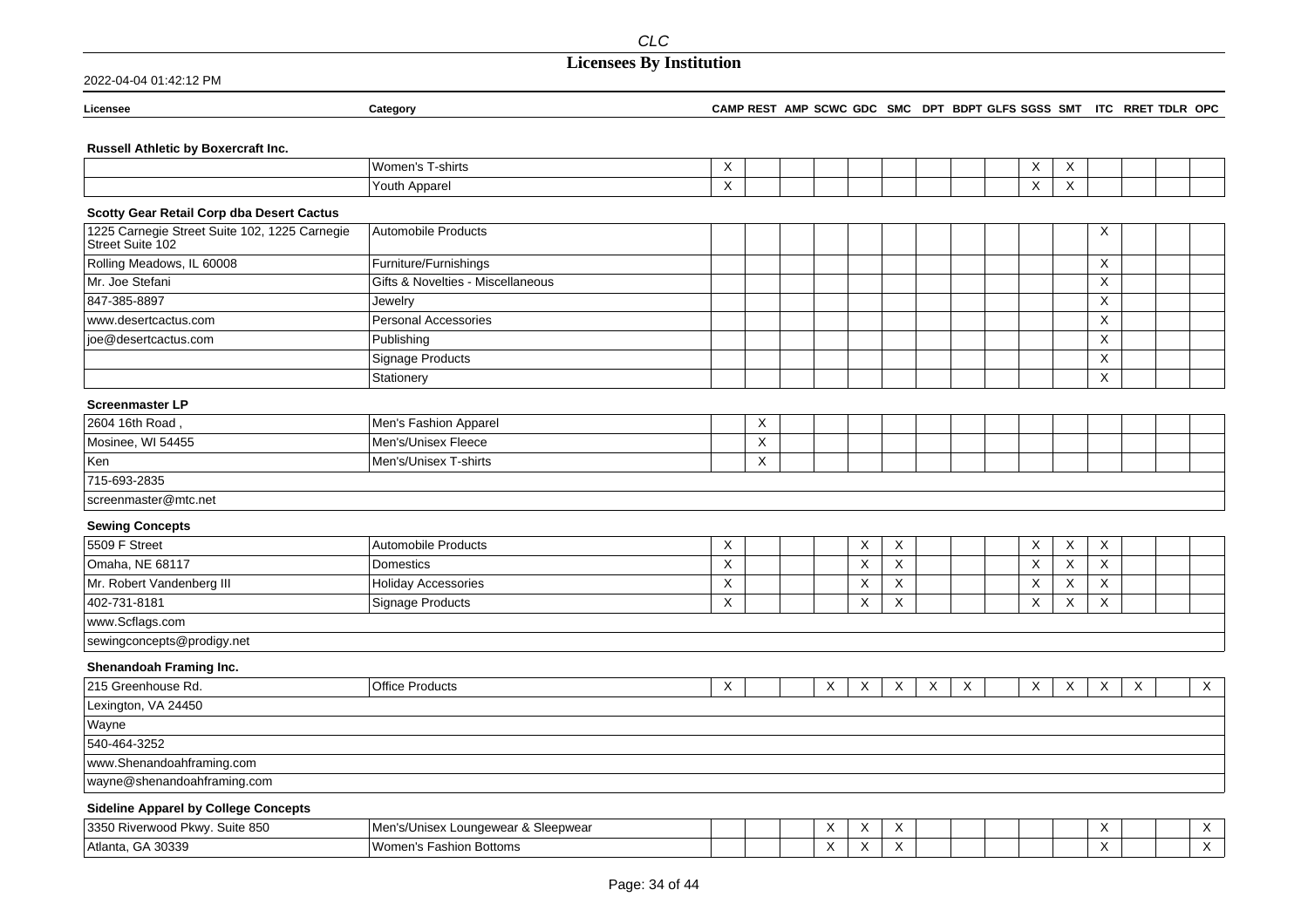| 2022-04-04 01:42:12 PM                      |                                     |                                                                     |   |        |  |                         |                |                           |                           |                           |
|---------------------------------------------|-------------------------------------|---------------------------------------------------------------------|---|--------|--|-------------------------|----------------|---------------------------|---------------------------|---------------------------|
| Licensee                                    | Category                            | CAMP REST AMP SCWC GDC SMC DPT BDPT GLFS SGSS SMT ITC RRET TDLR OPC |   |        |  |                         |                |                           |                           |                           |
| <b>Sideline Apparel by College Concepts</b> |                                     |                                                                     |   |        |  |                         |                |                           |                           |                           |
| Ms. Sonya Holmes                            | Women's Fashion Tops                |                                                                     | X | X<br>X |  |                         |                | X                         |                           | X                         |
| 770-859-1420                                | Women's Loungewear/Activewear/Misc. |                                                                     | X | X<br>X |  |                         |                | X                         |                           | $\boldsymbol{\mathsf{X}}$ |
| www.Collegeconcepts.com                     |                                     |                                                                     |   |        |  |                         |                |                           |                           |                           |
| sholmes@conceptssport.com                   |                                     |                                                                     |   |        |  |                         |                |                           |                           |                           |
| <b>Signature Announcements Inc.</b>         |                                     |                                                                     |   |        |  |                         |                |                           |                           |                           |
| 10855 US 19 N -- Suite C                    | <b>Class Rings</b>                  | X                                                                   |   |        |  |                         |                |                           | $\times$                  |                           |
| Clearwater, FL 33764                        | <b>Office Products</b>              | X                                                                   |   |        |  |                         |                |                           | $\times$                  |                           |
| Mr. David Freeman                           | <b>School Supplies</b>              | X                                                                   |   |        |  |                         |                |                           | X                         |                           |
| 727-489-2070                                | Stationery                          | X                                                                   |   |        |  |                         |                |                           | $\times$                  |                           |
| www.signaturea.com                          |                                     |                                                                     |   |        |  |                         |                |                           |                           |                           |
| licensing@signaturea.com                    |                                     |                                                                     |   |        |  |                         |                |                           |                           |                           |
| Source House LLC, The                       |                                     |                                                                     |   |        |  |                         |                |                           |                           |                           |
| N51335 Oak Ridge Rd, N51335 Oak Ridge Rd    | <b>Clothing Accessories</b>         | X                                                                   |   |        |  |                         |                |                           |                           |                           |
| Osseo, WI 54758                             | Drinkware                           | X                                                                   |   |        |  |                         |                |                           |                           |                           |
| Naomi                                       | Men's/Unisex T-shirts               | X                                                                   |   |        |  |                         |                |                           |                           |                           |
| 715-533-3000                                | Personal Protection Equipment (PPE) | X                                                                   |   |        |  |                         |                |                           |                           |                           |
| thesourcehouse.com                          |                                     |                                                                     |   |        |  |                         |                |                           |                           |                           |
| naomibodway@thesourcehouse.com              |                                     |                                                                     |   |        |  |                         |                |                           |                           |                           |
| <b>Spirit Products Ltd./MA</b>              |                                     |                                                                     |   |        |  |                         |                |                           |                           |                           |
| 55 Chase Street                             | <b>Automobile Products</b>          | X                                                                   |   |        |  | X                       | X              | X                         | $\boldsymbol{\mathsf{X}}$ |                           |
| Methuen, MA 01844                           | <b>Balls</b>                        | $\overline{\mathsf{x}}$                                             |   |        |  | $\overline{\mathsf{x}}$ | $\overline{X}$ | $\sf X$                   | $\times$                  |                           |
| Ms. Manon Camacho                           | Collectibles                        | $\mathsf X$                                                         |   |        |  | X                       | $\overline{X}$ | X                         | X                         |                           |
| 978-372-2022                                | Consumables                         | X                                                                   |   |        |  | X                       | X              | X                         | X                         |                           |
| www.Spiritproducts.com                      | Domestics                           | $\boldsymbol{\mathsf{X}}$                                           |   |        |  | X                       | X              | $\boldsymbol{\mathsf{X}}$ | $\boldsymbol{\mathsf{X}}$ |                           |
| mcamacho@spiritproducts.com                 | <b>Drinkware</b>                    | X                                                                   |   |        |  | $\mathsf X$             | X              | X                         | X                         |                           |
|                                             | <b>Electronics &amp; Content</b>    | $\boldsymbol{\mathsf{X}}$                                           |   |        |  | X                       | X              | $\boldsymbol{\mathsf{X}}$ | $\times$                  |                           |
|                                             | Footwear                            | Χ                                                                   |   |        |  | $\times$                | X              | Χ                         | X                         |                           |
|                                             | Furniture/Furnishings               | $\mathsf X$                                                         |   |        |  | $\mathsf X$             | X              | X                         | X                         |                           |
|                                             | Games                               | $\boldsymbol{\mathsf{X}}$                                           |   |        |  | X                       | $\mathsf X$    | $\boldsymbol{\mathsf{X}}$ | X                         |                           |
|                                             | Gifts & Novelties - Miscellaneous   | X                                                                   |   |        |  | X                       | X              | $\times$                  | $\times$                  |                           |
|                                             | Health/Beauty                       | X                                                                   |   |        |  | X                       | X              | $\times$                  | X                         |                           |
|                                             | <b>Holiday Accessories</b>          | X                                                                   |   |        |  | $\overline{X}$          | X              | Χ                         | $\sf X$                   |                           |
|                                             | <b>Infant Products</b>              | X                                                                   |   |        |  | X                       | X              | X                         | X                         |                           |
|                                             | Jewelry                             | X                                                                   |   |        |  | X                       | X              | X                         | X                         |                           |
|                                             | <b>Office Products</b>              | $\sf X$                                                             |   |        |  | $\times$                | X              | $\times$                  | $\times$                  |                           |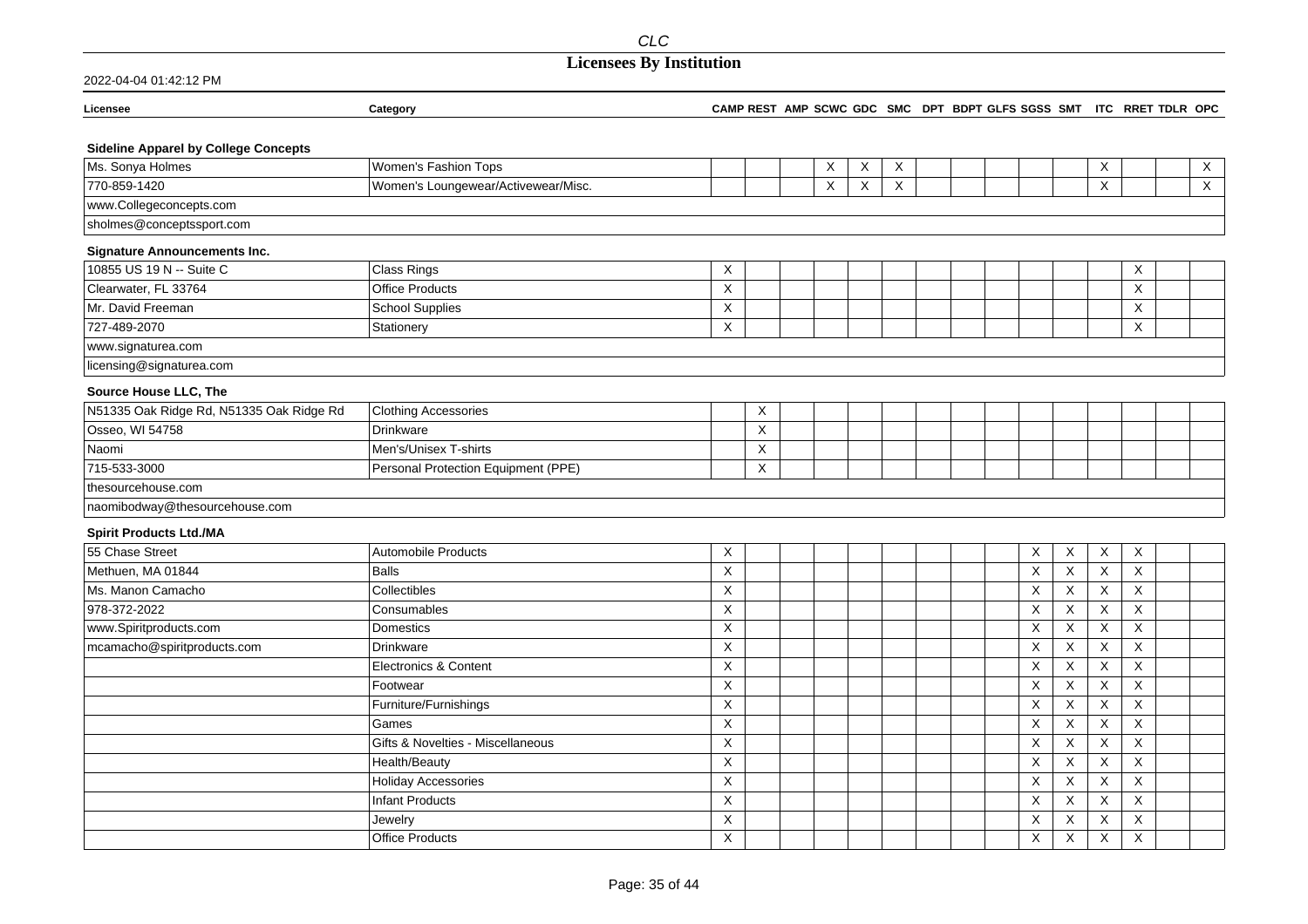| 2022-04-04 01:42:12 PM |  |
|------------------------|--|
|                        |  |

| Licensee | Category | <b>CAMP REST</b> | AMP SCWC GDC | <b>SMC</b> | <b>DPT</b> | <b>BDPT GLFS SGSS</b><br>SMT | ITC | RRET TDLR | <b>OPC</b> |
|----------|----------|------------------|--------------|------------|------------|------------------------------|-----|-----------|------------|
|          |          |                  |              |            |            |                              |     |           |            |

### **Spirit Products Ltd./MA**

|                                                         | Paper Products                      | Χ              |             |             |                |             |             | X           | X                         | X                         | $\times$ |                           |
|---------------------------------------------------------|-------------------------------------|----------------|-------------|-------------|----------------|-------------|-------------|-------------|---------------------------|---------------------------|----------|---------------------------|
|                                                         | <b>Personal Accessories</b>         | X              |             |             |                |             |             | X           | X                         | $\times$                  | X        |                           |
|                                                         | Personal Protection Equipment (PPE) | X              |             |             |                |             |             |             |                           |                           |          |                           |
|                                                         | Publishing                          | Χ              |             |             |                |             |             | X           | X                         | Χ                         | X        |                           |
|                                                         | School Supplies                     | X              |             |             |                |             |             | X           | X                         | X                         | X        |                           |
|                                                         | Signage Products                    | X              |             |             |                |             |             | X           | $\times$                  | X                         | X        |                           |
|                                                         | Stationery                          | X              |             |             |                |             |             | X           | X                         | X                         | X        |                           |
|                                                         | Toys                                | $\mathsf X$    |             |             |                |             |             | X           | X                         | $\mathsf X$               | X        |                           |
| <b>Sports Licensing Solutions LLC</b>                   |                                     |                |             |             |                |             |             |             |                           |                           |          |                           |
| 3200 Shawnee Industrial Way, Suite 200                  | Automobile Products                 | X              | Χ           | Χ           | X              | X           | Χ           | X           | X                         | X                         | $\times$ | $\mathsf{X}$              |
| Suwanee, GA 30024                                       | Domestics                           | Χ              | X           | Χ           | X              | X           | X           | Χ           | X                         | X                         | $\times$ | $\boldsymbol{\mathsf{X}}$ |
| Mr. Onur Kececigil                                      | Furniture/Furnishings               | X              | $\mathsf X$ | X           | X              | X           | $\mathsf X$ | X           | X                         | X                         | X        | $\mathsf X$               |
| 800-525-5923                                            | Games                               | $\times$       | $\mathsf X$ | X           | X              | X           | X           | X           | $\boldsymbol{\mathsf{X}}$ | $\pmb{\times}$            | X        | $\mathsf X$               |
| www.Fanmats.com                                         | Gifts & Novelties - Miscellaneous   | X              | X           | X           | X              | X           | X           | X           | $\times$                  | X                         | $\times$ | X                         |
| onur@fanmats.com                                        | Health/Beauty                       | $\mathsf X$    | X           | X           | X              | X           | X           | $\mathsf X$ | X                         | $\mathsf X$               | X        | $\mathsf X$               |
|                                                         | Housewares                          | $\overline{X}$ | X           | X           | X              | X           | X           | X           | $\times$                  | $\boldsymbol{\mathsf{X}}$ | X        | X                         |
|                                                         | Publishing                          | X              | X           | X           | X              | X           | X           | X           | $\times$                  | X                         | $\times$ | X                         |
|                                                         | Signage Products                    | X              | X           | X           | X              | X           | X           | X           | X                         | X                         | X        | $\mathsf X$               |
|                                                         | Sports Equipment                    | X              | X           | X           | X              | X           | X           | X           | X                         | X                         | X        | $\mathsf X$               |
| <b>Storm Duds Raingear</b>                              |                                     |                |             |             |                |             |             |             |                           |                           |          |                           |
| 100 Frank Mossberg Drive                                | Domestics                           | X              | X           | X           | X              | X           | X           | Χ           | X                         | X                         | X        |                           |
| Attleboro, MA 02703                                     | <b>Personal Accessories</b>         | $\mathsf X$    | X           | $\mathsf X$ | $\pmb{\times}$ | $\mathsf X$ | X           | X           | X                         | $\pmb{\times}$            | X        |                           |
| Mr. Terry Sanger                                        |                                     |                |             |             |                |             |             |             |                           |                           |          |                           |
| 508-222-0155                                            |                                     |                |             |             |                |             |             |             |                           |                           |          |                           |
| www.Stormduds.com                                       |                                     |                |             |             |                |             |             |             |                           |                           |          |                           |
| licensing@stormduds.com                                 |                                     |                |             |             |                |             |             |             |                           |                           |          |                           |
| <b>Strideline LLC</b>                                   |                                     |                |             |             |                |             |             |             |                           |                           |          |                           |
| P.O. Box 1842, 2371 Eastlake Ave E Seattle, WA<br>98102 | <b>Clothing Accessories</b>         | Χ              | Χ           | Χ           | X              | X           |             | X           | X                         | $\boldsymbol{\mathsf{X}}$ | $\times$ | $\times$                  |
| Jamestown, NC 27282                                     |                                     |                |             |             |                |             |             |             |                           |                           |          |                           |
| Riley                                                   |                                     |                |             |             |                |             |             |             |                           |                           |          |                           |
| 425-246-3717                                            |                                     |                |             |             |                |             |             |             |                           |                           |          |                           |
| www.strideline.com                                      |                                     |                |             |             |                |             |             |             |                           |                           |          |                           |
| licensing@strideline.com                                |                                     |                |             |             |                |             |             |             |                           |                           |          |                           |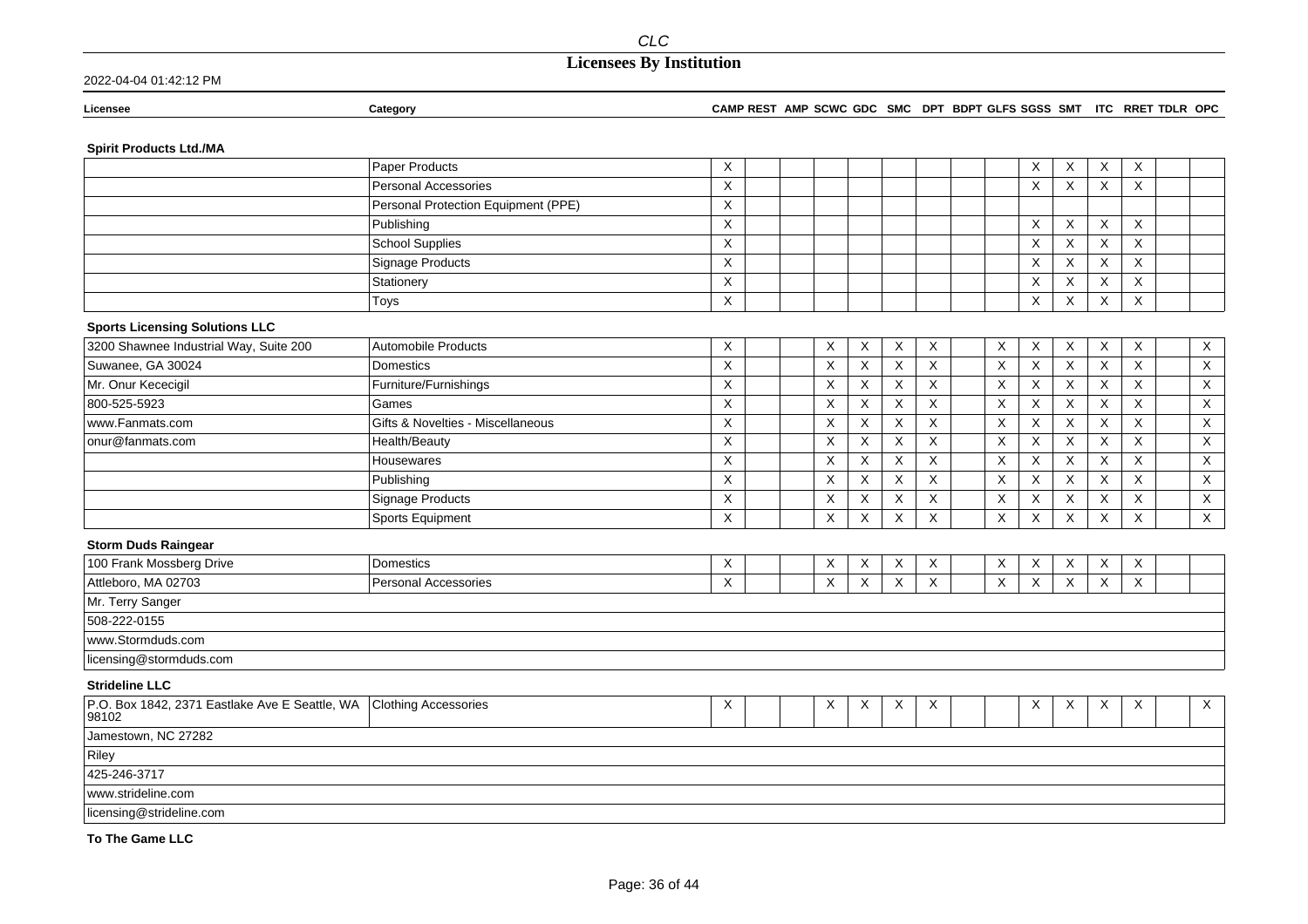## **Licensees By Institution**

| Licensee                                                                                    | Category                                     |                |   |                |             |                           |                           |             |             |                           |                |             |             | CAMP REST AMP SCWC GDC SMC DPT BDPT GLFS SGSS SMT ITC RRET TDLR OPC |                           |                           |
|---------------------------------------------------------------------------------------------|----------------------------------------------|----------------|---|----------------|-------------|---------------------------|---------------------------|-------------|-------------|---------------------------|----------------|-------------|-------------|---------------------------------------------------------------------|---------------------------|---------------------------|
|                                                                                             |                                              |                |   |                |             |                           |                           |             |             |                           |                |             |             |                                                                     |                           |                           |
| 16 Downing Drive, 16 Downing Dr. Phenix City, AL Gifts & Novelties - Miscellaneous<br>36869 |                                              | X              | Χ | X              | Χ           | Χ                         | Χ                         | X           | Χ           | X                         | X              | X           | X           | X                                                                   | X                         | X                         |
| Phenix City, AL 36869                                                                       | Men's/Unisex Adjustable Non-Wool Headwear    | X              | X | $\mathsf X$    | X           | $\boldsymbol{\mathsf{X}}$ | X                         | X           | X           | X                         | $\pmb{\times}$ | X           | Χ           | X                                                                   | $\boldsymbol{\mathsf{X}}$ | X                         |
| Ms. Keeli Floyd                                                                             | Men's/Unisex Other Headwear                  | X              | X | X              | X           | $\boldsymbol{\mathsf{X}}$ | X                         | X           | X           | $\times$                  | X              | X           | X           | X                                                                   | X                         | X                         |
| 334-291-5151                                                                                | Men's/Unisex Structured Closed Back Headwear | X              | X | $\mathsf X$    | X           | $\boldsymbol{\mathsf{X}}$ | $\boldsymbol{\mathsf{X}}$ | $\mathsf X$ | X           | X                         | X              | X           | X           | X                                                                   | $\boldsymbol{\mathsf{X}}$ | $\mathsf X$               |
| www.2thegame.com                                                                            | Men's/Unisex Structured Stretch Fit Headwear | X              | X | X              | X           | X                         | X                         | $\mathsf X$ | X           | X                         | X              | X           | Χ           | X                                                                   | X                         | X                         |
| keeli.floyd@2thegame.com                                                                    | Women's Headwear                             | $\mathsf X$    |   | $\mathsf X$    | X           | X                         | X                         | $\mathsf X$ | X           | X                         | X              | $\sf X$     | Χ           | X                                                                   | X                         | $\mathsf X$               |
|                                                                                             | Youth Apparel                                | X              |   | $\pmb{\times}$ | $\mathsf X$ | $\boldsymbol{\mathsf{X}}$ | $\times$                  | $\times$    | $\mathsf X$ | $\sf X$                   | $\pmb{\times}$ | $\times$    | X           | $\mathsf X$                                                         | $\pmb{\times}$            | $\overline{X}$            |
| Top Of The World by Fanatics, LLC                                                           |                                              |                |   |                |             |                           |                           |             |             |                           |                |             |             |                                                                     |                           |                           |
| 8100 Nations Way, 3001 36th Avenue NW                                                       | <b>Clothing Accessories</b>                  | X              |   |                |             |                           |                           | X           | Χ           | X                         | X              | X           | X           | Χ                                                                   |                           | $\times$                  |
| Jacksonville, FL 32256                                                                      | Infant/Toddler Apparel                       | X              |   |                |             |                           |                           | X           | X           | X                         | X              | X           | X           | X                                                                   | X                         | $\boldsymbol{\mathsf{X}}$ |
| Ms. Suzanne Balog                                                                           | Men's Fashion Apparel                        | X              |   |                |             |                           |                           | X           | X           | X                         | X              | X           | X           | X                                                                   |                           | X                         |
| 404-514-7808                                                                                | Men's/Unisex Adjustable Non-Wool Headwear    | $\mathsf X$    |   | X              | X           | $\times$                  | X                         | X           | X           | X                         | X              | X           | Χ           | X                                                                   | X                         | X                         |
| www.Towcaps.com                                                                             | Men's/Unisex Adjustable Wool Blend Headwear  | X              |   |                |             |                           |                           | X           | X           | X                         | X              | X           | X           | X                                                                   | $\times$                  | X                         |
| sbalog@fanatics.com                                                                         | Men's/Unisex Combo-Packaged Goods            | X              |   |                |             |                           |                           | X           | X           | $\sf X$                   | X              | X           | $\mathsf X$ | $\mathsf X$                                                         |                           | $\mathsf X$               |
|                                                                                             | Men's/Unisex Fleece                          | X              |   | X              | X           | X                         | X                         | X           | X           | X                         | X              | X           | X           | X                                                                   | X                         | X                         |
|                                                                                             | Men's/Unisex Other Headwear                  | X              |   | X              | X           | $\boldsymbol{\mathsf{X}}$ | $\times$                  | $\sf X$     | $\mathsf X$ | X                         | X              | $\sf X$     | X           | X                                                                   | X                         | X                         |
|                                                                                             | Men's/Unisex Outerwear                       | X              |   |                |             |                           |                           | X           | X           | $\times$                  | $\pmb{\times}$ | $\sf X$     | X           | X                                                                   |                           | X                         |
|                                                                                             | Men's/Unisex Structured Closed Back Headwear | X              |   |                |             |                           |                           | X           | X           | X                         | X              | X           | X           | X                                                                   | X                         | $\mathsf{X}$              |
|                                                                                             | Men's/Unisex Structured Stretch Fit Headwear | X              |   | $\times$       | X           | $\times$                  | Χ                         | X           | X           | X                         | X              | $\mathsf X$ | $\times$    | X                                                                   | Χ                         | $\times$                  |
|                                                                                             | Men's/Unisex T-shirts                        | $\mathsf X$    |   | $\times$       | X           | $\boldsymbol{\mathsf{X}}$ | $\boldsymbol{\mathsf{X}}$ | X           | X           | X                         | X              | X           | Χ           | X                                                                   | X                         | $\boldsymbol{\mathsf{X}}$ |
|                                                                                             | <b>Women's Fashion Bottoms</b>               | $\pmb{\times}$ |   |                |             |                           |                           | X           | X           | X                         | X              | X           | $\mathsf X$ | $\mathsf{X}$                                                        |                           | $\boldsymbol{\mathsf{X}}$ |
|                                                                                             | Women's Fashion Tops                         | X              |   |                |             |                           |                           | X           | $\mathsf X$ | X                         | X              | X           | X           | X                                                                   |                           | $\boldsymbol{\mathsf{X}}$ |
|                                                                                             | Women's Fleece Tops & Bottoms                | X              |   | $\times$       | Χ           | $\times$                  | X                         | X           | X           | $\times$                  | X              | X           | X           | X                                                                   | X                         | X                         |
|                                                                                             | Women's Headwear                             | X              |   |                |             |                           |                           | X           | X           | $\boldsymbol{\mathsf{X}}$ | X              | $\mathsf X$ | Χ           | X                                                                   |                           | X                         |
|                                                                                             | Women's Loungewear/Activewear/Misc.          | X              |   | X              | X           | X                         | X                         | $\mathsf X$ | $\mathsf X$ | X                         | X              | $\sf X$     | X           | X                                                                   | X                         | X                         |
|                                                                                             | Women's Outerwear                            | X              |   |                |             |                           |                           | X           | $\mathsf X$ | X                         | X              | $\sf X$     | X           | X                                                                   |                           | $\boldsymbol{\mathsf{X}}$ |
|                                                                                             | Women's T-shirts                             | X              |   |                |             |                           |                           | X           | X           | X                         | X              | X           | X           | X                                                                   |                           | X                         |
|                                                                                             | Youth Apparel                                | X              |   | X              | X           | $\times$                  | $\times$                  | X           | X           | X                         | X              | X           | X           | X                                                                   | $\times$                  | X                         |
| <b>Trevco Inc.</b>                                                                          |                                              |                |   |                |             |                           |                           |             |             |                           |                |             |             |                                                                     |                           |                           |
| 32450 N Avis Drive                                                                          | Automobile Products                          |                |   |                |             |                           |                           |             |             |                           |                |             | Χ           |                                                                     |                           |                           |
| Madison Heights, MI 48071                                                                   | Domestics                                    |                |   |                |             |                           |                           |             |             |                           |                |             | X           |                                                                     |                           |                           |
| Ms. Samantha Tonn                                                                           | Drinkware                                    |                |   |                |             |                           |                           |             |             |                           |                |             | X           |                                                                     |                           |                           |
| 248-526-1400                                                                                | <b>Electronics &amp; Content</b>             |                |   |                |             |                           |                           |             |             |                           |                |             | X           |                                                                     |                           |                           |
| www.Trevcoinc.com                                                                           | Furniture/Furnishings                        |                |   |                |             |                           |                           |             |             |                           |                |             | X           |                                                                     |                           |                           |
| stonn@trevcoinc.com                                                                         | Gifts & Novelties - Miscellaneous            |                |   |                |             |                           |                           |             |             |                           |                |             | Χ           |                                                                     |                           |                           |
|                                                                                             | <b>Holiday Accessories</b>                   |                |   |                |             |                           |                           |             |             |                           |                |             | Χ           |                                                                     |                           |                           |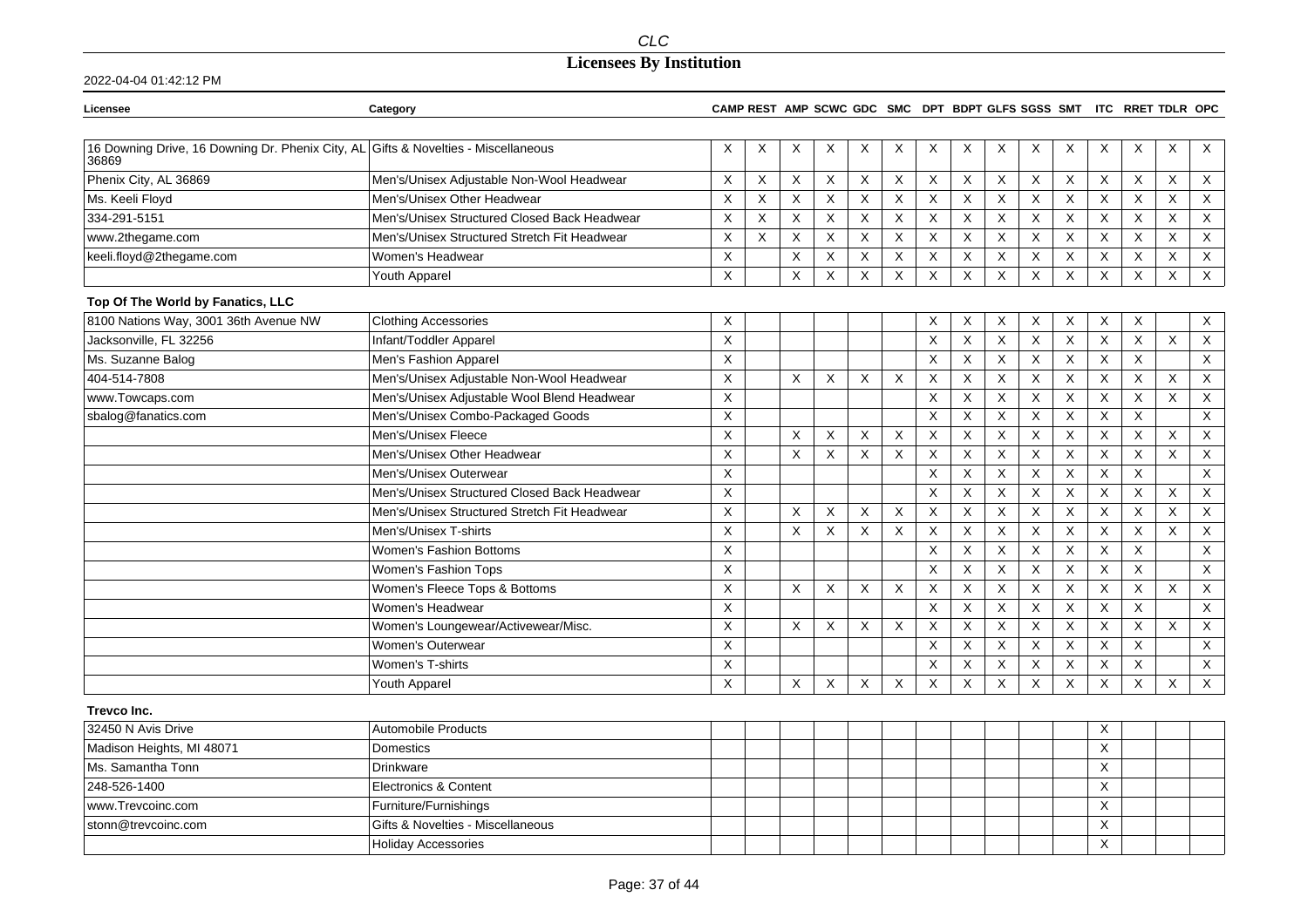## **Licensees By Institution**

### 2022-04-04 01:42:12 PM

**Licensee Category CAMP REST AMP SCWC GDC SMC DPT BDPT GLFS SGSS SMT ITC RRET TDLR OPC**

### **Trevco Inc.**

|                                                         | Housewares                                     |   |                           |   |  |          |                           |                | X                         |                           |              |
|---------------------------------------------------------|------------------------------------------------|---|---------------------------|---|--|----------|---------------------------|----------------|---------------------------|---------------------------|--------------|
|                                                         | Infant/Toddler Apparel                         |   |                           |   |  |          |                           |                | X                         |                           |              |
|                                                         | Jewelry                                        |   |                           |   |  |          |                           |                | X                         |                           |              |
|                                                         | Men's/Unisex Fleece                            |   |                           |   |  |          |                           |                | X                         |                           |              |
|                                                         | Men's/Unisex T-shirts                          |   |                           |   |  |          |                           |                | X                         |                           |              |
|                                                         | <b>Office Products</b>                         |   |                           |   |  |          |                           |                | X                         |                           |              |
|                                                         | Paper Products                                 |   |                           |   |  |          |                           |                | $\boldsymbol{\mathsf{X}}$ |                           |              |
|                                                         | Signage Products                               |   |                           |   |  |          |                           |                | $\boldsymbol{\mathsf{X}}$ |                           |              |
|                                                         | Sports Equipment                               |   |                           |   |  |          |                           |                | X                         |                           |              |
|                                                         | Stationery                                     |   |                           |   |  |          |                           |                | Χ                         |                           |              |
|                                                         | Women's T-shirts                               |   |                           |   |  |          |                           |                | X                         |                           |              |
|                                                         | Youth Apparel                                  |   |                           |   |  |          |                           |                | X                         |                           |              |
| Twin City Knitting Co. Inc.                             |                                                |   |                           |   |  |          |                           |                |                           |                           |              |
| PO Box 1179, 104 Rock Barn Road NE Conover,<br>NC 28613 | <b>Clothing Accessories</b>                    | X |                           | X |  |          | X                         | Χ              | X                         | $\times$                  | $\mathsf{X}$ |
| Conover, NC 28613-1179                                  |                                                |   |                           |   |  |          |                           |                |                           |                           |              |
| Ms. Natalie Shook                                       |                                                |   |                           |   |  |          |                           |                |                           |                           |              |
| 828-464-4830                                            |                                                |   |                           |   |  |          |                           |                |                           |                           |              |
| www.tcksports.com                                       |                                                |   |                           |   |  |          |                           |                |                           |                           |              |
| nshook@tcksports.com                                    |                                                |   |                           |   |  |          |                           |                |                           |                           |              |
| <b>Underground Printing</b>                             |                                                |   |                           |   |  |          |                           |                |                           |                           |              |
| 260 Metty Dr. Suite G                                   | <b>Clothing Accessories</b>                    | X |                           |   |  | X        | X                         | X              | X                         | $\boldsymbol{\mathsf{X}}$ |              |
| Ann Arbor, MI 48103                                     | Drinkware                                      | X | X                         |   |  | $\times$ | $\times$                  | $\sf X$        | $\mathsf X$               | $\sf X$                   |              |
| Mr. Rishi Narayan                                       | Furniture/Furnishings                          | X |                           |   |  | Χ        | X                         | X              | X                         | X                         |              |
| 734-665-2692                                            | Infant/Toddler Apparel                         | X | X                         |   |  | Χ        | $\boldsymbol{\mathsf{X}}$ | $\times$       | X                         | X                         |              |
| www.Undergroundshirts.com                               | Jerseys/Uniforms                               | X |                           |   |  | X        | $\times$                  | $\times$       | $\sf X$                   | $\times$                  |              |
| licensing@undergroundshirts.com                         | Men's Fashion Apparel                          | X | X                         |   |  | X        | $\boldsymbol{\mathsf{X}}$ | $\sf X$        | X                         | $\mathsf{X}$              |              |
|                                                         | Men's/Unisex Adjustable Non-Wool Headwear      | X | X                         |   |  | X        | $\boldsymbol{\mathsf{X}}$ | X              | X                         | $\times$                  |              |
|                                                         | Men's/Unisex Adjustable Wool Blend Headwear    | X |                           |   |  | X        | X                         | X              | X                         | X                         |              |
|                                                         | Men's/Unisex Fleece                            | X | X                         |   |  | X        | X                         | X              | X                         | X                         |              |
|                                                         | Men's/Unisex Other Headwear                    | X | X                         |   |  | X        | $\boldsymbol{\mathsf{X}}$ | X              | X                         | X                         |              |
|                                                         | Men's/Unisex Outerwear                         | X | $\boldsymbol{\mathsf{X}}$ |   |  | X        | $\overline{\mathsf{x}}$   | X              | X                         | X                         |              |
|                                                         | Men's/Unisex Performance Apparel               | X | $\boldsymbol{\mathsf{X}}$ |   |  | X        | $\overline{\mathsf{X}}$   | $\pmb{\times}$ | X                         | X                         |              |
|                                                         | Men's/Unisex Structured Stretch Fit Headwear   |   | $\boldsymbol{\mathsf{X}}$ |   |  |          |                           |                |                           |                           |              |
|                                                         | Men's/Unisex T-shirts                          | X | X                         |   |  | X        | Χ                         | $\mathsf X$    | X                         | X                         |              |
|                                                         | Men's/Unisex Unstructured Closed Back Headwear | X |                           |   |  | X        | X                         | X              | X                         | X                         |              |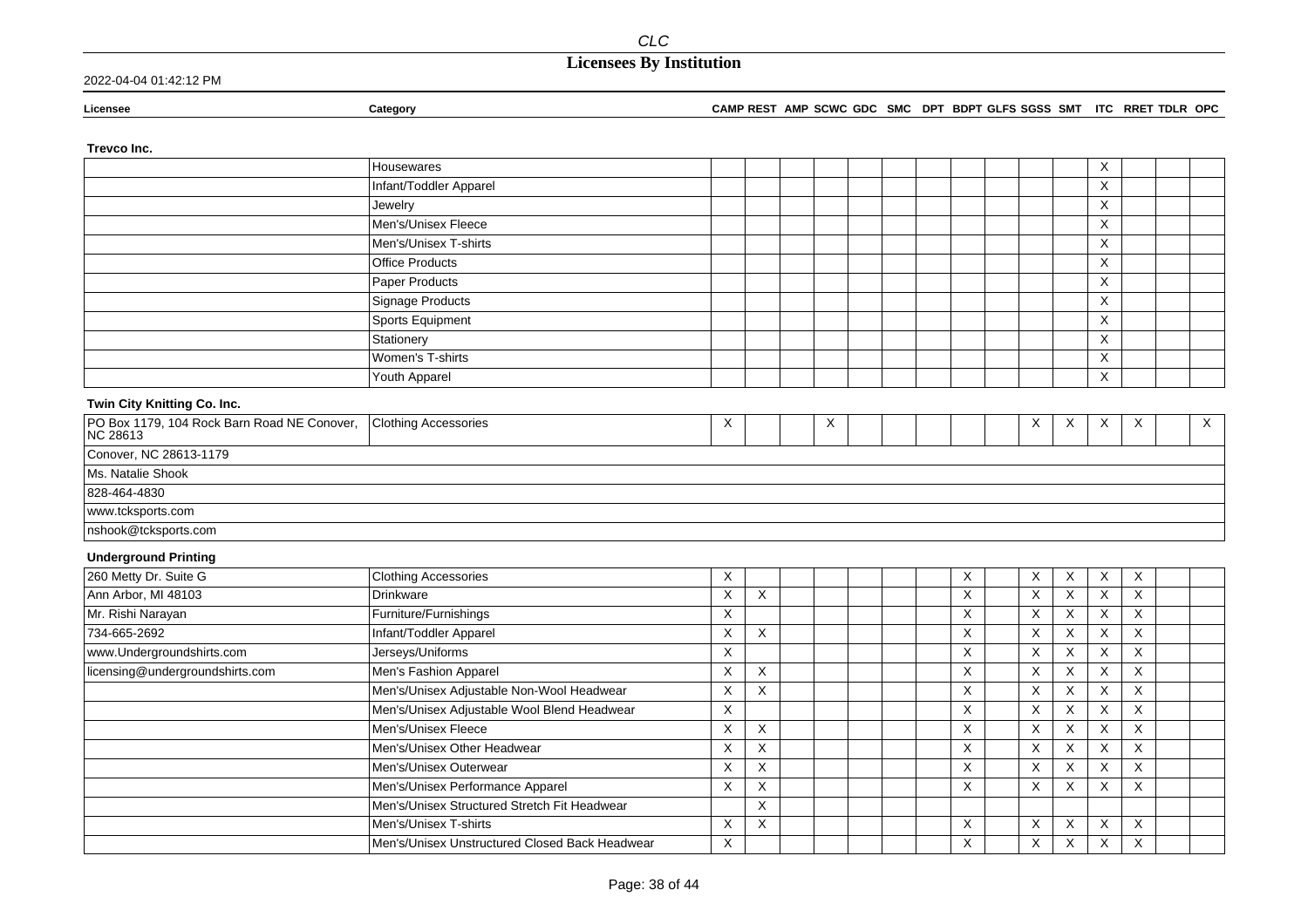| 2022-04-04 01:42:12 PM |
|------------------------|
|------------------------|

| Licensee | Category | <b>AMP REST</b><br>⊶س∧ت | SCWC<br><b>AMP</b><br><b>GDC</b> | <b>SMC</b> | <b>DPT</b> | BDPT GLFS SGSS | SMT | ITC | <b>RRET</b><br>` TDLK | <b>OPC</b> |
|----------|----------|-------------------------|----------------------------------|------------|------------|----------------|-----|-----|-----------------------|------------|
|          |          |                         |                                  |            |            |                |     |     |                       |            |

### **Underground Printing**

|                                           | <b>Personal Accessories</b>                  | X | X        |          |                           |                |                           |          | X        |             | X            | X        | X                         | X                         |                |                           |
|-------------------------------------------|----------------------------------------------|---|----------|----------|---------------------------|----------------|---------------------------|----------|----------|-------------|--------------|----------|---------------------------|---------------------------|----------------|---------------------------|
|                                           | Women's Fashion Bottoms                      | X | X        |          |                           |                |                           |          |          |             |              |          |                           | X                         |                |                           |
|                                           | Women's Fashion Tops                         | X | X        |          |                           |                |                           |          | X        |             | X            | X        | X                         | X                         |                |                           |
|                                           | Women's Fleece Tops & Bottoms                | X | X        |          |                           |                |                           |          |          |             |              |          |                           | X                         |                |                           |
|                                           | Women's Jerseys & Performance Apparel        | X | Χ        |          |                           |                |                           |          | Χ        |             | X            | X        | Χ                         | X                         |                |                           |
|                                           | Women's Loungewear/Activewear/Misc.          | X | X        |          |                           |                |                           |          |          |             |              |          |                           | X                         |                |                           |
|                                           | Women's Outerwear                            | X |          |          |                           |                |                           |          | Χ        |             | X            | X        | X                         | X                         |                |                           |
|                                           | Women's T-shirts                             | X | X        |          |                           |                |                           |          | X        |             | X            | X        | X                         | X                         |                |                           |
|                                           | Youth Apparel                                | X | X        |          |                           |                |                           |          | X        |             | X            | X        | $\boldsymbol{\mathsf{X}}$ | X                         |                |                           |
| <b>University Blanket &amp; Flag Corp</b> |                                              |   |          |          |                           |                |                           |          |          |             |              |          |                           |                           |                |                           |
| 1111 Orange Ave. Suite C                  | <b>Automobile Products</b>                   | X |          |          |                           |                | Χ                         |          |          |             | X            | X        | Χ                         |                           |                |                           |
| Coronado, CA 92118-3432                   | Domestics                                    | X |          |          |                           |                | X                         |          |          |             | X            | X        | X                         |                           |                |                           |
| Mr. Bradley Gerbel                        | <b>Signage Products</b>                      | X |          |          |                           |                | X                         |          |          |             | X            | X        | $\boldsymbol{\mathsf{X}}$ |                           |                |                           |
| 619-435-4100                              |                                              |   |          |          |                           |                |                           |          |          |             |              |          |                           |                           |                |                           |
| www.Ubflag.com                            |                                              |   |          |          |                           |                |                           |          |          |             |              |          |                           |                           |                |                           |
| bgerbel@ubflag.com                        |                                              |   |          |          |                           |                |                           |          |          |             |              |          |                           |                           |                |                           |
| <b>University Frames (CA)</b>             |                                              |   |          |          |                           |                |                           |          |          |             |              |          |                           |                           |                |                           |
| 3060 E. Miraloma Avenue                   | <b>Office Products</b>                       | X |          |          | X                         |                |                           |          |          |             | X            | X        | X                         | X                         |                | X                         |
| Anaheim, CA 92806-1810                    | Publishing                                   | X |          |          | X                         |                |                           |          |          |             | X            | X        | $\times$                  | $\sf X$                   |                | $\overline{X}$            |
| Mr. Rodrigo Arce                          |                                              |   |          |          |                           |                |                           |          |          |             |              |          |                           |                           |                |                           |
| 714-575-5100                              |                                              |   |          |          |                           |                |                           |          |          |             |              |          |                           |                           |                |                           |
| www.Universityframes.com                  |                                              |   |          |          |                           |                |                           |          |          |             |              |          |                           |                           |                |                           |
| licensing@universityframes.com            |                                              |   |          |          |                           |                |                           |          |          |             |              |          |                           |                           |                |                           |
| <b>University Girls</b>                   |                                              |   |          |          |                           |                |                           |          |          |             |              |          |                           |                           |                |                           |
| 112 Olde Ash Lane                         | Women's Fashion Bottoms                      | X | X        |          |                           |                |                           | X        | X        | X           | $\mathsf X$  | $\sf X$  | $\mathsf X$               | $\mathsf X$               |                | $\mathsf X$               |
| Charleston, WV 25311                      | Women's Fashion Tops                         | X | $\times$ | $\times$ | $\boldsymbol{\mathsf{X}}$ | $\pmb{\times}$ | $\boldsymbol{\mathsf{X}}$ | $\times$ | $\times$ | $\mathsf X$ | $\mathsf{X}$ | $\times$ | $\mathsf X$               | $\mathsf{X}$              | $\pmb{\times}$ | $\mathsf X$               |
| Ms. Nesha Sanghavi                        | Women's Fleece Tops & Bottoms                | X | X        | X        | $\boldsymbol{\mathsf{X}}$ | X              | $\times$                  | $\times$ | X        | X           | X            | X        | $\boldsymbol{\mathsf{X}}$ | X                         | X              | $\overline{\mathsf{X}}$   |
| 304-610-2280                              | Women's Loungewear/Activewear/Misc.          | X | X        |          |                           |                |                           | X        | X        | X           | X            | X        | $\boldsymbol{\mathsf{X}}$ | X                         |                | $\mathsf X$               |
| www.Ugapparel.com                         | Women's Outerwear                            | X | X        |          |                           |                |                           | X        | X        | X           | X            | X        | X                         | X                         |                | $\boldsymbol{\mathsf{X}}$ |
| nesha@ugapparel.com                       | Women's T-shirts                             | X | $\times$ | $\times$ | $\sf X$                   | $\times$       | $\times$                  | $\times$ | X        | $\times$    | $\times$     | $\times$ | $\times$                  | $\mathsf{X}$              | X              | $\overline{X}$            |
| <b>Uscape Apparel LLC</b>                 |                                              |   |          |          |                           |                |                           |          |          |             |              |          |                           |                           |                |                           |
| 20918 Bake Parkway, Suite 112             | Men's/Unisex Adjustable Non-Wool Headwear    | X |          | X        | X                         | X              | X                         | X        | X        |             | X            | X        | $\boldsymbol{\mathsf{X}}$ | X                         |                | $\mathsf X$               |
| Lake Forest, CA 92630                     | Men's/Unisex Fleece                          | X |          |          |                           |                |                           |          |          |             | $\times$     | X        | $\boldsymbol{\mathsf{X}}$ | $\sf X$                   |                |                           |
| Mr. Alex Nowlin                           | Men's/Unisex Structured Stretch Fit Headwear | Χ |          | X        | X                         | X              | X                         | $\times$ | X        |             | X            | X        | X                         | $\boldsymbol{\mathsf{X}}$ |                | $\mathsf X$               |
| 949-421-3621                              | Men's/Unisex T-shirts                        | X |          | X        | $\boldsymbol{\mathsf{X}}$ | $\times$       | $\times$                  | $\times$ | X        |             | $\times$     | X        | $\times$                  | $\times$                  |                | $\times$                  |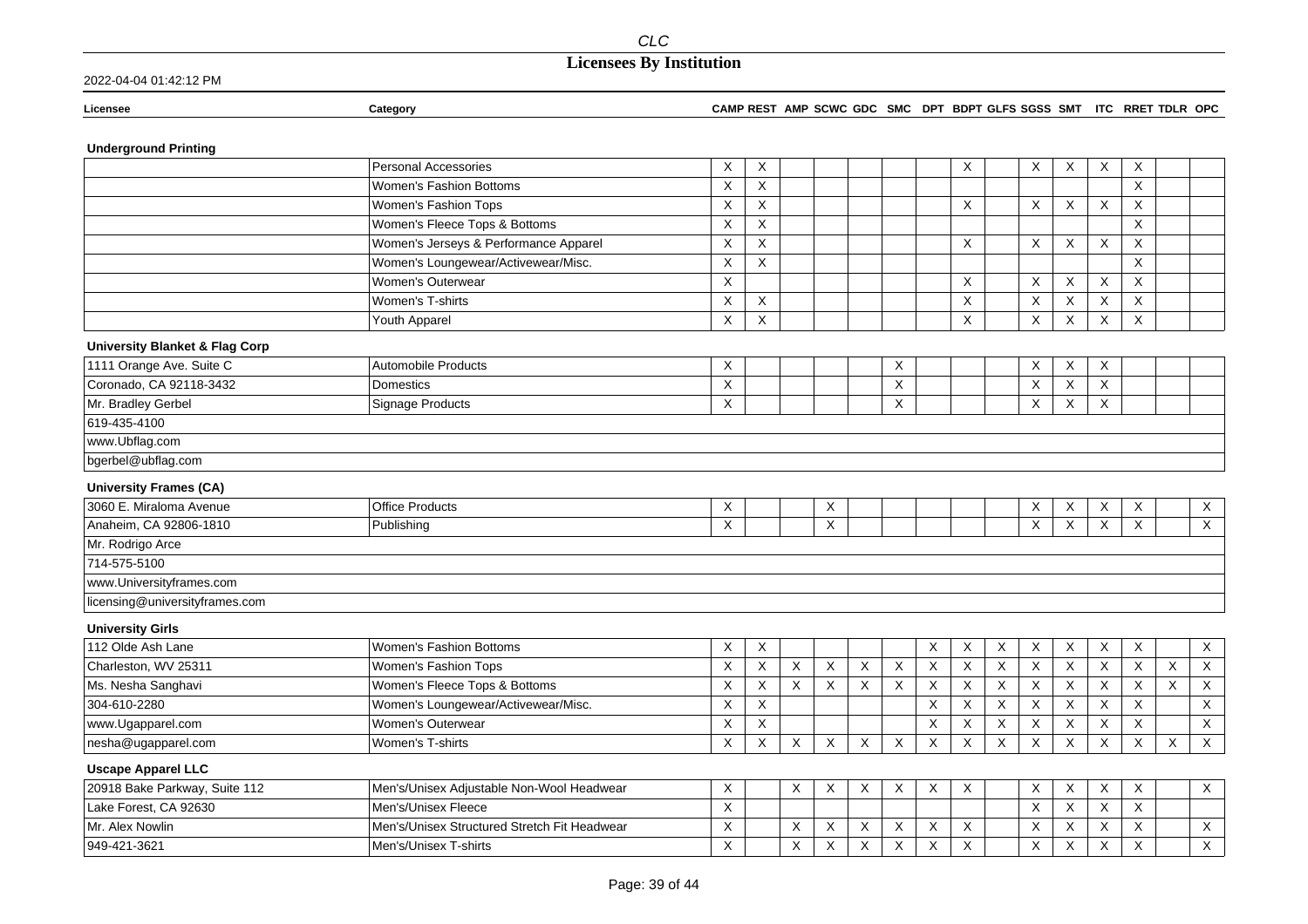## **Licensees By Institution**

| Licensee                          | Category                                     |                           |             |             |                         |   |                           |          |         |   |                           |                           |                           | CAMP REST AMP SCWC GDC SMC DPT BDPT GLFS SGSS SMT ITC RRET TDLR OPC |                           |                           |
|-----------------------------------|----------------------------------------------|---------------------------|-------------|-------------|-------------------------|---|---------------------------|----------|---------|---|---------------------------|---------------------------|---------------------------|---------------------------------------------------------------------|---------------------------|---------------------------|
| <b>Uscape Apparel LLC</b>         |                                              |                           |             |             |                         |   |                           |          |         |   |                           |                           |                           |                                                                     |                           |                           |
| www.uscapeapparel.com             | <b>Personal Accessories</b>                  | X                         |             |             |                         |   |                           |          |         |   | X                         | Χ                         |                           |                                                                     |                           |                           |
| alex@uscapeapparel.com            | Women's Fashion Tops                         | $\times$                  |             |             |                         |   |                           |          |         |   | $\times$                  | $\boldsymbol{\mathsf{X}}$ | $\boldsymbol{\mathsf{X}}$ | $\times$                                                            |                           |                           |
|                                   | Women's Fleece Tops & Bottoms                | X                         |             |             |                         |   |                           |          |         |   | $\boldsymbol{\mathsf{X}}$ | Χ                         | X                         | X                                                                   |                           |                           |
|                                   | Women's T-shirts                             | $\mathsf{X}$              |             |             |                         |   |                           |          |         |   | X                         | X                         | X                         | X                                                                   |                           |                           |
| <b>Vantage Custom Classics</b>    |                                              |                           |             |             |                         |   |                           |          |         |   |                           |                           |                           |                                                                     |                           |                           |
| 100 Vantage Drive                 | Domestics                                    | X                         | Χ           | Χ           | Χ                       | Χ | Χ                         | Χ        | Χ       | X | X                         | Χ                         | X                         | X                                                                   | X                         | X                         |
| Avenel, NJ 07001                  | Men's Fashion Apparel                        | $\boldsymbol{\mathsf{X}}$ | $\sf X$     | $\mathsf X$ | X                       | X | X                         | X        | X       | X | $\boldsymbol{\mathsf{X}}$ | $\boldsymbol{\mathsf{X}}$ | $\boldsymbol{\mathsf{X}}$ | $\boldsymbol{\mathsf{X}}$                                           | $\boldsymbol{\mathsf{X}}$ | $\mathsf X$               |
| Ms. Marie Augustyn                | Men's/Unisex Fleece                          |                           | X           |             |                         |   |                           |          |         |   |                           |                           |                           |                                                                     |                           |                           |
| 732-340-3000                      | Men's/Unisex Outerwear                       | X                         | X           | X           | X                       | X | X                         | X        | X       | X | X                         | X                         | X                         | X                                                                   | X                         | $\mathsf X$               |
| www.Vantageapparel.com            | Men's/Unisex Performance Apparel             | X                         | X           | X           | X                       | Χ | Χ                         | X        | X       | X | X                         | X                         | X                         | X                                                                   | Χ                         | X                         |
| mariea@vantageapparel.com         | Men's/Unisex Structured Closed Back Headwear |                           | $\mathsf X$ |             |                         |   |                           |          |         |   |                           |                           |                           |                                                                     |                           |                           |
|                                   | Men's/Unisex T-shirts                        |                           | X           |             |                         |   |                           |          |         |   |                           |                           |                           |                                                                     |                           |                           |
|                                   | Personal Protection Equipment (PPE)          | X                         |             |             |                         |   |                           |          |         |   |                           |                           | X                         |                                                                     |                           |                           |
|                                   | Women's Fashion Tops                         | $\boldsymbol{\mathsf{X}}$ | X           | X           | X                       | X | X                         | X        | X       | X | $\boldsymbol{\mathsf{X}}$ | $\times$                  | $\boldsymbol{\mathsf{X}}$ | X                                                                   | $\boldsymbol{\mathsf{X}}$ | $\mathsf X$               |
|                                   | Women's Jerseys & Performance Apparel        | X                         | $\mathsf X$ | $\mathsf X$ | X                       | X | X                         | X        | X       | X | X                         | X                         | X                         | X                                                                   | X                         | $\mathsf X$               |
|                                   | <b>Women's Outerwear</b>                     | X                         | X           | X           | $\overline{\mathsf{x}}$ | X | X                         | $\times$ | X       | X | $\boldsymbol{\mathsf{X}}$ | X                         | X                         | $\overline{X}$                                                      | $\boldsymbol{\mathsf{X}}$ | $\overline{X}$            |
| <b>Varsity Brands Inc.</b>        |                                              |                           |             |             |                         |   |                           |          |         |   |                           |                           |                           |                                                                     |                           |                           |
| 6745 Lenox Center Ct. Suite 300   | Jerseys/Uniforms                             |                           | Χ           |             |                         |   |                           |          |         |   |                           |                           |                           |                                                                     |                           |                           |
| Memphis, TN 38115                 |                                              |                           |             |             |                         |   |                           |          |         |   |                           |                           |                           |                                                                     |                           |                           |
| Mr. Tiffany Campbell Zbydniewski  |                                              |                           |             |             |                         |   |                           |          |         |   |                           |                           |                           |                                                                     |                           |                           |
| 800-833-8022                      |                                              |                           |             |             |                         |   |                           |          |         |   |                           |                           |                           |                                                                     |                           |                           |
| www.Varsity.com                   |                                              |                           |             |             |                         |   |                           |          |         |   |                           |                           |                           |                                                                     |                           |                           |
| collegiatelicensing@varsity.com   |                                              |                           |             |             |                         |   |                           |          |         |   |                           |                           |                           |                                                                     |                           |                           |
| <b>Victory Tailgate</b>           |                                              |                           |             |             |                         |   |                           |          |         |   |                           |                           |                           |                                                                     |                           |                           |
| 9400 Southridge Park Ct. Ste. 800 | <b>Automobile Products</b>                   | X                         |             |             | X                       | X | X                         | X        | X       |   | X                         | X                         | X                         | X                                                                   |                           |                           |
| Orlando, FL 32819                 | <b>Domestics</b>                             | $\boldsymbol{\mathsf{X}}$ |             |             | X                       | X | $\boldsymbol{\mathsf{X}}$ | X        | X       |   | $\boldsymbol{\mathsf{X}}$ | $\times$                  | X                         | X                                                                   |                           |                           |
| Ms. Susan Galbraith               | Furniture/Furnishings                        | X                         |             |             | Χ                       | X | Χ                         | X        | X       |   | $\times$                  | Χ                         | X                         | X                                                                   |                           |                           |
| 928-287-4919                      | Games                                        | $\boldsymbol{\mathsf{X}}$ |             |             | X                       | X | X                         | X        | Χ       |   | $\boldsymbol{\mathsf{X}}$ | X                         | X                         | X                                                                   |                           |                           |
| www.VictoryTailgate.com           | <b>Sports Equipment</b>                      | $\boldsymbol{\mathsf{X}}$ |             |             | X                       | X | Χ                         | X        | X       |   | $\boldsymbol{\mathsf{X}}$ | X                         | $\times$                  | $\boldsymbol{\mathsf{X}}$                                           |                           |                           |
| sgalbraith@victorytailgate.com    |                                              |                           |             |             |                         |   |                           |          |         |   |                           |                           |                           |                                                                     |                           |                           |
| Vive La Fete Inc.                 |                                              |                           |             |             |                         |   |                           |          |         |   |                           |                           |                           |                                                                     |                           |                           |
| 7175 SW 47th Street #205          | <b>Clothing Accessories</b>                  | X                         | $\mathsf X$ | X           | X                       | X | X                         | X        | X       | Χ | $\boldsymbol{\mathsf{X}}$ | X                         | X                         | X                                                                   | Χ                         | $\boldsymbol{\mathsf{X}}$ |
| Miami, FL 33155                   | Domestics                                    | X                         | X           | X           | X                       | X | X                         | X        | $\sf X$ | X | X                         | X                         | $\boldsymbol{\mathsf{X}}$ | X                                                                   | X                         | $\mathsf X$               |
| Ms. Ana Rodriguez                 | <b>Infant Products</b>                       | X                         | X           | X           | X                       | X | X                         | X        | X       | X | X                         | Χ                         | X                         | X                                                                   | X                         | $\mathsf X$               |
| 786-264-1206                      | Infant/Toddler Apparel                       | X                         | X           | X           | X                       | X | X                         | X        | X       | X | X                         | X                         | X                         | X                                                                   | X                         | X                         |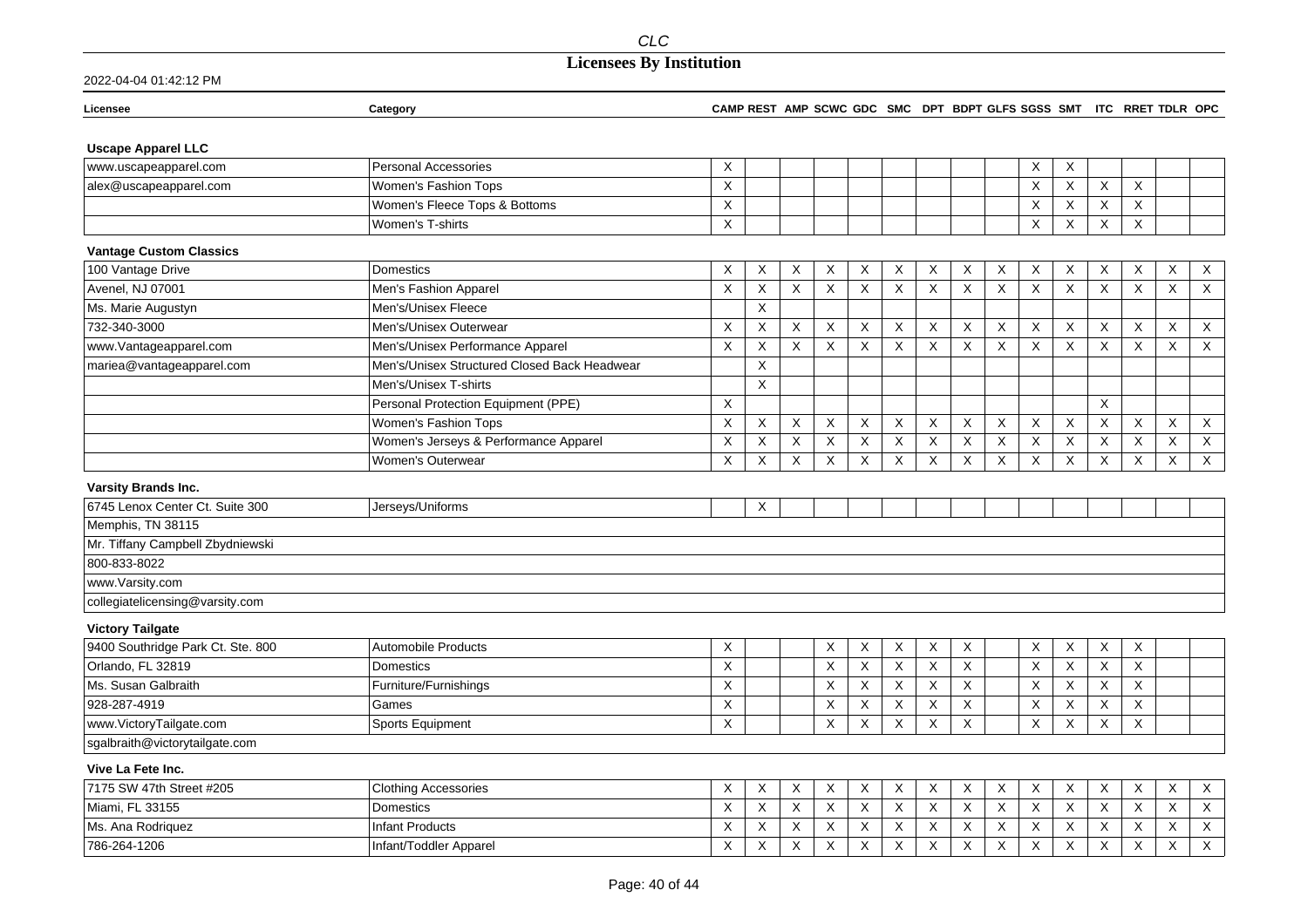## **Licensees By Institution**

| Licensee                                   | Category                                       |                           |                           |             |                |   |                           |   |             |          |                           |             |                           | CAMP REST AMP SCWC GDC SMC DPT BDPT GLFS SGSS SMT ITC RRET TDLR OPC |                           |                           |
|--------------------------------------------|------------------------------------------------|---------------------------|---------------------------|-------------|----------------|---|---------------------------|---|-------------|----------|---------------------------|-------------|---------------------------|---------------------------------------------------------------------|---------------------------|---------------------------|
| Vive La Fete Inc.                          |                                                |                           |                           |             |                |   |                           |   |             |          |                           |             |                           |                                                                     |                           |                           |
| www.Vivelafete.com                         | <b>Personal Accessories</b>                    | X                         | Χ                         | X           | X              | X | X                         | Χ | X           | X        | X                         | Χ           | X                         | X                                                                   | X                         | X                         |
| arodriguez@vivelafete.com                  | Personal Protection Equipment (PPE)            | $\times$                  | X                         | X           | X              | X | X                         | X | X           | X        | X                         | X           | X                         | X                                                                   | X                         | $\overline{X}$            |
|                                            | Women's Fashion Bottoms                        | X                         | X                         | X           | X              | Χ | X                         | X | X           | $\times$ | $\boldsymbol{\mathsf{X}}$ | Χ           | X                         | X                                                                   | X                         | $\mathsf X$               |
|                                            | Women's Loungewear/Activewear/Misc.            | X                         | X                         | $\mathsf X$ | X              | X | X                         | X | Χ           | X        | X                         | X           | X                         | X                                                                   | X                         | $\mathsf X$               |
|                                            | Youth Apparel                                  | X                         | $\mathsf X$               | $\mathsf X$ | X              | X | Χ                         | X | X           | X        | X                         | X           | $\boldsymbol{\mathsf{X}}$ | X                                                                   | $\boldsymbol{\mathsf{X}}$ | $\mathsf X$               |
| <b>W Republic</b>                          |                                                |                           |                           |             |                |   |                           |   |             |          |                           |             |                           |                                                                     |                           |                           |
| 2121 S. Wilmington Ave.                    | Men's/Unisex Adjustable Non-Wool Headwear      | X                         |                           | Χ           | X              | Χ | Χ                         | X | X           |          | X                         | X           | Χ                         | X                                                                   |                           | $\mathsf X$               |
| Compton, CA 90220                          | Men's/Unisex Fleece                            | $\times$                  |                           | X           | $\pmb{\times}$ | X | $\pmb{\times}$            | X | $\mathsf X$ |          | $\times$                  | $\mathsf X$ | $\boldsymbol{\mathsf{X}}$ | $\mathsf{X}$                                                        |                           | $\mathsf X$               |
| Ms. Felicia Guardado                       | Men's/Unisex Other Headwear                    | $\boldsymbol{\mathsf{X}}$ |                           | X           | X              | X | X                         | X | X           |          | X                         | $\times$    | $\times$                  | $\boldsymbol{\mathsf{X}}$                                           |                           | $\mathsf X$               |
| 310-608-2620                               | Men's/Unisex Structured Closed Back Headwear   | X                         |                           | $\mathsf X$ | $\mathsf X$    | X | X                         | X | X           |          | X                         | X           | $\boldsymbol{\mathsf{X}}$ | X                                                                   |                           | X                         |
| www.wrepublicapparel.com                   | Men's/Unisex T-shirts                          | $\times$                  |                           | X           | X              | X | X                         | X | X           |          | $\boldsymbol{\mathsf{X}}$ | $\times$    | $\boldsymbol{\mathsf{X}}$ | $\times$                                                            |                           | $\sf X$                   |
| feliciag@wrepublicapparel.com              | Men's/Unisex Unstructured Closed Back Headwear | $\times$                  |                           | X           | X              | X | X                         | X | X           |          | Χ                         | X           | X                         | $\times$                                                            |                           | $\mathsf{X}$              |
|                                            | Personal Protection Equipment (PPE)            | $\boldsymbol{\mathsf{X}}$ |                           | X           | X              | Χ | Χ                         | X | X           |          | $\times$                  | $\times$    | Χ                         | Χ                                                                   |                           | $\mathsf X$               |
|                                            | Women's Fashion Tops                           | $\boldsymbol{\mathsf{X}}$ |                           | X           | X              | X | X                         | X | X           |          | $\boldsymbol{\mathsf{X}}$ | X           | $\boldsymbol{\mathsf{X}}$ | X                                                                   |                           | $\mathsf X$               |
|                                            | Women's T-shirts                               | $\boldsymbol{\mathsf{X}}$ |                           | X           | X              | X | Χ                         | X | X           |          | $\boldsymbol{\mathsf{X}}$ | X           | $\times$                  | $\boldsymbol{\mathsf{X}}$                                           |                           | $\overline{X}$            |
| <b>Wildcat Retro Brands LLC</b>            |                                                |                           |                           |             |                |   |                           |   |             |          |                           |             |                           |                                                                     |                           |                           |
| 1415 Emerald Road                          | Men's/Unisex Fleece                            | $\times$                  |                           |             |                |   |                           | X | X           |          | X                         | X           | X                         | X                                                                   |                           |                           |
| Greenwood, SC 29646                        | Men's/Unisex T-shirts                          | X                         |                           |             |                | X |                           | X | X           | $\times$ | Χ                         | $\times$    | $\boldsymbol{\mathsf{X}}$ | $\sf X$                                                             |                           | X                         |
| Mr. JT Galloway                            | <b>Personal Accessories</b>                    | $\boldsymbol{\mathsf{X}}$ |                           |             |                |   |                           | X | X           |          | $\boldsymbol{\mathsf{X}}$ | X           | X                         | X                                                                   |                           |                           |
| 303-915-5791                               | Women's Fleece Tops & Bottoms                  | $\boldsymbol{\mathsf{X}}$ |                           |             |                |   |                           | X | X           |          | X                         | X           | $\boldsymbol{\mathsf{X}}$ | X                                                                   |                           |                           |
| www.Originalretrobrand.com                 |                                                |                           |                           |             |                |   |                           |   |             |          |                           |             |                           |                                                                     |                           |                           |
| jt@retrobrand.com                          |                                                |                           |                           |             |                |   |                           |   |             |          |                           |             |                           |                                                                     |                           |                           |
| <b>Wincraft Inc.</b>                       |                                                |                           |                           |             |                |   |                           |   |             |          |                           |             |                           |                                                                     |                           |                           |
| PO Box 888, 960 E Mark St Winona, MN 55987 | <b>Automobile Products</b>                     | X                         | $\mathsf X$               | X           | X              | X | X                         | X | X           | X        | X                         | X           | X                         | Χ                                                                   | X                         | $\boldsymbol{\mathsf{X}}$ |
| Winona, MN 55987                           | <b>Balls</b>                                   | $\boldsymbol{\mathsf{X}}$ | $\mathsf X$               | $\mathsf X$ | X              | X | X                         | X | $\mathsf X$ | X        | X                         | X           | $\boldsymbol{\mathsf{X}}$ | $\boldsymbol{\mathsf{X}}$                                           | $\boldsymbol{\mathsf{X}}$ | $\overline{X}$            |
| Ms. Cris Fakler                            | Collectibles                                   | X                         | $\mathsf X$               | $\sf X$     | X              | X | X                         | X | $\mathsf X$ | X        | $\boldsymbol{X}$          | X           | $\boldsymbol{\mathsf{X}}$ | X                                                                   | $\boldsymbol{\mathsf{X}}$ | $\mathsf X$               |
| 507-454-5510                               | Consumables                                    | $\times$                  | X                         | X           | X              | X | $\boldsymbol{\mathsf{X}}$ | X | X           | X        | $\times$                  | $\times$    | $\boldsymbol{\mathsf{X}}$ | $\sf X$                                                             | $\boldsymbol{\mathsf{X}}$ | X                         |
| www.Wincraft.com                           | <b>Domestics</b>                               | $\times$                  | Χ                         | X           | X              | X | X                         | X | X           | X        | $\boldsymbol{\mathsf{X}}$ | X           | X                         | X                                                                   | $\times$                  | $\mathsf X$               |
| cfakler@wincraft.com                       | Drinkware                                      | $\times$                  | $\boldsymbol{\mathsf{X}}$ | X           | X              | X | Χ                         | X | X           | X        | $\boldsymbol{\mathsf{X}}$ | $\times$    | $\boldsymbol{\mathsf{X}}$ | X                                                                   | X                         | $\mathsf X$               |
|                                            | <b>Electronics &amp; Content</b>               | X                         | $\mathsf X$               | $\mathsf X$ | X              | X | X                         | X | X           | X        | X                         | $\times$    | $\boldsymbol{\mathsf{X}}$ | X                                                                   | X                         | $\mathsf X$               |
|                                            | Footwear                                       | $\times$                  | $\mathsf X$               | X           | X              | X | $\boldsymbol{\mathsf{X}}$ | X | X           | X        | $\boldsymbol{\mathsf{X}}$ | $\times$    | X                         | X                                                                   | $\boldsymbol{\mathsf{X}}$ | $\mathsf X$               |
|                                            | Furniture/Furnishings                          | X                         | X                         | X           | X              | X | Χ                         | X | X           | X        | X                         | $\times$    | X                         | X                                                                   | $\times$                  | $\mathsf{X}$              |
|                                            | Games                                          | X                         | X                         | X           | X              | X | Χ                         | X | X           | X        | X                         | X           | X                         | X                                                                   | X                         | $\mathsf X$               |
|                                            | Gifts & Novelties - Miscellaneous              | X                         | X                         | X           | $\mathsf X$    | X | X                         | X | X           | X        | $\boldsymbol{\mathsf{X}}$ | X           | X                         | X                                                                   | X                         | $\mathsf X$               |
|                                            | Health/Beauty                                  | X                         | $\sf X$                   | $\mathsf X$ | X              | X | Χ                         | X | Χ           | X        | $\mathsf X$               | X           | X                         | X                                                                   | X                         | $\mathsf X$               |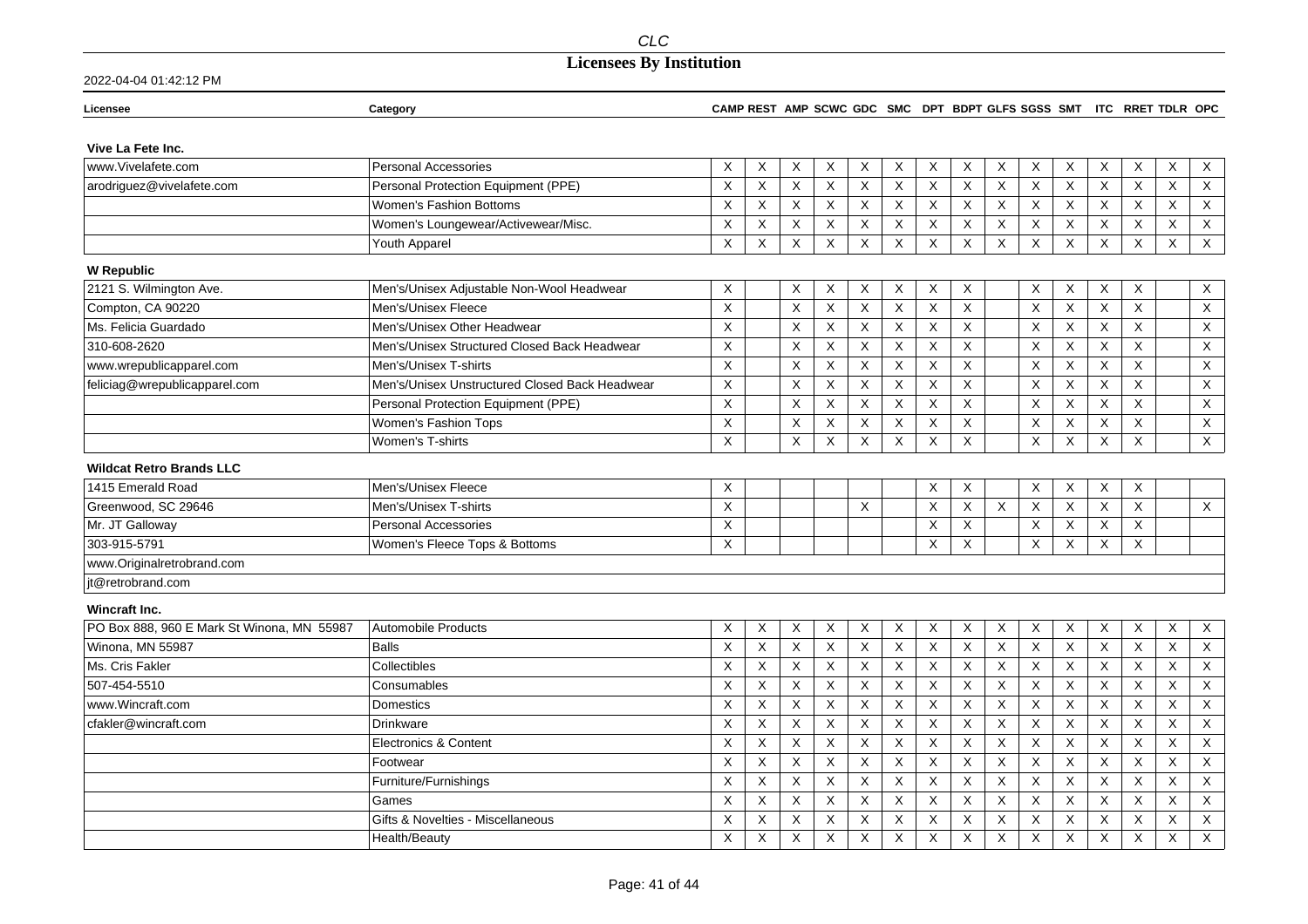RRET TDLR OPC

### 2022-04-04 01:42:12 PM

| Licensee | <b>Category</b> |  | CAMP REST AMP SCWC GDC SMC DPT BDPT GLFS SGSS SMT ITC |
|----------|-----------------|--|-------------------------------------------------------|

### Wincraft Inc.

|                                         | <b>Holiday Accessories</b>          | Χ           | X           | X | Χ        | Χ | X              | X        | X           | X                         | Χ                         | Х                         | X                         | Χ            | X | Χ            |
|-----------------------------------------|-------------------------------------|-------------|-------------|---|----------|---|----------------|----------|-------------|---------------------------|---------------------------|---------------------------|---------------------------|--------------|---|--------------|
|                                         | Housewares                          | X           | X           | X | X        | X | X              | X        | X           | X                         | X                         | X                         | $\boldsymbol{\mathsf{X}}$ | X            | X | X            |
|                                         | <b>Infant Products</b>              | X           | X           | X | X        | X | X              | X        | X           | X                         | X                         | $\boldsymbol{\mathsf{X}}$ | $\boldsymbol{\mathsf{X}}$ | X            | X | X            |
|                                         | Jewelry                             | X           | X           | X | X        | X | X              | X        | $\mathsf X$ | X                         | $\mathsf X$               | X                         | $\boldsymbol{\mathsf{X}}$ | X            | X | X            |
|                                         | <b>Office Products</b>              | X           | X           | X | X        | X | X              | X        | X           | $\boldsymbol{\mathsf{X}}$ | X                         | $\boldsymbol{\mathsf{X}}$ | $\boldsymbol{\mathsf{X}}$ | X            | X | $\mathsf X$  |
|                                         | Paper Products                      | X           | $\mathsf X$ | X | X        | X | X              | X        | X           | X                         | X                         | $\times$                  | X                         | X            | X | $\mathsf X$  |
|                                         | <b>Personal Accessories</b>         | X           | X           | X | X        | X | X              | $\sf X$  | X           | X                         | $\mathsf X$               | $\sf X$                   | $\mathsf X$               | X            | X | $\mathsf X$  |
|                                         | Personal Protection Equipment (PPE) | X           | X           | X | X        | X | X              | X        | X           | X                         | X                         | $\times$                  | X                         | $\mathsf{X}$ | X | $\mathsf X$  |
|                                         | Publishing                          | X           | X           | X | X        | X | X              | Χ        | X           | X                         | X                         | X                         | X                         | $\mathsf{X}$ | X | X            |
|                                         | <b>School Supplies</b>              | X           | X           | X | X        | Χ | Χ              | X        | X           | X                         | Χ                         | X                         | X                         | X            | Χ | X            |
|                                         | Signage Products                    | X           | X           | X | X        | X | X              | X        | X           | X                         | X                         | Χ                         | X                         | X            | Χ | X            |
|                                         | Sports Equipment                    | X           | X           | X | X        | X | X              | X        | X           | X                         | X                         | $\times$                  | X                         | X            | Χ | $\mathsf X$  |
|                                         | Stationery                          | $\mathsf X$ | X           | X | X        | X | $\pmb{\times}$ | $\sf X$  | Χ           | $\mathsf X$               | $\mathsf X$               | $\boldsymbol{\mathsf{X}}$ | $\mathsf X$               | X            | Χ | $\mathsf X$  |
|                                         | Toys                                | X           | X           | X | X        | X | X              | X        | X           | $\boldsymbol{\mathsf{X}}$ | X                         | X                         | X                         | X            | X | $\mathsf X$  |
| Youth Monument Clothing Inc. dba Venley |                                     |             |             |   |          |   |                |          |             |                           |                           |                           |                           |              |   |              |
| 240 West 37th PI                        | <b>Electronics &amp; Content</b>    | X           |             |   |          |   |                | X        | X           |                           | X                         | X                         | X                         | X            |   | $\mathsf X$  |
| Los Angeles, CA 90007                   | Health/Beauty                       | X           |             |   |          |   |                | X        | X           |                           | X                         | X                         | X                         | $\times$     |   |              |
| Olivia                                  | Housewares                          | X           |             |   |          |   |                | X        | X           |                           | X                         | X                         | X                         | $\times$     |   | $\mathsf{X}$ |
| 323-521-1397                            | <b>Personal Accessories</b>         | X           |             |   |          |   |                | X        | X           |                           | X                         | X                         | X                         | $\mathsf{X}$ |   | X            |
| www.wearvenley.com                      | Personal Protection Equipment (PPE) | X           |             |   |          |   |                | $\times$ | X           |                           | X                         | X                         | X                         | $\mathsf{X}$ |   | X            |
| olivia@wearvenley.com                   | Women's Fleece Tops & Bottoms       | X           |             |   |          |   |                | X        | X           |                           | X                         | X                         | X                         | $\mathsf{X}$ |   | $\mathsf X$  |
|                                         | Women's T-shirts                    | X           |             |   |          |   |                | X        | X           |                           | X                         | X                         | X                         | $\mathsf{X}$ |   | $\mathsf X$  |
| Zazzle Inc.                             |                                     |             |             |   |          |   |                |          |             |                           |                           |                           |                           |              |   |              |
| 50 Woodside Plaza #231                  | <b>Automobile Products</b>          | X           |             |   | X        |   | X              |          |             |                           | X                         | X                         | X                         | X            |   |              |
| Redwood City, CA 94061                  | <b>Balls</b>                        | Χ           |             |   | X        |   | Χ              |          |             |                           | X                         | X                         | X                         | X            |   |              |
| Ms. Heather McCauley                    | <b>Clothing Accessories</b>         | X           |             |   | X        |   | X              |          |             |                           | X                         | X                         | X                         | X            |   |              |
| (559) 392-4848                          | Collectibles                        | X           |             |   | $\times$ |   | X              |          |             |                           | X                         | X                         | X                         | X            |   |              |
| www.Zazzle.com                          | Consumables                         | X           |             |   | X        |   | X              |          |             |                           | X                         | X                         | X                         | X            |   |              |
| Heather.bliss@zazzle.com                | Domestics                           | X           |             |   | X        |   | X              |          |             |                           | X                         | X                         | X                         | X            |   |              |
|                                         | Drinkware                           | $\sf X$     |             |   | X        |   | X              |          |             |                           | $\boldsymbol{\mathsf{X}}$ | X                         | X                         | X            |   |              |
|                                         | <b>Electronics &amp; Content</b>    | X           |             |   | X        |   | Χ              |          |             |                           | X                         | X                         | X                         | X            |   |              |
|                                         | Footwear                            | X           |             |   | X        |   | X              |          |             |                           | $\boldsymbol{\mathsf{X}}$ | X                         | X                         | X            |   |              |
|                                         | Furniture/Furnishings               | X           |             |   | X        |   | X              |          |             |                           | X                         | X                         | X                         | X            |   |              |
|                                         | Games                               | Χ           |             |   | X        |   | X              |          |             |                           | X                         | X                         | X                         | X            |   |              |
|                                         | Gifts & Novelties - Miscellaneous   | X           |             |   | X        |   | X              |          |             |                           | X                         | Χ                         | X                         | X            |   |              |
|                                         | Health/Beauty                       | X           |             |   | X        |   | X              |          |             |                           | X                         | X                         | Χ                         | X            |   |              |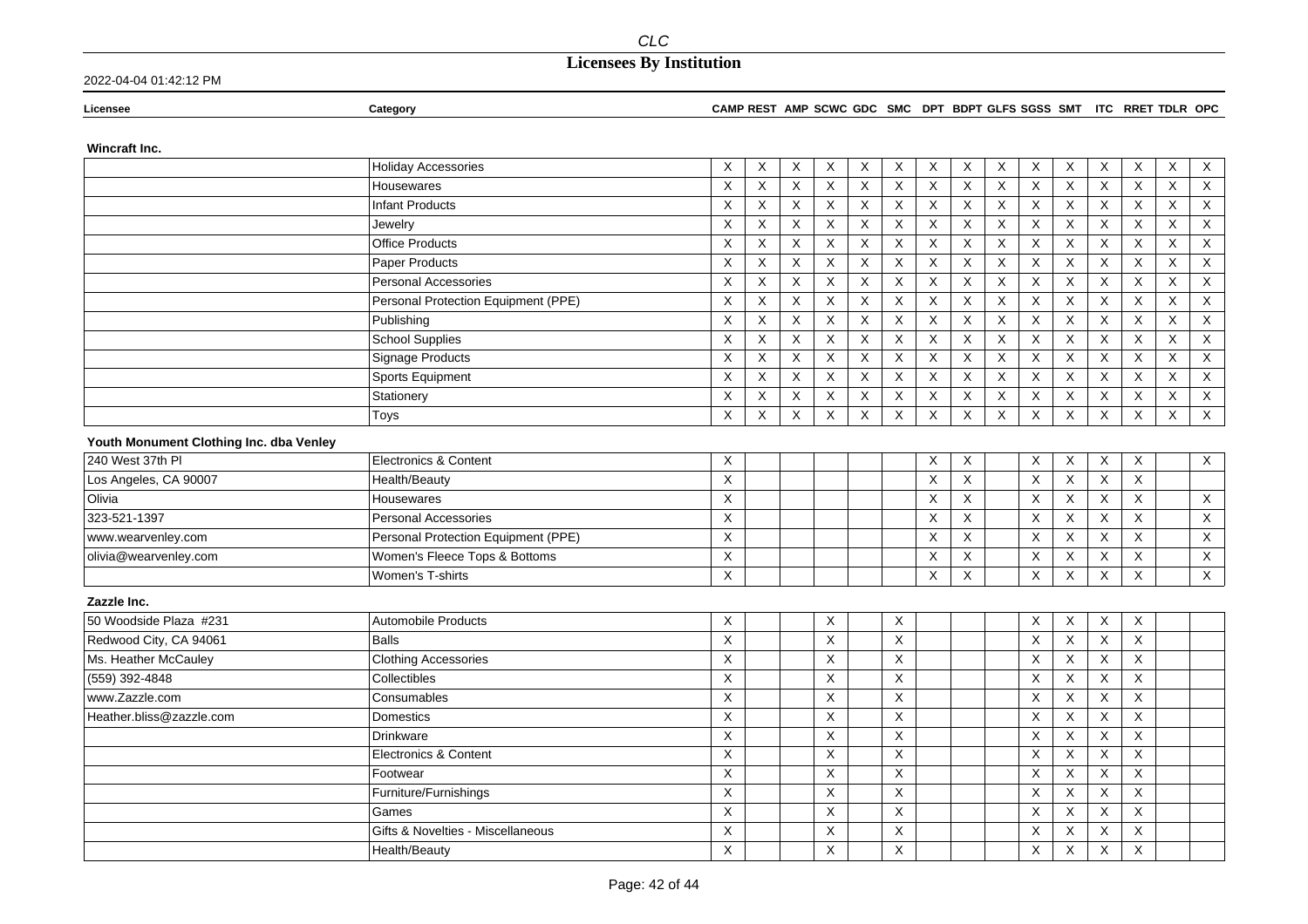2022-04-04 01:42:12 PM

**Licensee Category CAMP REST AMP SCWC GDC SMC DPT BDPT GLFS SGSS SMT ITC RRET TDLR OPC**

**Zazzle Inc.**

|               | <b>Holiday Accessories</b>                   | X           | X                         | X                         |  | X            | $\times$                  | X                         | X                       |  |
|---------------|----------------------------------------------|-------------|---------------------------|---------------------------|--|--------------|---------------------------|---------------------------|-------------------------|--|
|               | Housewares                                   | X           | X                         | X                         |  | X            | X                         | X                         | X                       |  |
|               | <b>Infant Products</b>                       | X           | $\mathsf{X}$              | X                         |  | X            | $\times$                  | $\boldsymbol{\mathsf{X}}$ | X                       |  |
|               | Infant/Toddler Apparel                       | X           | X                         | $\times$                  |  | X            | $\times$                  | $\boldsymbol{\mathsf{X}}$ | X                       |  |
|               | Jerseys/Uniforms                             | X           | X                         | $\boldsymbol{\mathsf{X}}$ |  | X            | X                         | $\boldsymbol{\mathsf{X}}$ | X                       |  |
|               | Jewelry                                      | $\mathsf X$ | $\mathsf X$               | $\pmb{\times}$            |  | X            | X                         | $\mathsf X$               | $\mathsf X$             |  |
|               | Men's Fashion Apparel                        | X           | X                         | X                         |  | X            | X                         | $\mathsf X$               | X                       |  |
|               | Men's/Unisex Fleece                          | X           | X                         | $\times$                  |  | X            | $\times$                  | $\boldsymbol{\mathsf{X}}$ | X                       |  |
|               | Men's/Unisex Loungewear & Sleepwear          | X           | X                         | X                         |  | X            | $\boldsymbol{\mathsf{X}}$ | $\boldsymbol{\mathsf{X}}$ | X                       |  |
|               | Men's/Unisex Other Headwear                  | X           | X                         | X                         |  | X            | X                         | $\mathsf X$               | X                       |  |
|               | Men's/Unisex Outerwear                       | X           | $\boldsymbol{\mathsf{X}}$ | $\boldsymbol{\mathsf{X}}$ |  | X            | X                         | $\boldsymbol{\mathsf{X}}$ | $\mathsf X$             |  |
|               | Men's/Unisex Performance Apparel             | $\mathsf X$ | X                         | X                         |  | X            | X                         | $\boldsymbol{\mathsf{X}}$ | $\mathsf{X}$            |  |
|               | Men's/Unisex Structured Closed Back Headwear | X           | $\times$                  | $\times$                  |  | X            | $\times$                  | X                         | $\times$                |  |
|               | Men's/Unisex Structured Stretch Fit Headwear | X           | $\mathsf X$               | $\times$                  |  | X            | X                         | $\boldsymbol{\mathsf{X}}$ | X                       |  |
|               | Men's/Unisex T-shirts                        | X           | X                         | $\pmb{\times}$            |  | $\mathsf{X}$ | $\times$                  | $\mathsf X$               | $\mathsf{X}$            |  |
|               | <b>Office Products</b>                       | X           | X                         | $\times$                  |  | X            | X                         | $\boldsymbol{\mathsf{X}}$ | X                       |  |
|               | Paper Products                               | X           | X                         | X                         |  | X            | X                         | X                         | X                       |  |
|               | Personal Accessories                         | X           | X                         | X                         |  | X            | X                         | X                         | X                       |  |
|               | Personal Protection Equipment (PPE)          |             |                           |                           |  |              |                           |                           | X                       |  |
|               | Publishing                                   | X           | X                         | $\boldsymbol{\mathsf{X}}$ |  | X            | X                         | X                         | X                       |  |
|               | <b>School Supplies</b>                       | $\mathsf X$ | $\mathsf X$               | $\pmb{\times}$            |  | X            | $\times$                  | $\mathsf X$               | $\mathsf{X}$            |  |
|               | Signage Products                             | X           | X                         | X                         |  | X            | $\boldsymbol{\mathsf{X}}$ | X                         | X                       |  |
|               | Sports Equipment                             | X           | X                         | $\pmb{\times}$            |  | X            | $\times$                  | X                         | $\overline{\mathsf{x}}$ |  |
|               | Stationery                                   | X           | $\times$                  | $\times$                  |  | X            | $\times$                  | X                         | $\times$                |  |
|               | Toys                                         | X           | X                         | X                         |  | X            | X                         | X                         | X                       |  |
|               | Women's Fashion Tops                         | X           | X                         | $\boldsymbol{\mathsf{X}}$ |  | X            | X                         | X                         | X                       |  |
|               | Women's Fleece Tops & Bottoms                | X           | X                         | X                         |  | X            | X                         | X                         | $\mathsf X$             |  |
|               | Women's Headwear                             | X           | X                         | X                         |  | X            | $\mathsf X$               | X                         | X                       |  |
|               | Women's Jerseys & Performance Apparel        | X           | $\boldsymbol{\mathsf{X}}$ | $\overline{\mathsf{x}}$   |  | X            | X                         | X                         | X                       |  |
|               | Women's Loungewear/Activewear/Misc.          | $\mathsf X$ | X                         | X                         |  | X            | $\times$                  | $\mathsf X$               | $\mathsf X$             |  |
|               | Women's Outerwear                            | X           | X                         | X                         |  | X            | $\times$                  | X                         | X                       |  |
|               | Women's T-shirts                             | X           | X                         | X                         |  | X            | $\boldsymbol{\mathsf{X}}$ | X                         | X                       |  |
|               | Youth Apparel                                | X           | X                         | X                         |  | X            | X                         | X                         | X                       |  |
| Zephyr Graf-X |                                              |             |                           |                           |  |              |                           |                           |                         |  |

| 5443 Ea<br>≘arhart Rd                   | Clothing<br>ı Accessories      | $\overline{\phantom{a}}$ |  | $\sim$<br>$\overline{\phantom{a}}$ | $\ddot{\phantom{1}}$ | $\ddot{\phantom{1}}$ | $\ddot{\phantom{1}}$ | $\ddot{\phantom{1}}$ | $\ddot{\phantom{1}}$ |
|-----------------------------------------|--------------------------------|--------------------------|--|------------------------------------|----------------------|----------------------|----------------------|----------------------|----------------------|
| MN 80538<br>l Detroit<br>ekes<br>Lanco. | rt/Toddler Apparel<br>⊣Infant/ | $\cdots$                 |  | $\sim$<br>$\lambda$                | . .                  | $\ddot{\phantom{1}}$ | . .                  |                      | $\ddot{\phantom{1}}$ |